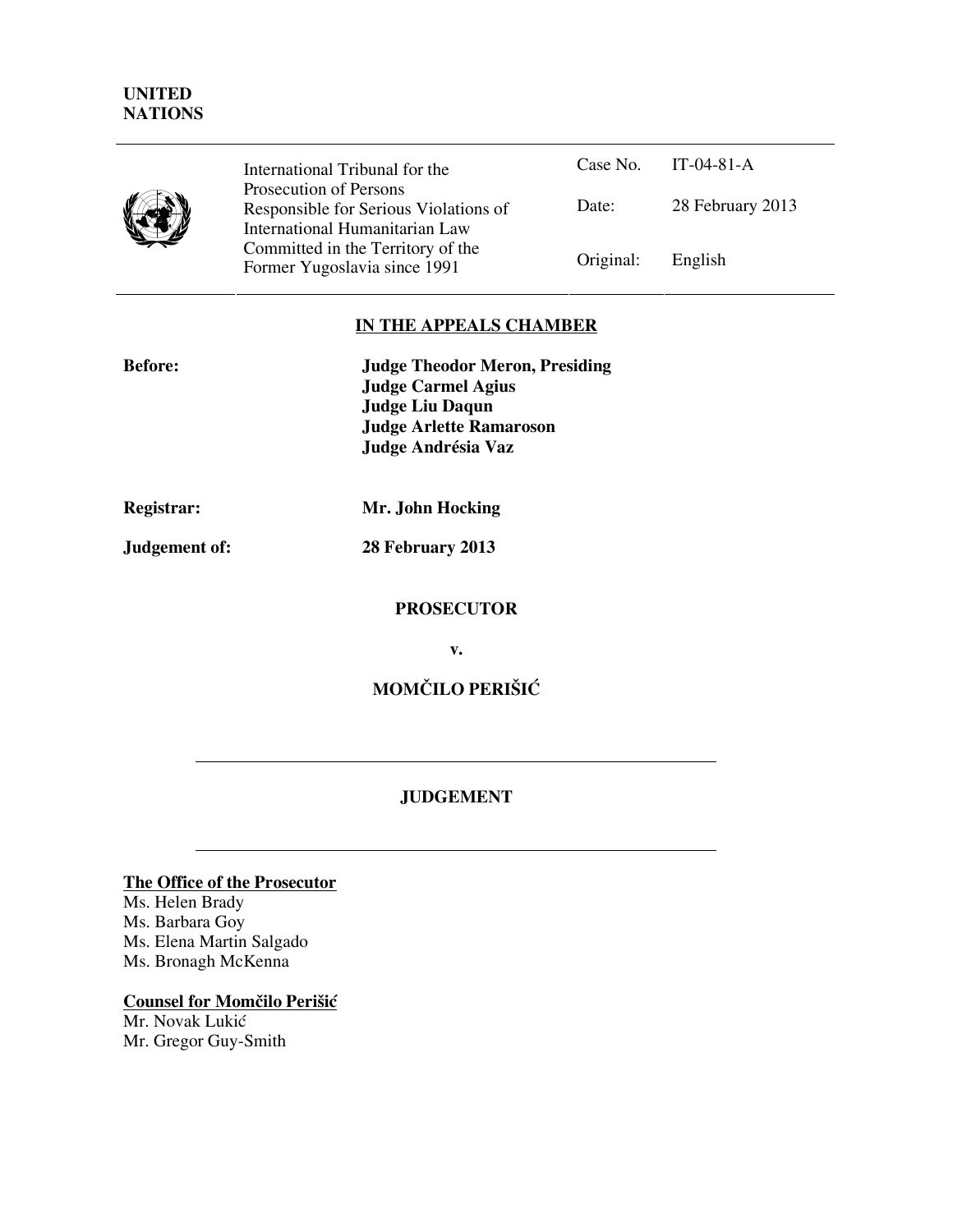# **CONTENTS**

| (b) Circumstances in which Specific Direction Must be Explicitly Considered 14                                                 |  |
|--------------------------------------------------------------------------------------------------------------------------------|--|
|                                                                                                                                |  |
| (d) The Extent to which Perišić Specifically Directed Assistance to VRS Crimes 18                                              |  |
| (i) Perišić's Role in Shaping and Implementing the SDC Policy of Supporting the VRS  19                                        |  |
|                                                                                                                                |  |
|                                                                                                                                |  |
|                                                                                                                                |  |
|                                                                                                                                |  |
|                                                                                                                                |  |
|                                                                                                                                |  |
|                                                                                                                                |  |
|                                                                                                                                |  |
|                                                                                                                                |  |
|                                                                                                                                |  |
| (b) Evidence Regarding Perišić's Ability to Issue Command Orders to Soldiers Seconded                                          |  |
|                                                                                                                                |  |
| (c) Evidence Regarding Perišić's Ability to Discipline VJ Members Seconded to the SVK 43                                       |  |
|                                                                                                                                |  |
|                                                                                                                                |  |
|                                                                                                                                |  |
|                                                                                                                                |  |
|                                                                                                                                |  |
| VII. JOINT SEPARATE OPINION OF JUDGES THEODOR MERON AND CARMEL                                                                 |  |
|                                                                                                                                |  |
| IX. OPINION SÉPARÉE DU JUGE RAMAROSON SUR LA QUESTION DE LA VISÉE<br>SPÉCIFIQUE DANS LA COMPLICITÉ PAR AIDE ET ENCOURAGEMENT 1 |  |
|                                                                                                                                |  |
| B. LA VISÉE SPÉCIFIQUE N'EST PAS UN CRITÈRE EXPLICITE DE LA COMPLICITÉ PAR AIDE ET                                             |  |
|                                                                                                                                |  |
|                                                                                                                                |  |
|                                                                                                                                |  |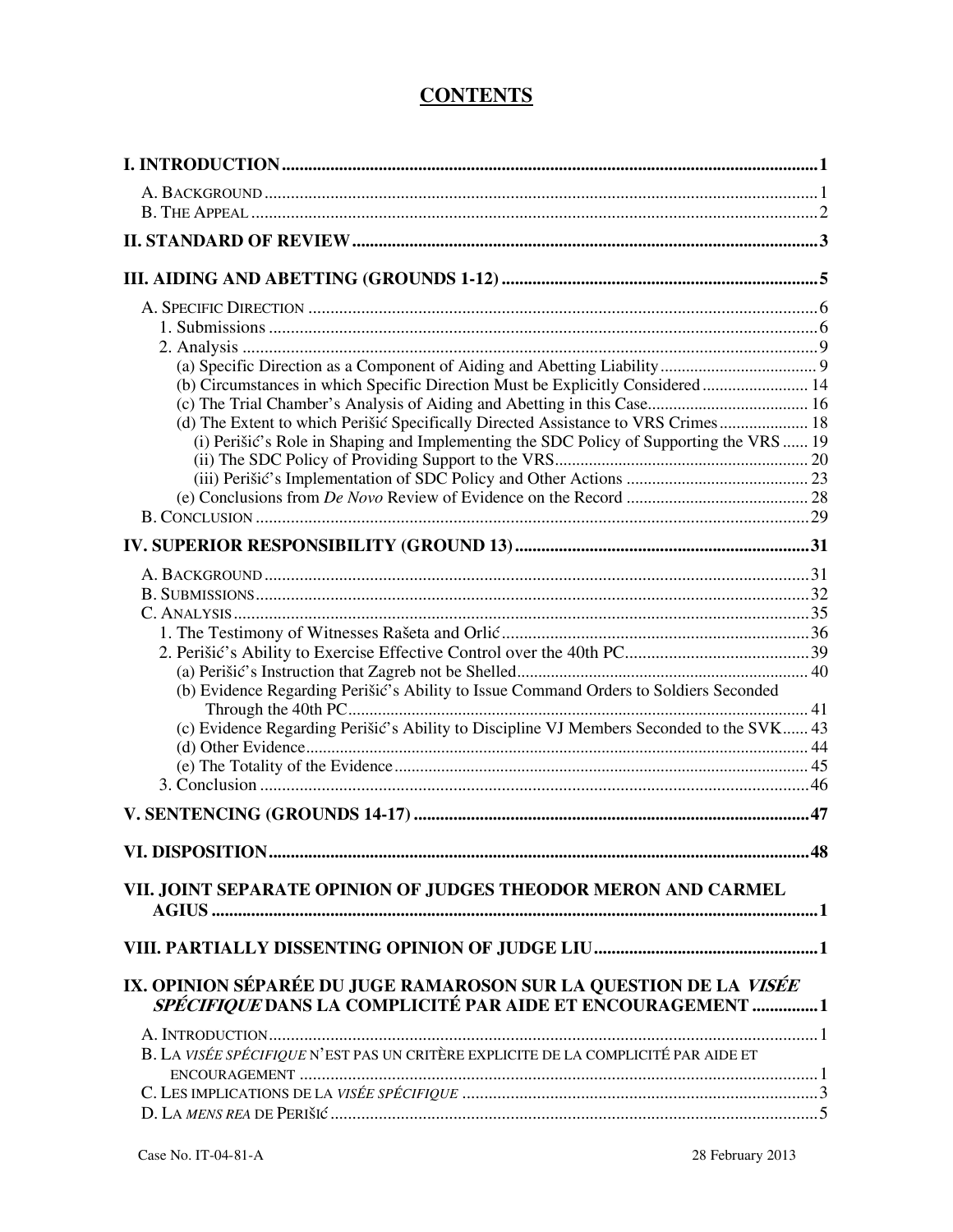| D. REQUEST TO ALLOW LEGAL CONSULTANT TO APPEAR BEFORE THE APPEALS CHAMBER 2 |  |
|-----------------------------------------------------------------------------|--|
|                                                                             |  |
|                                                                             |  |
|                                                                             |  |
|                                                                             |  |
|                                                                             |  |
|                                                                             |  |
|                                                                             |  |
|                                                                             |  |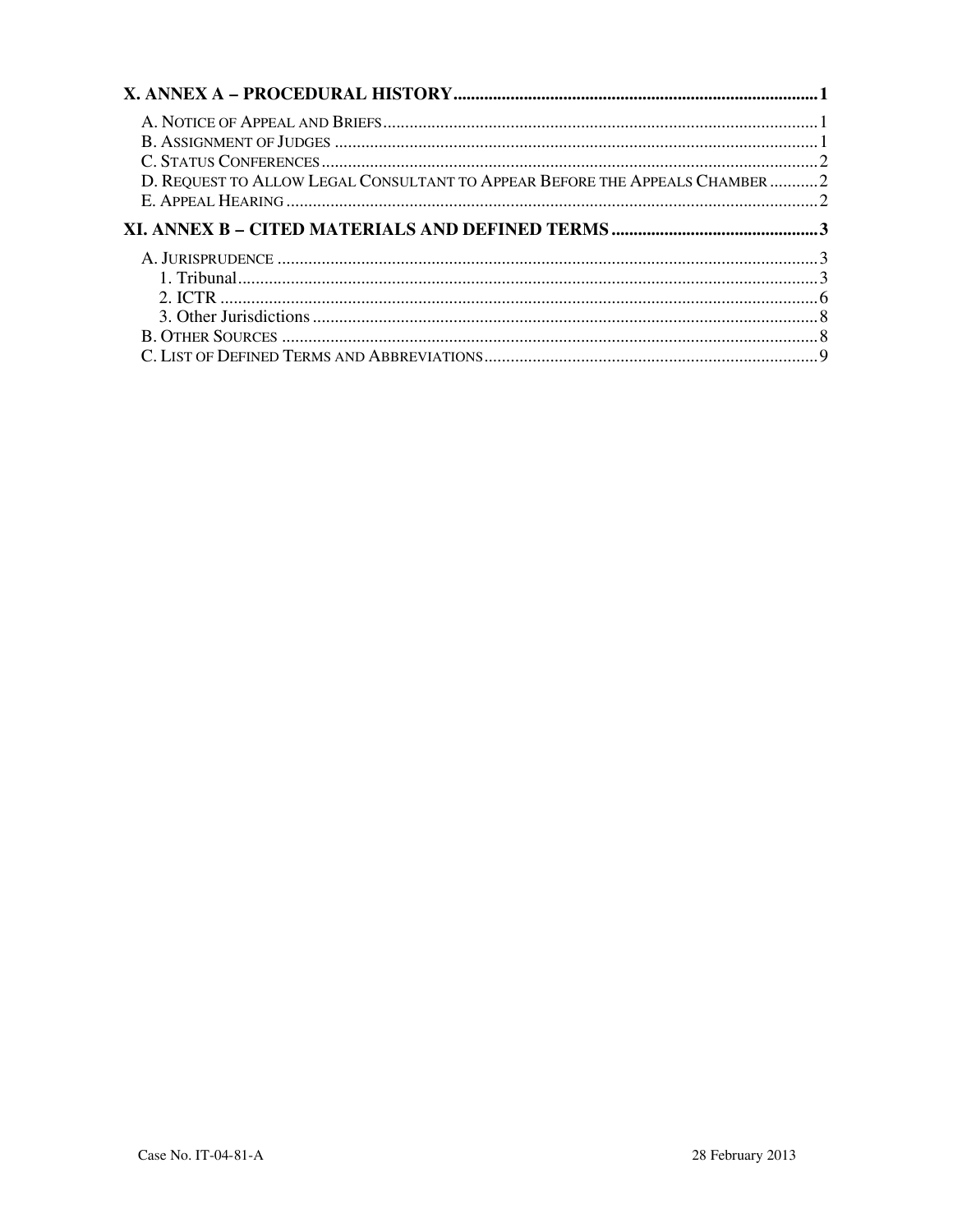1. The Appeals Chamber of the International Tribunal for the Prosecution of Persons Responsible for Serious Violations of International Humanitarian Law Committed in the Territory of the Former Yugoslavia since 1991 ("Appeals Chamber" and "Tribunal", respectively) is seised of an appeal by Momčilo Perišić ("Perišić") against the Judgement rendered by Trial Chamber I of the Tribunal ("Trial Chamber") on 6 September 2011 in the case of *Prosecutor v. Momčilo Perišić*, Case No. IT-04-81-T ("Trial Judgement"). $1$ 

# I. INTRODUCTION

#### A. Background

2. The underlying events giving rise to this case took place in the territory of Bosnia and Herzegovina ("BiH" or "Bosnia") and the Republic of Croatia ("Croatia") in the period between August 1993 and November 1995.<sup>2</sup> Starting on 26 August 1993 and through the rest of this period, Peri<sub>sic</sub> served as Chief of the Yugoslav Army ("VJ") General Staff, a position that made him the VJ's most senior officer.<sup>3</sup>

3. Perišić was charged with aiding and abetting crimes in the Bosnian towns of Sarajevo and Srebrenica for his role in facilitating the provision of military and logistical assistance from the VJ to the Army of the Republika Srpska ("VRS"). In this regard, the Indictment alleged that Perišić was responsible for the crimes of murder, extermination, inhumane acts, attacks on civilians, and persecution as crimes against humanity and/or violations of the laws or customs of war.<sup>4</sup> The Indictment further alleged that Perišić had superior responsibility for crimes committed in Sarajevo, Srebrenica, and the Croatian town of Zagreb. In particular, the Indictment alleged that Perišić failed to prevent or punish the crimes of murder, extermination, inhumane acts, attacks on civilians, and persecution as crimes against humanity and/or violations of the laws or customs of war.<sup>5</sup> The Office of the Prosecutor of the Tribunal ("Prosecution") subsequently chose not to pursue allegations that Perišić bore superior responsibility for failing to prevent crimes committed in Zagreb.<sup>6</sup>

4. The Trial Chamber, Judge Moloto dissenting, found Perišić guilty, as an aider and abettor, of the following crimes that took place in Sarajevo and Srebrenica: murder, inhumane acts (injuring and wounding civilians, inflicting serious injuries, wounding, forcible transfer), and persecutions as

<sup>&</sup>lt;sup>1</sup> For ease of reference, two annexes are appended: Annex  $A -$  Procedural History and Annex  $B -$ Cited Materials and Defined Terms.

 $^2$  *See* Trial Judgement, paras 9-21.<br> $^3$  Trial Judgement, para. 3.

<sup>4</sup> See Indictment, paras 8-33, 40-46, 55-62; Trial Judgement, paras 6, 9-11, 16-21.

<sup>5</sup> See Indictment, paras 34-62; Trial Judgement, paras 7-21.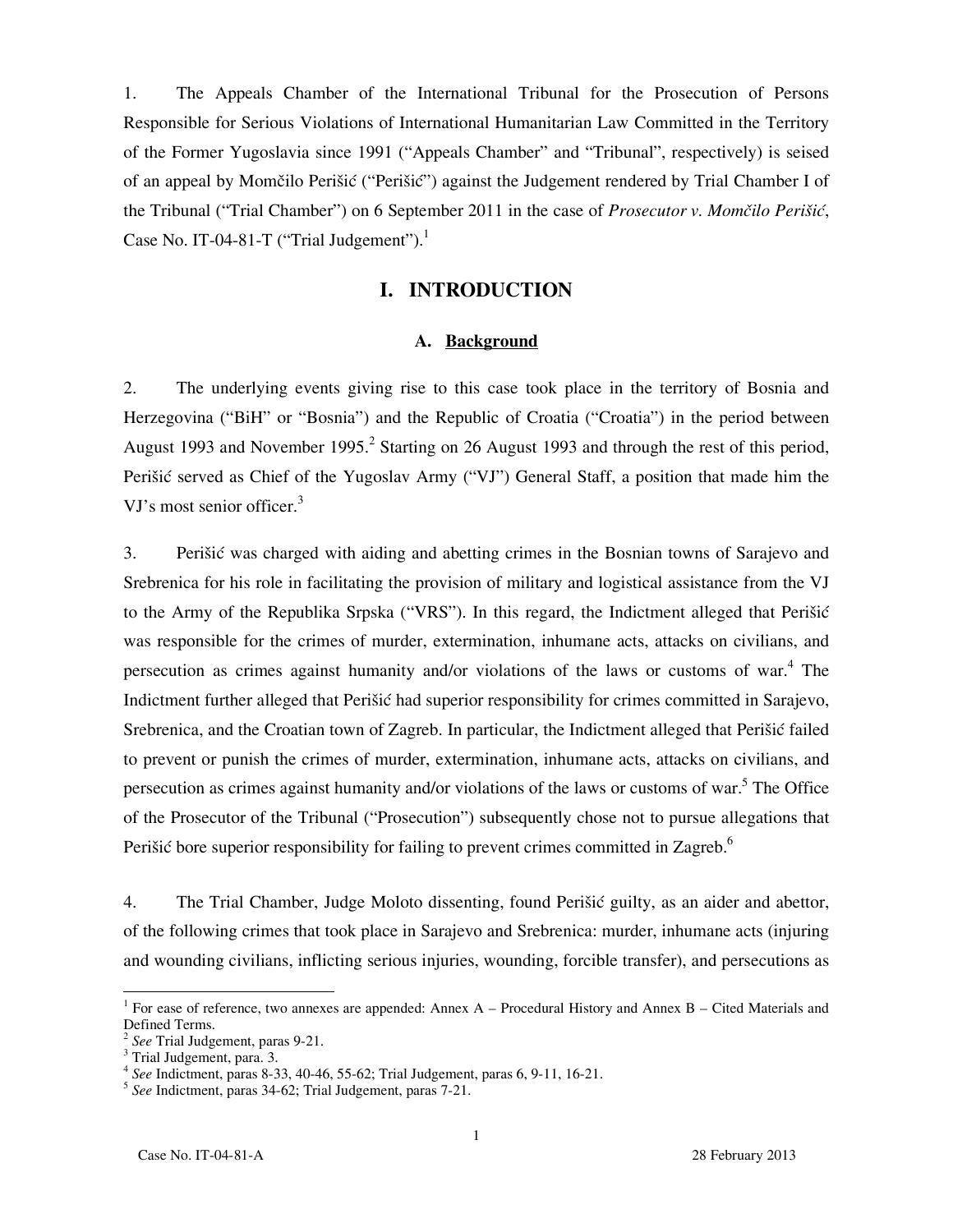crimes against humanity; and murder and attacks on civilians as violations of the laws or customs of war.<sup>7</sup> The Trial Chamber, Judge Moloto dissenting, also found Perišić guilty as a superior for failing to punish the following crimes related to events in Zagreb: murder and inhumane acts (injuring and wounding civilians) as crimes against humanity; and murder and attacks on civilians as violations of the laws or customs of war. $8$  The Trial Chamber sentenced Peri $\delta$ ić to a single term of 27 years of imprisonment.<sup>9</sup>

#### B. The Appeal

5. Perišić submits seventeen grounds of appeal challenging his convictions and sentence.<sup>10</sup> He requests that the Appeals Chamber overturn all of his convictions or, in the alternative, that his sentence be reduced.<sup>11</sup> The Prosecution responds that Perišić's appeal should be dismissed in its entirety.<sup>12</sup>

6. The Appeals Chamber heard oral submissions regarding this appeal on 30 October 2012.<sup>13</sup>

<sup>&</sup>lt;sup>6</sup> See Trial Judgement, para. 15.

<sup>7</sup> Trial Judgement, paras 1815, 1820, 1838.

<sup>8</sup> Trial Judgement, paras 1818, 1839.

<sup>9</sup> Trial Judgement, para. 1840.

<sup>&</sup>lt;sup>10</sup> Notice of Appeal, paras 19-69; Appeal, para. 7.

<sup>&</sup>lt;sup>11</sup> Notice of Appeal, para. 70; Appeal, paras 417, 429, 452, 492-493.

<sup>12</sup> Response, para. 333.

<sup>13</sup> AT. 30 October 2012 p. 10.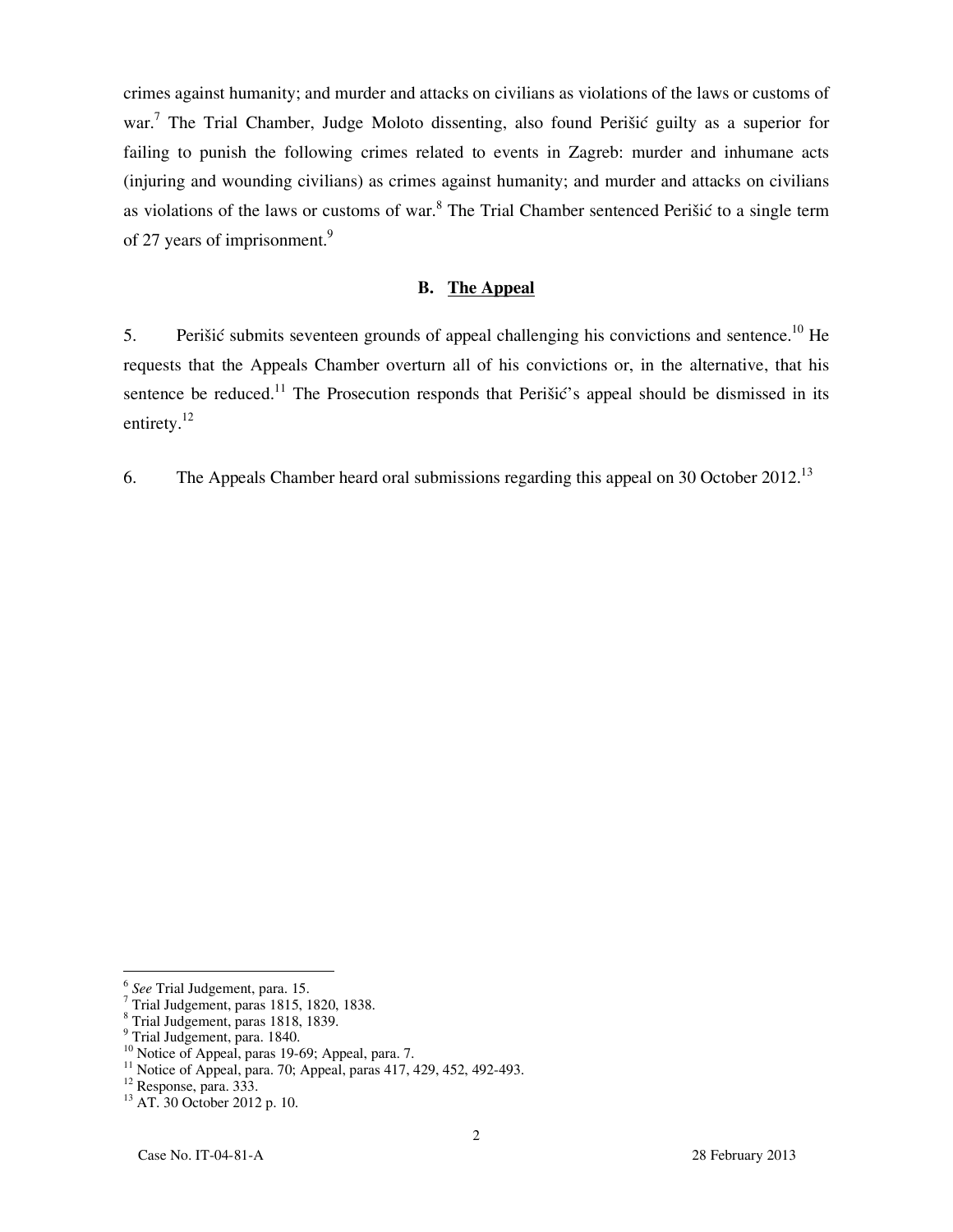# II. STANDARD OF REVIEW

7. The Appeals Chamber recalls the applicable standards of appellate review pursuant to Article 25 of the Statute of the Tribunal ("Statute"). The Appeals Chamber reviews only errors of law that have the potential to invalidate the decision of the trial chamber and errors of fact that have occasioned a miscarriage of justice.<sup>14</sup> In exceptional circumstances, the Appeals Chamber will also hear appeals where a party has raised a legal issue that would not lead to the invalidation of the trial judgement but that is nevertheless of general significance to the Tribunal's jurisprudence.<sup>15</sup>

8. Regarding errors of law, the Appeals Chamber has stated:

A party alleging an error of law must identify the alleged error, present arguments in support of its claim and explain how the alleged error invalidates the decision. An allegation of an error of law which has no chance of changing the outcome of a decision may be rejected on that ground. However, even if the party's arguments are insufficient to support the contention of an error, the Appeals Chamber may still conclude for other reasons that there is an error of law.<sup>16</sup>

9. Where the Appeals Chamber finds an error of law in the trial judgement arising from the application of an incorrect legal standard, the Appeals Chamber will articulate the correct legal standard and review the relevant factual findings of the trial chamber accordingly.<sup>17</sup> In so doing, the Appeals Chamber not only corrects the legal error, but, when necessary, also applies the correct legal standard to the evidence contained in the trial record and determines whether it is itself convinced beyond reasonable doubt as to the factual finding challenged by the appellant before that finding is confirmed on appeal.<sup>18</sup> It is necessary for any appellant claiming an error of law on the basis of lack of a reasoned opinion to identify the specific issues, factual findings, or arguments that an appellant submits the trial chamber omitted to address and to explain why this omission invalidated the decision.<sup>19</sup>

10. Regarding errors of fact, the Appeals Chamber will apply a standard of reasonableness.<sup>20</sup> It is well established that the Appeals Chamber will not lightly overturn findings of fact made by the trial chamber:

<sup>&</sup>lt;sup>14</sup> Lukić and Lukić Appeal Judgement, para. 10; Gotovina and Markač Appeal Judgement, para. 10. See also Gatete Appeal Judgement, para. 7.

 $\delta$  Lukić and Lukić Appeal Judgement, para. 10; Gotovina and Markač Appeal Judgement, para. 10.

<sup>&</sup>lt;sup>16</sup> Lukić and Lukić Appeal Judgement, para. 11 (internal citations omitted). See also Gotovina and Markač Appeal Judgement, para. 11; Gatete Appeal Judgement, para. 8.

<sup>&</sup>lt;sup>17</sup> Lukić and Lukić Appeal Judgement, para. 12; Gotovina and Markač Appeal Judgement, para. 12. See also Gatete Appeal Judgement, para. 9.

Lukić and Lukić Appeal Judgement, para. 12; Gotovina and Markač Appeal Judgement, para. 12. See also Gatete Appeal Judgement, para. 9.

 $\hat{L}$  Lukić and Lukić Appeal Judgement, para. 11; Gotovina and Markač Appeal Judgement, para. 12.

<sup>&</sup>lt;sup>20</sup> Lukić and Lukić Appeal Judgement, para. 13; Gotovina and Markač Appeal Judgement, para. 13.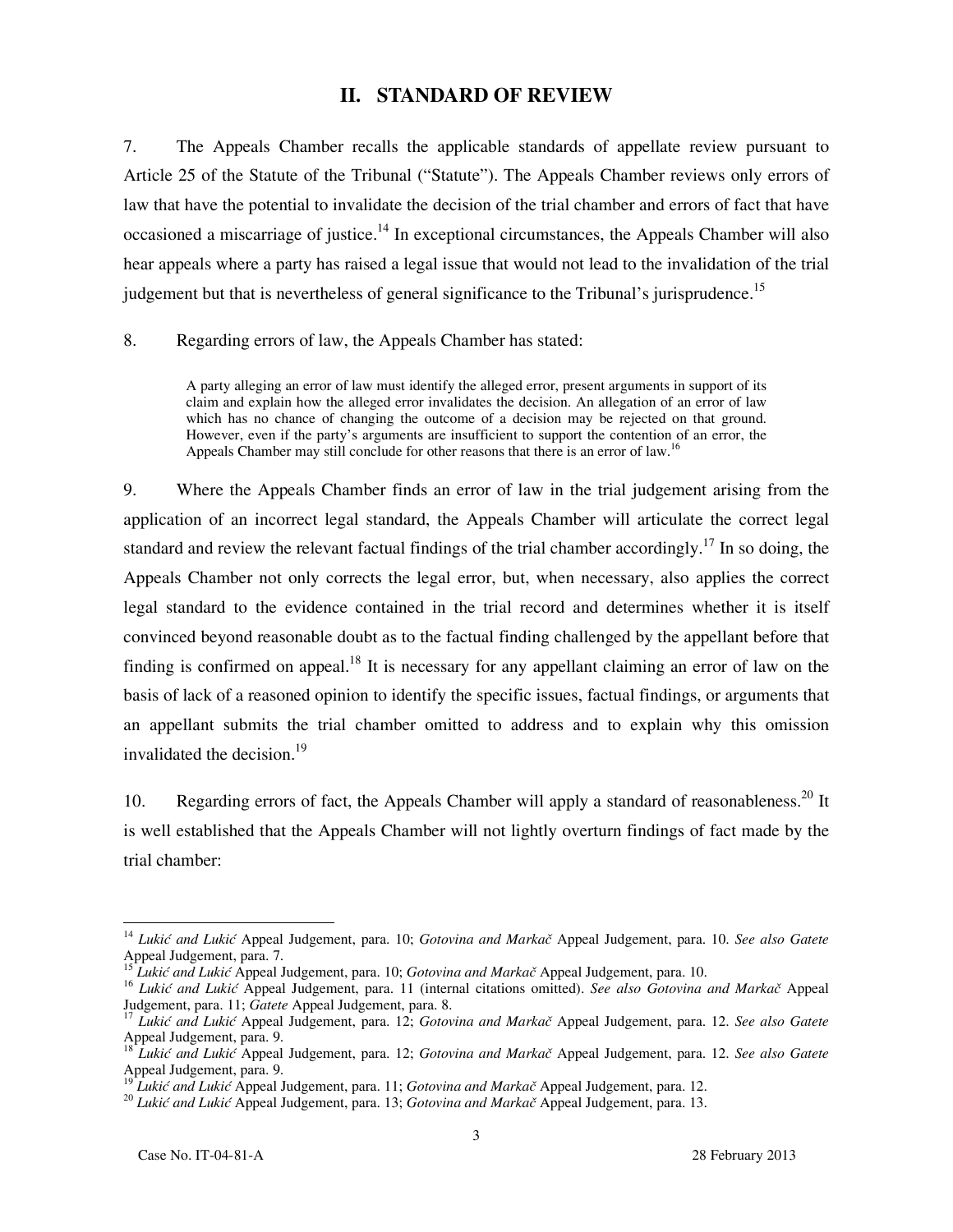In reviewing the findings of the trial chamber, the Appeals Chamber will only substitute its own findings for that of the trial chamber when no reasonable trier of fact could have reached the original decision. […] Further, only an error of fact which has occasioned a miscarriage of justice will cause the Appeals Chamber to overturn a decision by the trial chamber.<sup>21</sup>

11. A party cannot merely repeat on appeal arguments that did not succeed at trial, unless it can demonstrate that the trial chamber's rejection of those arguments constituted an error warranting the intervention of the Appeals Chamber.<sup>22</sup> Arguments which do not have the potential to cause the impugned decision to be reversed or revised may be immediately dismissed by the Appeals Chamber and need not be considered on the merits.<sup>23</sup>

12. In order for the Appeals Chamber to assess arguments on appeal, the appealing party must provide precise references to relevant transcript pages or paragraphs in the decision or judgement to which the challenge is made.<sup>24</sup> Moreover, the Appeals Chamber cannot be expected to consider a party's submissions in detail if they are obscure, contradictory, vague, or suffer from other formal and obvious insufficiencies.<sup>25</sup> Finally, the Appeals Chamber has inherent discretion in selecting which submissions merit a detailed reasoned opinion in writing, and it may dismiss arguments which are evidently unfounded without providing detailed reasoning.<sup>26</sup>

<sup>&</sup>lt;sup>21</sup> Lukić and Lukić Appeal Judgement, para. 13 (internal citations omitted). See also Gotovina and Markač Appeal Judgement, para. 13; Gatete Appeal Judgement, para. 10.

 $^{22}$  Gotovina and Markač Appeal Judgement, para. 14; Boškoski and Tarčulovski Appeal Judgement, para. 16. See also Gatete Appeal Judgement, para. 11.

 $^{23}$  Gotovina and Markač Appeal Judgement, para. 14; Boškoski and Tarčulovski Appeal Judgement, para. 16. See also Gatete Appeal Judgement, para. 11.

<sup>&</sup>lt;sup>24</sup> Practice Direction on Formal Requirements for Appeals from Judgement, IT/201, 7 March 2002, paras 1(c)(iii)-(iv), 4(b)(i)-(ii). See also Gotovina and Markač Appeal Judgement, para. 15; Boškoski and Tarčulovski Appeal Judgement, para. 17; Gatete Appeal Judgement, para. 12.

<sup>&</sup>lt;sup>5</sup> Gotovina and Markač Appeal Judgement, para. 15; Boškoski and Tarčulovski Appeal Judgement, para. 17. See also Gatete Appeal Judgement, para. 12.

<sup>&</sup>lt;sup>26</sup> Gotovina and Markač Appeal Judgement, para. 15; Boškoski and Tarčulovski Appeal Judgement, para. 17. See also Gatete Appeal Judgement, para. 12.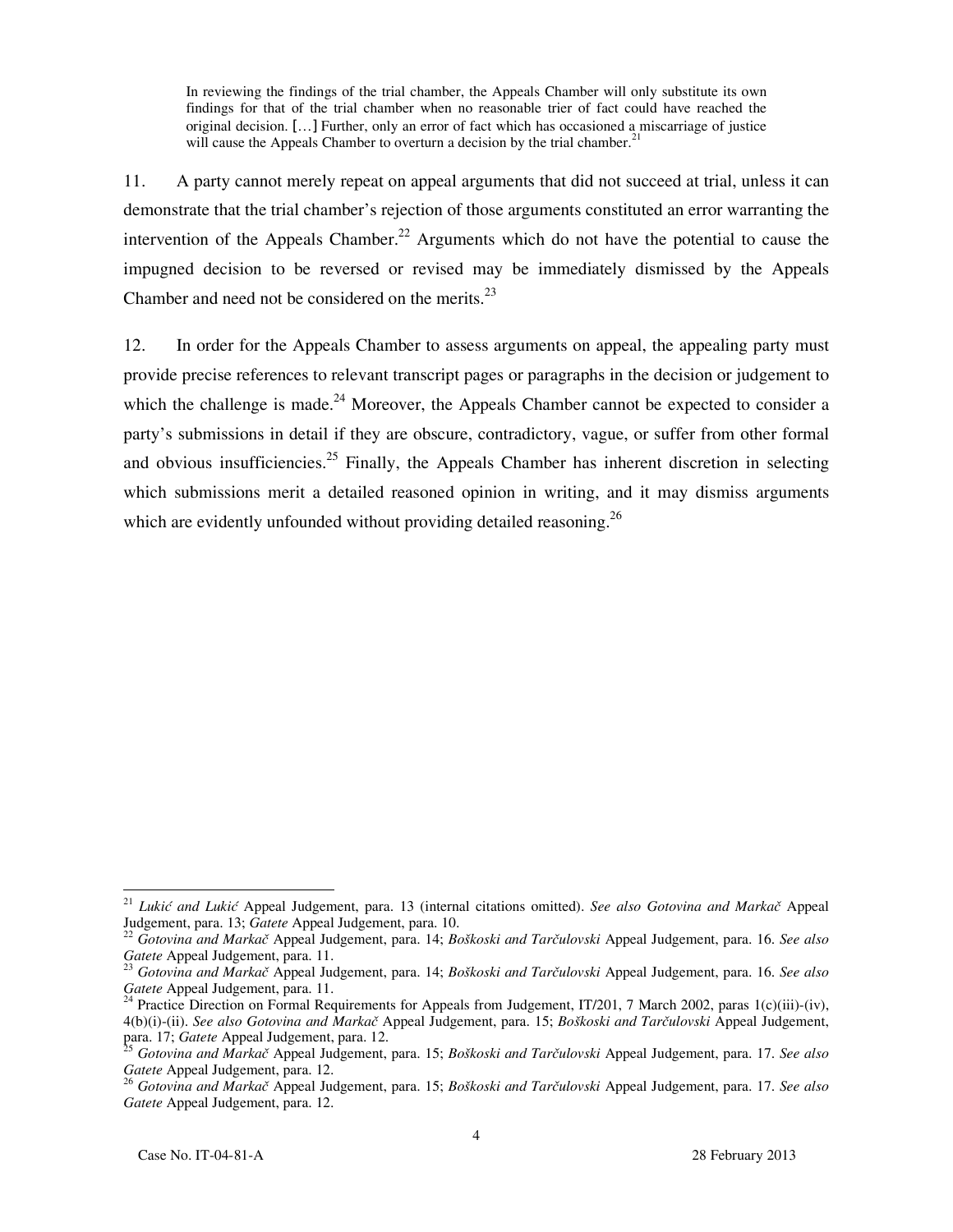# III. AIDING AND ABETTING (GROUNDS 1-12)

13. The Trial Chamber, Judge Moloto dissenting, found Perišić guilty, *inter alia*, for aiding and abetting: murder, inhumane acts (injuring and wounding civilians, inflicting serious injuries, wounding, and forcible transfer), and persecutions on political, racial, or religious grounds as crimes against humanity (Counts 1, 3, 9, 11, and 12); and murder and attacks on civilians as violations of the laws or customs of war (Counts 2, 4, and 10).<sup>27</sup> All of these convictions related to crimes unanimously found to have been committed by the VRS in Sarajevo and Srebrenica (collectively, "VRS Crimes in Sarajevo and Srebrenica").<sup>28</sup>

14. The Trial Chamber considered a broad range of evidence in assessing whether Perišić aided and abetted the VRS Crimes in Sarajevo and Srebrenica. This evidence included, *inter alia*, the war strategy of the VRS leadership. The Trial Chamber, specifically making reference to VRS objectives involving Sarajevo and Srebrenica, found that this strategy encompassed the systematic perpetration of crimes against civilians as a military objective.<sup>29</sup> The Trial Chamber also reviewed evidence regarding Perišić's role in implementing the Federal Republic of Yugoslavia's ("FRY") policy of having the VJ provide logistical assistance to the VRS, including the supply of weapons, ammunition, fuel, and various other types of support.<sup>30</sup> Finally, the Trial Chamber considered Perišić's role in facilitating the secondment of VJ personnel to the VRS, including the payment of salaries to and provision of benefits for these soldiers, some of whom served as high-ranking VRS officers.<sup>31</sup>

15. The Trial Chamber further found, inter alia, that Perišić was informed about "acts of violence against Bosnian Muslims perpetrated in the BiH theatre of war [that] made Perišić aware of the VRS's propensity to commit crimes";<sup>32</sup> was aware of the essential elements of the VRS Crimes in Sarajevo and Srebrenica; and was aware that his actions provided practical assistance to these crimes. $33$ 

16. Perišić contends that the Trial Chamber erred by holding that acts of an aider and abettor need not be specifically directed towards assisting crimes of principal perpetrators.<sup>34</sup> He further

 $27$  Trial Judgement, para. 1838.

<sup>&</sup>lt;sup>28</sup> See Trial Judgement, paras 556-563, 729-760. See also Trial Judgement, paras 1580-1650.

 $29$  Trial Judgement, paras 1588-1591, 1621.

<sup>&</sup>lt;sup>30</sup> Trial Judgement, paras 1594-1602.

<sup>&</sup>lt;sup>31</sup> Trial Judgement, paras 1607-1619.

<sup>&</sup>lt;sup>32</sup> Trial Judgement, para. 1631.

<sup>&</sup>lt;sup>33</sup> Trial Judgement, paras 1628-1648. See also Trial Judgement, paras 1588-1589, 1620.

<sup>&</sup>lt;sup>34</sup> Notice of Appeal, paras 22-24; Appeal, paras 38-64. See also Appeal, paras 105-109.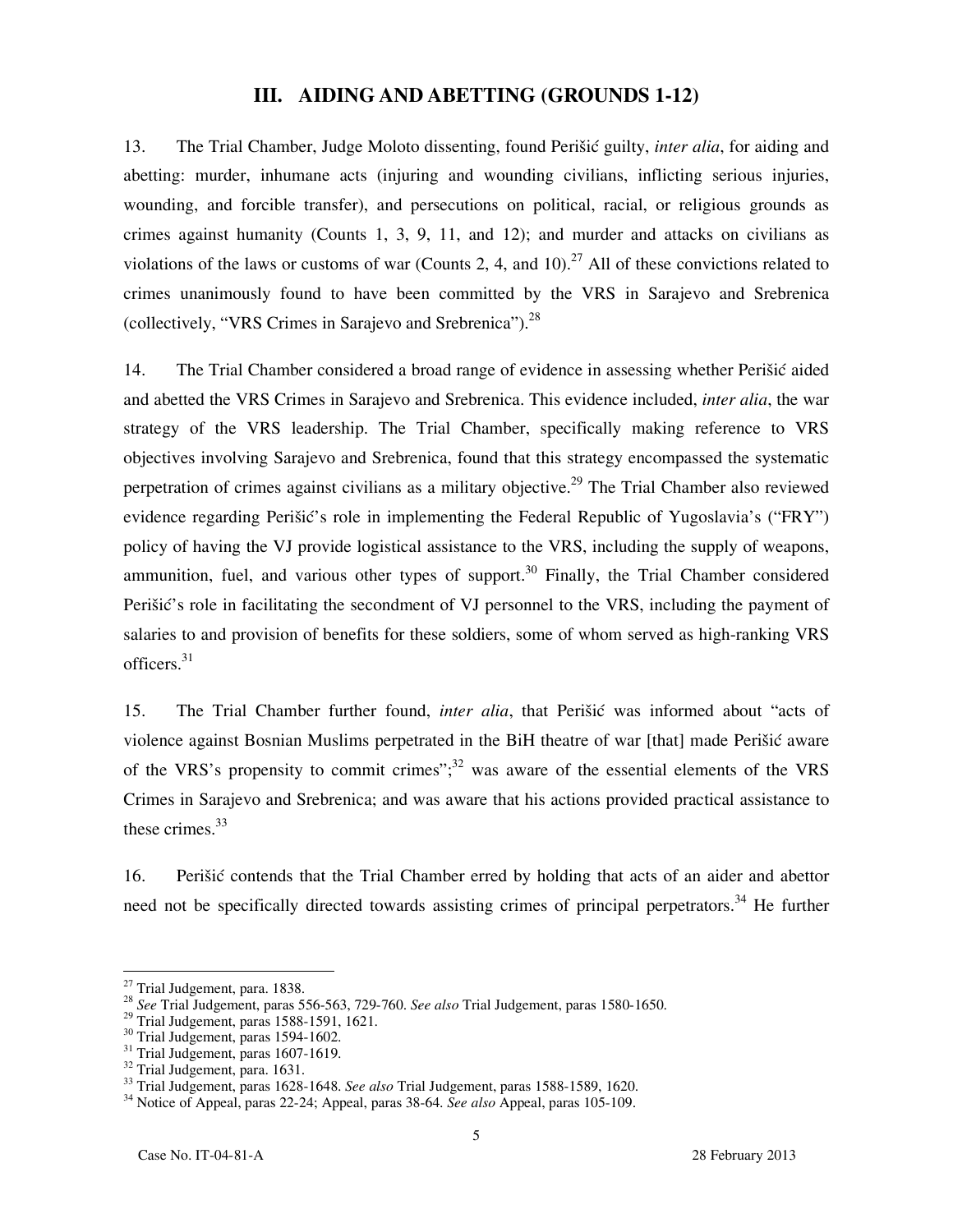contends that the Trial Chamber committed a number of additional errors with respect to his convictions for aiding and abetting. $35$ 

#### A. Specific Direction

17. The Trial Chamber, Judge Moloto dissenting, concluded that the actus reus of aiding and abetting was proved based on the finding that VJ assistance "had a substantial effect on the crimes perpetrated by the VRS in Sarajevo and Srebrenica".<sup>36</sup> In assessing Perišić's liability as an aider and abettor, the Trial Chamber stated that "'specific direction' is not a requisite element of the *actus* reus of aiding and abetting", citing the *Mrkšić and Šljivančanin* Appeal Judgement.<sup>37</sup> Relying on that appeal judgement, the majority of the Trial Chamber did not consider whether aid from the VJ to the VRS was specifically directed to the commission of crimes.<sup>38</sup>

#### 1. Submissions

18. Perišić asserts, *inter alia*, that the Trial Chamber erred in law by convicting him for aiding and abetting without requiring proof that his acts were specifically directed towards assisting the crimes of principal perpetrators.<sup>39</sup> In particular, Perišić avers that the Trial Chamber relied on the *Mrkšić and Šljivančanin* Appeal Judgement to support its finding that specific direction was not an element of aiding and abetting liability.<sup>40</sup> However, he submits that the *Mrkšić and Šljivančanin* Appeal Judgement erroneously interpreted the *Blagojević and Jokić* Appeal Judgement in holding that a conviction for aiding and abetting did not require proof of specific direction.<sup>41</sup> Perišić contends that specific direction was included as an element of the *actus reus* of aiding and abetting in the Tadić Appeal Judgement, and that this element distinguishes aiding and abetting from liability for participation in a Joint Criminal Enterprise ("JCE"), a mode of liability that does not require specific direction.<sup>42</sup> He also maintains that the specific direction element of aiding and abetting liability is distinct from the "substantial effect" element.<sup>43</sup>

19. Perišić further asserts that specific direction was included as an element of aiding and abetting in appeal judgements of the Tribunal prior to the Mrkšić and Šljivančanin Appeal Judgement, and in appeal judgements of the International Criminal Tribunal for Rwanda ("ICTR")

<sup>35</sup> Notice of Appeal, paras 19-21, 25-54; Appeal, paras 16-37, 65-314.

<sup>&</sup>lt;sup>36</sup> Trial Judgement, para. 1627. See also Trial Judgement, paras 1580-1626.

 $37$  Trial Judgement, para. 126, citing Mrkšić and Šljivančanin Appeal Judgement, para. 159.

<sup>&</sup>lt;sup>38</sup> See generally Trial Judgement.

<sup>&</sup>lt;sup>39</sup> See Appeal, para. 40. See also Appeal, para. 108; AT. 30 October 2012 pp. 17-18.

<sup>40</sup> Appeal, para. 42.

 $^{41}$  Appeal, paras 41-44. See also AT. 30 October 2012 pp. 18-19.

 $42$  See Appeal, paras 41, 52-54. Cf. Reply, paras 8-12.

 $43$  Reply, para. 16. See also AT. 30 October 2012 pp. 24-33.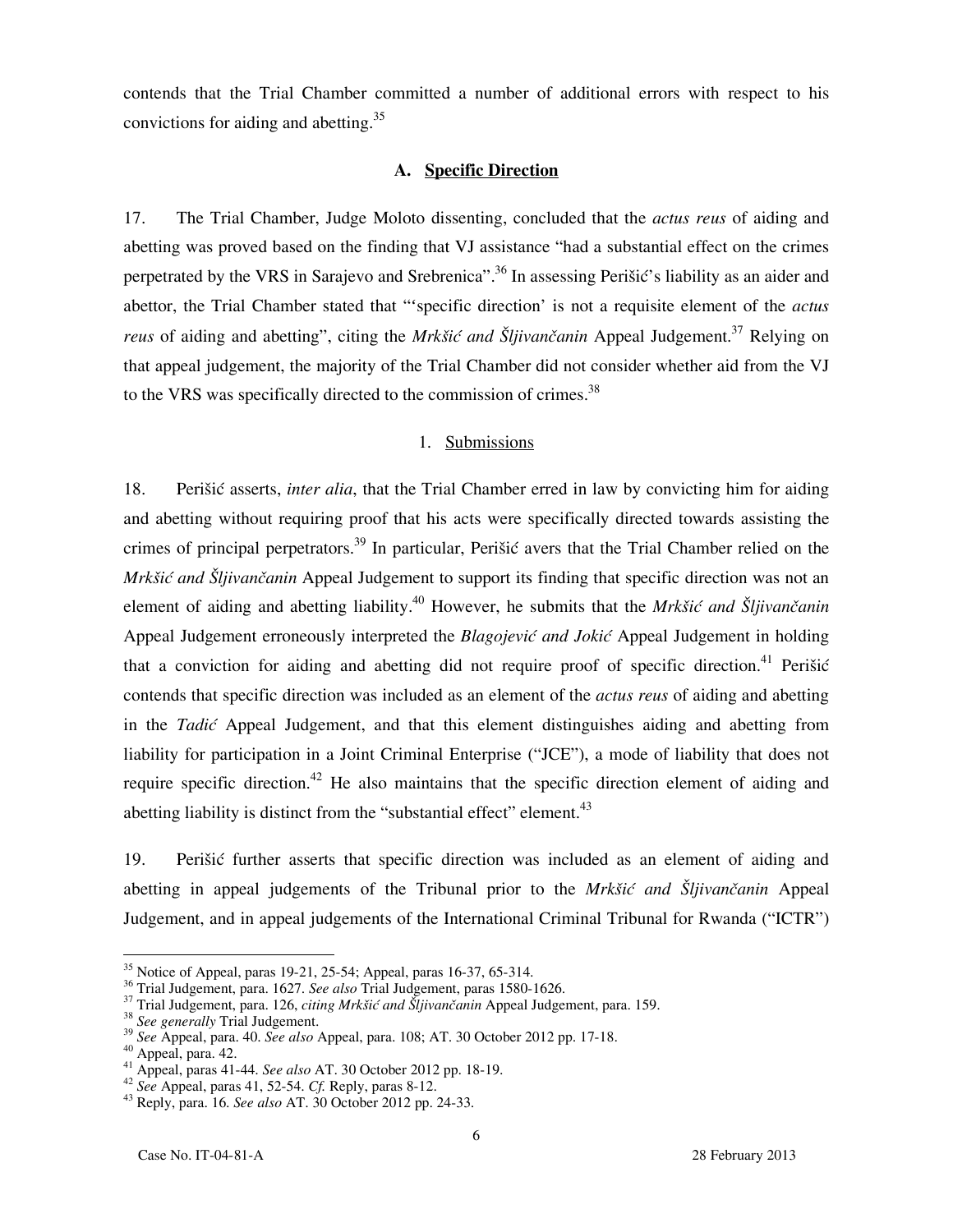both before and after the *Mrkšić and Šljivančanin* Appeal Judgement.<sup>44</sup> He maintains that the Mrkšić and Šljivančanin Appeal Judgement's approach to specific direction is thus "strikingly inconsistent with the Tribunal's jurisprudence and should be rejected."<sup>45</sup> Moreover, even if the Appeals Chamber affirms the *Mrk* $\delta i \partial \dot{\theta}$  *and*  $\delta f \dot{\theta}$  *and Appeal Judgement's approach to specific* direction, Perišić asserts that in cases such as this, where "remote conduct" is at issue, specific direction should be a requirement in order to establish the *actus reus* for aiding and abetting.<sup>46</sup> He maintains that the Trial Chamber's approach effectively "amounts to a form of strict liability" where "to in any way assist the VRS in their conduct of hostilities was to aid and abet their criminal acts." $47$ 

20. Perišić submits that his acts were not specifically directed towards providing VJ aid to the VRS crimes. He contends that, although he facilitated the provision of aid to the VRS, this was general assistance directed towards a war effort<sup>48</sup> and that, in any event, he could not have stopped the flow of assistance.<sup>49</sup> He maintains, *inter alia*, that the Trial Chamber could not link his support of the VRS with the specific weapons used to commit relevant crimes<sup>50</sup> and that all but three individuals who held key positions within the VRS held those positions prior to his appointment as Chief of the VJ General Staff.<sup>51</sup> Perišić requests that the Appeals Chamber "reverse the Trial" Chamber's judg[e]ment and enter an acquittal." $52$ 

21. The Prosecution responds, inter alia, that the Trial Chamber did not err in setting out the parameters of Perišić's liability and that it correctly found that specific direction was not a required element of aiding and abetting.<sup>53</sup> In particular, the Prosecution asserts that conduct is directed towards a crime if it facilitates or causes this crime. In this context, the Prosecution contends that specific direction has no independent meaning and is part of the substantial effect requirement.<sup>54</sup>

<sup>&</sup>lt;sup>44</sup> See Appeal, paras 41 n. 34 (citing, inter alia, Tadić Appeal Judgement, para. 229, Ntagerura et al. Appeal Judgement, para. 370), 45 (citing, inter alia, Kalimanzira Appeal Judgement, para. 74), 55 (citing, inter alia, Kupreškić et al. Appeal Judgement, paras 277, 283). See also Appeal, para. 46; AT. 30 October 2012 pp. 19-20. Perišić further asserts that trial judgements of the Special Court for Sierra Leone have required evidence of specific direction. See Appeal, para. 47.

 $\overline{5}$  Appeal, para. 46.

<sup>46</sup> Appeal, para. 49. See also Appeal, para. 48; Reply, paras 18-19.

<sup>&</sup>lt;sup>47</sup> Appeal, para. 24. See also Appeal, para. 21.

<sup>&</sup>lt;sup>48</sup> Appeal, paras 57, 61. See also Appeal, paras 98, 108-109.

<sup>49</sup> AT. 30 October 2012 p. 78.

<sup>50</sup> Appeal, paras 58-59. See also Appeal, paras 124-133.

<sup>51</sup> Appeal, para. 60.

<sup>52</sup> Appeal, para. 64.

 $^{53}$  Response, paras 21-41. See also AT. 30 October 2012 pp. 48-53.

<sup>54</sup> Response, paras 27-32. See also AT. 30 October 2012 pp. 46, 54.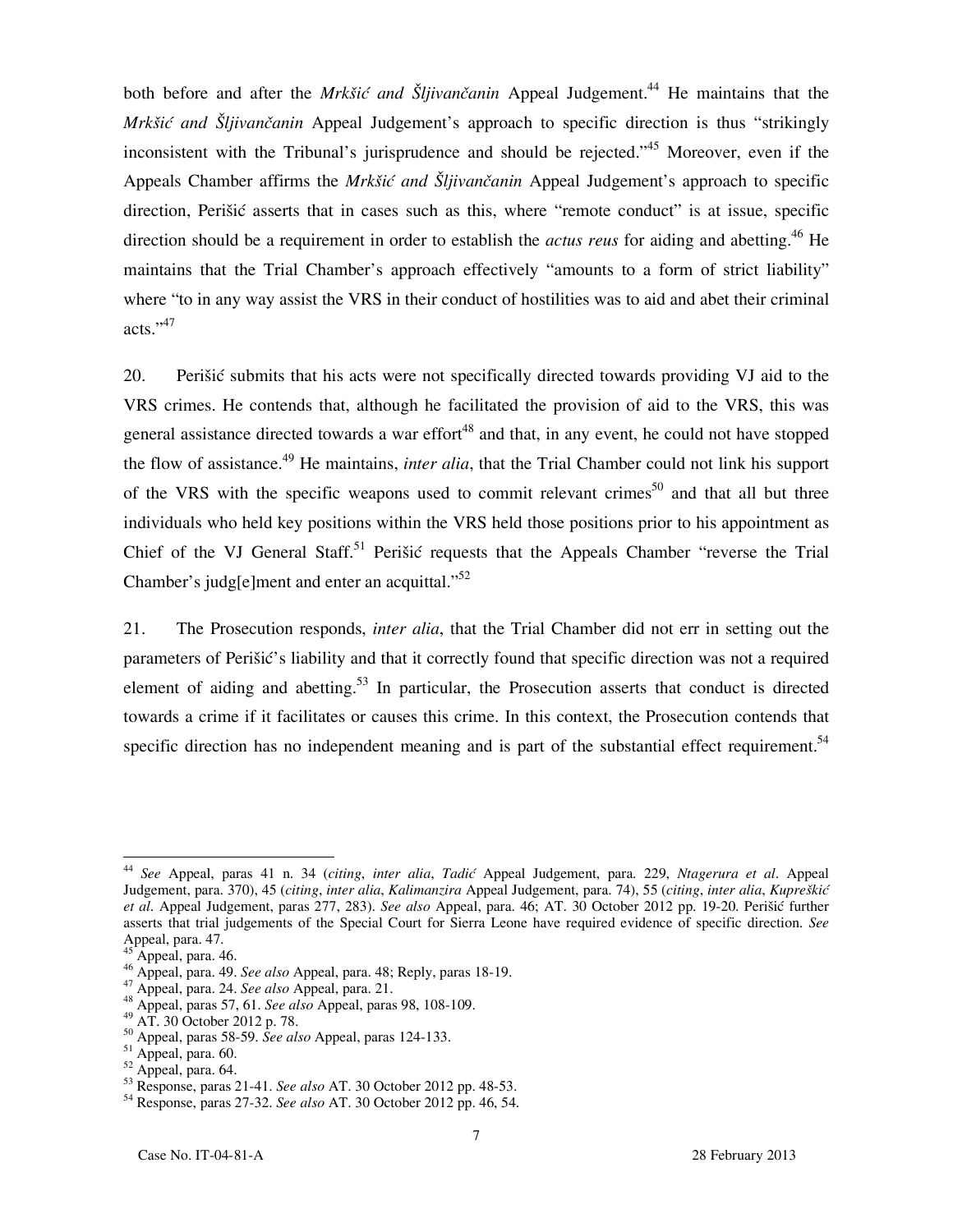The Prosecution also suggests that specific direction has no independent meaning even in cases where an aider and abettor is remote from actions of principal perpetrators.<sup>55</sup>

22. The Prosecution submits that while specific direction "emanates" from the Tadić Appeal Judgement, the latter did not provide a complete description of aiding and abetting liability.<sup>56</sup> It maintains that even judgements referring to specific direction focus exclusively on substantial contribution in addressing the *actus reus* of aiding and abetting.<sup>57</sup> The Prosecution also maintains that caselaw in other jurisdictions does not require specific direction in cases where an aider and abettor's conduct is remote from relevant crimes.<sup>58</sup>

23. The Prosecution suggests that the proximity of an alleged aider and abettor to crimes committed by the principal perpetrators is one factor that a trial chamber may consider in determining whether substantial contribution is established.<sup>59</sup> However, in this regard, the Prosecution submits that the *Delalić et al.* Appeal Judgement held that an aider and abettor's assistance may be removed in time and space from relevant crimes<sup>60</sup> and asserts that a trial chamber may take into account factors other than geographic proximity in determining substantial contribution, including duration, frequency, and intensity of interactions with principal perpetrators or assistance to their crimes.<sup>61</sup>

24. The Prosecution underscores the extensive nature of assistance provided by the VJ to the VRS in this case, suggesting that the scale of this aid alone gives rise to aiding and abetting liability.<sup>62</sup> In this regard, the Prosecution asserts that Peri $\delta$ ić knew of VRS crimes but nonetheless "voluntarily provided indispensable, massive, and consistent personnel and logistical assistance" to the VRS, interacted regularly with "VRS perpetrators" of crimes, "visited the war zone several times",<sup>63</sup> and "continuously and actively lobbied the [FRY Supreme Defence Council ("SDC")] to ensure that the VRS's ability to wage war in  $[Basnia]$  was sustained".<sup>64</sup> The Prosecution further asserts that attacks against civilians, including those in Sarajevo and Srebrenica, were so central to the VRS's overall military strategy that it "was not possible" for Perišić to direct military assistance

<sup>&</sup>lt;sup>55</sup> See Response, para. 33. See also AT. 30 October 2012 p. 51.

<sup>56</sup> Response, para. 31.

<sup>&</sup>lt;sup>57</sup> See Response, paras 26, 30. See also AT. 30 October 2012 pp. 48-50.

<sup>58</sup> Response, paras 37-38.

<sup>59</sup> See Response, para. 34.

<sup>60</sup> See Response, para. 35.

<sup>61</sup> See Response, para. 36.

<sup>62</sup> See Response, paras 45-47.

<sup>63</sup> Response, para. 45.

<sup>64</sup> Response, para. 48.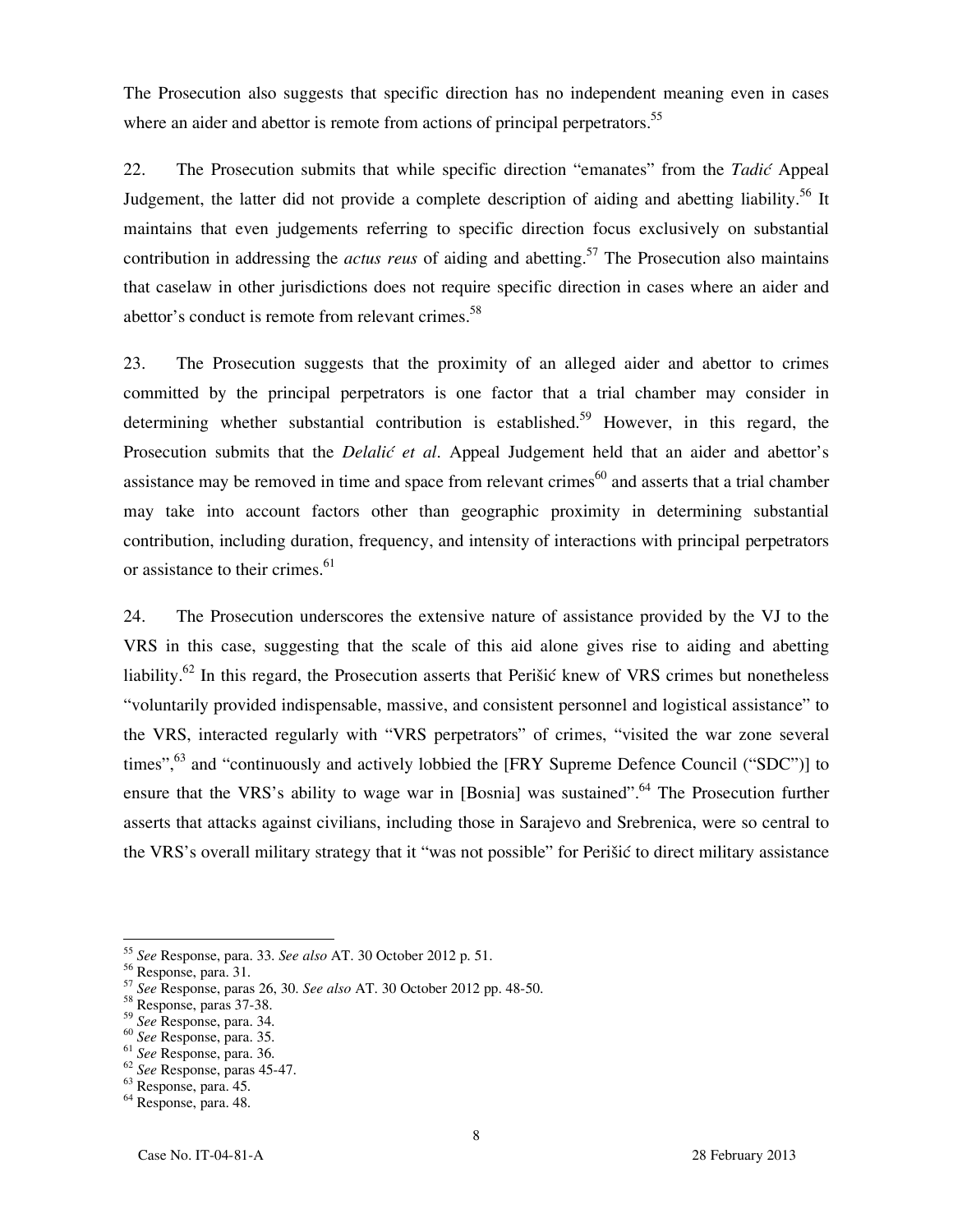only towards the VRS's legitimate war efforts.<sup>65</sup> Finally, the Prosecution contends that Perišić's personal motives with respect to VRS crimes are irrelevant to a determination of his criminal liability in this regard, as he knew that the assistance provided to the VRS would probably facilitate the commission of crimes. $66$ 

#### 2. Analysis

#### (a) Specific Direction as a Component of Aiding and Abetting Liability

25. Perišić contends that both the Trial Judgement and the *Mrkšić and Šljivančanin* Appeal Judgement erroneously held that specific direction is not an element of the *actus reus* of aiding and abetting.<sup>67</sup> Before turning to Perišić's contention, the Appeals Chamber considers it appropriate to review its prior aiding and abetting jurisprudence.

26. The Appeals Chamber recalls that the first appeal judgement setting out the parameters of aiding and abetting liability was the *Tadić* Appeal Judgement, rendered in 1999, which described the actus reus of criminal liability for aiding and abetting as follows:

The aider and abettor carries out acts *specifically directed* to assist, encourage or lend moral support to the perpetration of a certain specific crime (murder, extermination, rape, torture, wanton destruction of civilian property, etc.), and this support has a substantial effect upon the perpetration of the crime.<sup>1</sup>

27. In defining the elements of aiding and abetting liability, the Tadic Appeal Judgement contrasted aiding and abetting with JCE, distinguishing these modes of liability on the basis of specific direction. The Appeals Chamber underscored that, while the *actus reus* of JCE requires only "acts that in some way are directed to the furthering of the common plan or purpose", the *actus* reus of aiding and abetting requires a closer link between the assistance provided and particular criminal activities: assistance must be "specifically" – rather than "in some way" – directed towards relevant crimes.<sup>69</sup>

28. To date, no judgement of the Appeals Chamber has found cogent reasons to depart from the definition of aiding and abetting liability adopted in the *Tadić* Appeal Judgement. Moreover, many subsequent Tribunal and ICTR appeal judgments explicitly referred to "specific direction" in

<sup>&</sup>lt;sup>65</sup> Response, para. 84. See also Response, paras 83, 85; AT. 30 October 2012 pp. 59-60. The Prosecution further maintains that whether some of Peri<sub>s</sub>ic's assistance may have been supplied to VRS units not involved in perpetrating crimes is "irrelevant" and does not undermine his criminal responsibility for the crimes charged. See Response, para. 73. See also Response, paras 75-76.

<sup>&</sup>lt;sup>66</sup> Response, para. 86.

 $^{67}$  Appeal, paras 41-44. See also AT. 30 October 2012 pp. 18-19.

 $68 \text{ Tadic}$  Appeal Judgement, para. 229 (emphasis added).

 $69$  Tadić Appeal Judgement, para. 229 (emphasis added).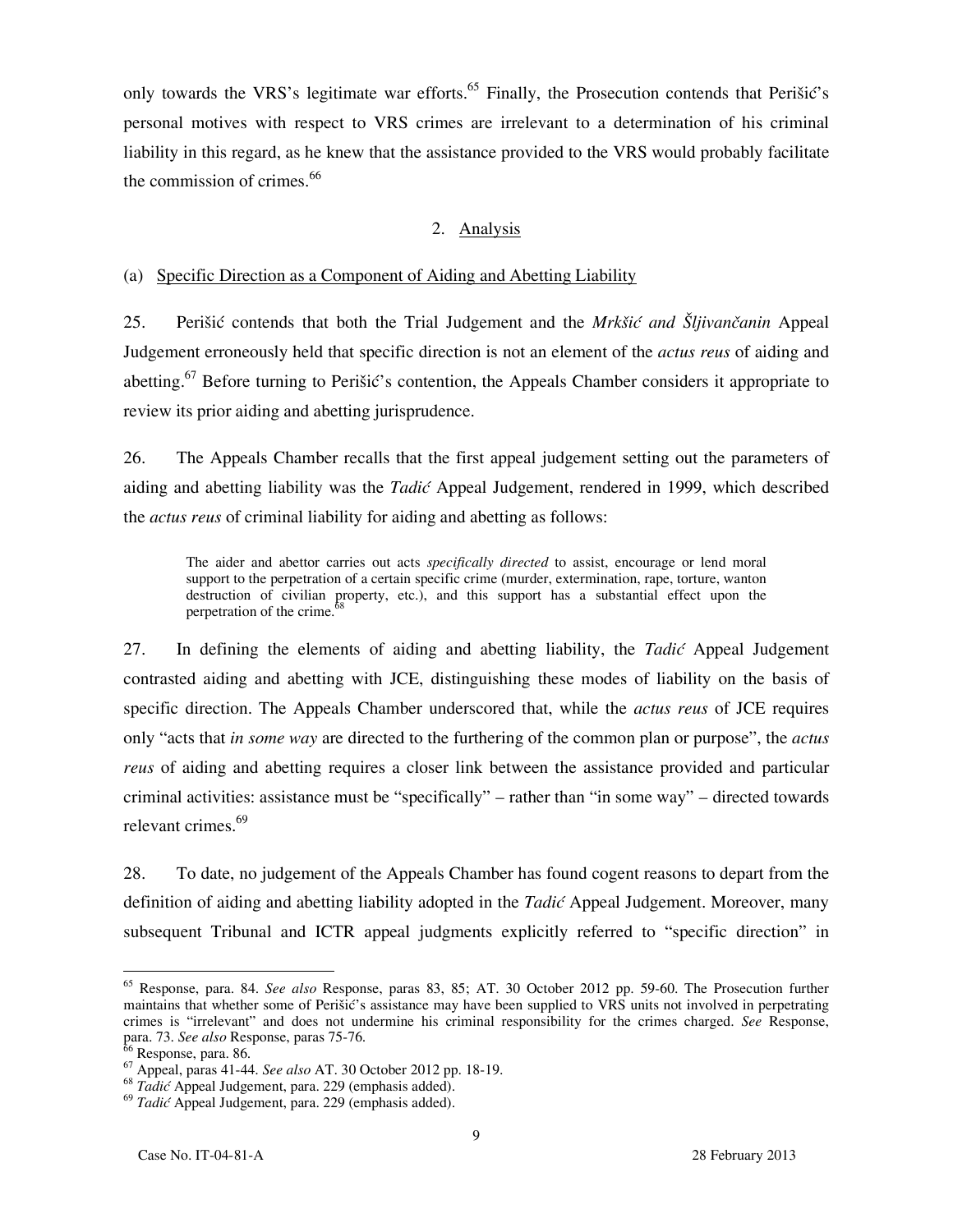enumerating the elements of aiding and abetting, often repeating verbatim the Tadić Appeal Judgement's relevant holding.<sup>70</sup>

29. The Appeals Chamber notes that, while certain appeal judgements rendered after the  $Tadi\acute{c}$ Appeal Judgement made no explicit reference to specific direction, several of these employed alternative but equivalent formulations. In particular, the *Simic* Appeal Judgement defined the *actus* reus of aiding and abetting as "acts directed to assist, encourage or lend moral support to the perpetration of a certain *specific* crime".<sup>71</sup> Similarly, the *Orić* Appeal Judgement, discussing aiding and abetting in the context of omission liability, explained that the "omission must be *directed* to assist, encourage or lend moral support to the perpetration of a crime and have a substantial effect upon the perpetration of the crime".<sup>72</sup> The ICTR's *Ntawukulilyayo* and *Rukundo* Appeal Judgements referred to acts that are "specifically aimed" towards relevant crimes.<sup>73</sup> Finally, the ICTR's Karera Appeal Judgement stated that the "actus reus of aiding and abetting is constituted by acts or omissions that assist, further, or lend moral support to the perpetration of a specific

 $71$  Simić Appeal Judgement, para. 85 (emphasis added).

 $72$  Oric Appeal Judgement, para. 43 (emphasis added).

<sup>&</sup>lt;sup>70</sup> See Blagojević and Jokić Appeal Judgement, para. 127 (stating that "an aider and abettor carries out acts specifically directed to assist, encourage, or lend moral support to the perpetration of a certain specific crime, which have a substantial effect on the perpetration of the crime"); Kvočka et al. Appeal Judgement, para. 89 (stating that "[t]he aider and abettor carries out acts specifically directed to assist, encourage or lend moral support to the perpetration of a certain specific crime") (internal quotation omitted); Blaškić Appeal Judgement, para. 45 (stating that "[t]he aider and abettor carries out acts specifically directed to assist, encourage or lend moral support to the perpetration of a certain specific crime") (internal quotation omitted); Vasiljević Appeal Judgement, para. 102 (stating that "[t]he aider and abettor carries out acts specifically directed to assist, encourage or lend moral support to the perpetration of a certain specific crime"); Krnojelac Appeal Judgement, para. 33 (stating that "[t]he aider and abettor carries out acts specifically directed to assist, encourage or lend moral support to the perpetration of a certain specific crime") (internal quotation omitted); Kupreškić et al. Appeal Judgement, para. 254 (stating that "aiding and abetting the perpetration of persecution requires proof that [an accused] carried out acts specifically directed to assisting, encouraging or lending moral support to the perpetration of the offence of persecution"); Aleksovski Appeal Judgement, para. 163 (stating that "[i]t must be shown that the aider and abettor carried out acts specifically directed to assist, encourage or lend moral support to the specific crime committed by the principal"). See also *Kalimanzira* Appeal Judgement, para. 74 (stating that "an aider and abettor carries out acts specifically directed to assist, encourage, or lend moral support to the perpetration of a certain specific crime") (internal quotation omitted); Muvunyi Appeal Judgement, para. 79 (stating that "an aider and abettor carries out acts specifically directed to assist, encourage, or lend moral support to the perpetration of a certain specific crime"); Seromba Appeal Judgement, para. 139 (stating that "the actus reus for aiding and abetting extermination as a crime against humanity comprises of acts specifically directed to assist, encourage, or lend moral support to the perpetration of this crime"); Nahimana et al. Appeal Judgement, para. 482 (stating that "[t]he actus reus of aiding and abetting is constituted by acts or omissions aimed specifically at assisting, furthering or lending moral support to the perpetration of a specific crime") (internal citations omitted); *Muhimana* Appeal Judgement, para. 189 (stating that "an aider and abettor carries out acts specifically directed to assist, encourage, or lend moral support to the perpetration of a specific crime"); Ntagerura et al. Appeal Judgement, para. 370 (stating that "[t]o establish the material element (or *actus reus*) of aiding and abetting under Article  $6(1)$  of the  $[ICTR]$  Statute, it must be proven that the aider and abettor committed acts specifically aimed at assisting, encouraging, lending moral support for the perpetration of a specific crime") (internal citation omitted); Ntakirutimana and Ntakirutimana Appeal Judgement, para. 530 (stating that "[t]he actus reus for aiding and abetting the crime of extermination is that the accused carries out acts specifically directed to assist, encourage or lend moral support to the perpetration of that crime").

 $^{73}$  Ntawukulilyayo Appeal Judgement, para. 214 (stating that "the actus reus of aiding and abetting is constituted by acts or omissions specifically aimed at assisting, encouraging, or lending moral support to the perpetration of a specific crime") (emphasis added); Rukundo Appeal Judgement, para. 52 (stating that "an aider and abettor commit[s] acts specifically aimed at assisting, encouraging, or lending moral support for the perpetration of a specific crime") (emphasis added) (internal quotations omitted).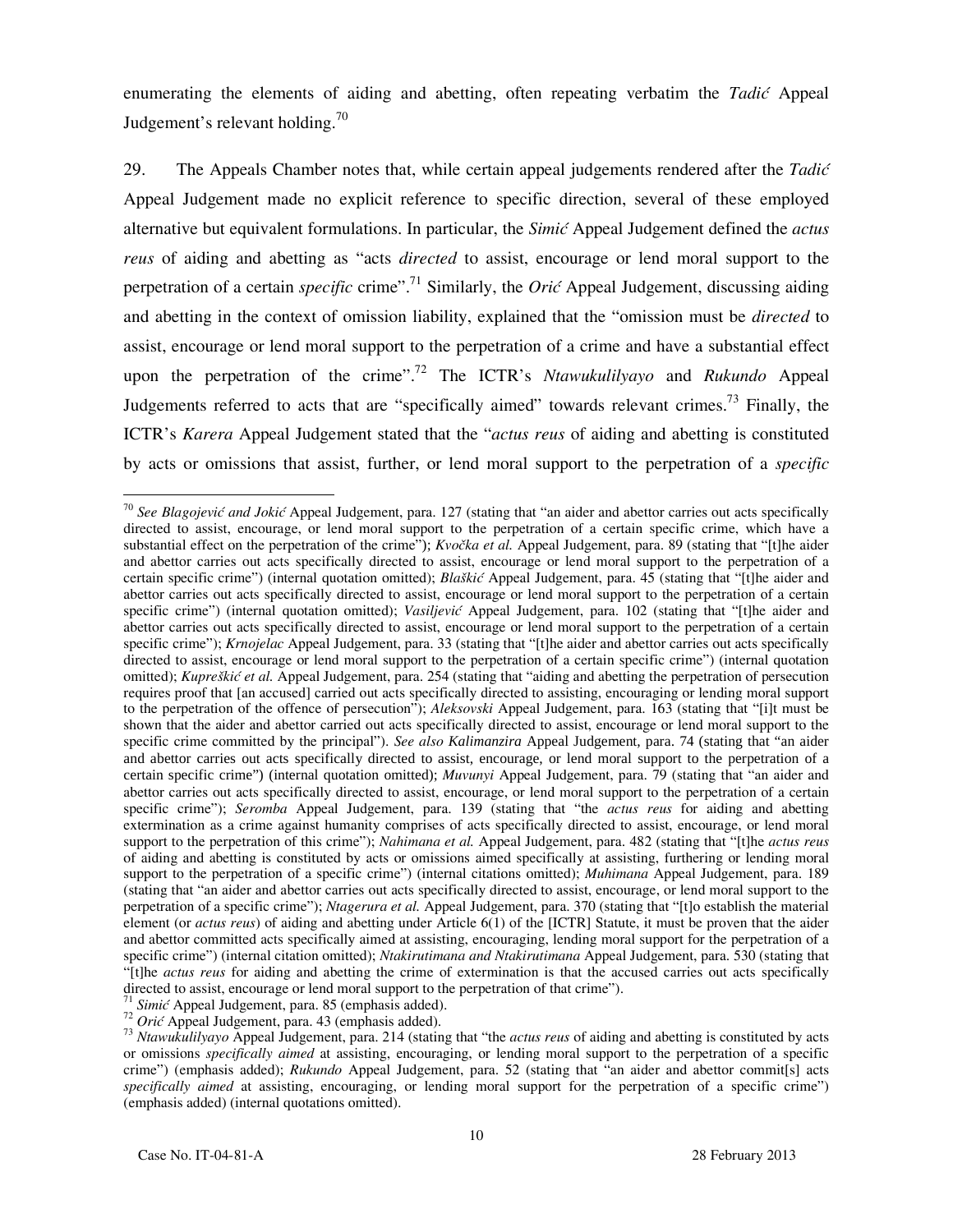crime".<sup>74</sup> The Appeals Chamber considers that these judgements effectively included specific direction as an element of the *actus reus* of aiding and abetting.

30. The Appeals Chamber further notes that although other Tribunal and ICTR appeal judgements neither refer to specific direction nor provide an equivalent formulation, these judgements do not offer a comprehensive definition of the elements of aiding and abetting liability. In particular, the Haradinaj et al., Limaj et al., Furundžija, Renzaho, Nchamihigo, Zigiranyirazo, Ndindabahizi, Gacumbitsi, Semanza, and Rutaganda Appeal Judgements focused, as relevant, only on particular elements of aiding and abetting liability or questions of fact, rather than providing an exhaustive review of aiding and abetting as a whole.<sup>75</sup> Similarly, the *Gotovina and Markač*, Krajišnik, Brđanin, and Krstić Appeal Judgements did not explicitly set out all the elements of aiding and abetting liability. Insofar as these appeal judgements referred to the elements of aiding and abetting liability, however, they cited to previous appeal judgements that explicitly discussed specific direction.<sup>76</sup>

31. By contrast to the judgements discussed above, the 2001 Delalić et al. Appeal Judgement endorsed a definition of the *actus reus* of aiding and abetting that neither refers to specific direction nor contains equivalent language – the only appeal judgement of the Tribunal or the ICTR to do so.<sup>77</sup> However, the Appeals Chamber explained in the 2007 Blagojević and Jokić Appeal Judgement that "the *Tadić* [Appeal Judgement's] definition [of aiding and abetting liability has] not been explicitly departed from".<sup>78</sup> The Appeals Chamber reasoned that in cases where specific direction is not "included as an element of the *actus reus* of aiding and abetting", findings on specific direction "will often be implicit in the finding that the accused has provided practical assistance to the principal perpetrator which had a substantial effect on the commission of the

<sup>&</sup>lt;sup>74</sup> Karera Appeal Judgement, para. 321 (emphasis added).

 $75$  See Haradinaj et al. Appeal Judgement, paras  $57-62$ ; Limaj et al. Appeal Judgement, paras 84, 92, 121-123, 132; Furundžija Appeal Judgement, paras 124-127; Renzaho Appeal Judgement, paras 253-338, 345-379; Nchamihigo Appeal Judgement, paras 67-83; Zigiranyirazo Appeal Judgement, paras 53-74; Ndindabahizi Appeal Judgement, para. 117; Gacumbitsi Appeal Judgement, paras 118-125, 140; Semanza Appeal Judgement, paras 225-279, 316; Rutaganda Appeal Judgement, paras 294-295.

See Gotovina and Markač Appeal Judgement, para. 127 (noting that the Appeals Chamber was addressing the elements of aiding and abetting liability "as relevant"), *citing Blagojević and Jokić* Appeal Judgement, para. 127 (including specific direction in its discussion of elements of aiding and abetting liability);  $\hat{K}r$ *ajišnik* Appeal Judgement, para. 662 (noting differences between aiding and abetting and JCE liability), citing Kvočka et al. Appeal Judgement, paras 89-90 (including specific direction in its analysis of aiding and abetting liability), Vasiljević Appeal Judgement, para. 102 (explicitly referring to specific direction in its discussion of the elements of aiding and abetting liability); Brdanin Appeal Judgement, para. 151 (referring to some elements of aiding and abetting liability but explicitly indicating that this recitation was not exhaustive), *citing Tadić* Appeal Judgement, para. 229 (establishing that specific direction is an element of the actus reus of aiding and abetting); Krstić Appeal Judgement, para. 137, citing Krnojelac Appeal Judgement, para. 52, Vasiljević Appeal Judgement, para. 102 (explicitly including specific direction in its discussion of the elements of aiding and abetting liability). The Appeals Chamber notes that, while paragraph 52 of the Krnojelac Appeal Judgement does not explicitly refer to specific direction, paragraph 33 does.

 $77$  See Delalic et al. Appeal Judgement, para. 352.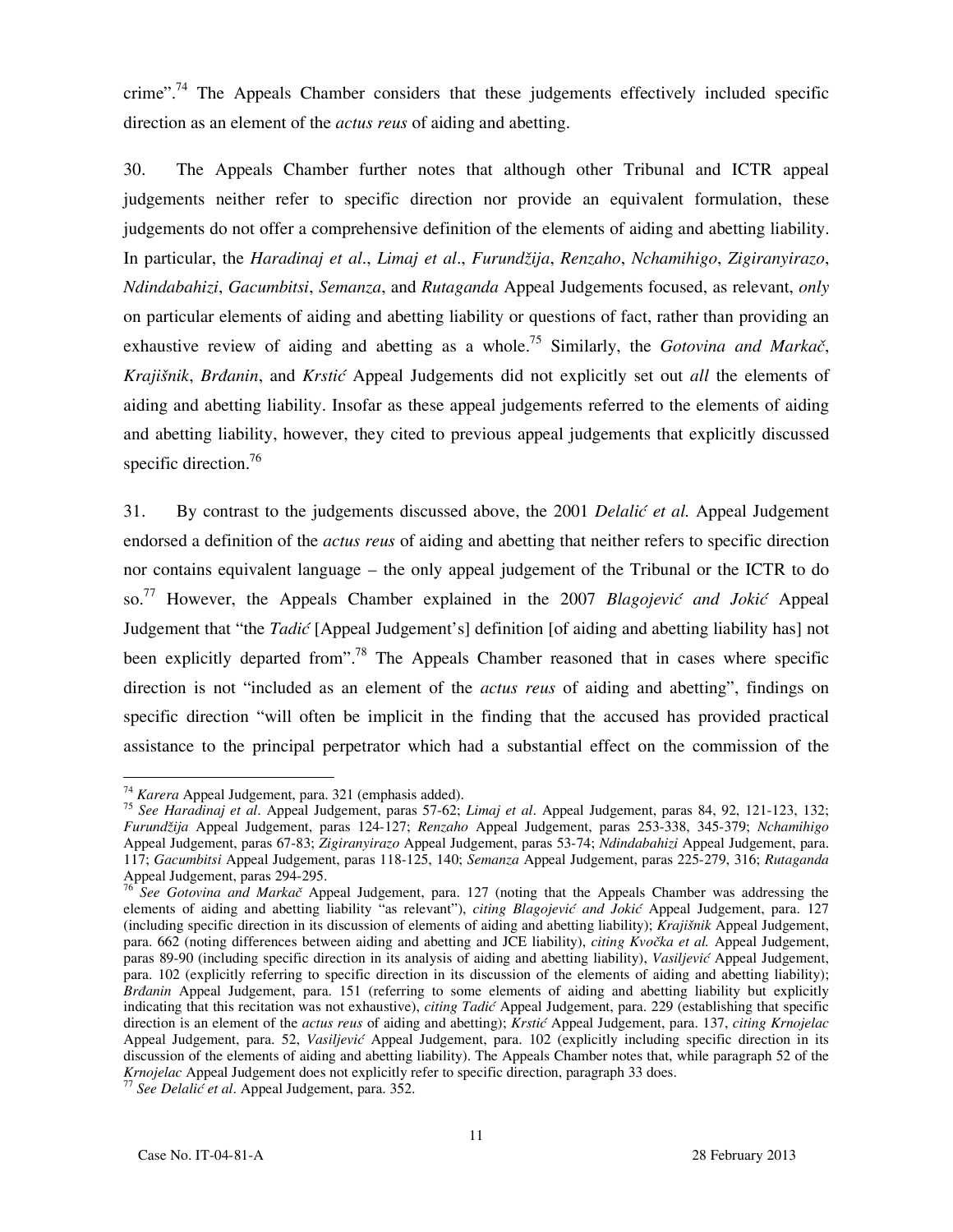crime."<sup>79</sup> Moreover, the *Blagojević and Jokić* Appeal Judgement expressly considered the *Delalić* et al. Appeal Judgement in both its analysis of cases that did not explicitly refer to specific direction, and its conclusion that such cases included an implicit analysis of specific direction. $80$ 

32. Mindful of the foregoing, the Appeals Chamber now turns to the 2009  $Mrk\ddot{s}i\acute{c}$  and Stijivančanin Appeal Judgement, and Perišić's contention that this judgement erroneously departed from settled jurisprudence by stating that specific direction is not an element of the actus reus of aiding and abetting.<sup>81</sup> In discussing the *mens rea* of aiding and abetting, the *Mrkšić and* Šljivančanin Appeal Judgement stated, in passing, that "the Appeals Chamber has confirmed that 'specific direction' is not an *essential ingredient* of the *actus reus* of aiding and abetting."<sup>82</sup> This statement may be read to suggest that specific direction is not an element of the *actus reus* of aiding and abetting. However, the Appeals Chamber, Judge Liu dissenting, is not persuaded that the Mrkšić and Šljivančanin Appeal Judgement reflected an intention to depart from the settled precedent established by the *Tadić* Appeal Judgement.<sup>83</sup>

33. At the outset, the Appeals Chamber observes that the Mrkšić and Šljivančanin Appeal Judgement's reference to specific direction not being an "essential ingredient" is found in a section of the judgement analysing the *mens rea* rather than *actus reus* of aiding and abetting.<sup>84</sup> In the context of rejecting Sljivančanin's assertion that aiding and abetting by omission requires a heightened *mens rea*,<sup>85</sup> the Appeals Chamber explained that Stijivančanin's reference to specific direction as part of "the *mens rea* standard applicable to aiding and abetting" was erroneous because specific direction "forms part of the *actus reus* not the *mens rea* of aiding and abetting."<sup>86</sup> The Appeals Chamber then stated that specific direction was "not an essential ingredient" of the *actus reus* of aiding and abetting.<sup>87</sup> The only authority cited to support this latter conclusion was the Blagojević and Jokić Appeal Judgement's holding that specific direction is a requisite element of

 $^{78}$  Blagojević and Jokić Appeal Judgement, para. 189.

<sup>&</sup>lt;sup>79</sup> Blagojević and Jokić Appeal Judgement, para. 189. The Appeals Chamber notes that the Blagojević and Jokić Appeal Judgement also used this logic to explain other apparent inconsistencies in the Appeals Chamber's application of specific direction. See Blagojević and Jokić Appeal Judgement, paras 188, 189 n. 498.<br><sup>80</sup> Blagojević and Jokić Appeal Judgement, paras 188, 189 n. 498.

Blagojević and Jokić Appeal Judgement, para. 189, citing, inter alia, Delalić et al. Appeal Judgement, para. 352.

<sup>81</sup> See supra, para. 18.

 $82$  Mrkšić and Šljivančanin Appeal Judgement, para. 159 (emphasis added), citing Blagojević and Jokić Appeal Judgement, paras 188-189.

 $83$  Tadić Appeal Judgement, para. 229.

 $84$  See Mrkšić and Šljivančanin Appeal Judgement, p. 67.

 $85$  See Mrkšić and Šljivančanin Appeal Judgement, paras 157-159.

 $86$  Mrkšić and Šljivančanin Appeal Judgement, para. 159.

 $87$  Mrkšić and Šljivančanin Appeal Judgement, para. 159.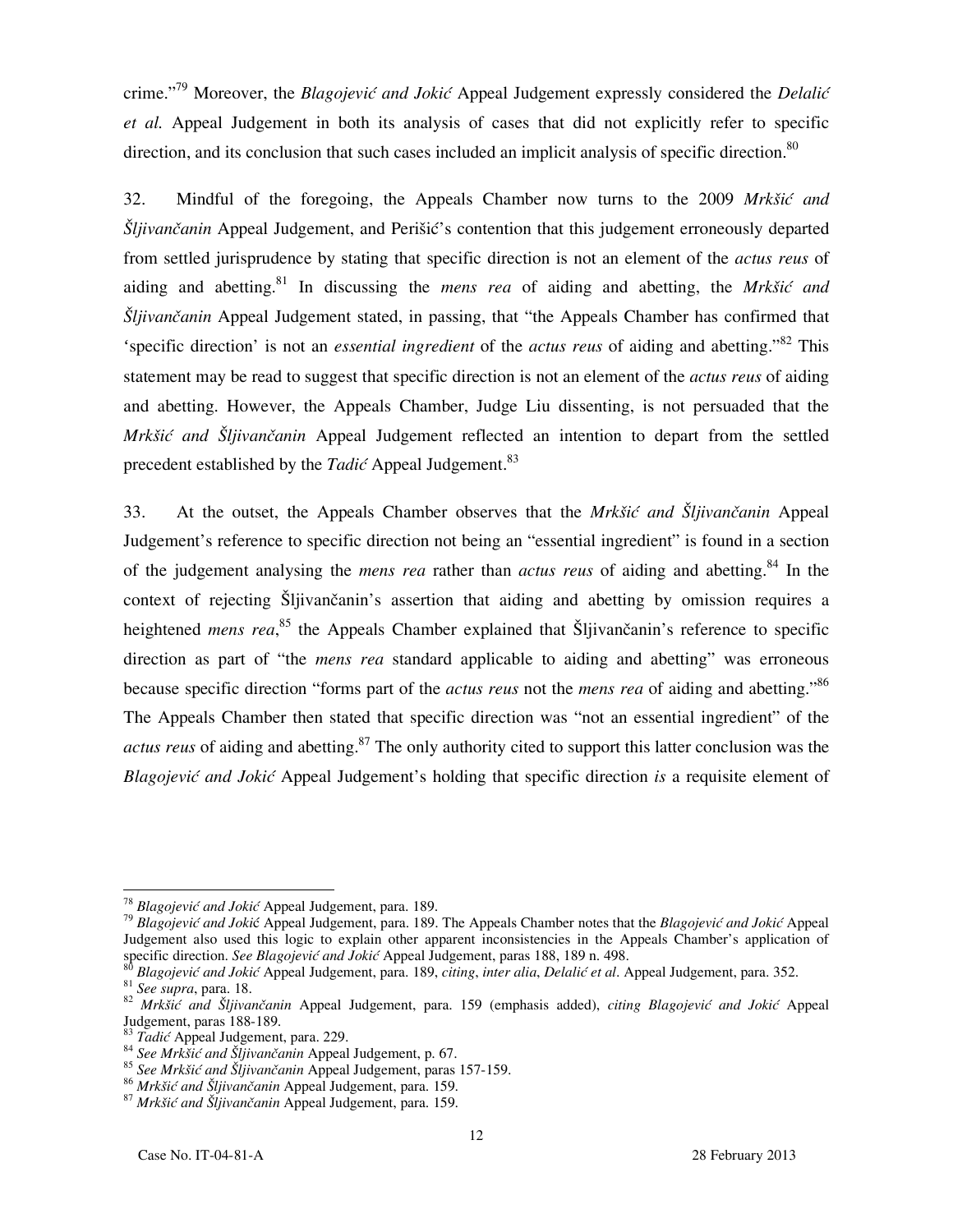aiding and abetting liability, albeit one that may at times be satisfied by an implicit analysis of substantial contribution.<sup>88</sup>

34. The Appeals Chamber recalls its settled practice to only "depart from a previous decision after the most careful consideration has been given to it, both as to the law, including the authorities cited, and the facts.<sup>89</sup> The *Mrkšić and Šljivančanin* Appeal Judgement's passing reference to specific direction does not amount to such "careful consideration". Had the Appeals Chamber found cogent reasons to depart from its relevant precedent, and intended to do so, it would have performed a clear, detailed analysis of the issue, discussing both past jurisprudence and the authorities supporting an alternative approach.<sup>90</sup> Instead, the relevant reference to specific direction: was made in a section and paragraph dealing with *mens rea* rather than *actus reus*; was limited to a single sentence not relevant to the Appeals Chamber's holding; did not explicitly acknowledge a departure from prior precedent; and, most tellingly, cited to only one previous appeal judgement, which in fact confirmed that specific direction does constitute an element of aiding and abetting liability.<sup>91</sup> These indicia suggest that the formula "not an essential ingredient" was an attempt to summarise, in passing, the *Blagojević and Jokić* Appeal Judgement's holding that specific direction can often be demonstrated implicitly through analysis of substantial contribution, rather than abjure previous jurisprudence establishing that specific direction is an element of aiding and abetting liability.<sup>92</sup>

35. Appeal judgements rendered after the *Mrkšić and Šljivančanin* Appeal Judgement confirm that the Appeals Chamber in that case neither intended nor attempted a departure from settled precedent.<sup>93</sup> The 2012 Lukić and Lukić Appeal Judgement approvingly quoted the Blagojević and Jokić Appeal Judgement's conclusion that a finding of specific direction can be implicit in an analysis of substantial contribution. In the same paragraph, the Lukić and Lukić Appeal Judgement found that there were no cogent reasons to deviate from the holding of the *Mrk* $\delta i$  *and*  $\delta i$  *jivančanin* Appeal Judgement with respect to specific direction.<sup>94</sup> The *Lukić and Lukić* Appeal Judgement thus confirms that the *Blagojević and Jokić* and *Mrkšić and Šljivančanin* Appeal Judgements are not

<sup>&</sup>lt;sup>88</sup> See Mrkšić and Šljivančanin Appeal Judgement, para. 159, citing Blagojević and Jokić Appeal Judgement, paras 188-189.

<sup>&</sup>lt;sup>89</sup> Aleksovski Appeal Judgement, para. 109. See also Aleksovski Appeal Judgement, paras 107-108, 110-111.

<sup>90</sup> See Kordić and Čerkez Appeal Judgement, paras 1040-1041; Aleksovski Appeal Judgement, para. 109.

<sup>91</sup> See Mrkšić and Šljivančanin Appeal Judgement, para. 159, citing Blagojević and Jokić Appeal Judgement, paras 188-189. See also Mrkšić and Šljivančanin Appeal Judgement, p. 67.

 $92$  Mrkšić and Šljivančanin Appeal Judgement, para. 159.

<sup>93</sup> See Lukić and Lukić Appeal Judgement, para. 424; Gotovina and Markač Appeal Judgement, para. 127. See also Ntawukulilyayo Appeal Judgement, para. 214; Kalimanzira Appeal Judgement, para. 74; Rukundo Appeal Judgement, para. 52.

<sup>&</sup>lt;sup>94</sup> Lukić and Lukić Appeal Judgement, para. 424, citing Mrkšić and Šljivančanin Appeal Judgement, para. 159, Blagojević and Jokić Appeal Judgement, para. 189.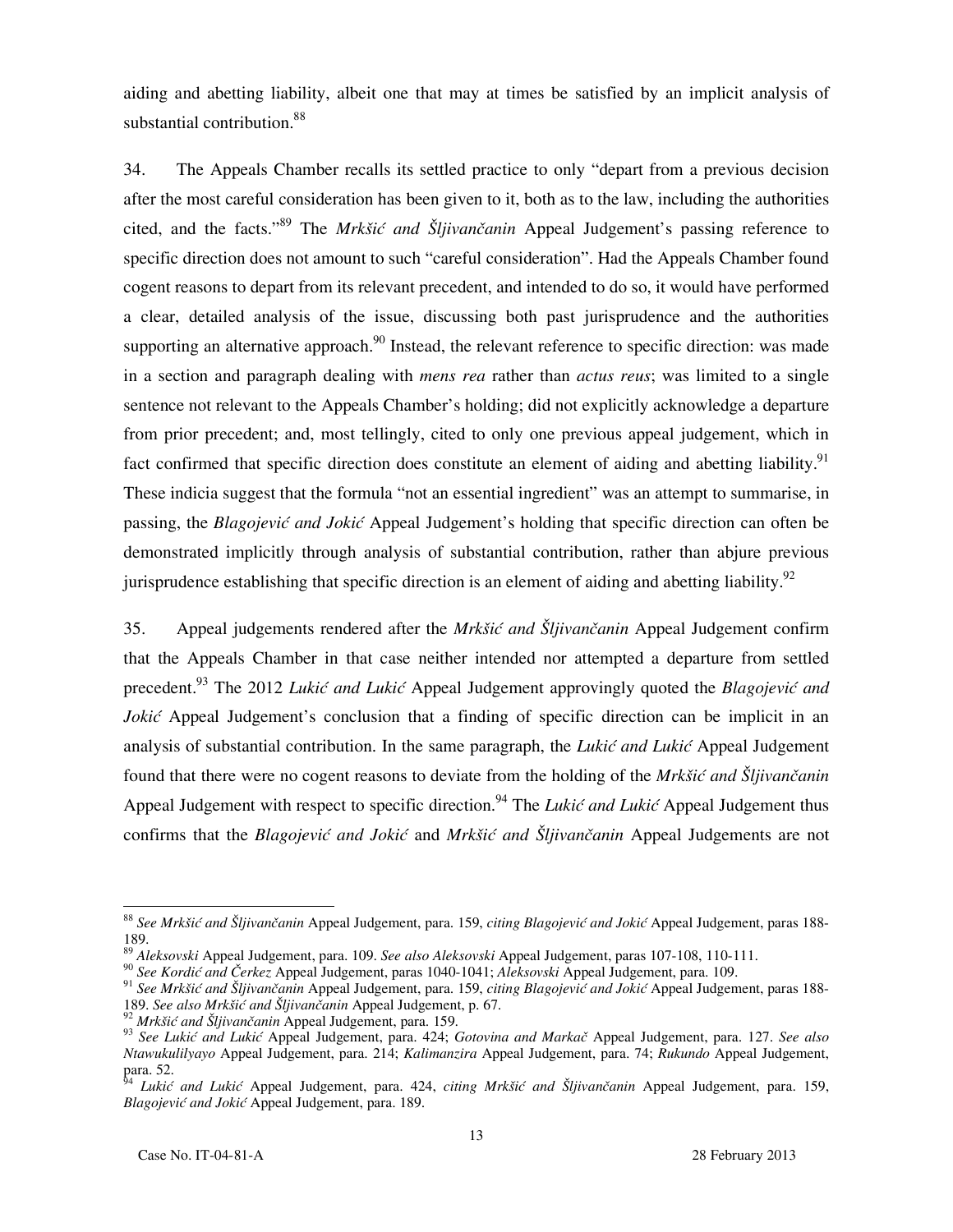antithetical in their approach to specific direction.<sup>95</sup> In addition, the Appeals Chamber recalls that several ICTR appeal judgements rendered after the *Mrk* $\delta i$  *and*  $\delta i$  *jivančanin* Appeal Judgement explicitly refer to specific direction or equivalent language in enumerating the elements of the *actus* reus of aiding and abetting.<sup>96</sup>

36. Accordingly, despite the ambiguity of the *Mrkšić and Šljivančanin* Appeal Judgement, the Appeals Chamber, Judge Liu dissenting, considers that specific direction remains an element of the actus reus of aiding and abetting liability. The Appeals Chamber, Judge Liu dissenting, thus reaffirms that no conviction for aiding and abetting may be entered if the element of specific direction is not established beyond reasonable doubt, either explicitly or implicitly.<sup>97</sup>

#### (b) Circumstances in which Specific Direction Must be Explicitly Considered

37. At the outset, the Appeals Chamber, Judge Liu dissenting, recalls that the element of specific direction establishes a culpable link between assistance provided by an accused individual and the crimes of principal perpetrators.<sup>98</sup> In many cases, evidence relating to other elements of aiding and abetting liability<sup>99</sup> may be sufficient to demonstrate specific direction and thus the requisite culpable link.

38. In this respect, the Appeals Chamber notes that previous appeal judgements have not conducted extensive analyses of specific direction. The lack of such discussion may be explained by the fact that prior convictions for aiding and abetting entered or affirmed by the Appeals Chamber involved relevant acts geographically or otherwise proximate to, and thus not remote from, the crimes of principal perpetrators.<sup>100</sup> Where such proximity is present, specific direction

<sup>&</sup>lt;sup>95</sup> Indeed, the Lukić and Lukić Appeal Judgement specifically noted this relationship in its citation to the Mrkšić and  $\delta$ ljivančanin Appeal Judgement's reference to specific direction: "Mrk $\delta i$  and  $\delta$ ljivančanin Appeal Judgement, para. 159, confirming Blagojević and Jokić Appeal Judgement, para. 189." See Lukić and Lukić Appeal Judgement, para. 424 n. 1286 (emphasis added).

<sup>96</sup> See Ntawukulilyayo Appeal Judgement, para. 214; Kalimanzira Appeal Judgement, para. 74; Rukundo Appeal Judgement, para. 52.

<sup>&</sup>lt;sup>97</sup> See Blagojević and Jokić Appeal Judgement, para. 189. See also Tadić Appeal Judgment, para. 229. The Appeals Chamber recalls that specific direction may be addressed implicitly in the context of analysing substantial contribution. See Blagojević and Jokić Appeal Judgement, para. 189.

<sup>&</sup>lt;sup>98</sup> See supra, paras 26-27; Blagojević and Jokić Appeal Judgement, para. 189; Tadić Appeal Judgement, para. 229. See also Rukundo Appeal Judgement, paras 48-52. The Appeals Chamber recalls that proof of specific direction does not require that relevant acts are the proximate cause of a charged crime: it is well-settled in the Tribunal's and ICTR's jurisprudence that it is not necessary to prove a causal nexus between an aider and abettor and the actions of principal perpetrators. See Mrkšić and Šljivančanin Appeal Judgement, para. 81; Blaškić Appeal Judgment, para. 48; Rukundo Appeal Judgement, paras 50-52.

<sup>&</sup>lt;sup>99</sup>These other elements of aiding and abetting liability are substantial contribution, knowledge that aid provided assists in the commission of relevant crimes, and awareness of the essential elements of these crimes. See Lukić and Lukić Appeal Judgement, paras 422, 428.

See Lukić and Lukić Appeal Judgement, paras 437-451 (Sredoje Lukić provided practical assistance through his armed presence during the commission of cruel treatment and inhumane acts against unarmed Muslim civilians and was present during the forced transfer of unarmed civilians to a house that was subsequently locked and set on fire); Mrkšić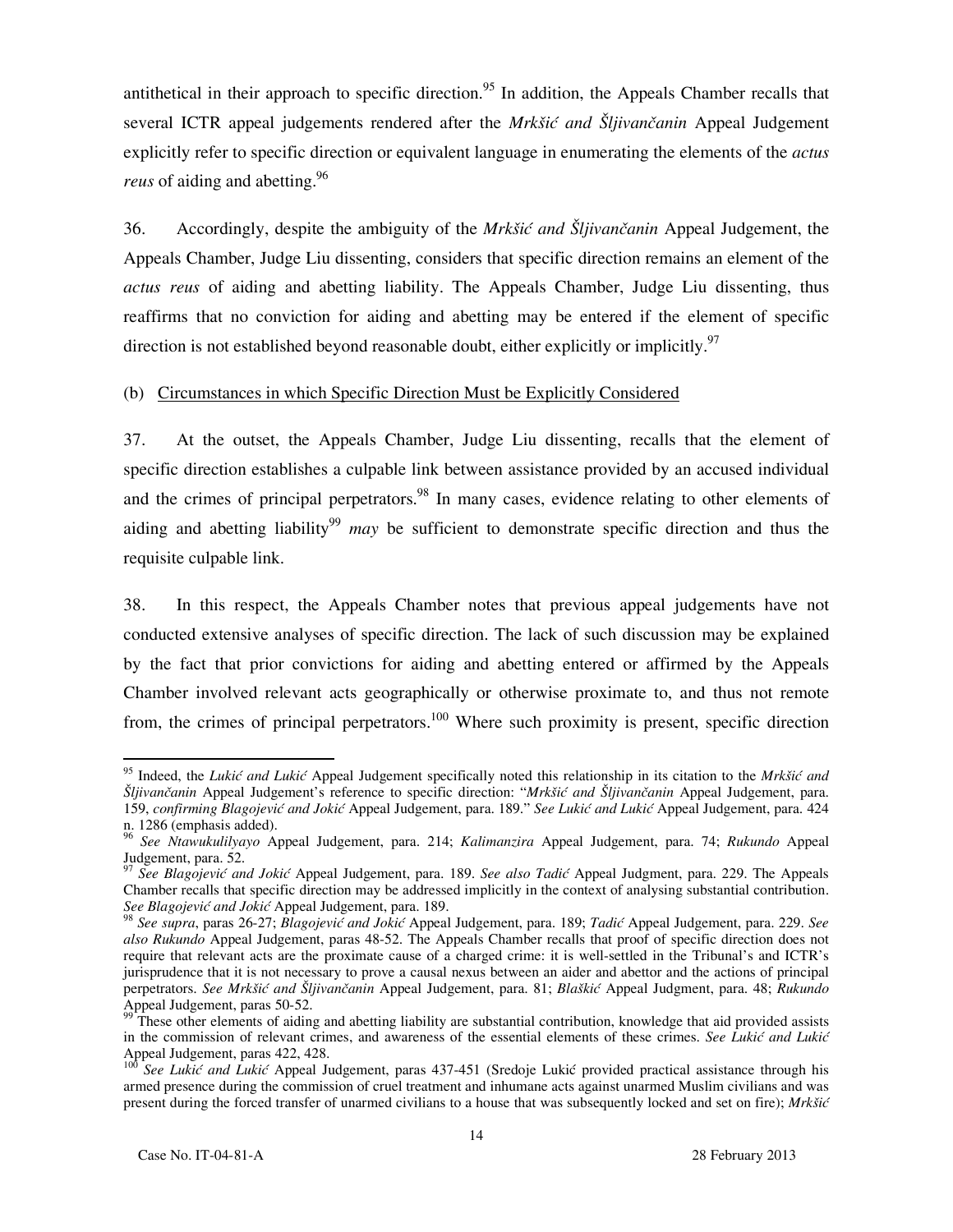may be demonstrated implicitly through discussion of other elements of aiding and abetting liability, such as substantial contribution. For example, an individual accused of aiding and abetting may have been physically present during the preparation or commission of crimes committed by principal perpetrators and made a concurrent substantial contribution.<sup>101</sup> In such a case, the existence of specific direction, which demonstrates the culpable link between the accused aider and abettor's assistance and the crimes of principal perpetrators, will be self-evident.

39. However, not all cases of aiding and abetting will involve proximity of an accused individual's relevant acts to crimes committed by principal perpetrators. Where an accused aider

<sup>101</sup> See, e.g., Lukić and Lukić Appeal Judgement, paras 419-461; Kvočka et al. Appeal Judgement, paras 563-564; Furundžija Appeal Judgement, paras 124-127. See also Kayishema and Ruzindana Appeal Judgement, paras 201-202.

and Šljivančanin Appeal Judgement, paras 5, 104, 193, p. 169 (Šljivančanin witnessed and failed to prevent torture of prisoners of war he was responsible for); Limaj et al. Trial Judgement, paras 631-632, 656, 658; Limaj et al. Appeal Judgement, paras 122-123 (Bala was present during the torture and cruel treatment of civilians at a prison camp); Blagojević and Jokić Appeal Judgement, paras 3-4, 69, 75, 79, 112, 125-135, 150-157, 164-175, 180, 196-200 (Blagojević, a colonel in the Bratunac Brigade, was present at Brigade headquarters and allowed the Brigade's resources and personnel to be used in committing murder, persecutions, mistreatment, and forcible transfer of Muslim men detained in Bratunac; Jokić, a major in the Zvornik Brigade, committed Brigade resources to dig mass graves and otherwise facilitate murder, extermination, and persecutions at nearby sites); Brdanin Appeal Judgement, paras 2, 227-228, 311-320, 344-351 (as President of the Autonomous Region of Krajina Crisis Staff, Brdanin aided the commission of crimes by Bosnian Serb forces in the region under his authority); Simić Appeal Judgement, paras 3, 114-118, 132-137, 148-159, 182-191 (Simić assisted persecutions of non-Serb civilians in Bosanski Šamac municipality, where he was the highest ranking civilian official); Naletilić and Martinović Appeal Judgement, paras 489-538 (Martinović assisted the murder of a detainee by encouraging the detainee's mistreatment, preventing the detainee from returning from Martinović's unit to prison, actively covering up the detainee's disappearance, and giving direct orders to his soldiers regarding disposal of the detainee's corpse); Kvočka et al. Appeal Judgement, paras 562-564 (Žigić led a prisoner to a room in which he was tortured); Krstić Appeal Judgement, paras 61-62, 135-144 (Krstić permitted troops and other resources under his control to assist in killings of Bosnian Muslims); Vasiljević Appeal Judgement, paras 134-135, 143, 147 (Vasiljević personally guarded seven Muslim men and prevented them from escaping); Furundžija Appeal Judgement, paras 124-127 (Furundžija assisted criminal acts through his presence and personal interrogation of prisoners); Aleksovski Appeal Judgement, paras 36, 165-173 (Aleksovski, a prison warden, assisted in the mistreatment of detainees in and around his prison facility). See also Ntawukulilyayo Appeal Judgement, paras 208-217, 226-229, 243, 246 (Ntawukulilyayo assisted criminal acts by personally encouraging refugees to seek shelter at Kabuye Hill and then transporting soldiers to help kill these refugees); Kalimanzira Appeal Judgement, paras 81, 126, 243 (Kalimanzira encouraged refugees to seek shelter at Kabuye Hill and subsequently accompanied armed individuals who killed some of these refugees); Renzaho Appeal Judgement, paras 2, 68, 75, 84-85, 93, 99-100, 104, 108, 253-255, 336-338, 622 (in his capacity as Prefect of Kigali-Ville, Renzaho aided various crimes in Kigali including murder by, *inter alia*, facilitating weapons distribution and supporting roadblocks); Rukundo Appeal Judgement, paras 3, 39, 51-54, 92, 115, 176-177, 218, 269-270 (Rukundo assisted the killings of Tutsis by, inter alia, identifying victims to principal perpetrators who then committed genocide and extermination); Karera Appeal Judgement, paras 298, 322-323 (Karera, while at a roadblock, instructed principal perpetrators that a man he identified as a Tutsi be detained and taken away; the man was subsequently murdered); Seromba Appeal Judgement, paras 77, 183-185, 206, 240 (Seromba assisted the murder of Tutsis by expelling them from his parish); Nahimana et al. Appeal Judgement, paras 668-672, 965-968 (Ngeze set up, manned, and supervised roadblocks, assisting in identification of Tutsi civilians who were then killed); Muhimana Appeal Judgement, paras 148, 165-177, 185-192 (Muhimana personally encouraged principal perpetrators to rape Tutsi women); Ndindabahizi Appeal Judgement, para. 4, p. 48 (Ndindabahizi transported attackers to a crime site and distributed weapons used to kill Tutsis); Gacumbitsi Trial Judgement, paras 286-287, 314; Gacumbitsi Appeal Judgement, paras 83-98, 123-125, 207 (Gacumbitsi personally encouraged principal perpetrators to massacre Tutsis and expelled two Tutsi tenants who were subsequently killed); Semanza Appeal Judgement, paras 263-279, 310 (Semanza was present during, participated in, and directed others to participate in mass killings of Tutsis); Ntakirutimana and Ntakirutimana Appeal Judgement, paras 524-537, p. 187 (Elizaphan and Gérard Ntakirutimana assisted attacks on Tutsis by, inter alia, providing transport to attackers and shooting weapons); Rutaganda Appeal Judgement, paras 294- 295, 308-341 (Rutaganda aided killings of Tutsis by, *inter alia*, distributing weapons to principal perpetrators); Kayishema and Ruzindana Appeal Judgement, paras 188-190, 201-202, 242-247, 251-262, 372 (Ruzindana and Kayishema were present at massacres of Tutsis which they, inter alia, orchestrated and directed).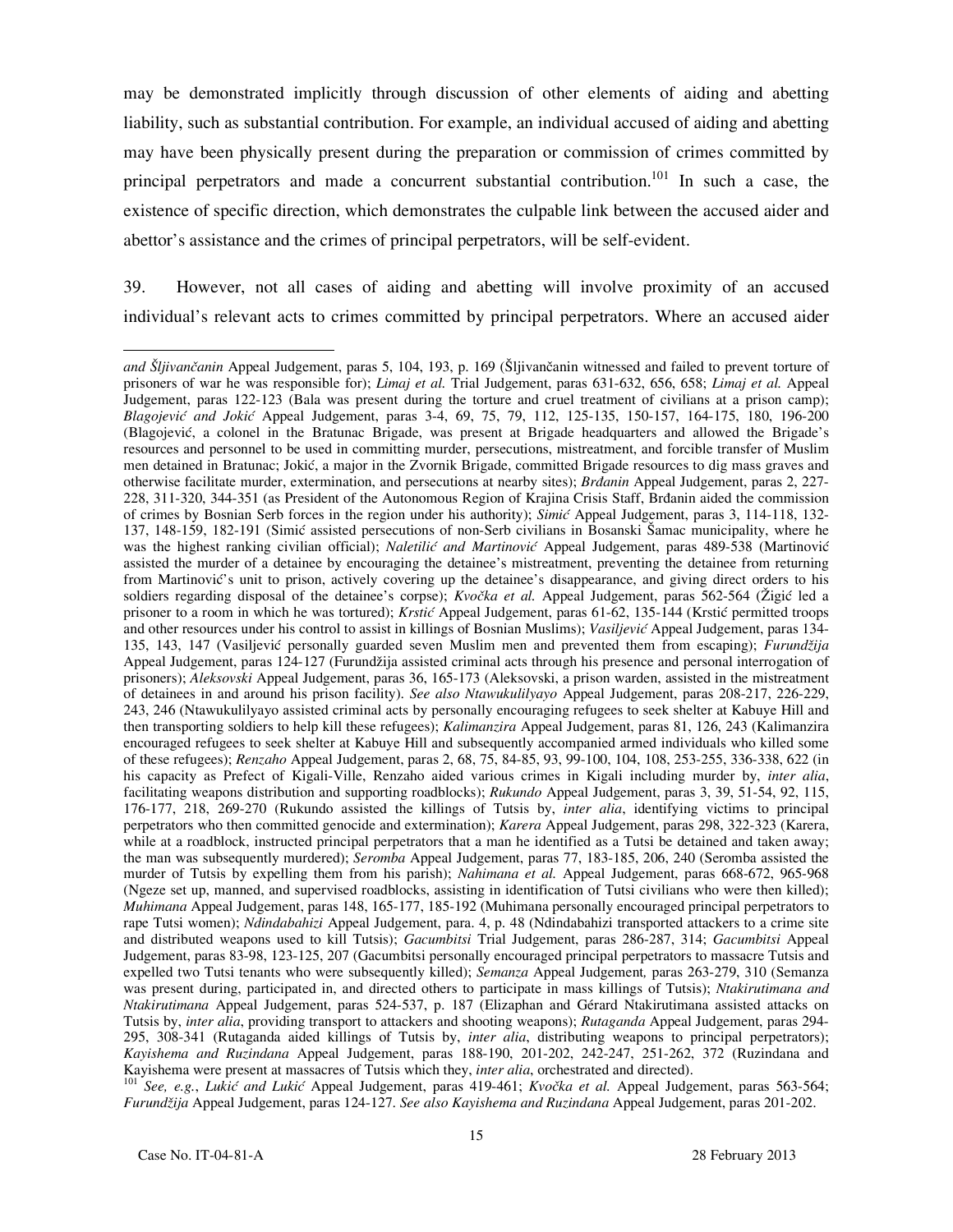and abettor is remote from relevant crimes, evidence proving other elements of aiding and abetting may not be sufficient to prove specific direction. In such circumstances, the Appeals Chamber, Judge Liu dissenting, holds that explicit consideration of specific direction is required.<sup>102</sup>

40. The factors indicating that acts of an accused aider and abettor are remote from the crimes of principal perpetrators will depend on the individual circumstances of each case. However, some guidance on this issue is provided by the Appeals Chamber's jurisprudence. In particular, the Appeals Chamber has previously concluded, in discussing aiding and abetting liability, that significant temporal distance between the actions of an accused individual and the crime he or she allegedly assisted decreases the likelihood of a connection between that crime and the accused individual's actions.<sup>103</sup> The same rationale applies, by analogy, to other factors separating the acts of an individual accused of aiding and abetting from the crimes he or she is alleged to have facilitated. Such factors may include, but are not limited to, geographic distance.

#### (c) The Trial Chamber's Analysis of Aiding and Abetting in this Case

41. In assessing Peri{i}'s culpability and defining the legal standard for aiding and abetting, the Trial Chamber relied on the *Mrkšić and Šljivančanin* Appeal Judgement to find that specific direction was not an element of aiding and abetting liability, and did not consider, either explicitly or implicitly, whether Perišić's acts were specifically directed towards the VRS Crimes in Sarajevo and Srebrenica.<sup>104</sup> However, as explained above, while the relevant phrasing of the *Mrkšić and* Stijivančanin Appeal Judgement is misleading, that appeal judgement did not deviate from prior well-settled precedent that specific direction is a necessary element of aiding and abetting liability.<sup>105</sup> Accordingly, the Appeals Chamber, Judge Liu dissenting, considers that the Trial Chamber's holding that specific direction is not an element of the actus reus of aiding and abetting was an error of law.

42. The Appeals Chamber observes that Peri<sub>stic</sub>'s assistance to the VRS was remote from the relevant crimes of principal perpetrators.<sup>106</sup> In particular, the Trial Chamber found that the VRS was

<sup>&</sup>lt;sup>102</sup> The Appeals Chamber underscores that the requirement of explicit consideration of specific direction does not foreclose the possibility of convictions in cases of remoteness, but only means that such convictions require explicit discussion of how evidence on the record proves specific direction. Cf. Mrkšić and Šljivančanin Appeal Judgement, para. 81 (finding that in the context of the actus reus of aiding and abetting, substantial contribution may be geographically and temporally separated from crimes of principal perpetrators).

 $^{103}$  See Kupreškić et al. Appeal Judgement, paras 275-277 (finding that a six-month delay between an appellant being observed unloading weapons and a subsequent attack reduced the likelihood that these weapons were directed towards assisting in this attack).

<sup>&</sup>lt;sup>104</sup> See Trial Judgement, para. 126, citing Mrkšić and Šljivančanin Appeal Judgement, para. 159. See also Trial Judgement, paras 1582-1627.

 $105$  See supra, paras 32-36.

<sup>&</sup>lt;sup>106</sup> Judge Liu dissents from the analysis in this paragraph.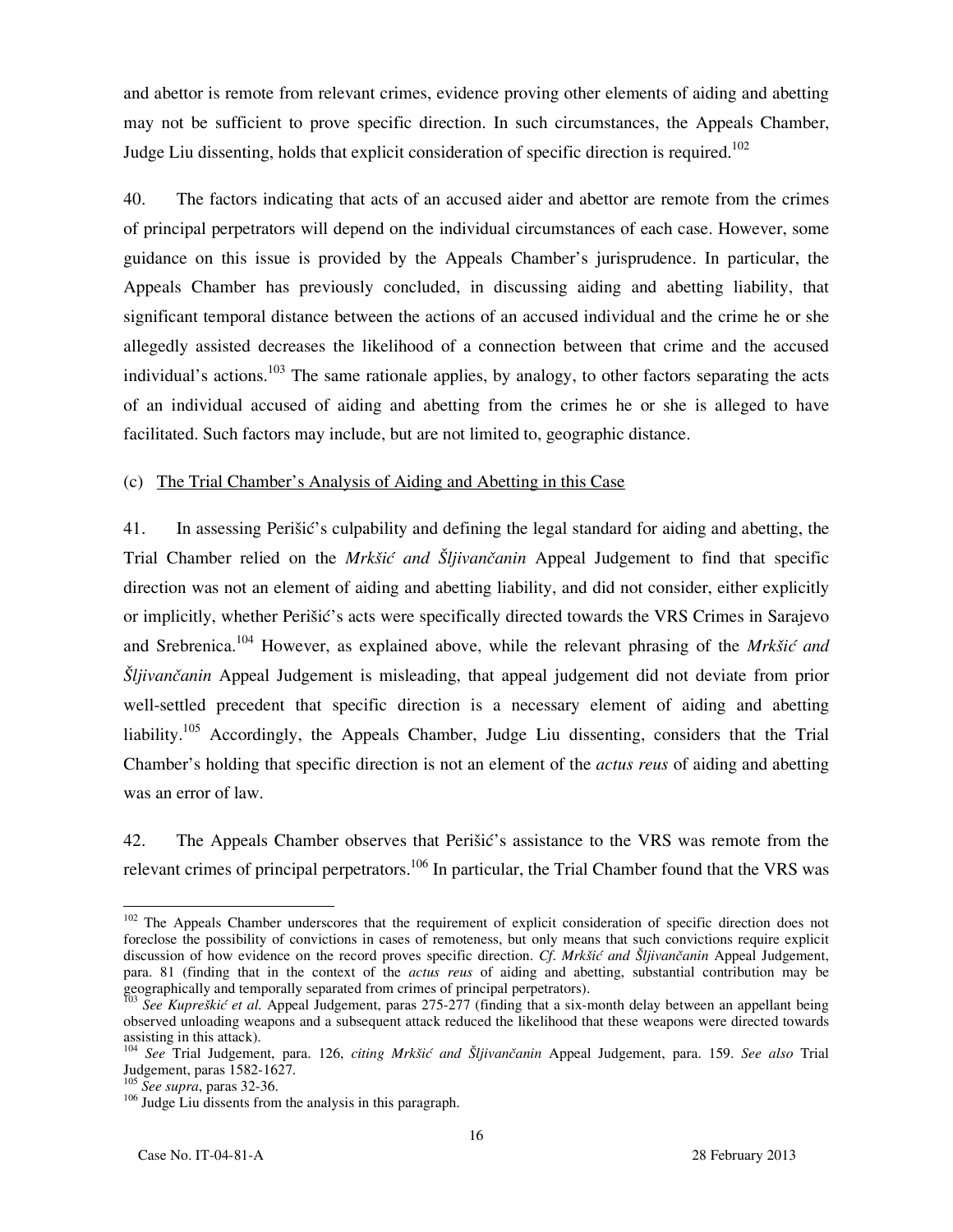independent from the VJ, $^{107}$  and that the two armies were based in separate geographic regions.<sup>108</sup> In addition, the Trial Chamber did not refer to any evidence that Perišić was physically present when relevant criminal acts were planned or committed.<sup>109</sup> In these circumstances,<sup>110</sup> the Appeals Chamber, Judge Liu dissenting, further considers that an explicit analysis of specific direction would have been required in order to establish the necessary link between the aid Perišić provided and the crimes committed by principal perpetrators.

43. The Appeals Chamber emphasises that the Trial Chamber's legal error was understandable given the particular phrasing of the *Mrkšić and Šljivančanin* Appeal Judgement.<sup>111</sup> However, the Appeals Chamber's duty to correct legal errors remains unchanged.<sup>112</sup> Accordingly, the Appeals Chamber will proceed to assess the evidence relating to Perišić's convictions for aiding and abetting de novo under the correct legal standard, considering whether Perišić's actions were specifically directed to aid and abet the VRS Crimes in Sarajevo and Srebrenica. $^{113}$ 

44. The Appeals Chamber notes that previous judgements have not provided extensive analysis of what evidence may prove specific direction. However, the Appeals Chamber recalls again that the *Tadić* Appeal Judgement indicated that specific direction involves finding a closer link between acts of an accused aider and abettor and crimes committed by principal perpetrators than is necessary to support convictions under  $JCE$ .<sup>114</sup> The types of evidence required to establish such a link will depend on the facts of a given case. Nonetheless, the Appeals Chamber observes that in most cases, the provision of general assistance which could be used for both lawful and unlawful activities will not be sufficient, alone, to prove that this aid was specifically directed to crimes of principal perpetrators.<sup>115</sup> In such circumstances, in order to enter a conviction for aiding and abetting, evidence establishing a direct link between the aid provided by an accused individual and the relevant crimes committed by principal perpetrators is necessary.

<sup>&</sup>lt;sup>107</sup> See Trial Judgement, paras 2-3, 205-210, 235-237, 262-266.

<sup>108</sup> See Trial Judgement, paras 183-184, 195-196, 235-236, 262-263.

<sup>109</sup> See, e.g., Trial Judgement, paras 1592-1627.

 $110$  See supra, paras 37-40.

<sup>&</sup>lt;sup>111</sup> Judge Liu dissents from the findings and analysis in this paragraph.

<sup>&</sup>lt;sup>112</sup> See supra, para. 9; Statute, Article 25. Cf. Statute, Article 21.

<sup>&</sup>lt;sup>113</sup> See supra, para. 9; Gotovina and Markač Appeal Judgement, para. 64; Zigiranyirazo Appeal Judgement, para. 43. While consideration of specific direction may be implicit (see Blagojević and Jokić Appeal Judgement, para. 189), in the context of correcting a legal error of the Trial Chamber, the Appeals Chamber will undertake an explicit examination.

<sup>&</sup>lt;sup>114</sup> See supra, paras 26-27.

<sup>&</sup>lt;sup>115</sup> Cf. Trial of Bruno Tesch and Two Others (*The Zyklon B Case*), British Military Court Hamburg 1946, *in* United Nations War Crimes Commission, 1 Law Reports of Trials of War Criminals 93-102 (1947) (finding two defendants guilty of assisting killings of concentration camp detainees by providing poison gas, despite arguments that the gas was to be used for lawful purposes, after reviewing evidence that defendants arranged for S.S. units to be trained in using this gas to kill humans in confined spaces).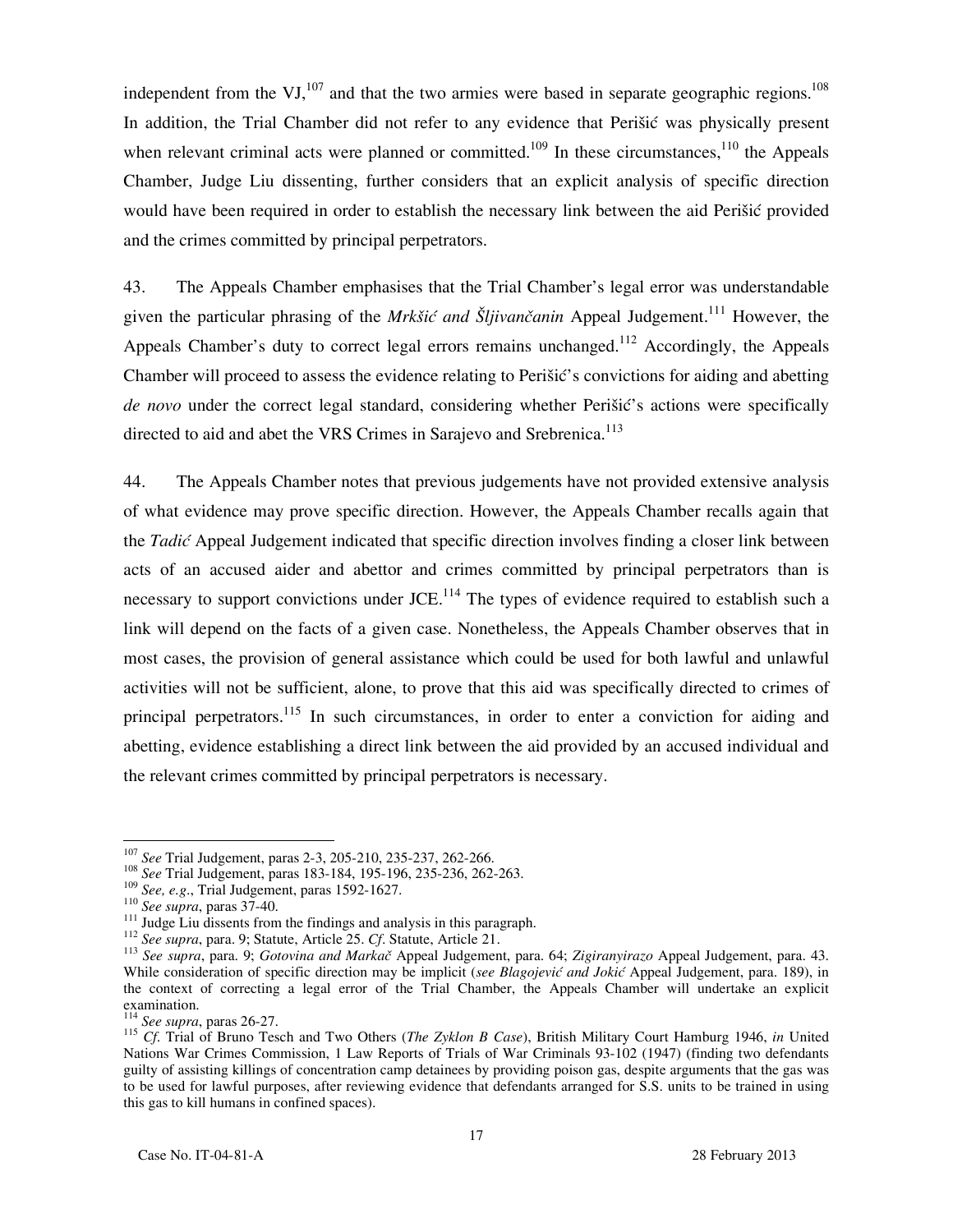## (d) The Extent to which Perišić Specifically Directed Assistance to VRS Crimes

45. In order to determine whether the assistance facilited by Perišić was specifically directed towards the VRS Crimes in Sarajevo and Srebrenica, the Appeals Chamber will now review and assess de novo relevant evidence, taking into account, where appropriate, the Trial Chamber's findings.

46. As a preliminary matter, the Appeals Chamber recalls that the Trial Chamber did not find the VRS de jure or de facto subordinated to the VJ.<sup>116</sup> In particular, the Trial Chamber found that the VRS had a separate command structure: the President of the Republika Srpska served as Commander-in-Chief of the VRS, with a Commander of the VRS Main Staff assuming delegated authorities.<sup>117</sup> Broader questions of VRS military strategy were addressed by the Republika Srpska's Supreme Command, composed of the Republika Srpska's President, Vice President, Speaker of the Assembly, and Ministers of Defence and Interior.<sup>118</sup> While the Trial Chamber noted that the VRS received support from the VJ, the Trial Chamber also identified sources of support other than the FRY.<sup>119</sup> In addition, the Trial Chamber found that Peristic was not proved beyond reasonable doubt to have exercised effective control over VJ troops seconded to the VRS.<sup>120</sup> Finally, the Trial Chamber observed that Ratko Mladić, the Commander of the VRS Main Staff, refused to accept peace plans urged by the VJ and FRY leadership.<sup>121</sup> The Appeals Chamber, having considered this evidence in its totality, agrees with the Trial Chamber's determination that the evidence on the record suggests that "the VRS and the VJ [were] separate and independent military entities".<sup>122</sup>

47. Having reaffirmed the Trial Chamber's conclusion that the VRS was independent of the VJ, the Appeals Chamber will now consider whether VJ assistance to the VRS, which Perišić acknowledged having facilitated, was specifically directed towards VRS crimes.<sup>123</sup> In particular, the Appeals Chamber will assess: (i) Perišić's role in shaping and implementing the FRY policy of supporting the VRS; (ii) whether the FRY policy of supporting the VRS was specifically directed towards the commission of crimes by the VRS; and (iii) whether Peri<sub>stic</sub> either implemented the SDC policy of assisting the VRS in a way that specifically directed aid to the VRS Crimes in Sarajevo and Srebrenica, or took action to provide such aid outside the context of SDC-approved

<sup>116</sup> See Trial Judgement, paras 262-293, 1770-1779.

<sup>&</sup>lt;sup>117</sup> See Trial Judgement, para. 265.

<sup>&</sup>lt;sup>118</sup> Trial Judgement, para. 267.

<sup>&</sup>lt;sup>119</sup> See Trial Judgement, paras 1012-1231.

<sup>&</sup>lt;sup>120</sup> See Trial Judgement, paras 1770-1779.

 $121$  Trial Judgement, paras  $1365-1369$ , 1772. See also Trial Judgement, para. 266.

<sup>&</sup>lt;sup>122</sup> Trial Judgement, para. 1772.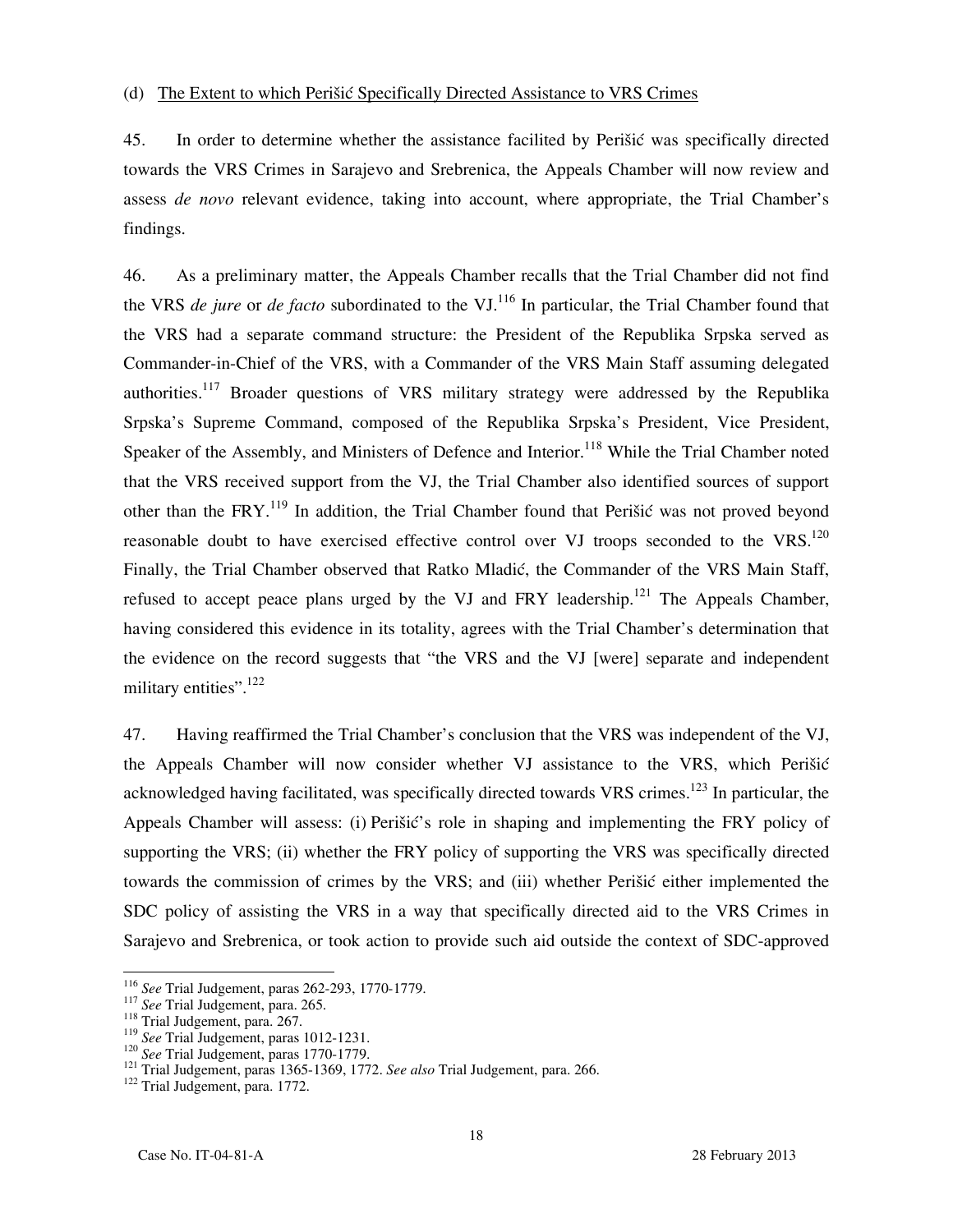assistance. The Appeals Chamber considers that the relevant evidence in this case is circumstantial and thus can only support a finding of specific direction if this is the sole reasonable interpretation of the record.<sup>124</sup>

48. The Appeals Chamber underscores that the parameters of its inquiry are limited and focus solely on factors related to Perišić's individual criminal liability for the VRS Crimes in Sarajevo and Srebrenica, not the potential liability of States or other entities over which the Tribunal has no pertinent jurisdiction.<sup>125</sup> The Appeals Chamber also underscores that its analysis of specific direction will exclusively address *actus reus*. In this regard, the Appeals Chamber acknowledges that specific direction may involve considerations that are closely related to questions of *mens rea*. Indeed, as discussed below, evidence regarding an individual's state of mind may serve as circumstantial evidence that assistance he or she facilitated was specifically directed towards charged crimes.<sup>126</sup> However, the Appeals Chamber recalls again that the *mens rea* required to support a conviction for aiding and abetting is knowledge that assistance aids the commission of criminal acts, along with awareness of the essential elements of these crimes.<sup>127</sup> By contrast, as set out above, the long-standing jurisprudence of the Tribunal affirms that specific direction is an analytically distinct element of *actus reus*.<sup>128</sup>

### (i) Perišić's Role in Shaping and Implementing the SDC Policy of Supporting the VRS

49. The Appeals Chamber recalls that, as the Trial Chamber noted, Perific served as Chief of the VJ General Staff, and was thus the most senior officer of the VJ, from 26 August 1993 to 24 November 1998.<sup>129</sup> In this capacity, Perišić was responsible for ensuring combat readiness and organising VJ operations.<sup>130</sup> Perišić was subordinated to the FRY President, whose "'enactments'" Perišić was obligated to implement.<sup>131</sup> Ultimate authority over defence policy and operational priorities for the VJ rested with the SDC.<sup>132</sup> While SDC meetings were attended by many

 $123$  Appeal, para. 57.

 $124$  See Krajišnik Appeal Judgement, para. 202; Stakić Appeal Judgement, para. 219.

<sup>125</sup> Statute, Articles 6-7. See also Tadić Appeal Judgement, para. 186; Report of the Secretary-General Pursuant to Paragraph 2 of Security Council Resolution 808 (1993), U.N. Doc. S/25704, 3 May 1993, para. 53 ("An important element in relation to the competence *ratione personae* (personal jurisdiction) of the [Tribunal] is the principle of individual criminal responsibility."). Cf. Gotovina and Markač Croatia Decision, paras 12-13.

 $126$  See infra, paras 68-69, 71.

<sup>&</sup>lt;sup>127</sup> Mrkšić and Šljivančanin Appeal Judgement, para. 159. See also Orić Appeal Judgement, para. 43; Blaškić Appeal Judgement, para. 49.

 $128$  See supra, paras 25-36. Judge Liu dissents from the analysis in this sentence.

<sup>&</sup>lt;sup>129</sup> Trial Judgement, para. 3.

<sup>&</sup>lt;sup>130</sup> See Trial Judgement, paras 206-207. See also Trial Judgement, paras 208-209.

<sup>&</sup>lt;sup>131</sup> Trial Judgement, para. 208. See also Trial Judgement, paras 205-207.

<sup>&</sup>lt;sup>132</sup> See Trial Judgement, para. 199.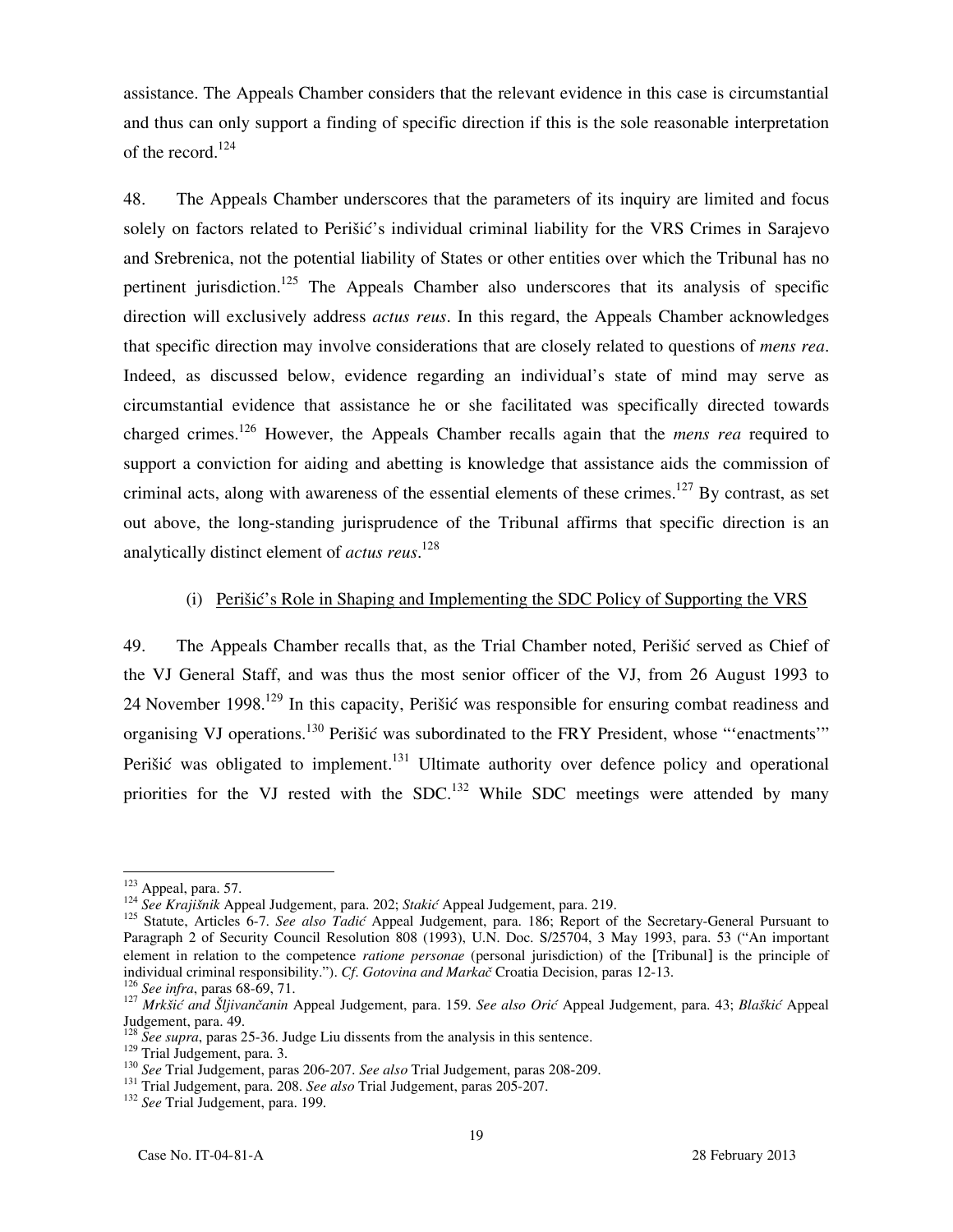individuals, including Perišić, final SDC decisions were taken by political leaders: the President of the FRY and the Presidents of the Republics of Serbia and Montenegro.<sup>133</sup>

50. The decision to provide VJ assistance to the VRS was adopted by the SDC before Perišić was appointed Chief of the VJ General Staff,  $134$  and the SDC continued to support this policy during Perišić's tenure in this position.<sup>135</sup> Perišić regularly attended and actively participated in meetings of the SDC,<sup>136</sup> and the SDC granted him the legal authority to administer assistance to the VRS.<sup>137</sup> However, the SDC retained and exercised the power to review both particular requests for assistance and the general policy of providing aid to the  $VRS$ .<sup>138</sup>

51. The Appeals Chamber recalls that the SDC's responsibility for adopting the policy of assisting the VRS does not, in itself, exempt Perišić from individual criminal liability.<sup>139</sup> The Appeals Chamber considers that, in view of the circumstances of this case, Perišić could still be found to have provided assistance specifically directed towards the VRS Crimes in Sarajevo and Srebrenica if: the policy he implemented involved providing assistance specifically linked to VRS crimes; he implemented a policy meant to aid the general VRS war effort in a manner that specifically directed assistance towards the VRS crimes; or, acting outside the scope of the SDC's official policy, he provided assistance specifically directed towards VRS crimes.<sup>140</sup> To assess whether evidence on the record supports any such conclusions, the Appeals Chamber will first consider Trial Chamber findings and evidence regarding the parameters of the SDC policy of providing assistance to the VRS, and will then evaluate evidence regarding Perišić's individual actions.

## (ii) The SDC Policy of Providing Support to the VRS

52. The Appeals Chamber considers that two inquiries are relevant to assessing whether SDC assistance to the VRS was specifically directed to facilitate the latter's criminal activities. The first inquiry assesses whether the VRS was an organisation whose sole and exclusive purpose was the commission of crimes. Such a finding would suggest that assistance by the VJ to the VRS was specifically directed towards VRS crimes, including the VRS Crimes in Sarajevo and Srebrenica. The second inquiry assesses whether the SDC endorsed a policy of assisting VRS crimes; such a

<sup>&</sup>lt;sup>133</sup> See Trial Judgement, paras 198-200.

<sup>134</sup> See Trial Judgement, paras 761-763, 948, 1595.

<sup>&</sup>lt;sup>135</sup> See Trial Judgement, paras 962-988, 1622.

<sup>&</sup>lt;sup>136</sup> See Trial Judgement, paras 198, 962, 1008. See also Trial Judgement, paras 963-986.

<sup>137</sup> Trial Judgement, paras 965-967, 988, 1007.

<sup>&</sup>lt;sup>138</sup> See Trial Judgement, paras 962-974.

 $^{139}$  See Boškoski and Tarčulovski Appeal Judgement, para. 167, citing Statute, Article 7(4).

 $140$  Cf. Boškoski and Tarčulovski Appeal Judgement, para. 167.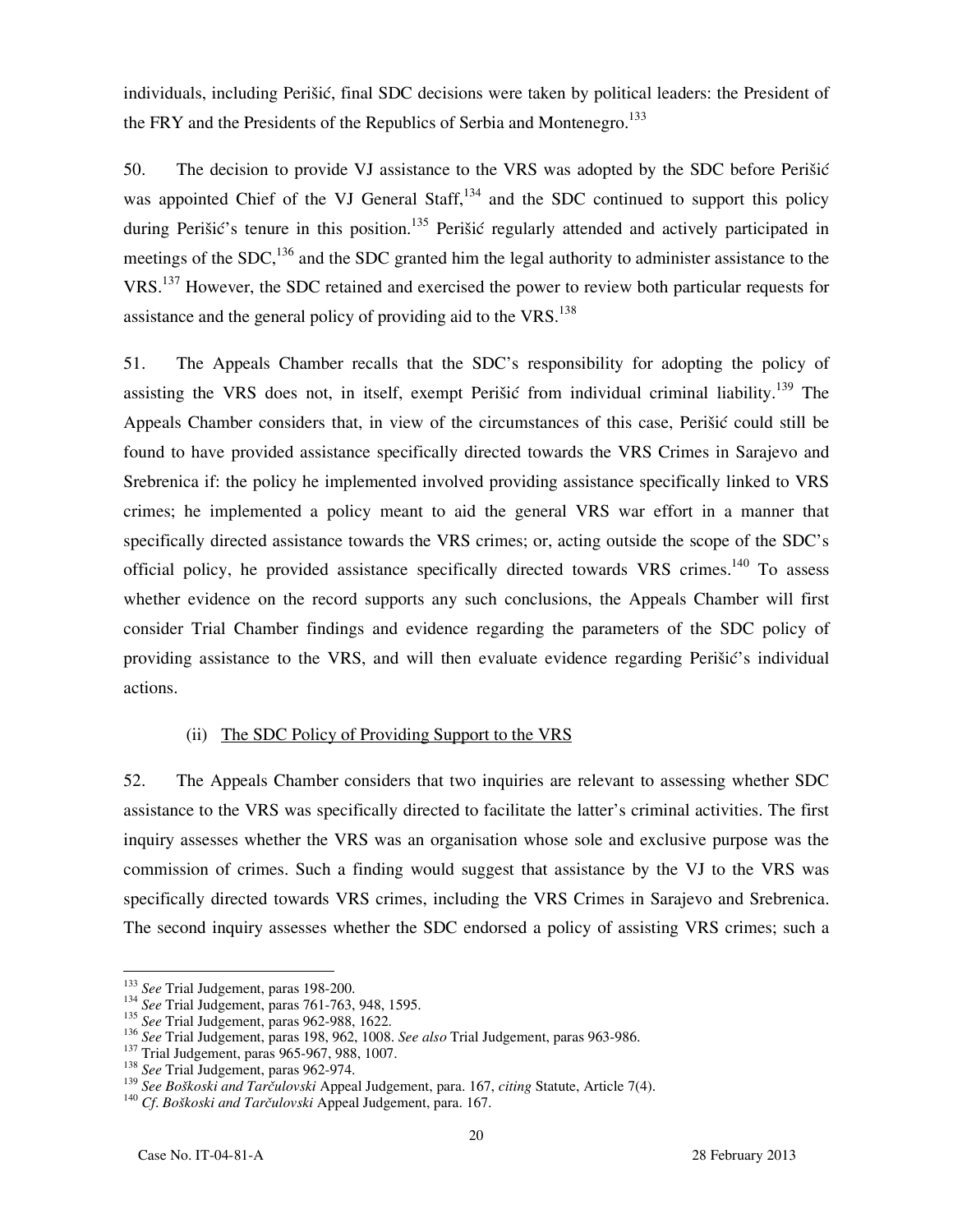finding would again suggest that the assistance from the VJ to the VRS was specifically directed towards, inter alia, the VRS Crimes in Sarajevo and Srebrenica.

53. With respect to the first inquiry, the Appeals Chamber recalls that the Trial Chamber did not characterise the VRS as a criminal organisation; indeed, it stated that "Perišić is not charged with helping the VRS wage war *per se*, which is not a crime under the Statute.<sup> $141$ </sup> Having reviewed the evidence on the record, the Appeals Chamber agrees with the Trial Chamber that the VRS was not an organisation whose actions were criminal *per se*; instead, it was an army fighting a war.<sup>142</sup> The Appeals Chamber notes the Trial Chamber's finding that the VRS's strategy was "inextricably linked to" crimes against civilians.<sup>143</sup> However, the Trial Chamber did not find that all VRS activities in Sarajevo or Srebrenica were criminal in nature. The Trial Chamber limited its findings to characterising as criminal only certain actions of the VRS in the context of the operations in Sarajevo and Srebrenica.<sup>144</sup> In these circumstances, the Appeals Chamber considers that a policy of providing assistance to the VRS's general war effort does not, in itself, demonstrate that assistance facilitated by Perišić was specifically directed to aid the VRS Crimes in Sarajevo and Srebrenica.

54. Turning to the second inquiry, the Appeals Chamber first observes that the Trial Chamber discussed evidence indicating SDC approval of measures to secure financing for the VJ's assistance to the  $VRS^{145}$  and to increase the effectiveness of this assistance by systematising the secondment of VJ personnel and the transfer of equipment and supplies.<sup>146</sup> The Trial Chamber determined that this evidence "conclusively demonstrate $[s]$  that the SDC licensed military assistance to the VRS".<sup>147</sup> However, the Trial Chamber did not identify any evidence that the SDC policy directed aid towards VRS criminal activities in particular.<sup>148</sup>

<sup>&</sup>lt;sup>141</sup> Trial Judgement, para. 1588. See also Trial Judgement, paras 172-194, 262-293.

 $142$  See, e.g., Prosecution Exhibits 348, 375 (expert reports on aspects of the conflict in, *inter alia*, the BiH); T. 4 February 2009 pp. 3165-3232 (testimony by Prosecution Witness Martin Bell, a journalist covering the conflict in BiH). See also Adjudicated Facts Motion, para. 40, Annex A (proposing, inter alia, adjudicated facts involving the structure and combat abilities of BiH forces); Decision on Adjudicated Facts, para. 28 (taking judicial notice of, inter alia, certain adjudicated facts related to the structure and combat abilities of BiH forces as proposed in the Adjudicated Facts Motion). The Appeals Chamber notes that where exhibits are originally in B/C/S, all citations herein refer to the English translation as admitted at trial.

<sup>&</sup>lt;sup>143</sup> Trial Judgement, para. 1588. See also Trial Judgement, paras 184-185, 1589-1591, 1621-1625.

<sup>&</sup>lt;sup>144</sup> See Trial Judgement, paras 303-563, 598-760, 1588-1591. See also Adjudicated Facts Motion, Annex A (proposing, inter alia, adjudicated facts involving the structure and combat abilities of BiH forces); Decision on Adjudicated Facts, para. 28 (taking judicial notice of, inter alia, certain adjudicated facts related to the combat abilities and structure of BiH forces as proposed in the Adjudicated Facts Motion).

<sup>&</sup>lt;sup>145</sup> See Trial Judgement, paras 963, 970.

<sup>146</sup> See Trial Judgement, paras 763-771, 780-787, 966-967, 974.

<sup>&</sup>lt;sup>147</sup> Trial Judgement, para. 974.

<sup>&</sup>lt;sup>148</sup> See generally Trial Judgement.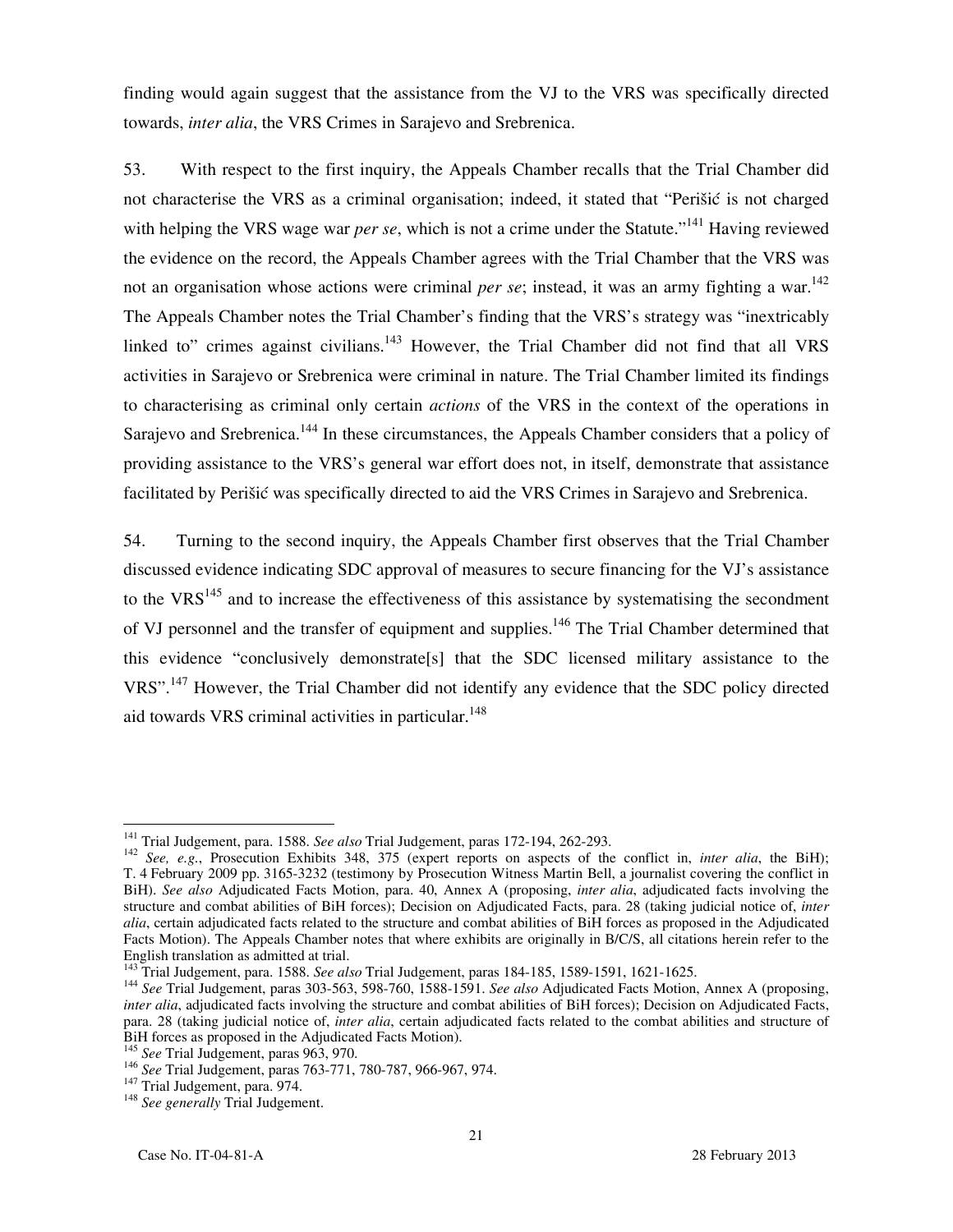55. The Appeals Chamber's de novo review of the evidentiary record also reveals no basis for concluding that it was SDC policy to specifically direct aid towards VRS crimes.<sup>149</sup> Instead, the SDC focused on monitoring and modulating aid to the general VRS war effort.<sup>150</sup> For example, SDC discussions addressed difficulties in providing particular levels of assistance requested by the  $VRS$ ;<sup>151</sup> salaries of VJ personnel seconded to the  $VRS$ <sup>52</sup> and instances where members of the VJ provided supplies to the VRS without official approval.<sup>153</sup>

56. The Appeals Chamber notes the Prosecution's suggestion that the magnitude of VJ aid provided to the VRS is sufficient to prove Perišić's *actus reus* with respect to the VRS Crimes in Sarajevo and Srebrenica.<sup>154</sup> However, the Appeals Chamber observes that while the Trial Chamber considered evidence regarding volume of assistance in making findings on substantial contribution,<sup>155</sup> this analysis does not necessarily demonstrate specific direction, and thus such evidence does not automatically establish a sufficient link between aid provided by an accused aider and abettor and the commission of crimes by principal perpetrators.<sup>156</sup> In the circumstances of this case, indicia demonstrating the magnitude of VJ aid to the VRS serve as circumstantial evidence of specific direction; however, a finding of specific direction must be the sole reasonable inference after a review of the evidentiary record as a whole.<sup>157</sup>

57. The Appeals Chamber underscores that the VRS was participating in lawful combat activities and was not a purely criminal organisation.<sup>158</sup> In addition, as explained above, other evidence on the record does not suggest that SDC policy provided that aid be specifically directed towards VRS crimes.<sup>159</sup> In this context, the Appeals Chamber, Judge Liu dissenting, considers that a reasonable interpretation of the evidence on the record is that the SDC directed large-scale military assistance to the general VRS war effort, not to the commission of VRS crimes. Accordingly, specific direction of VJ aid towards VRS crimes is not the sole reasonable inference

<sup>&</sup>lt;sup>149</sup> See, e.g., Defence Exhibit 344, p. 5 (excerpt from Mladić's notebook, dated 12 August 1994, in which Perišić notes that FRY policy is more general than the policy of the Republika Srpska); Prosecution Exhibit 230, p. 2 (minutes of meeting of FRY and Republika Srpska political and military leaders held on 25 August 1995 in which Slobodan Milo{evi} warns the Republika Srpska leadership not to take action that could trigger NATO retaliation); Prosecution Exhibits 708-726, 731-734, 737-741, 743-800 (transcripts of SDC meetings documenting decisions taken there).

<sup>&</sup>lt;sup>150</sup> See generally Prosecution Exhibits 708-726, 731-734, 737-741, 743-800 (transcripts of SDC meetings documenting decisions taken there).

 $151$  See Prosecution Exhibit 776, pp. 38-45 (transcript of SDC meeting on 7 June 1994).

<sup>&</sup>lt;sup>152</sup> See Prosecution Exhibit 794, pp. 45-48 (transcript of SDC meeting on 18 January 1995).

<sup>&</sup>lt;sup>153</sup> See Prosecution Exhibit 779, pp. 55-65 (transcript of SDC meeting on 2 November 1994).

<sup>&</sup>lt;sup>154</sup> See supra, para. 24.

 $155$  See Trial Judgement, paras 1580-1627.

 $156$  See supra, paras 37-40.

<sup>&</sup>lt;sup>157</sup> See Krajišnik Appeal Judgement, para. 202; Stakić Appeal Judgement, para. 219.

<sup>&</sup>lt;sup>158</sup> See Trial Judgement, para. 1588 (noting that the VRS strategy included "military warfare against BiH forces").

 $159$  See supra, paras 52-55.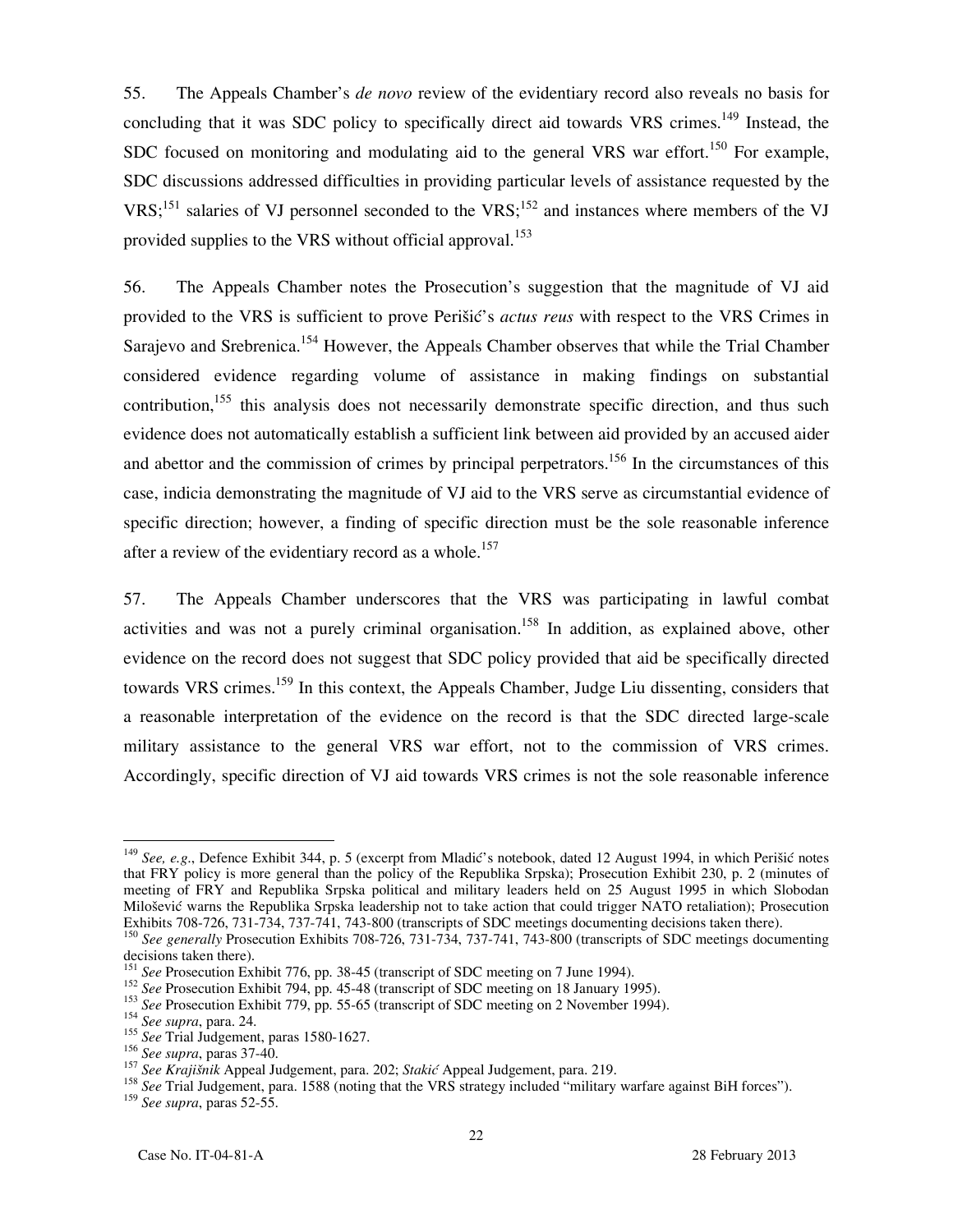that can be drawn from the totality of the evidence on the record, even considering the magnitude of the VJ's assistance.

58. In view of the foregoing, the Appeals Chamber, Judge Liu dissenting, concludes that the SDC policy of assisting the VRS was not proved to involve specific direction of VJ aid towards VRS crimes, as opposed to the general VRS war effort. In these circumstances, insofar as Perišić faithfully executed the SDC policy of supporting the VRS, the aid Peristic facilitated was not proved to be specifically directed towards the VRS's criminal activities.

## (iii) Perišić's Implementation of SDC Policy and Other Actions

59. The Appeals Chamber now turns to consider whether Perišić implemented the SDC policy of assisting the VRS war effort in a manner that redirected aid towards VRS crimes, or took actions separate from implementing SDC policy to the same effect. In this regard, the Appeals Chamber will consider Peri<sub>s</sub>ic's role in SDC deliberations, the nature of the assistance Peri<sub>s</sub>ic provided to the VRS, and the manner in which this aid was distributed. All of these indicia can serve as circumstantial evidence of whether the aid he facilitated was specifically directed towards VRS crimes. Finally, the Appeals Chamber will consider whether Perišic took actions, independent of his efforts to implement the SDC policy, which would indicate that aid he facilitated was specifically directed towards the VRS Crimes in Sarajevo and Srebrenica.

60. The Appeals Chamber notes that the Trial Chamber found that Peristic supported continuing the SDC policy of assisting the VRS. $160$  During meetings of the SDC, Perišić argued both for sustaining aid to the VRS and for adopting related legal and financial measures that facilitated such aid.<sup>161</sup> However, the Trial Chamber did not identify evidence demonstrating that Perišić urged the provision of VJ assistance to the VRS in furtherance of specific criminal activities. Rather, the Trial Chamber's analysis of Perišić's role in the SDC deliberations indicates that Perišić only supported the continuation of assistance to the general VRS war effort.<sup>162</sup> Having reviewed the relevant evidence, the Appeals Chamber, Judge Liu dissenting, also finds no proof that Perišić supported the provision of assistance specifically directed towards the VRS's criminal activities.<sup>163</sup> Instead, evidence on the record suggests that Perišić's relevant actions were intended to aid the VRS's overall war effort. For example, Perišić explained to the SDC the overall costs of providing

<sup>-</sup> $160$  See Trial Judgement, paras 962-988.

<sup>&</sup>lt;sup>161</sup> See Trial Judgement, paras 963-974.

 $^{162}$  See Trial Judgement, paras 1007-1009.

<sup>163</sup> See, e.g., Prosecution Exhibits 708-726, 731-734, 737-741, 743-800 (transcripts of SDC meetings documenting decisions taken there).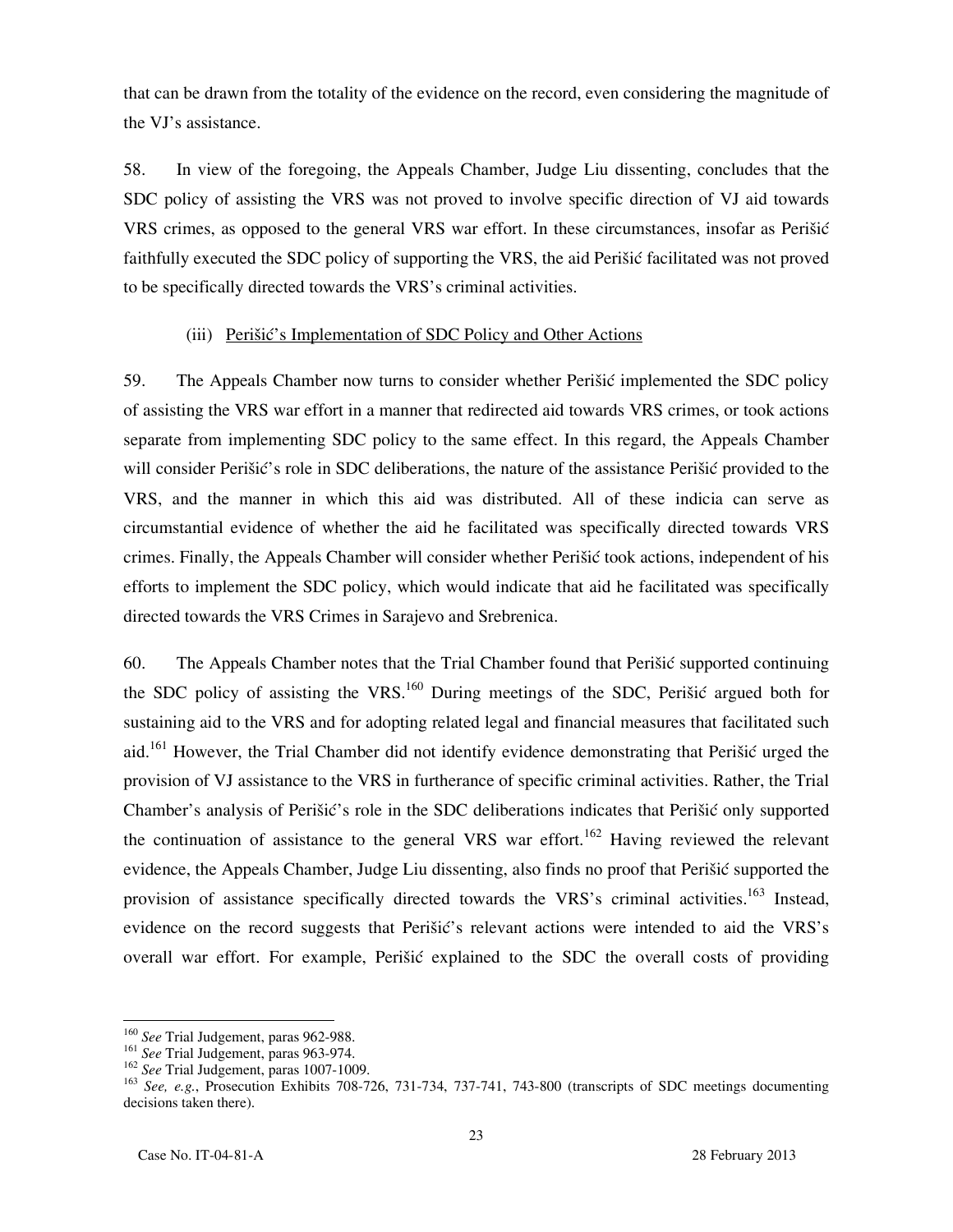assistance to the VRS;<sup>164</sup> advised the SDC of broad-based VRS requests for assistance;<sup>165</sup> and criticised general "mistakes" of the Republika Srpska leadership that resulted in international criticism of the broader VRS war effort.<sup>166</sup>

61. The Appeals Chamber observes that Perišić had considerable discretion in providing assistance to the VRS, including the power to deny requests for aid not submitted through official channels.<sup>167</sup> While it is possible that Perišić could have used this power to direct SDC-approved aid specifically towards VRS criminal activities, the Trial Chamber did not make any findings to that effect,<sup>168</sup> and the Appeals Chamber's review of relevant evidence also suggests that Peri $\delta$ ić directed assistance towards the general VRS war effort within the parameters set by the SDC.<sup>169</sup> In particular, as discussed below, neither the nature of the aid which Perišić oversaw nor the manner in which it was distributed suggests that the assistance he facilitated was specifically directed towards the VRS Crimes in Sarajevo and Srebrenica.

62. The Appeals Chamber recalls that indicia demonstrating the nature and distribution of VJ aid could also serve as circumstantial evidence of specific direction. The Appeals Chamber notes in this regard that the Trial Chamber classified the assistance provided by the VJ to the VRS in two broad categories: first, secondment of personnel,  $170$  and, second, provision of military equipment, logistical support, and military training.<sup>171</sup>

63. With respect to the secondment of VJ soldiers to the VRS, the Appeals Chamber recalls that the Trial Chamber found that Perišić persuaded the SDC to create the 30th PC, a unit of the VJ that served as the administrative home of VJ soldiers and officers seconded to the VRS and which was used to increase and institutionalise the support already provided to seconded VJ soldiers and

<sup>&</sup>lt;sup>164</sup> Prosecution Exhibit 791, p. 5 (transcript of SDC meetings on 10 and 13 January 1994).

<sup>&</sup>lt;sup>165</sup> Prosecution Exhibit 776, pp. 38-39 (transcript of SDC meeting on 7 June 1994); Prosecution Exhibit 2716, pp. 1-2 (proposal by Perišić to the FRY President, dated 15 September 1995, urging the adoption of widespread measures to support the VRS).

Prosecution Exhibit 763, p. 2 (minutes of SDC meeting on 29 July 1995).

<sup>&</sup>lt;sup>167</sup> See Trial Judgement, paras 948-952.

<sup>&</sup>lt;sup>168</sup> See Trial Judgement, paras 941-1009.

<sup>&</sup>lt;sup>169</sup> See, e.g., Prosecution Exhibit 791, pp. 4-5 (transcript of SDC meetings on 10 and 13 January 1994 at which Perišić set out the overall scope and costs of assistance to the VRS); Prosecution Exhibit 734 (VJ General Staff instructions issued by Perišić on 8 December 1993, concerning operation of, inter alia, the 30th Personnel Centre ("PC")); Prosecution Exhibit 709, pp. 32-33 (transcript of SDC meeting on 11 October 1993 at which Perišić discussed organising secondments of VJ personnel to the VRS and the importance of making these secondments more compatible with the legal framework of the FRY); Prosecution Exhibit 776, p. 38 (transcript of SDC meeting on 7 June 1994 at which Perišić advocated assisting, inter alia, VRS combat operations on the basis that the VRS would otherwise lose territory to opposing forces); Prosecution Exhibit 779, pp. 55-65 (transcript of SDC meeting on 2 November 1994 at which Perišić discussed taking action against VJ personnel who provided assistance to the VRS outside official channels); Defence Exhibit 452 (letter from the Office of the Chief of the VJ General Staff, dated 29 October 1993, denying a request for assistance).

 $170$  See Trial Judgement, paras 761-940.

<sup>&</sup>lt;sup>171</sup> See Trial Judgement, paras 1010-1154, 1232-1237.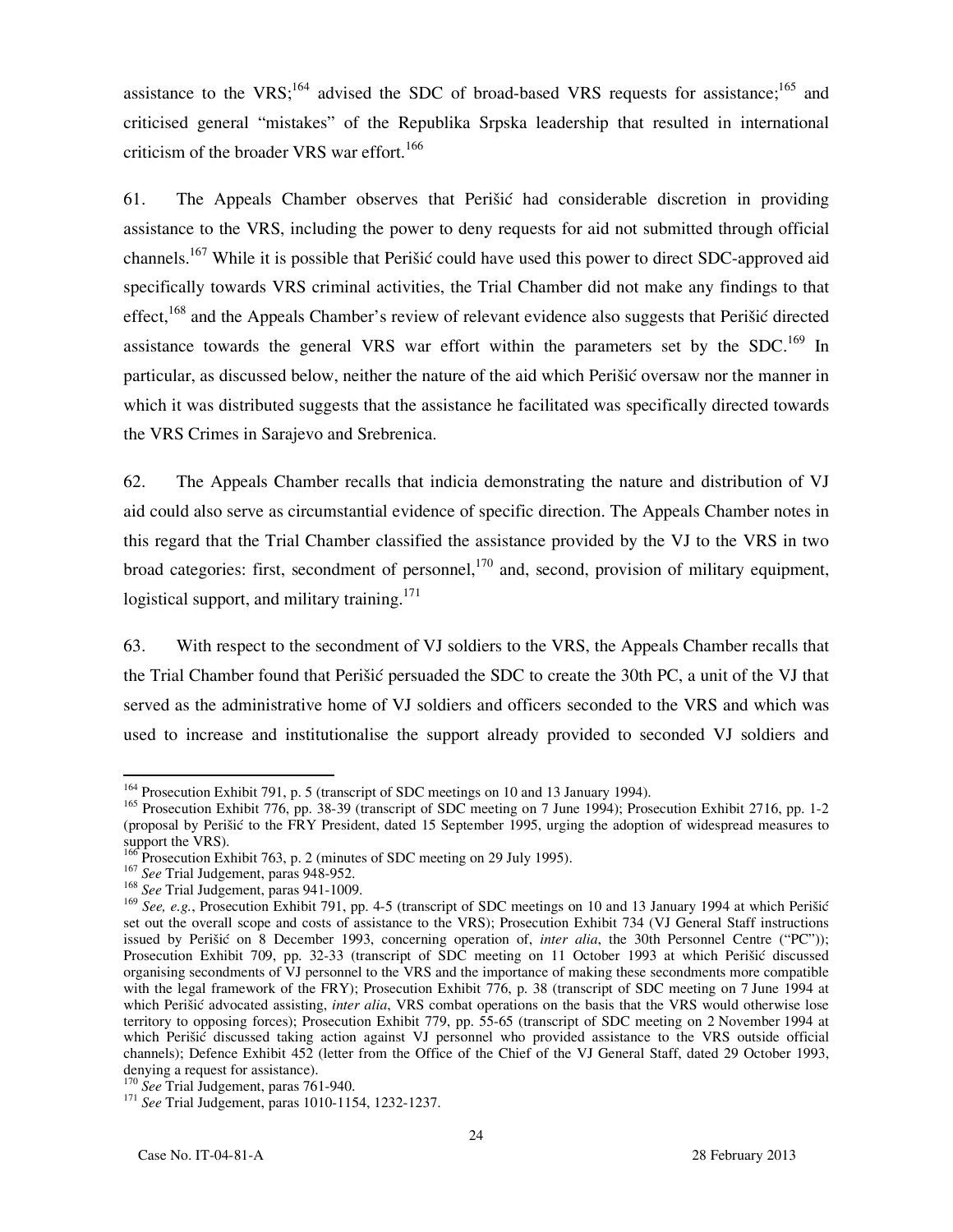officers.<sup>172</sup> The Trial Chamber also found that the establishment of the 30th PC constituted practical assistance to the VRS, as the 30th PC helped sustain soldiers already seconded to the VRS and facilitated the secondment of additional personnel.<sup>173</sup> However, the record contains no evidence suggesting that the benefits provided to seconded soldiers and officers – including VJ-level salaries, housing, and educational and medical benefits<sup>174</sup> – were tailored to facilitate the commission of crimes. Rather, evidence on the record indicates that such benefits were structured to mirror those offered by the VJ and thus provide seconded soldiers and officers with the same level of support as they received prior to secondment.<sup>175</sup> In addition, the evidence on the record does not suggest that VJ soldiers and officers were seconded in order to specifically assist VRS criminal acts.<sup>176</sup> In the Appeals Chamber's view, the fact that VJ soldiers seconded to the VRS may have been involved in criminal acts after secondment<sup>177</sup> does not, alone, prove that their secondments were specifically directed to supporting these criminal acts.<sup>178</sup> In sum, the Appeals Chamber, Judge Liu dissenting, finds that neither the Trial Chamber's analysis<sup>179</sup> nor the Appeals Chamber's *de novo* review of evidence on the record<sup>180</sup> provides a basis for concluding that Peri $\delta$ is's facilitation of secondments was directed to assist VRS crimes rather than the general VRS war effort.

<sup>174</sup> See Trial Judgement, paras 866-915.

-

<sup>176</sup> See, e.g., Prosecution Exhibit 785, p. 19 (transcript of SDC meeting on 21 July 1994); Prosecution Exhibit 731 (order dated 10 November 1993 establishing, inter alia, the 30th PC); Prosecution Exhibit 734 (VJ General Staff instructions dated 8 December 1993 on operation of, *inter alia*, the 30th PC); Prosecution Exhibit 2722 (document dated 31 May 1995 from Mladić to Perišić, requesting expert assistance from the VJ); Prosecution Exhibit 2518 (request by the VRS dated 23 May 1995 for secondment of specific officers); Prosecution Exhibit 2725 (request by the VRS dated 12 June 1995 for secondment of 292 officers); T. 22 March 2010 pp. 11213-11215; T. 23 March 2010 pp. 11317-11318 (testimony by Defence Witness Stojan Malčić, indicating that when VJ members who were born in Bosnia requested leave to serve in the VRS, their requests were favourably received).

 $172$  See Trial Judgement, paras 763-766, 1607-1611. See also Trial Judgement paras 793, 795.

<sup>&</sup>lt;sup>173</sup> See Trial Judgement, paras 1607-1619.

<sup>&</sup>lt;sup>175</sup> See, e.g., Prosecution Exhibit 791, pp. 52-53 (transcript of SDC meetings on 10 and 13 January 1994); Prosecution Exhibit 1871, p. 1 (order by Perišić dated 17 August 1994 stating that housing for, *inter alia*, soldiers seconded through the 30th PC should be "dealt with in the same manner as all other members of the  $[VJ]$ "); T. 5 March 2010 p. 10520 (testimony by Defence Witness Stamenko Nikolić, explaining that salaries from FRY soldiers who were seconded to, inter alia, the VRS continued to receive their salaries from the FRY in a way that the "cycle was never broken"). See also Trial Judgement, paras 867-889; T. 5 March 2010 pp. 10543-10544, 10559, 10587-10588 (testimony by Witness Nikolić, explaining that the establishment of, *inter alia*, the 30th PC aimed to ensure that officers of the VRS were able to exercise the rights they were entitled to as members of the VJ). The Appeals Chamber recalls that the Trial Chamber concluded that Perišić did not possess effective control over VJ soldiers seconded to the VRS who perpetrated crimes during their secondment, despite the fact that the VJ provided these benefits. See Trial Judgement, paras 1770-1779.

 $177$  See, e.g., Trial Judgement, para. 562.

 $178$  Cf. supra, para. 46.

 $179$  See Trial Judgement, paras 761-940, 1607-1619.

<sup>&</sup>lt;sup>180</sup> See, e.g., Prosecution Exhibit 709, pp. 32-37 (transcript of SDC meeting on 11 October 1993); Prosecution Exhibit 780, pp. 18-24 (transcript of SDC meeting on 10 November 1993); Prosecution Exhibit 785, pp. 1-21 (transcript of SDC meeting on 21 July 1994); Prosecution Exhibit 794, p. 45 (transcript of SDC meeting on 18 January 1995); Prosecution Exhibit 731 (order dated 10 November 1993 establishing, *inter alia*, the 30th PC); Prosecution Exhibit 734 (VJ General Staff instructions, issued by Perišić on 8 December 1993, on operation of, inter alia, the 30th PC); T. 8 March 2010 pp. 10635-10642, 10663 (testimony by Witness Nikolić, indicating that the 30th PC was established to provide a legal basis to dispatch VJ personnel outside of the FRY).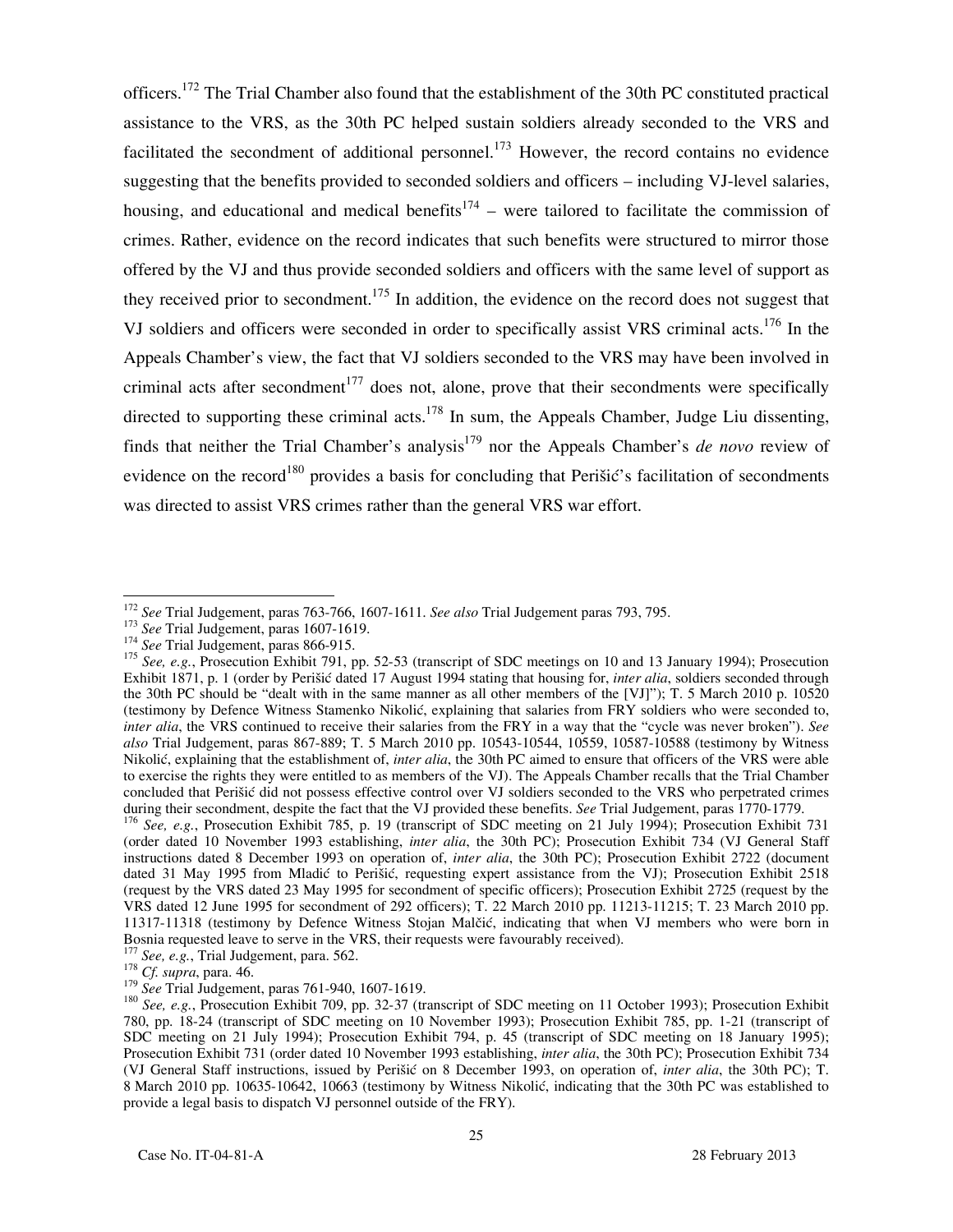64. With respect to the second category of assistance provided by the VJ to the VRS, the Appeals Chamber recalls the Trial Chamber's finding that the VJ supplied the VRS with "comprehensive" logistical aid, <sup>181</sup> often not requiring payment for this assistance.<sup>182</sup> In particular, the Trial Chamber concluded that the VJ provided the VRS with military equipment and supplies on a large scale, including semi-automatic rifles, machine guns, pieces for machine-gun barrels, cannons, bullets, grenades, rocket launchers, mortar ammunition, mines, rockets, anti-aircraft ammunition, and mortar shells.<sup>183</sup> The Trial Chamber further concluded that the VJ offered military training to VRS troops<sup>184</sup> and assisted with military communications.<sup>185</sup> The Appeals Chamber's review of evidence on the record also demonstrates that, pursuant to the overall policy of the FRY, as expressed in decisions of the SDC, Perišić administered and facilitated the provision of largescale military assistance to the VRS.<sup>186</sup>

65. The Appeals Chamber considers that the types of aid provided by the VJ to the VRS do not appear incompatible with lawful military operations.<sup>187</sup> In addition, the Appeals Chamber notes that the Trial Chamber found that bullets and shells recovered from crime sites in Sarajevo and Srebrenica were not proved beyond reasonable doubt to have originated from the VJ, $^{188}$  and further notes that the Prosecution does not challenge this finding on appeal.<sup>189</sup> In these circumstances, the Appeals Chamber, Judge Liu dissenting, recalling that evidence proving substantial contribution

<sup>&</sup>lt;sup>181</sup> Trial Judgement, para. 1594. See also Trial Judgement, paras 1234-1237.

<sup>&</sup>lt;sup>182</sup> Trial Judgement, paras 1035, 1597. See also Trial Judgement, paras 1116-1134.

 $183$  See Trial Judgement, paras 1034-1069.

<sup>&</sup>lt;sup>184</sup> Trial Judgement, paras 1135-1154.

 $185$  Trial Judgement, paras 1352-1358.

<sup>&</sup>lt;sup>186</sup> See, e.g., Prosecution Exhibit 1009 (1994 order of the FRY President delegating to Perišić the power to regulate the provision of VJ assistance to the VRS); Prosecution Exhibit 1258, pp. 1-2 (VJ General Staff order of 27 December 1993 in which Perišić gave himself the power to approve or deny requests for assistance to, inter alia, the VRS); Prosecution Exhibit 791, pp. 5, 56 (transcript of SDC meetings dated 10 and 13 January 1994 in which Perišić set out the cost of providing assistance to the VRS and advocated provision of this assistance); Prosecution Exhibits 1265-1267, 1270- 1272 (VJ orders dated between 31 March and 11 July 1994 providing ammunition to the VRS); Prosecution Exhibit 1214, pp. 19-21 (VRS annual financial statement, dated 17 February 1995, indicating assistance received from the VJ).

<sup>&</sup>lt;sup>187</sup> See, e.g., Prosecution Exhibits 1265-1267, 1270-1272 (VJ orders dated between 31 March and 11 July 1994 providing ammunition to the VRS); Prosecution Exhibit 1214, pp. 19-21 (VRS annual financial statement, dated 17 February 1995, indicating assistance received from the VJ); Prosecution Exhibit 877 (VJ decision dated 28 December 1993 providing various types of assistance to the VRS including grenades, shells, mines, rockets, rocket launchers, and fuses); Prosecution Exhibit 1269 (VJ order dated 19 November 1993 providing the VRS with, inter alia, rifle grenades and rocket launchers); Prosecution Exhibits 708-726, 731-734, 737-741, 743-800 (transcripts, minutes, and other evidence related to SDC meetings and decisions taken there); Prosecution Exhibit 1232 (report from a VRS unit dated 31 January 1994 informing the VRS Main Staff that the FRY had supplied equipment including semiautomatic and automatic rifles, sub-machine guns, sniper rifles, pistols, rocket launchers, and radio sets); Prosecution Exhibit 2716, p. 1 (proposal by Perišić to the FRY President, dated 15 September 1995, noting that the Republika Srpska authorities had requested, *inter alia*, "help in arms, equipment and foodst[u]ffs," and deployment of VJ brigades "for the stabilisation of the front"); Prosecution Exhibit 2766 (message from Radovan Karadžić to Perišić, dated 15 May 1994, discussing equipment shortages); T. 12 May 2009 pp. 6056-6057 (testimony by Prosecution Witness Milomir Kovačević about his participation in delivering VJ military supplies to the VRS); T. 17 February 2009 pp. 3559, 3564-3565, 3568-3570 (testimony by Prosecution Witness MP-14, attesting to VJ provision of anti-artillery rockets, grenades, rounds for machine guns and sniper-rifles, and universal rounds to the VRS). <sup>188</sup> See Trial Judgement, paras 1291-1302, 1624.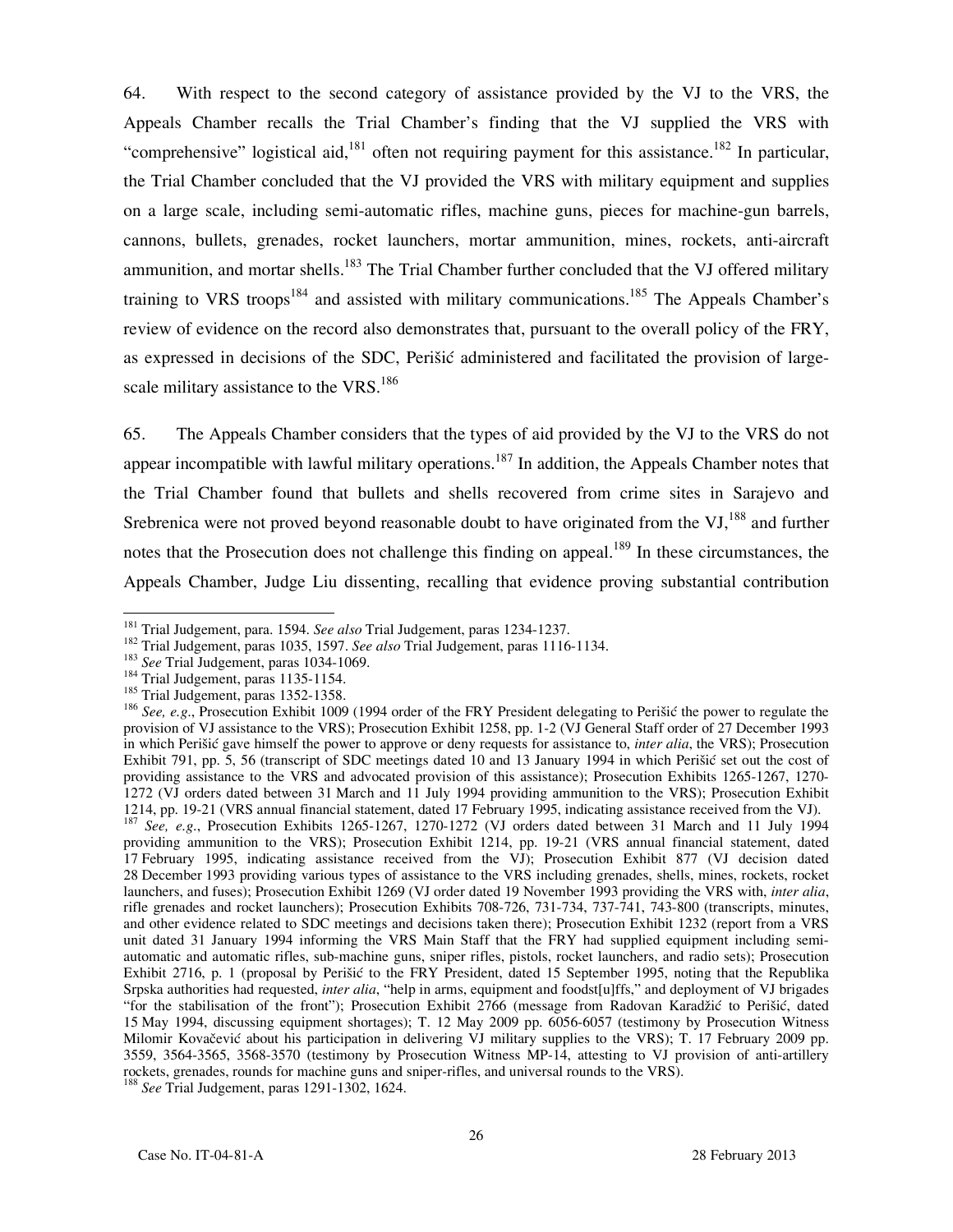does not necessarily demonstrate specific direction,  $190$  finds that evidence regarding the nature of assistance provided by the VJ does not establish that this assistance was specifically directed towards VRS crimes.

66. The manner in which Peri{i} distributed VJ aid to the VRS also does not demonstrate specific direction.<sup>191</sup> The Trial Chamber determined that part of this assistance was sent to certain VRS units involved in committing crimes.<sup>192</sup> However, the Appeals Chamber, Judge Liu dissenting, considers that neither the Trial Chamber's analysis<sup>193</sup> nor the Appeals Chamber's de novo review identified evidence that aid was provided to the VRS in a manner directed at supporting its criminal activities. Evidence on the record instead suggests that Perišić considered the VRS's requests as a whole and that VJ assistance was delivered to multiple areas within BiH to aid the general VRS war effort.<sup>194</sup>

67. The Appeals Chamber also finds that evidence on the record does not prove that Perišić took steps to assist VRS crimes outside his role of implementing the SDC's general aid policy. Indeed, Perišić refused requests for assistance submitted outside of official channels<sup>195</sup> and urged the SDC to punish VJ personnel who provided such unauthorised assistance.<sup>196</sup> While Perišić appears to have ordered VJ units to support certain VRS combat operations, neither the Trial Chamber's analysis<sup>197</sup> nor the Appeals Chamber's review of relevant evidence establish that this assistance was directed at supporting criminal activities of the VRS.<sup>198</sup> In this regard, the Appeals

<sup>&</sup>lt;sup>189</sup> See Response, paras 46, 106, 108; AT. 30 October 2012 pp. 60-61.

<sup>190</sup> See supra, paras 37, 56.

 $191$  Judge Liu dissents from the assessment in this paragraph.

<sup>&</sup>lt;sup>192</sup> See, e.g., Trial Judgement, paras 1035-1037, 1067, 1237, 1594.

 $193$  See Trial Judgement, paras 943-1154.

<sup>&</sup>lt;sup>194</sup> See, e.g., Prosecution Exhibit 1258, pp. 1-2 (VJ General Staff order of 27 December 1993 in which Perišić gave himself the power to approve or deny requests for assistance to the VRS); Prosecution Exhibit 791, p. 5 (transcript of SDC meetings on 10 and 13 January 1994 at which Perišić detailed the total cost of providing assistance to the VRS); Prosecution Exhibit 75, p. 4 (witness statement of Đorđe Đukić dated February 1996, indicating that trucks carrying supplies provided by the VJ went to a variety of VRS bases); Prosecution Exhibit 2716, p. 1 (proposal by Perišić to the FRY President, dated 15 September 1995, urging the provision of aid to "Northwest Bosnia"); T. 3 March 2009 pp. 3886-3887 (testimony by Prosecution Witness Mladen Mihajlović that requests from the VRS were sent through the VRS Main Staff).

<sup>&</sup>lt;sup>195</sup> See, e.g., Trial Judgement, para. 949, citing Defence Exhibit 452 (letter from the Office of the Chief of the VJ General Staff dated 29 October 1993, noting that a request for assistance from the Republika Srpska's Ministry of the Interior did not fall within VJ authority); Prosecution Exhibit 1258, pp. 1-2 (VJ General Staff Order of 27 December 1993, prohibiting the provision of aid from the VJ that was not approved by Perišić).

<sup>&</sup>lt;sup>196</sup> See, e.g., Trial Judgement, para. 951; Prosecution Exhibit 779, pp. 55-65 (transcript of SDC meeting on 2 November 1994 at which Perišić discussed taking action against VJ personnel who provided assistance to the VRS outside official channels).

 $197$  See Trial Judgement, paras 1319-1351.

<sup>&</sup>lt;sup>198</sup> See, e.g., Prosecution Exhibit 782, pp. 55-60 (transcript of SDC meeting on 7 February 1994); Prosecution Exhibit 2933, pp. 1-2 (excerpt from Mladić's notebook on 13 December 1993); Prosecution Exhibit 2934, p. 3 (excerpt from Mladi $\hat{c}$ 's notebook on 14 December 1993); Defence Exhibit 521, p. 2 (report of VRS Commander Stanislav Galic to the VRS Main Staff dated 22 December 1993); T. 15 September 2009 pp. 8951-8952 (testimony by Prosecution Witness MP-11); T. 16 September 2009 pp. 9006-9007 (testimony by Witness MP-11); T. 4 March 2009 pp. 3962-3963 (testimony by Witness Mihajlovic stating that he was not aware of Perišic having bypassed official procedures for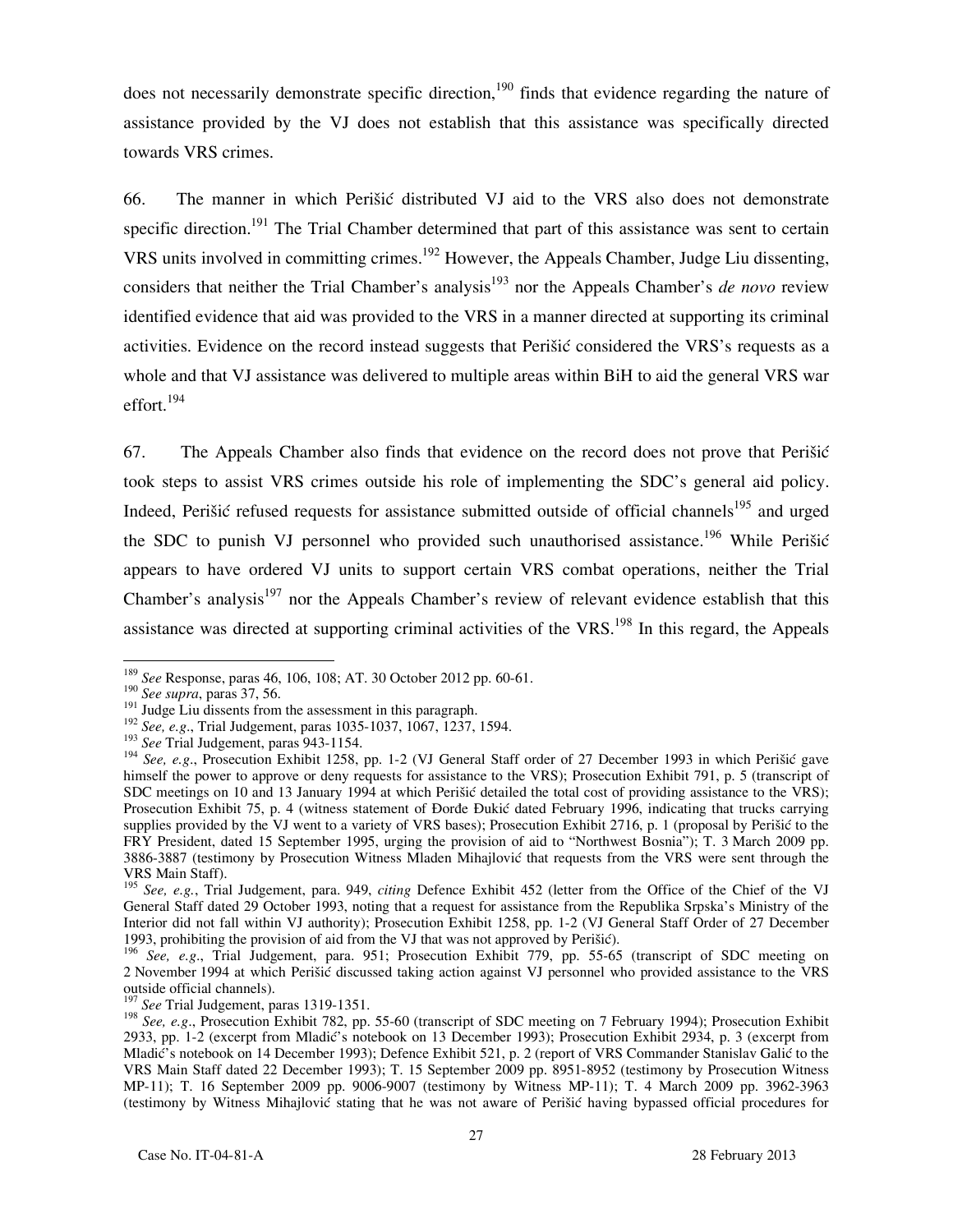Chamber notes that the Prosecution was unable to identify evidence on the record suggesting that Perišić specifically directed assistance towards the VRS Crimes in Sarajevo and Srebrenica.<sup>199</sup>

68. Finally, the Appeals Chamber notes that the Trial Chamber considered extensive evidence suggesting that Perišić knew of crimes being committed by the VRS, especially with respect to Sarajevo.<sup>200</sup> However, the Appeals Chamber, Judge Liu dissenting, recalls that evidence regarding knowledge of crimes, alone, does not establish specific direction, which is a distinct element of *actus reus*, separate from *mens rea.*<sup>201</sup> Indicia demonstrating that Perišić knew of the VRS Crimes in Sarajevo and Srebrenica may serve as circumstantial evidence of specific direction; however, a finding of specific direction must be the sole reasonable inference after a review of the evidentiary record as a whole. $202$ 

69. The Appeals Chamber recalls again that the VRS undertook, inter alia, lawful combat activities and was not a purely criminal organisation.<sup>203</sup> In this context, the Appeals Chamber, Judge Liu dissenting, considers that a reasonable interpretation of relevant circumstantial evidence is that, while Perišić may have known of VRS crimes, the VJ aid he facilitated was directed towards the VRS's general war effort rather than VRS crimes. Accordingly, the Appeals Chamber, Judge Liu dissenting, holds that Perišić was not proved beyond reasonable doubt to have facilitated assistance specifically directed towards the VRS Crimes in Sarajevo and Srebrenica.

#### (e) Conclusions from De Novo Review of Evidence on the Record

70. The Appeals Chamber, Judge Liu dissenting, has clarified that, in view of the remoteness of Peri<sub>sic</sub>'s actions from the crimes of the VRS, an explicit analysis of specific direction was required.<sup>204</sup> As detailed above, the Appeals Chamber's review of the Trial Chamber's general evidentiary findings and *de novo* assessment of evidence on the record do not demonstrate that SDC

providing aid to the VRS); T. 13 April 2010 pp. 11468-11469 (testimony by Defence Witness Borivoje Jovanić indicating that ammunition from the VJ war reserves could only be provided to the VRS by decision of the SDC). The Appeals Chamber notes that a report entitled "Military Help from the So-Called FRY (Serbia and Montenegro) to the So-Called Republika Srpska /RS/", dated August 1995 and attributed to the BiH Ministry of Foreign Affairs, claims that Perišić controlled all VRS activities, especially attacks on Srebrenica in July 1995. See Prosecution Exhibit 1830. The Appeals Chamber notes, however, that the Trial Chamber did not address this report (see generally Trial Judgement) and that the record also includes statements by Perišić indicating that he did not command the VRS in Srebrenica. See Prosecution Exhibit 2202, pp. 2-3. In the absence of any corroborating evidence, the Appeals Chamber does not consider that the report's allegations that Perišić generally controlled VRS operations or commanded attacks in Srebrenica prove beyond reasonable doubt that he specifically directed aid towards VRS crimes. <sup>199</sup> AT. 30 October 2012 p. 55.

<sup>200</sup> See Trial Judgement, paras 1390-1579, 1628-1648.

<sup>&</sup>lt;sup>201</sup> See supra, paras 37, 48. The Appeals Chamber, Judge Liu dissenting, recalls that specific direction establishes a culpable link between an accused aider and abettor and relevant crimes. See supra, para. 37.

<sup>&</sup>lt;sup>202</sup> See Krajišnik Appeal Judgement, para. 202; Stakić Appeal Judgement, para. 219.

 $^{203}$  See supra, para. 53.

 $204$  See supra, para. 42.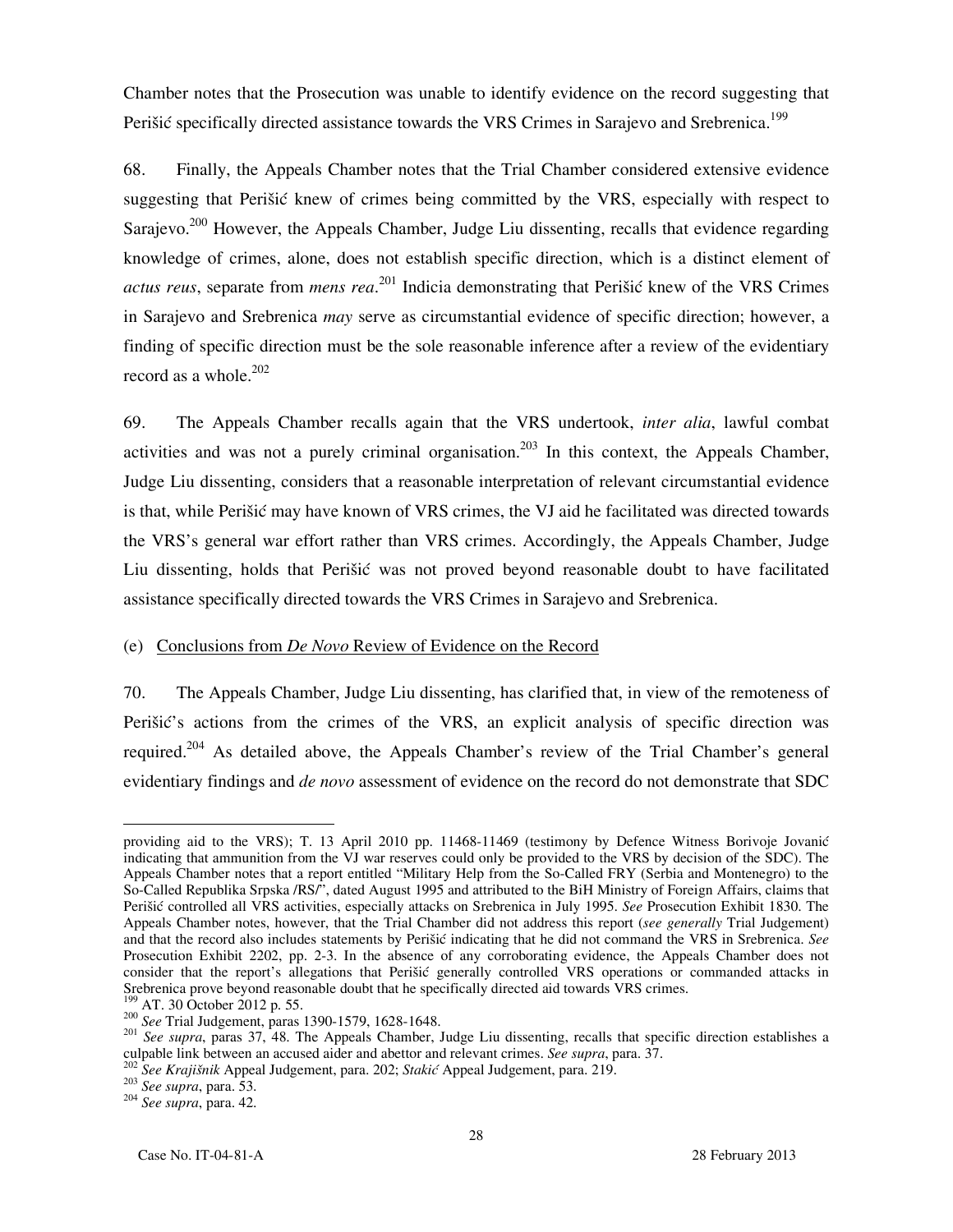policy provided for directing VJ aid towards VRS crimes. Similarly, the Trial Chamber's conclusions and evidence on the record do not suggest that Perific simplementation of SDC policy specifically directed aid towards VRS crimes, or that Perišić took other actions to that effect.

71. The Appeals Chamber has already noted that the Trial Chamber identified evidence of the large scale of VJ assistance to the VRS, as well as evidence that Peri $\delta$ ić knew of VRS crimes.<sup>205</sup> However, having considered these Trial Chamber findings alongside its *de novo* analysis of the record, the Appeals Chamber, Judge Liu dissenting, is not convinced that the only reasonable interpretation of the totality of this circumstantial evidence is that Perišić specifically directed aid towards VRS crimes. Instead, a reasonable interpretation of the record is that VJ aid facilitated by Peri<sub>st</sub> was directed towards the VRS's general war effort rather than VRS crimes. Accordingly, the Appeals Chamber, Judge Liu dissenting, is not convinced that the VJ aid which Perišić facilitated was proved to be specifically directed towards the VRS Crimes in Sarajevo and Srebrenica.

72. As demonstrated above, the Appeals Chamber considers that assistance from one army to another army's war efforts is insufficient, in itself, to trigger individual criminal liability for individual aid providers absent proof that the relevant assistance was specifically directed towards criminal activities.<sup>206</sup> The Appeals Chamber underscores, however, that this conclusion should in no way be interpreted as enabling military leaders to deflect criminal liability by subcontracting the commission of criminal acts. If an ostensibly independent military group is proved to be under the control of officers in another military group, the latter can still be held responsible for crimes committed by their puppet forces.<sup>207</sup> Similarly, aid from one military force specifically directed towards crimes committed by another force can also trigger aiding and abetting liability. However, as explained above, a sufficient link between the acts of an individual accused of aiding and abetting a crime and the crime he or she is charged with assisting must be established for the accused individual to incur criminal liability. Neither the findings of the Trial Chamber nor the evidence on the record in this case prove such a link with respect to Perišić's actions.

#### B. Conclusion

73. The Appeals Chamber, Judge Liu dissenting, recalls that specific direction is an element of the actus reus of aiding and abetting liability, and that in cases like this one, where an accused individual's assistance is remote from the actions of principal perpetrators, specific direction must

 $2^{05}$  See supra, paras 56-57, 64, 68-69.

 $^{206}$  Cf. supra, para. 53. Judge Liu dissents with respect to the specific direction requirement.

<sup>&</sup>lt;sup>207</sup> Relevant forms of liability, in addition to aiding and abetting, could include JCE and superior responsibility.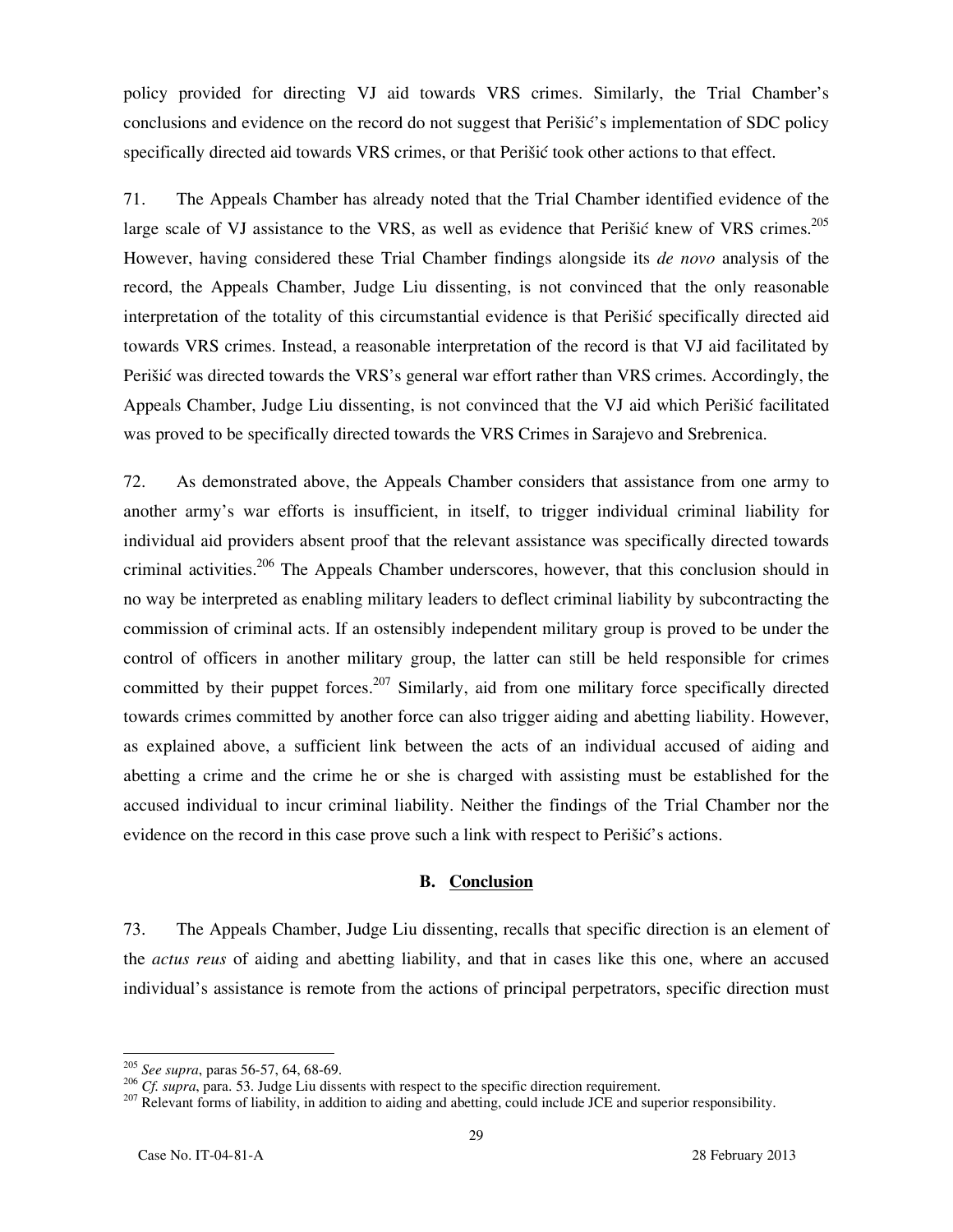be explicitly established.<sup>208</sup> After carefully reviewing the evidence on the record, the Appeals Chamber, Judge Liu dissenting, concludes that it has not been established beyond reasonable doubt that Perišić carried out "acts specifically directed to assist, encourage or lend moral support to the perpetration of [the] certain specific crime[s]" committed by the VRS.<sup>209</sup> Accordingly, Perišić's convictions for aiding and abetting must be reversed on the ground that not all the elements of aiding and abetting liability have been proved beyond reasonable doubt.

74. For the foregoing reasons, the Appeals Chamber, Judge Liu dissenting, grants Perišić's Second and Third Grounds of Appeal in part, insofar as they relate to his convictions for aiding and abetting, and reverses his convictions under Counts 1, 2, 3, 4, 9, 10, 11, and 12 of the Indictment. In view of this finding, Perišić's remaining arguments in his First through Twelfth Grounds of Appeal are dismissed as moot.

 $208$  *See supra*, paras 37-40, 42.

 $^{209}$  Tadić Appeal Judgement, para. 229. See also supra, paras 70-72.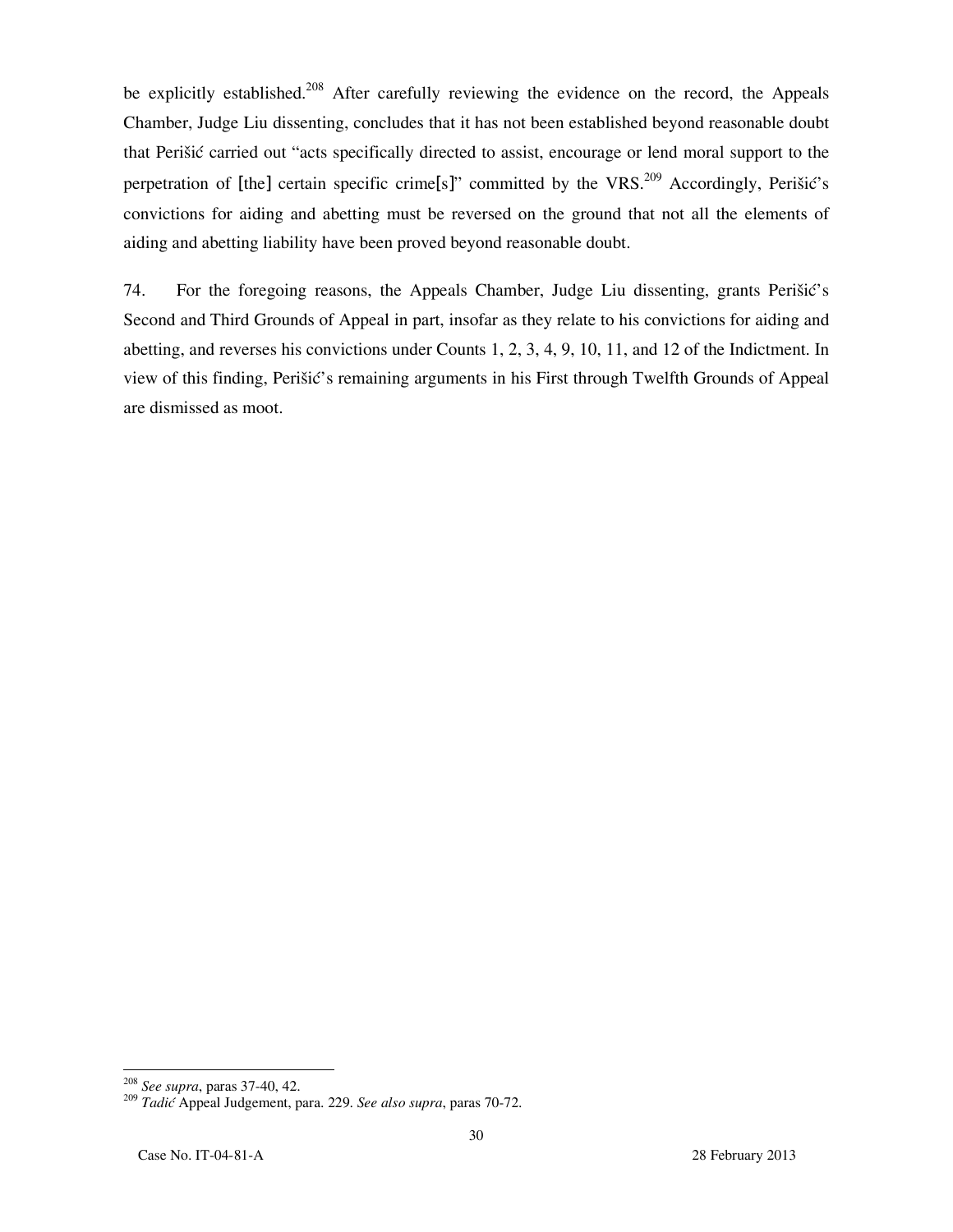# IV. SUPERIOR RESPONSIBILITY (GROUND 13)

75. The Trial Chamber, Judge Moloto dissenting, convicted Perišić under Article 7(3) of the Statute for failing to punish VJ soldiers who were responsible for crimes perpetrated during the shelling of Zagreb on 2 and 3 May 1995 ("Zagreb Perpetrators"), namely murder and attacks on civilians as violations of the laws or customs of war (Counts 6 and 8); and murder and inhumane acts as crimes against humanity (Counts 5 and 7) (collectively, "Zagreb Crimes"). $^{210}$ 

76. Perišić submits, inter alia, that the Trial Chamber erred in law and fact in determining that he was in a superior-subordinate relationship with the Zagreb Perpetrators at the time the Zagreb Crimes took place.<sup>211</sup> Accordingly, Perišić requests that the Appeals Chamber reverse his convictions as a superior under Article  $7(3)$  of the Statute.<sup>212</sup>

#### A. Background

77. The Trial Chamber's finding of superior responsibility was based in part on Peristic's position as a senior officer of the  $VI<sub>1</sub><sup>213</sup>$  More specifically, the Trial Chamber found that some members of the VJ, including the Zagreb Perpetrators, were seconded to assist war efforts of the Republic of Serbian Krajina ("RSK"). These seconded VJ members served in the Serbian Army of the Krajina ("SVK").<sup>214</sup> VJ soldiers were seconded to the SVK through administrative assignment to a unit of the VJ named the 40th  $PC<sub>15</sub><sup>215</sup>$  which provided their salaries, housing, and educational and medical benefits during secondment.<sup>216</sup>

78. The Trial Chamber found that soldiers seconded through the 40th PC "held all the key commanding positions in the SVK."<sup>217</sup> For example, Milan Čeleketić, an officer seconded through the 40th PC, served as Chief of the SVK Main Staff from 22 February 1994 until mid-May 1995.<sup>218</sup> His replacement, Mile Mrkšić, was also a VJ member seconded to the SVK.<sup>219</sup> The Trial Chamber concluded that the SVK operated pursuant to parallel chains of command, one led by Milan Martić as President of the RSK and Supreme Commander of the SVK, and the other by Perišić, the most

<sup>210</sup> See Trial Judgement, paras 585, 591-596, 1658-1660, 1769, 1784, 1839.

<sup>&</sup>lt;sup>211</sup> Notice of Appeal, paras 55-57; Appeal, paras 315-384.

<sup>212</sup> Appeal, para. 384.

<sup>213</sup> See supra, para. 2.

<sup>214</sup> See Trial Judgement, paras 761-772, 1658-1660.

<sup>&</sup>lt;sup>215</sup> Trial Judgement, paras 770-772.

<sup>216</sup> See Trial Judgement, paras 867-914.

<sup>&</sup>lt;sup>217</sup> Trial Judgement, para. 1757.

<sup>&</sup>lt;sup>218</sup> Trial Judgement, para. 1659.

<sup>&</sup>lt;sup>219</sup> Trial Judgement, paras 297, 1729.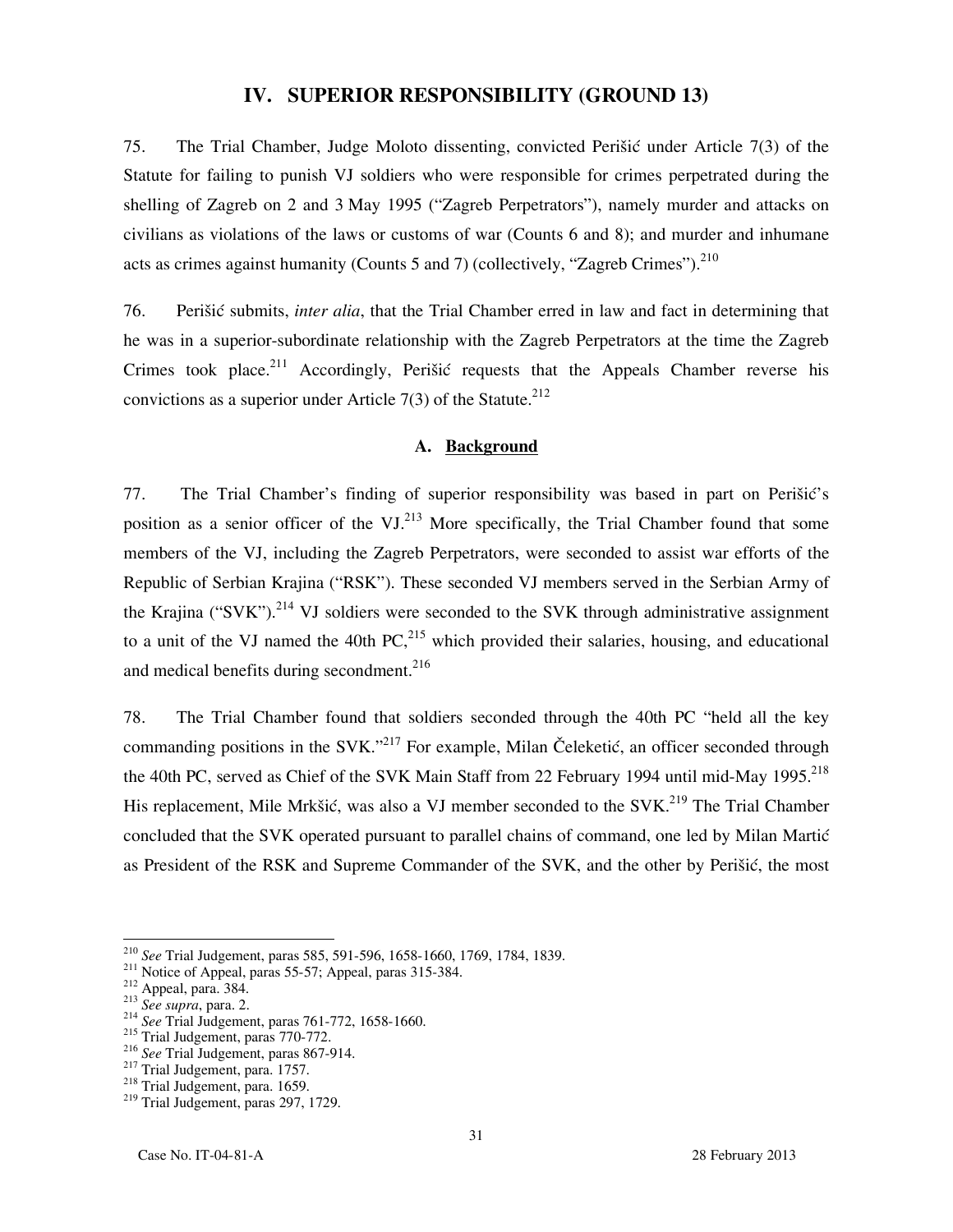senior officer of the VJ, and other members of the FRY leadership.<sup>220</sup> The Trial Chamber found that both chains of command could issue binding orders to seconded VJ members, including the Zagreb Perpetrators.<sup>221</sup>

79. The Trial Chamber concluded that the fall of the RSK in August 1995 curtailed the scope of SVK operations.<sup>222</sup> The Trial Chamber also noted witness testimony that SVK forces, including VJ soldiers seconded through the 40th PC, effectively operated as members of the VJ after August 1995.<sup>223</sup>

### B. Submissions

80. Perišić asserts that the Trial Chamber erred in finding that he: (i) was the *de jure* superior of the Zagreb Perpetrators;  $2^{24}$  and (ii) had effective control over VJ soldiers seconded through the 40th PC as demonstrated by his ability to discipline and issue binding orders to its members.<sup>225</sup> With respect to *de jure* authority, Perišić asserts that the law of the VJ defined a "superior" as a person who "commands a military unit or military institution, or individuals serving in a military unit or military institution".<sup>226</sup> In this regard, Perišić submits that VJ soldiers seconded through the 40th PC were part of a chain of command separate from his own authority and that any authority he possessed over the 40th PC was solely administrative and too circumscribed to make him a *de jure* superior. $227$ 

81. Perišić further contends, inter alia, that evidence on the record does not prove that he possessed the material ability to discipline the Zagreb Perpetrators at the time of the shelling of Zagreb in early May 1995.<sup>228</sup> He submits that the Trial Chamber's findings to the contrary failed to adequately account for: (i) evidence of divergences between the goals of the VJ and the SVK that would have impeded his ability to discipline VJ soldiers seconded through the 40th  $PC<sub>1</sub><sup>229</sup>$  (ii) the fall of the RSK in the months following the shelling of Zagreb, which then enabled Perišić to discipline soldiers and officers seconded through the 40th  $PC<sub>i</sub><sup>230</sup>$  and (iii) the Prosecution's decision not to pursue charges of "failure to prevent", by which, Perišić contends, the Prosecution effectively

 $220$  Trial Judgement, paras 3, 295, 1763.

<sup>&</sup>lt;sup>221</sup> See Trial Judgement, paras 1761-1769.

<sup>&</sup>lt;sup>222</sup> See Trial Judgement, paras 171, 1733.

<sup>&</sup>lt;sup>223</sup> See Trial Judgement, para. 1734.

<sup>224</sup> Appeal, paras 319, 333-340. See also AT. 30 October 2012 pp. 33-35.

 $225$  Appeal, paras 321, 341-376.

 $226$  Appeal, para. 334 (emphasis in original), *citing* Prosecution Exhibit 197 (FRY law on the VJ).

<sup>&</sup>lt;sup>227</sup> Appeal, paras 335-340. See also Reply, paras 92-95; AT. 30 October 2012 pp. 33-37.

 $228$  Appeal, paras 342-353.

<sup>&</sup>lt;sup>229</sup> Appeal, para. 347. See also Reply, para. 98.

<sup>&</sup>lt;sup>230</sup> Appeal, paras 345-346; Reply, para. 97.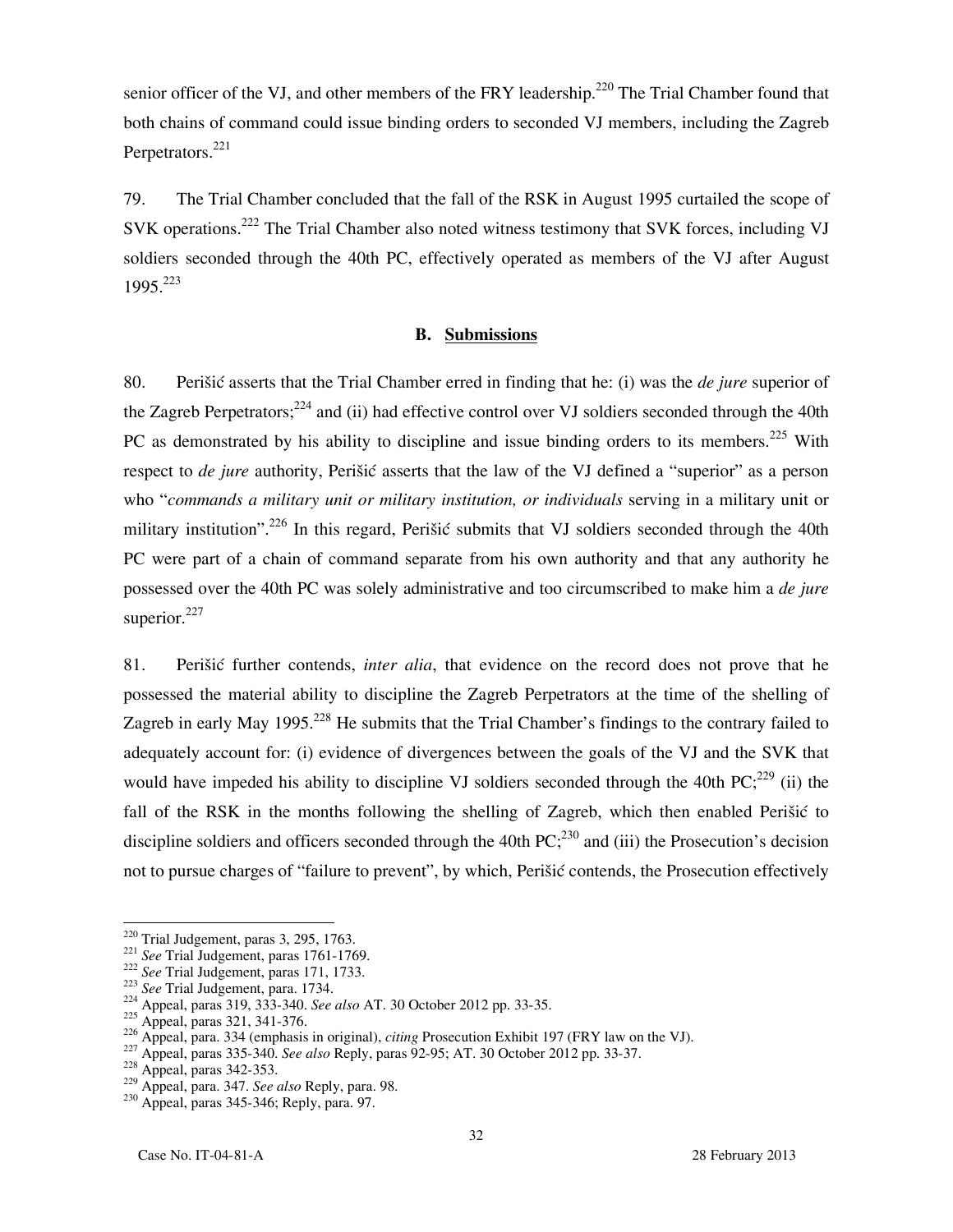conceded Perišić's lack of effective control over the Zagreb Perpetrators.<sup>231</sup> More broadly, Perišić submits that the Trial Chamber failed to assess a key indicator of superior responsibility: whether he and the Zagreb Perpetrators acted as though they were in a superior-subordinate relationship.<sup>232</sup> Perišić further submits that the Trial Chamber did not sufficiently consider the testimony of Prosecution Witness Rade Rašeta, who stated that Perišić did not possess disciplinary power over soldiers and officers seconded to the SVK through the 40th PC.<sup>233</sup> Peri $\delta$ ić also contends that the Trial Chamber erred by failing to understand that his power to "verif[y]" promotions of VJ soldiers seconded through the 40th PC did not give him the ability to control these soldiers' actions.<sup>234</sup>

82. Perišić submits that the Trial Chamber erred in finding that Martić and Perišić each controlled VJ soldiers seconded to the SVK through separate chains of command. He submits that even if such a "bifurcated" command structure existed, it would nonetheless have negated effective control by one chain of command, given the high risk of conflicting orders from the two command chains.<sup>235</sup> In any case, Perišić maintains that the Trial Chamber erred in concluding that he possessed the power to issue orders to VJ soldiers seconded through the 40th PC and serving in the SVK during the shelling of Zagreb.<sup>236</sup> In this regard, he underscores the "paucity of orders" he "allegedly issued" to VJ soldiers seconded through the 40th  $PC^{237}$  and the fact that these orders were not always executed.<sup>238</sup> Perišić further underscores Čeleketić's refusal to cease shelling Zagreb despite Perišić's explicit request to that effect.<sup>239</sup> Finally, Perišić maintains that the Trial Chamber: (i) erred by identifying as non-administrative ("command") orders documents emanating from outside his chain of command or constituting requests, administrative orders, or attempts to influence;<sup>240</sup> (ii) did not sufficiently consider relevant testimony from, *inter alia*, Witness Rašeta and Prosecution Witness Rade Orlic to the effect that Peristic did not issue command orders to the  $SVK<sub>1</sub><sup>241</sup>$  and (iii) erroneously inferred from orders he issued after the shelling of Zagreb that he had been able to issue command orders during the shelling.<sup>242</sup>

83. The Prosecution responds, inter alia, that it did not concede Perišić's lack of effective control over VJ soldiers seconded through the 40th PC when it decided not to pursue "failure to

<sup>&</sup>lt;sup>231</sup> Appeal, paras 379-382.

<sup>&</sup>lt;sup>232</sup> Appeal, paras 318, 323-327.

<sup>&</sup>lt;sup>233</sup> Appeal, para. 352.

<sup>&</sup>lt;sup>234</sup> Appeal, para. 339. See also Appeal, para. 331 n. 407.

<sup>&</sup>lt;sup>235</sup> Appeal, para. 372. See also Appeal, paras 373-375.

<sup>&</sup>lt;sup>236</sup> Appeal, paras 354-371.

 $237$  Appeal, para. 356. See also Reply, paras 101-102.

 $238$  Appeal, para. 357.

<sup>&</sup>lt;sup>239</sup> Appeal, para. 370. See also AT. 30 October 2012 pp. 39, 74-75.

 $240$  Appeal, paras 358-361.

 $241$  See Appeal, paras 362, 365.

 $242$  Appeal, paras 364-365.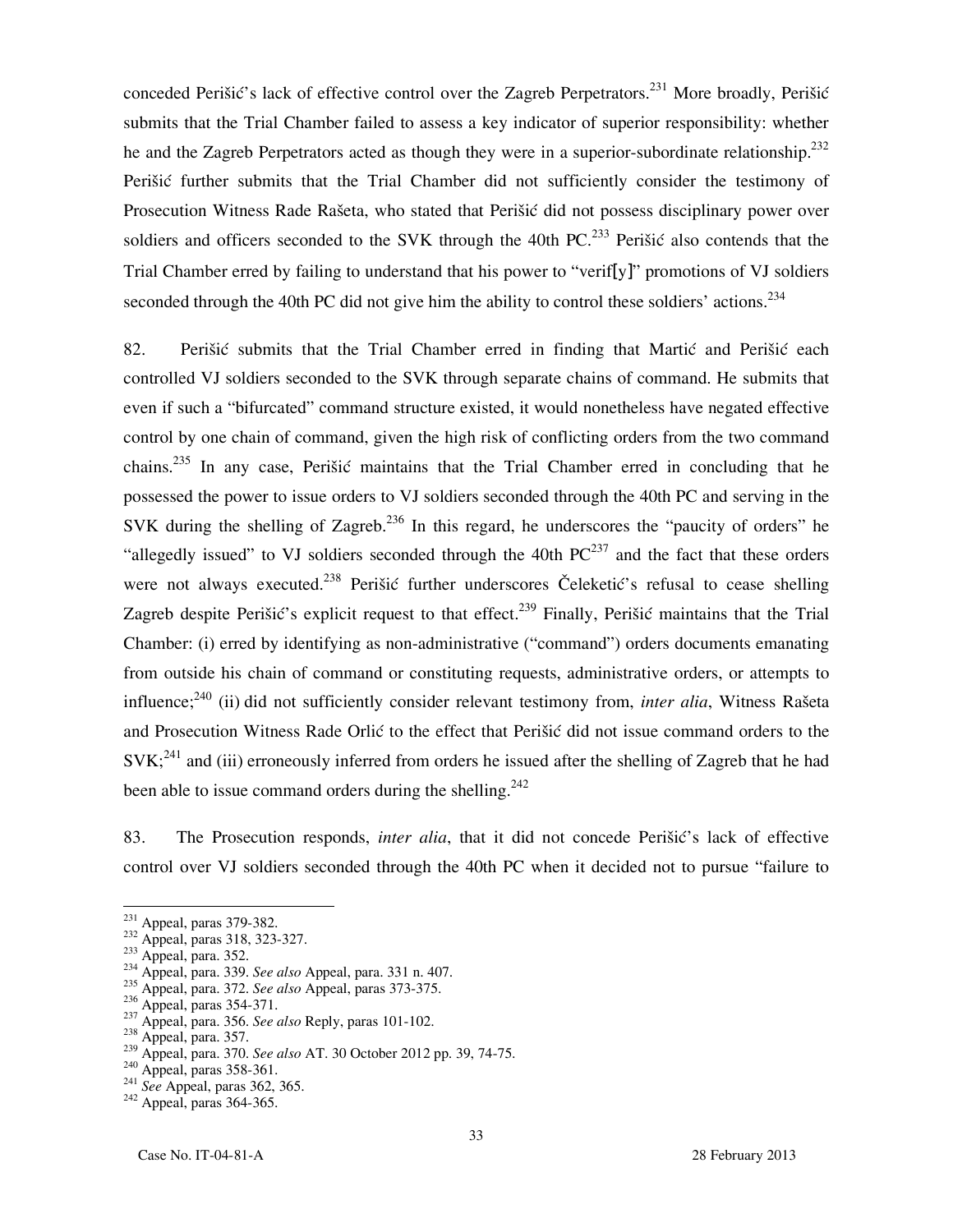prevent" charges against him.<sup>243</sup> The Prosecution maintains that the Trial Chamber reasonably concluded that Perišić exercised effective control over the Zagreb Perpetrators.<sup>244</sup> The Prosecution also asserts that Perišić "confuses 'effective control' with 'ability to control the acts of the perpetrators'". It submits that in determining whether an individual possessed effective control, the relevant inquiry is whether he or she had the ability to prevent or punish acts of subordinates.<sup>245</sup>

84. More specifically, the Prosecution contends that Perišić fails to demonstrate that the Trial Chamber erred in concluding that Perišić was the *de jure* superior of the Zagreb Perpetrators.<sup>246</sup> The Prosecution submits that the Trial Chamber reasonably relied upon Perišić's initiation of disciplinary proceedings against key officers of the 40th PC as an especially relevant indicator of effective control.<sup>247</sup> The Prosecution adds that Perišić fails to cite any evidence of "new command" and control relationships" after the fall of the RSK,<sup>248</sup> and it rejects Perišić's claims that the VJ's goals diverged from those of the SVK during the shelling of Zagreb.<sup>249</sup> Moreover, the Prosecution maintains that the Trial Chamber acted within the scope of its discretion in preferring evidence of Peri<sub>sic</sub>'s "actual exercise of disciplinary powers" over "ostensible structures and overt declarations" of the belligerents".<sup>250</sup> The Prosecution also asserts that the Trial Chamber acted reasonably in considering that "Perišić's ability 'to make independent recommendations with respect to the verification of promotions' militate[d] 'in favour of effective control."<sup>251</sup>

85. The Prosecution further contends that the Trial Chamber reasonably considered evidence on the record in concluding that the VJ and SVK operated pursuant to parallel chains of command and that Perišić could nonetheless exercise effective control.<sup>252</sup> In particular, the Prosecution maintains that command orders issued by Perišić indicated his effective control over the Zagreb Perpetrators.<sup>253</sup> The Prosecution submits that the Trial Chamber reasonably discounted testimony by Witnesses Rašeta and Orlić about Perišić's inability to issue command orders.<sup>254</sup> Finally, the Prosecution suggests that Perišić did not issue many command orders because of his seniority and

-

<sup>247</sup> Response, paras 255-256, 258.

 $243$  Response, paras 276-278.

<sup>244</sup> Response, paras 242, 244-245, 247-250.

<sup>&</sup>lt;sup>245</sup> Response, para. 246.

<sup>246</sup> Response, paras 251-253. See also AT. 30 October 2012 pp. 63-65.

<sup>248</sup> Response, para. 257 (internal quotations omitted).

 $249$  Response, para. 258.

<sup>&</sup>lt;sup>250</sup> Response, para. 259 (internal quotation omitted).

 $251$  Response, para. 273. See also Response, paras 274-275.

 $252$  See Response, paras 268-270.

<sup>253</sup> Response, paras 260-272. See also AT. 30 October 2012 pp. 66-67.

<sup>&</sup>lt;sup>254</sup> Response, para. 272.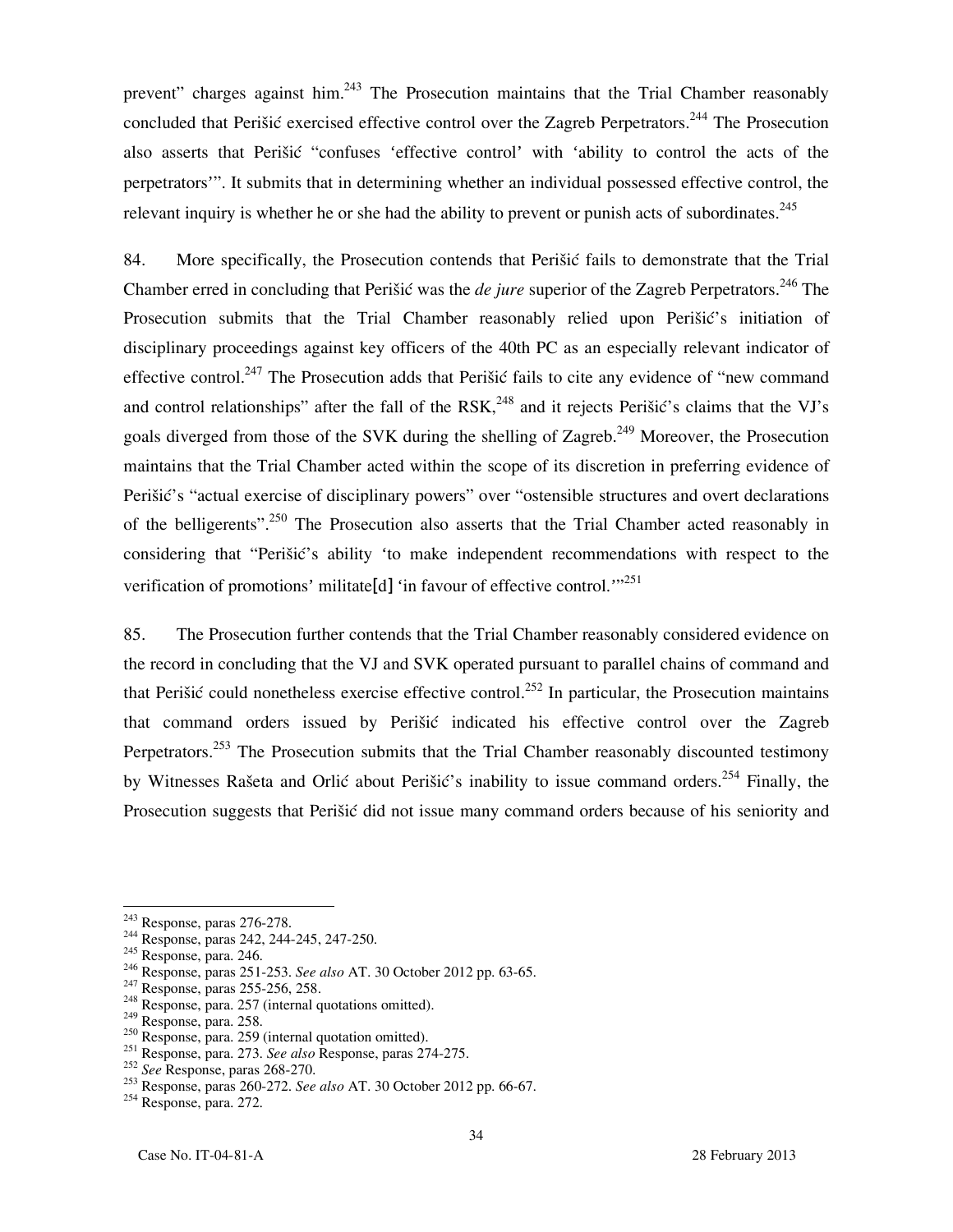the concurrence of VJ and SVK goals, $^{255}$  and denies that the limited evidence of compliance with Perišić's orders undermined the Trial Chamber's relevant conclusions.<sup>256</sup>

#### C. Analysis

86. The Appeals Chamber recalls that a conviction pursuant to Article 7(3) of the Statute requires:

i. The existence of a superior-subordinate relationship;

ii. the superior knew or had reason to know that the criminal act was about to be or had been committed; and

iii. the superior failed to take the necessary and reasonable measures to prevent the criminal act or punish the perpetrator thereof.<sup>257</sup>

87. The Appeals Chamber recalls that a superior cannot be held criminally liable under Article  $7(3)$  of the Statute unless he or she exercised effective control over his or her subordinates.<sup>258</sup> Indicators of effective control are "more a matter of evidence than of substantive law, and those indicators are limited to showing that the accused had the power to prevent [or] punish".<sup>259</sup> The Appeals Chamber further recalls that an accused may not be held liable under Article 7(3) of the Statute for failure to punish crimes that were committed by a subordinate before the accused assumed command over the subordinate. $260$ 

88. As a threshold matter, the Appeals Chamber first addresses Perišić's assertion that, by not pursuing charges for his failure to prevent the Zagreb Crimes, the Prosecution conceded that he lacked effective control over the Zagreb Perpetrators.<sup>261</sup> The Appeals Chamber recalls that the duty to prevent is distinct from the duty to punish, involving different conduct committed at different times.<sup>262</sup> In addition, the ability to prevent a crime is not necessarily a prerequisite to proving effective control.<sup>263</sup> In these circumstances, the Appeals Chamber is not persuaded that the Prosecution conceded that Perišić lacked effective control over the Zagreb Perpetrators.

 $255$  Response, para. 261.

<sup>256</sup> Response, paras 263-267.

 $^{257}$  Halilović Appeal Judgement, para. 59.

<sup>&</sup>lt;sup>258</sup> See, e.g., Orić Appeal Judgement, para. 20; Halilović Appeal Judgement, para. 59. See also Nahimana et al. Appeal Judgement, para. 484.

 $^{259}$  Strugar Appeal Judgement, para. 254, citing Blaškić Appeal Judgement, para. 69.

<sup>&</sup>lt;sup>260</sup> See Halilović Appeal Judgement, para. 67; Hadžihasanović et al. Appeal Decision on Jurisdiction, para. 51.

 $261$  See supra, para. 81.

<sup>&</sup>lt;sup>262</sup> Blaškić Appeal Judgement, para. 83.

<sup>&</sup>lt;sup>263</sup> Cf. Strugar Appeal Judgement, para. 254 (holding that "indicators of effective control are more a matter of evidence than of substantive law" (internal quotation omitted)).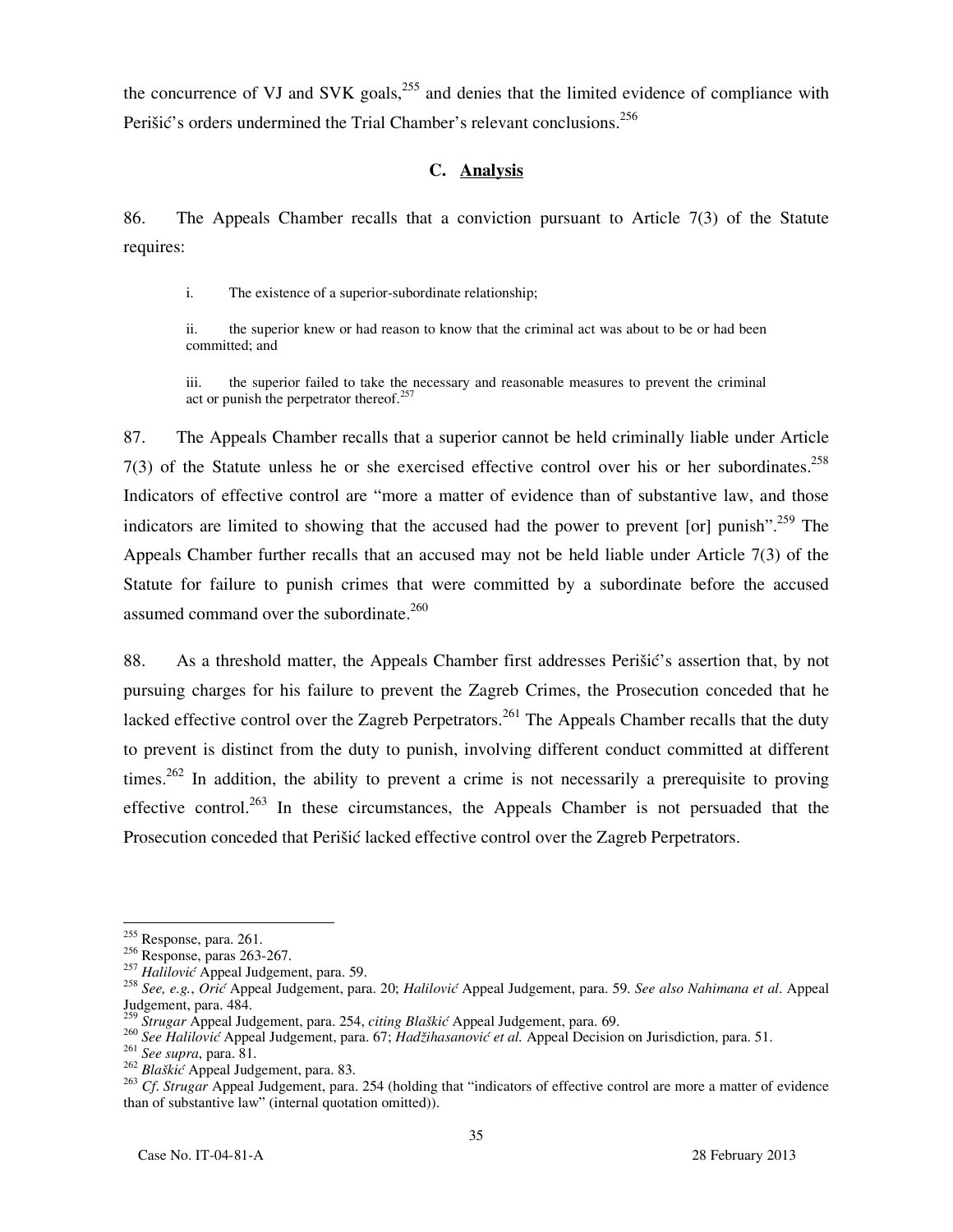89. The Appeals Chamber also notes Perišić's submission that the Trial Chamber did not sufficiently consider relevant testimony by Witnesses Rašeta and Orlić.<sup>264</sup> Before turning to the specifics of Perišić's relationship with the Zagreb Perpetrators, the Appeals Chamber will consider whether the Trial Chamber committed an error in this regard.

#### 1. The Testimony of Witnesses Rašeta and Orlić

90. The Appeals Chamber recalls that the Trial Chamber's conclusions on effective control were premised on its finding that at relevant times, Perišić had the ability to discipline or issue binding command orders to the SVK, but that in the context of a "bifurcated" command structure, wherein the SVK also answered to Martić, Perišić generally chose not to exercise these powers.<sup>265</sup> The Trial Chamber relied on its finding in this regard to explain both the absence of any evidence that Peri{i} took disciplinary actions against VJ soldiers seconded to the SVK prior to the shelling of Zagreb,<sup>266</sup> and the limited evidence of binding command orders issued by Perišić to VJ soldiers seconded through the 40th PC during the same period.<sup>267</sup> In finding that Peri $\delta$ ić exercised effective control over seconded VJ soldiers, the Trial Chamber also noted evidence that, after the fall of the RSK, Perišić initiated disciplinary proceedings against VJ soldiers seconded through the 40th  $PC^{268}$ and identified evidence suggesting that Peri<sub>st</sub>ic could influence promotions and terminations of seconded VJ soldiers.<sup>269</sup> In addition, the Trial Chamber considered Peri $\delta$ is involvement in paying salaries to seconded officers and soldiers, the general support provided by the VJ to the SVK, and reports on SVK activities sent to the VJ. $270$ 

91. In reviewing evidence regarding effective control, the Trial Chamber summarised the relevant testimony of Witness Rašeta, a VJ officer who testified that he did not participate in the VJ chain of command after he was seconded to the  $SVK<sub>1</sub><sup>271</sup>$  and that prior to the shelling of Zagreb, Peri<sub>st</sub> did not possess immediate disciplinary powers over VJ soldiers seconded through the 40th PC.<sup>272</sup> The Trial Chamber also summarised the relevant evidence of Witness Orlić, a VJ officer seconded to the SVK, who testified that he did not receive any command orders from the VJ while serving in the SVK.<sup>273</sup> The testimony of these two witnesses suggested that Peri $\delta$ ić did not have the authority to issue command orders or discipline members of the VJ seconded to the SVK, and thus

 $264$  See supra, paras 81-82.

<sup>&</sup>lt;sup>265</sup> Trial Judgement, para. 1763. See also Trial Judgement, paras 1757-1762, 1764-1769.

 $266$  Trial Judgement, paras 1758-1759.

<sup>267</sup> See Trial Judgement, paras 1701-1719, 1761-1762.

<sup>&</sup>lt;sup>268</sup> See Trial Judgement, paras 1758-1760.

<sup>&</sup>lt;sup>269</sup> Trial Judgement, paras 1743-1749.

<sup>&</sup>lt;sup>270</sup> See Trial Judgement, paras 1739-1742, 1750, 1752.

<sup>&</sup>lt;sup>271</sup> Trial Judgement, para. 1720, *citing* T. 11 May 2009 p. 5969.

 $272$  Trial Judgement, para. 1678, citing T. 7 May 2009 p. 5924.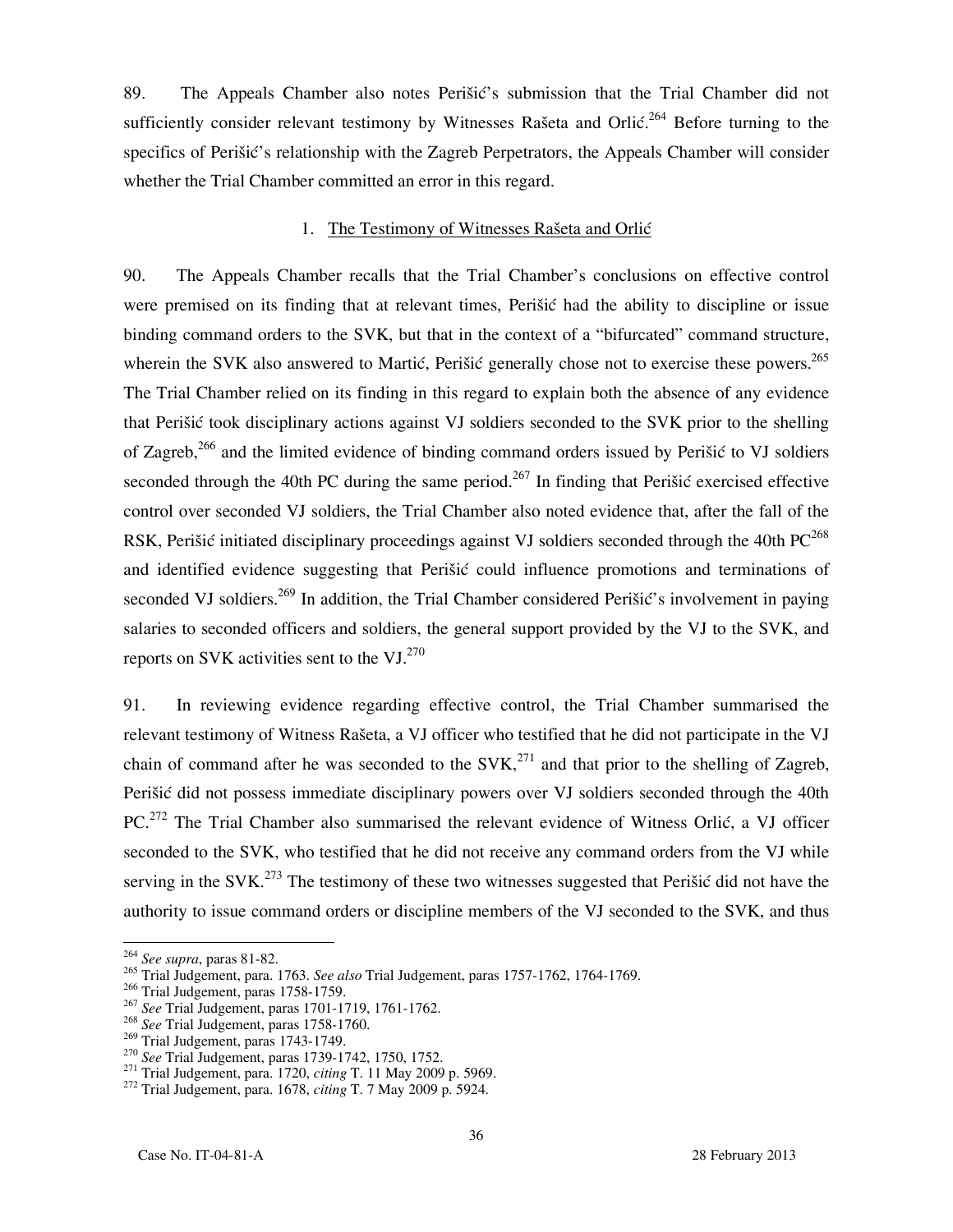that he did not exercise effective control over the Zagreb Perpetrators at the time the Zagreb Crimes were committed.<sup>274</sup> However, while the Trial Chamber noted this testimony from Witnesses Rašeta and Orlić when summarising relevant evidence, it concluded that Perišić exercised effective control over VJ soldiers and officers seconded through the 40th PC without discounting or addressing the testimony of either of these two witnesses. $275$ 

92. The Appeals Chamber acknowledges that a trial chamber is entitled to rely on the evidence it finds most convincing.<sup>276</sup> The Appeals Chamber, nevertheless, recalls that:

a [t]rial [c]hamber need not refer to the testimony of every witness or every piece of evidence on the trial record, 'as long as there is no indication that the  $[t]$ rial  $[c]$ hamber completely disregarded any particular piece of evidence.' Such disregard is shown 'when evidence which is clearly relevant [...] is not addressed by the [t]rial [c]hamber's reasoning.<sup>277</sup>

The Appeals Chamber also recalls that "not every inconsistency which the [t]rial [c]hamber failed to discuss renders its opinion defective";  $278$  what constitutes a reasoned opinion depends on the specific facts of a case.<sup>279</sup> However, in certain circumstances, insufficient analysis of evidence on the record can amount to a failure to provide a reasoned opinion.<sup>280</sup> Such a failure constitutes an error of law requiring de novo review of evidence by the Appeals Chamber.<sup>281</sup>

93. Turning to the particulars of this appeal, the Appeals Chamber recalls that in the months prior to the shelling of Zagreb, Witnesses Rašeta and Orlic occupied senior positions within the SVK: Witness Rašeta served as Chief of the SVK Main Staff Security Department, while Witness Orlić served as Chief of the SVK Intelligence Department.<sup>282</sup> The Trial Chamber cited Witness Rašeta's testimony that he was in daily contact with the VJ General Staff and that this contact included reports on individuals seconded from the VJ.<sup>283</sup> The Trial Chamber also noted Witness Orli}'s testimony that the SVK Intelligence Department, which he headed, coordinated closely with

<sup>&</sup>lt;sup>273</sup> Trial Judgement, para. 1720, *citing* T. 29 April 2009 pp. 5740, 5762-5763.

 $274$  See Trial Judgement, paras 1678, 1720.

<sup>&</sup>lt;sup>275</sup> See Trial Judgement, paras 1758-1769.

<sup>&</sup>lt;sup>276</sup> Kvočka et al. Appeal Judgement, para. 23.

<sup>&</sup>lt;sup>277</sup> Limaj et al. Appeal Judgement, para. 86 (internal citations omitted).

<sup>&</sup>lt;sup>278</sup> Kvočka et al. Appeal Judgement, para. 23.

<sup>&</sup>lt;sup>279</sup> See Kvočka et al. Appeal Judgement, para. 24. The Appeals Chamber notes, for example, that a trial chamber's failure to discuss witness testimony has not been deemed a failure to provide a reasoned opinion when disregarded testimony was confusing, biased, or contradicted by substantial and credible contrary evidence. See Kvočka et al. Appeal Judgement, paras 483-484, 487, 582-583.

<sup>&</sup>lt;sup>280</sup> See, e.g., Zigiranyirazo Appeal Judgement, paras 44-46; Muvunyi Appeal Judgement, paras 144, 147 n. 321, citing Simba Appeal Judgement, para. 143 (finding that a trial chamber's failure to explain its treatment of witness testimony, in context, constituted an error of law).

<sup>&</sup>lt;sup>281</sup> See, e.g., Kalimanzira Appeal Judgement, paras 195-201; Zigiranyirazo Appeal Judgement, paras 44-46; Simba Appeal Judgement, paras 142-143. Cf. Limaj et al. Appeal Judgement, para. 86; Kalimanzira Appeal Judgement, paras 99-100; Muvunyi Appeal Judgement, paras 144, 147 n. 321.

<sup>&</sup>lt;sup>282</sup> Trial Judgement, para. 299. Witness Rašeta remained in this position in the SVK during and after the shelling of Zagreb. See T. 7 May 2009 p. 5903. See also T. 29 April 2009 pp. 5743-5744.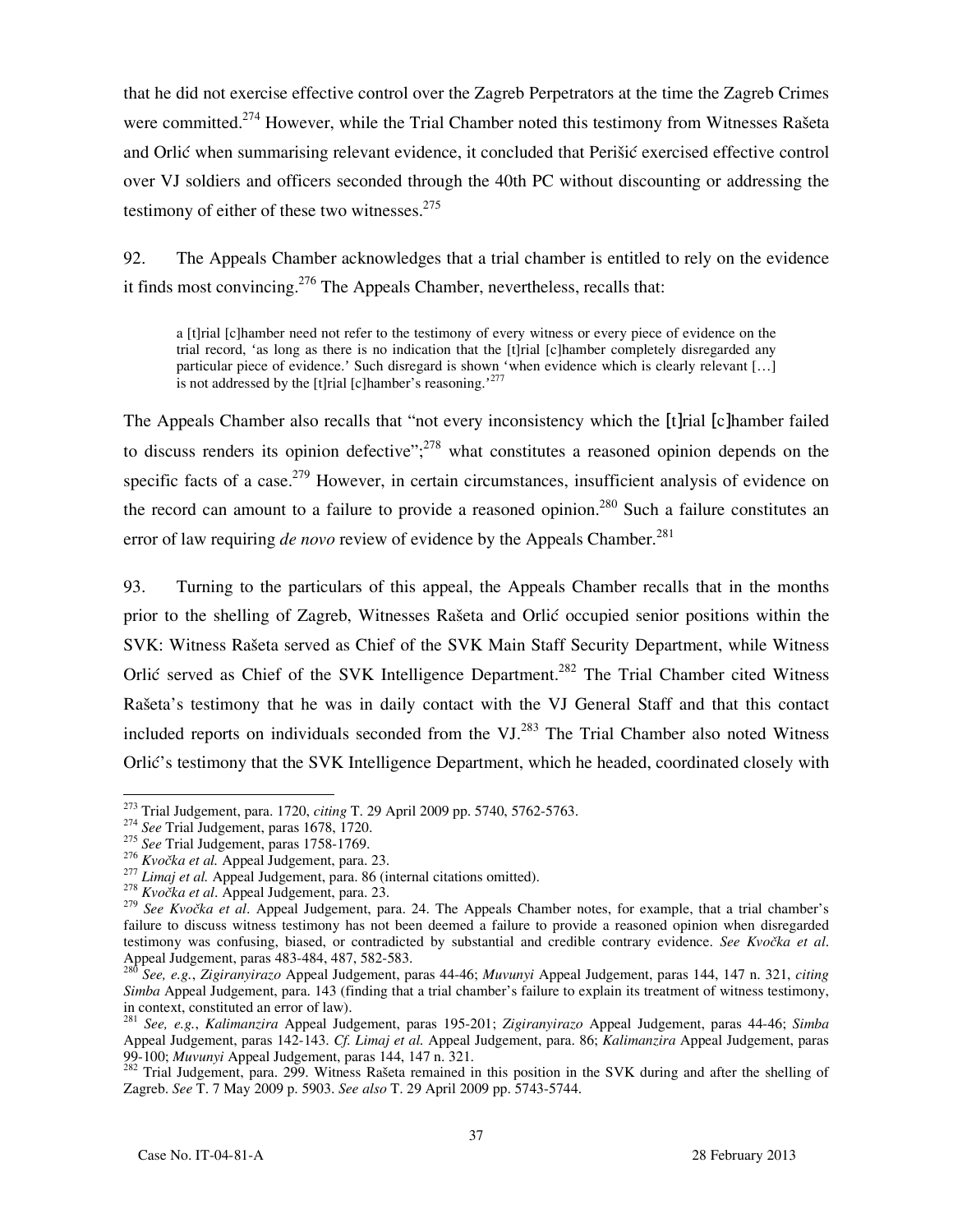its counterparts in the VJ.<sup>284</sup> Because of their official roles, each witness interacted with both the VJ and the SVK chains of command and was in position to experience first-hand the relationship between the VJ and SVK; Witness Rašeta, in particular, filed reports about VJ personnel seconded to the SVK.<sup>285</sup> These two witnesses would thus have an informed perspective as to whether VJ soldiers seconded through the 40th PC participated in the VJ's chain of command, as well as Peri $\delta$ is relevant disciplinary powers. In this context, their testimony was clearly relevant to the Trial Chamber's analysis of effective control.

94. The Trial Chamber did not make any explicit findings as to potential deficiencies in the testimony of Witnesses Rašeta or Orlić.<sup>286</sup> To the contrary, the Trial Chamber explicitly discussed Witness Rašeta's testimony in at least 11 paragraphs of the Trial Judgement with respect to other issues<sup>287</sup> and cited to Witness Rašeta's testimony in at least 17 additional paragraphs, not directly related to Perišić's effective control over seconded VJ soldiers.<sup>288</sup> Several of these references rely on Witness Rašeta's testimony without corroboration.<sup>289</sup> The Trial Chamber also explicitly discussed testimony by Witness Orlić in at least two paragraphs of the Trial Judgement<sup>290</sup> and cited to Witness Orlić's testimony in at least eight additional paragraphs, not directly related to Perišić's effective control over seconded VJ soldiers.<sup>291</sup> This extensive reliance, without corroboration in some cases,<sup>292</sup> suggests that the Trial Chamber considered these witnesses' testimony to be credible.

95. The Appeals Chamber considers that the analysis undertaken by the Trial Chamber with respect to Perišić's effective control might be regarded as "reasoned" in itself. However, in the Appeals Chamber's view, an analysis limited to a select segment of the relevant evidentiary record is not necessarily sufficient to constitute a reasoned opinion. In the context of this case, the Trial Chamber's failure to explicitly discuss and analyse the evidence of Witnesses Raseta and Orlic

<sup>&</sup>lt;sup>283</sup> Trial Judgement, para. 1426.

<sup>&</sup>lt;sup>284</sup> Trial Judgement, paras 1399, 1431.

<sup>&</sup>lt;sup>285</sup> Trial Judgement, para. 1426.

<sup>&</sup>lt;sup>286</sup> See generally Trial Judgement.

<sup>&</sup>lt;sup>287</sup> See Trial Judgement, paras 302, 573, 582-583, 792, 847, 883, 887, 910, 1252, 1426. The Appeals Chamber notes that the Trial Chamber also discussed Witness Rašeta's testimony in additional paragraphs, which either established particular facts about himself, or were directly relevant to effective control. See Trial Judgement, paras 299, 1678, 1720. <sup>288</sup> See Trial Judgement, paras 297 n. 727, 298 n. 728, 300 n. 733, 565 n. 1647, 566 n. 1648, 781 nn. 2166-2167, 805 n. 2272, 832 n. 2345, 843 n. 2372, 845 n. 2378, 867 n. 2439, 876 n. 2466, 881 n. 2488, 1250 n. 3574, 1403 n. 4014,

<sup>1428</sup> n. 4071, 1435 nn. 4089-4090.

<sup>289</sup> See Trial Judgement, paras 300 n. 733, 876 n. 2466, 883, 887, 1250 n. 3574, 1435 nn. 4089-4090.

 $290$  See Trial Judgement, paras 887, 1431. The Appeals Chamber notes that the Trial Chamber also discussed Witness Orlić's testimony in additional paragraphs, which either established particular facts about himself or were directly relevant to effective control. See Trial Judgement, paras 299, 1720.

<sup>&</sup>lt;sup>291</sup> See Trial Judgement, paras 294 n. 719, 297 n. 725, 300 n. 734, 781 nn. 2166, 2168, 867 n. 2439, 924 n. 2613, 1399 n. 4004, 1659 n. 4595.

 $292$  See supra, para. 94 n. 289.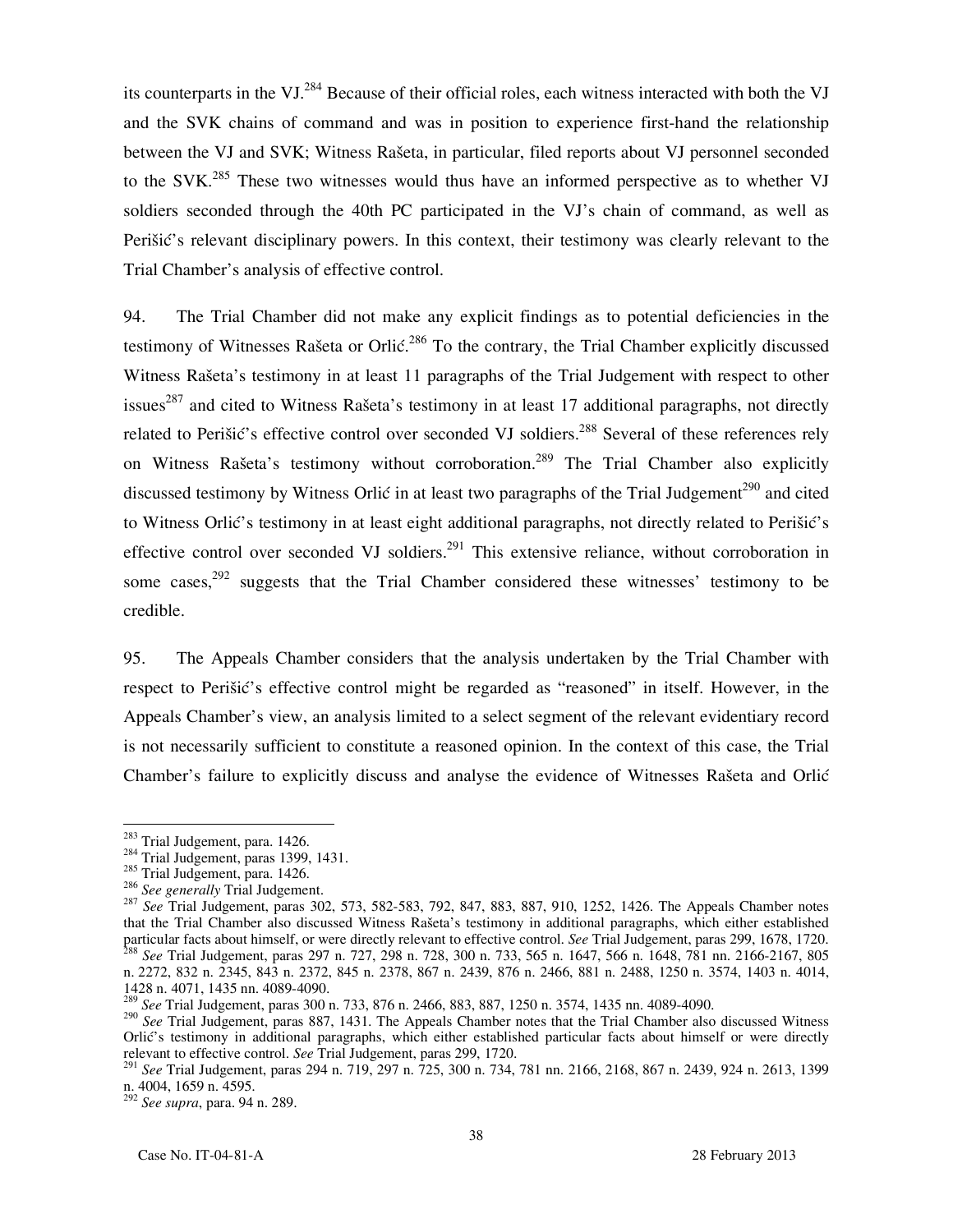constituted a failure to provide a reasoned opinion. The Appeals Chamber acknowledges that a trial chamber's failure to explicitly refer to specific witness testimony will often not amount to an error of law, especially where there is significant contrary evidence on the record.<sup>293</sup> However, the Appeals Chamber underscores that, as explained above, the testimony of Witnesses Rastea and Orli} was clearly relevant, relied upon in other sections of the Trial Judgement, and not explicitly discounted in whole or in part.<sup>294</sup> The Appeals Chamber also notes that the Trial Chamber acknowledged the comparatively limited evidence on the record regarding Perišić's ability to issue orders to or discipline VJ soldiers seconded through the 40th PC.<sup>295</sup> In these circumstances – *i.e.* given the paucity of relevant evidence, and the credible testimony contrary to the Trial Chamber's conclusions – the Appeals Chamber is not satisfied that, merely by noting its existence,  $2^{96}$  the Trial Chamber adequately addressed the testimony of Witnesses Rašeta and Orlic.<sup>297</sup>

96. Accordingly, the Appeals Chamber concludes that the Trial Chamber's failure to address the relevant portions of this testimony in its analysis of Perišić's superior responsibility constituted a failure to provide a reasoned opinion, an error of law.<sup>298</sup> In view of the Trial Chamber's legal error, the Appeals Chamber will proceed to assess the evidence relevant to Perišić's exercise of effective control de novo. As detailed below, the evidence relating to Peri $\delta$ 's effective control is circumstantial and thus can only support a finding of effective control if this is the sole reasonable interpretation of the record. $^{299}$ 

#### 2. Perišić's Ability to Exercise Effective Control over the 40th PC

97. In order to determine whether Peri<sub>stic</sub> exercised effective control over VJ officers and soldiers seconded through the 40th PC at the time of the Zagreb Crimes, the Appeals Chamber will review and assess *de novo* relevant evidence on the record, taking into account, as appropriate, the Trial Chamber's findings.<sup>300</sup> In particular, the Appeals Chamber will consider: (i) Perišić's instruction that Zagreb not be shelled; (ii) whether Perišić could issue command orders to soldiers seconded through the 40th PC; (iii) whether Perišić could exercise disciplinary authority over VJ

<sup>&</sup>lt;sup>293</sup> See, e.g., Kvočka et al. Appeal Judgement, paras 23, 483-484, 487, 582-583. See also Simba Appeal Judgement, paras 143, 152, 155.

 $294$  See supra, paras 93-94.

<sup>295</sup> See supra, para. 90.

 $296$  See Trial Judgement, paras 1678, 1720. Cf. Trial Judgement, paras 1758-1764.

<sup>&</sup>lt;sup>297</sup> Cf. Limaj et al. Appeal Judgement, para. 86; Kvočka et al. Appeal Judgement, para. 23.

<sup>&</sup>lt;sup>298</sup> Cf. Kalimanzira Appeal Judgement, paras 99-100, 195-199; Muvunyi Appeal Judgement, para. 148.

<sup>&</sup>lt;sup>299</sup> See Krajišnik Appeal Judgement, para. 202; Stakić Appeal Judgement, para. 219.

<sup>&</sup>lt;sup>300</sup> See Gotovina and Markač Appeal Judgement, para. 64.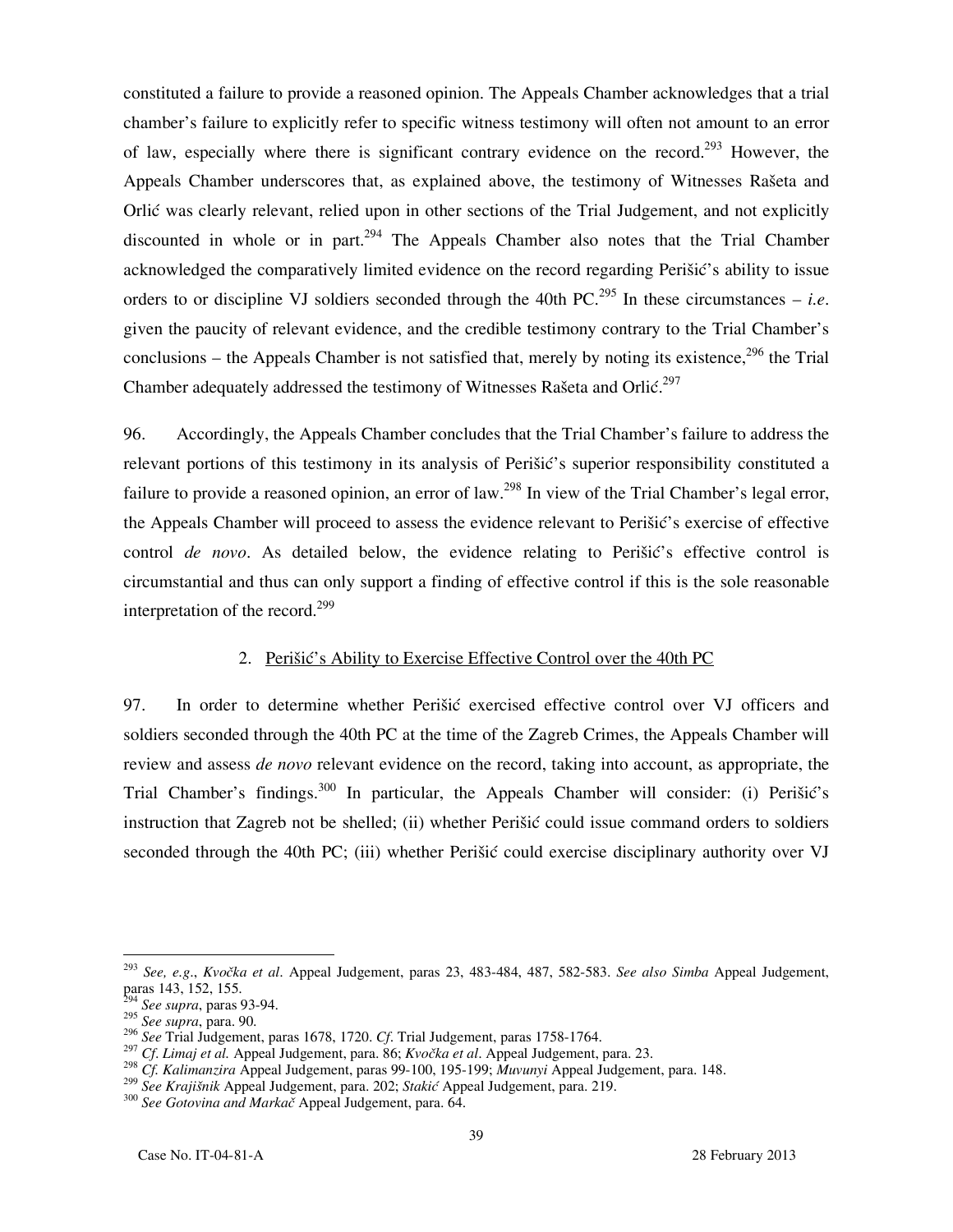soldiers seconded through the 40th PC; and (iv) other indicia of Perišić's ability to control VJ soldiers seconded through the 40th PC, including his influence over promotions and terminations.<sup>301</sup>

#### (a) Perišić's Instruction that Zagreb not be Shelled

98. The Appeals Chamber recalls that the Trial Chamber found that SVK forces under Čeleketi}'s command began to shell Croatian targets on 1 May 1995, and that this shelling encompassed the Zagreb area on 2 May 1995.<sup>302</sup> The shelling of Zagreb continued until 3 May 1995, resulting in deaths and injuries of civilians.<sup>303</sup> According to the Trial Chamber, Čeleketić ordered that this shelling take place on the basis of instructions from Martić, the RSK President.<sup>304</sup>

99. The Trial Chamber also found that during the SVK attacks in Croatia, Perišić instructed Čeleketić not to shell Zagreb.<sup>305</sup> However, these instructions were not obeyed, and Perišić explained to Milošević that Čeleketić had continued shelling Zagreb pursuant to Martić's orders and in complete disregard of Perišić's own instructions to the contrary.<sup>306</sup> Though Perišić told Milošević that he forced Čeleketić to stop the shelling,  $307$  the attack on Zagreb continued for two days, after Perišić's initial instructions on 1 May 1995. $^{308}$ 

100. The Appeals Chamber notes that intercepted conversations between Perific and Milošević suggest neither was convinced that Perišić was able to exercise effective control over Čeleketić. In one such intercept, when asked why he could not instruct Čeleketić to ignore Martić's orders, Perišić explained that Čeleketić was obedient to Martić.<sup>309</sup> In the Appeals Chamber's view, this intercept suggests that Perišić did not believe Čeleketić to be under his effective control, and that Milošević considered Perišić able to influence but not command Čeleketić.

 $301$  Cf. Blaškić Appeal Judgement, para. 69 (holding that "indicators of effective control are more a matter of evidence than substantive law").

<sup>&</sup>lt;sup>302</sup> Trial Judgement, paras 566-567.

<sup>303</sup> Trial Judgement, paras 568-572.

<sup>&</sup>lt;sup>304</sup> Trial Judgement, para. 585.

<sup>305</sup> See Trial Judgement, paras 1721-1722, 1763.

<sup>&</sup>lt;sup>306</sup> Trial Judgement, para. 1726, citing Prosecution Exhibit 1286, p. 3 (undated intercepted telephone conversation between Perišić and Milošević which the Trial Chamber dated to 3 May 1995). See also Trial Judgement, paras 1725, 1727, 1763.

<sup>&</sup>lt;sup>307</sup> Trial Judgment, para. 1728, *citing* Prosecution Exhibit 1286, p. 5 (undated intercepted telephone conversation between Perišić and Milošević which the Trial Chamber dated to 3 May 1995).

 $308$  See Trial Judgement, paras 567-572, 1721.

 $\frac{309}{209}$  See Trial Judgement, para. 1726, citing Prosecution Exhibit 1286, p. 3 (undated intercepted telephone conversation between Perišić and Milošević which the Trial Chamber dated to 3 May 1995). See also Trial Judgement, para. 1727, citing Prosecution Exhibit 1321, pp. 2-3 (undated intercepted conversation between Milošević and RSK Prime Minister Borislav Mikelić which the Trial Chamber dated to 3 May 1995).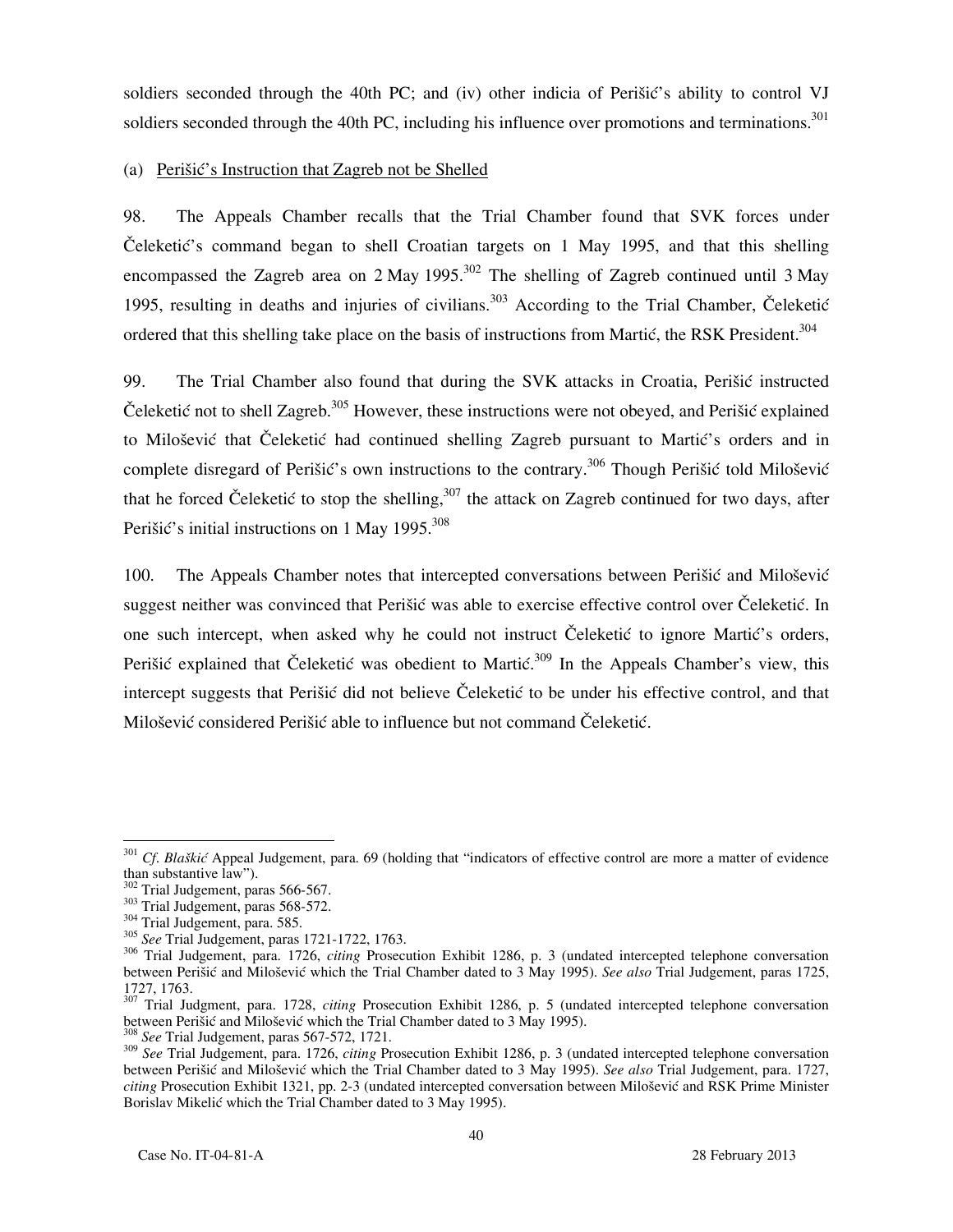101. The Appeals Chamber recalls that the crimes Peri<sub>st</sub> was found responsible for failing to punish occurred during the shelling of Zagreb in early May  $1995$ <sup>310</sup> Any indicia of Perišić's effective control over the SVK at that specific time are thus particularly significant.<sup>311</sup> The Appeals Chamber observes that during this period, the evidence described above demonstrates that, when Martic and Perišic endorsed directly conflicting courses of action, Čeleketic chose to obey orders from Martic and ignore Perišic's explicit instructions.<sup>312</sup> In addition, the phone intercepts identified by the Trial Chamber suggest that neither Perišić nor Milošević perceived Čeleketić as effectively controlled by Perišić.<sup>313</sup> On its face, Perišić's inability to control significant actions by Čeleketić, an important VJ officer seconded through the 40th PC during the shelling of Zagreb, and apparent acknowledgement that he lacked such power, is inconsistent with exercise of effective control over the Zagreb Perpetrators.

## (b) Evidence Regarding Perišić's Ability to Issue Command Orders to Soldiers Seconded Through the 40th PC

102. As set forth above, two witnesses whom the Trial Chamber considered credible,<sup>314</sup> and who served as senior SVK officers, testified that Perišić did not issue command orders to them while they were serving in the SVK. Witness Raseta stated that he was no longer part of the VJ's chain of command after being assigned to the 40th PC, while Witness Orlic testified that he received no command orders from Perišić after his secondment.<sup>315</sup>

103. In addition, the Trial Chamber noted evidence of Prosecution Witness MP-80, who testified that Perišić did not issue command orders to Čeleketi $\zeta^{316}$  and further noted that VJ communications to the SVK prior to the shelling of Zagreb, which raised issues such as weapons handling and material for meetings, used terms associated with encouragement rather than coercion, such as "please".<sup>317</sup> The Trial Chamber also referred to reports by Perišić that Dušan Lončar, a VJ officer seconded through the 40th PC and Commander of the SVK 11th Corps, "accepted" approaches Perišić had advocated.<sup>318</sup> The Appeals Chamber considers that the use of non-coercive terms

 $310$  See supra, para. 75.

<sup>&</sup>lt;sup>311</sup> Halilović Appeal Judgement, para. 67; Hadžihasanović et al. Appeal Decision on Jurisdiction, para. 51 (holding that criminal liability as a superior does not attach where crimes occurred prior to assumption of effective control).

 $312$  See supra, paras 98-99.

 $313$  See supra, para. 100.

<sup>314</sup> See supra, para. 94.

<sup>315</sup> See supra, para. 91.

<sup>316</sup> Trial Judgement, para. 1714.

 $317$  See Trial Judgement, paras 1716, *citing* Prosecution Exhibit 1138 (correspondence dated 19 July 1994 on weapons disassembly from Perišić to SVK Main Staff), 1717, citing Prosecution Exhibit 2177 (letter dated 11 May 1994 from VJ General Staff to SVK Main Staff). See also Trial Judgement, paras 1710, 1715, 1718.

<sup>&</sup>lt;sup>318</sup> Trial Judgement, para. 1723, citing Prosecution Exhibit 1303, pp. 3-4 (undated intercepted telephone conversation, which the Trial Chamber dated to 1 May 1995, between Perišić and a security guard of Milošević). See also Trial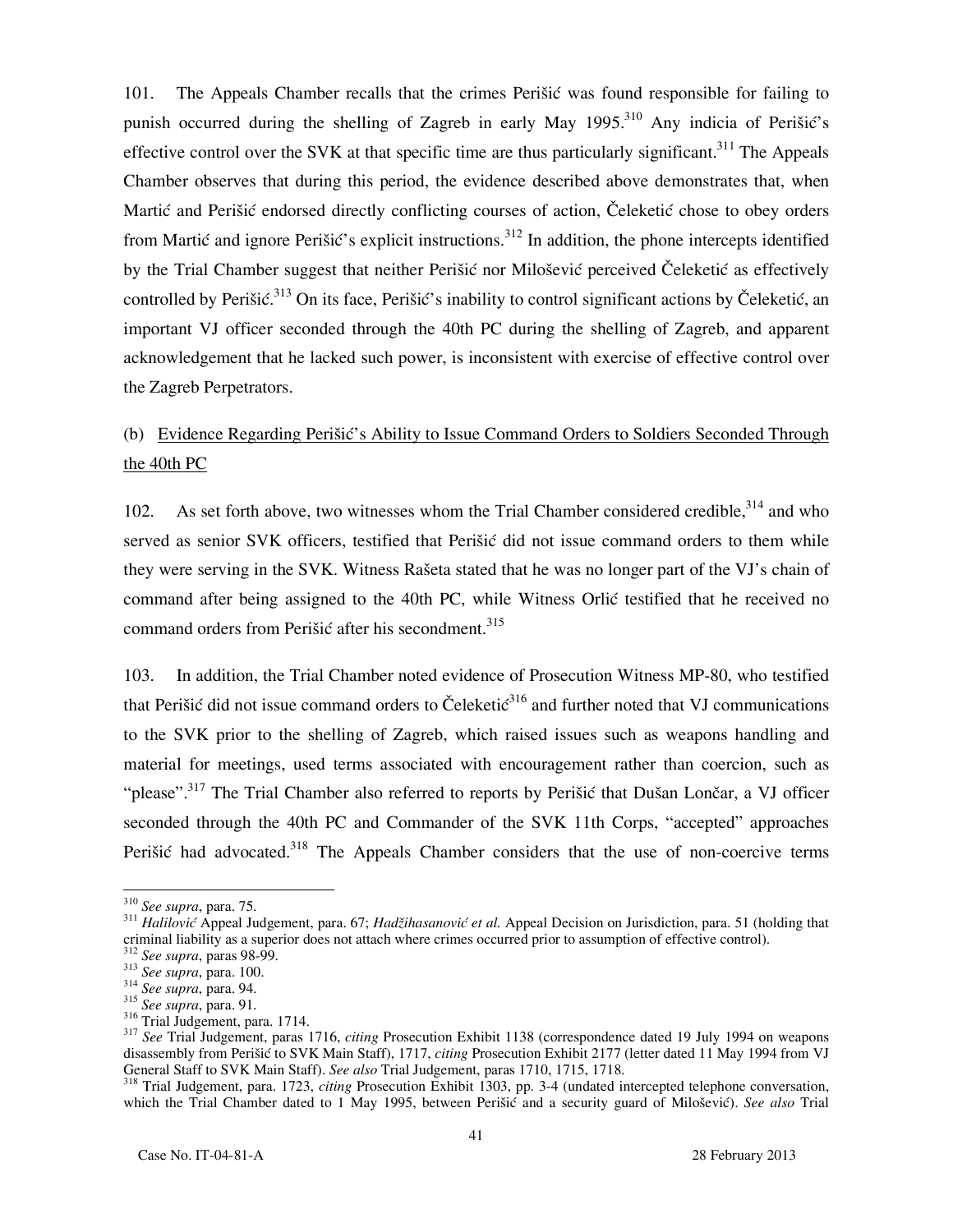suggests that Perišić did not exercise effective control over VJ soldiers seconded through the 40th PC.

104. The Appeals Chamber notes that Perišić transmitted an order from Milošević to, *inter alia*, the SVK on 7 December 1994, several months prior to the shelling of Zagreb ("7 December Order"), ordering the SVK to facilitate the passage of United Nations aid.<sup>319</sup> However, the text of the 7 December Order does not demonstrate that it constituted an order by Perišić to individuals falling within the VJ chain of command. First, the 7 December Order was addressed to both Čeleketić,<sup>320</sup> who was a seconded VJ officer, and RSK President Martić, who was not.<sup>321</sup> Given that the RSK President was not formally linked to the  $VI<sub>1</sub><sup>322</sup>$  the Appeals Chamber considers that Martić's inclusion in the 7 December Order suggests that the order was not an instruction issued to soldiers falling within the VJ's chain of command. Second, the 7 December Order invokes Milošević's personal authority as President of Serbia and makes no apparent reference to the VJ's chain of command other than using Perišić as a conduit to pass on the order.<sup>323</sup> Finally, the Appeals Chamber notes that Čeleketić responded to the 7 December Order by addressing Milošević directly,  $324$  thereby bypassing Perišić and the VJ chain of command entirely. In these circumstances, the Appeals Chamber does not consider that the 7 December Order establishes Perišić's ability to issue command orders to VJ soldiers seconded through the 40th PC.

105. The Appeals Chamber also notes that Peri<sub>stic</sub> issued an order on 24 March 1995, prior to the shelling of Zagreb, establishing a group of coordinating staff to aid activities of the 40th PC ("24 March Order").<sup>325</sup> Perišić ordered that this coordinating staff be composed of a mixed group that included VJ members, VJ members seconded to the SVK, a retired VJ officer, and a member of the RSK's Ministry of Defence.<sup>326</sup> The Appeals Chamber observes that certain individuals to whom the order referred, including the retired officer and the member of the RSK's Ministry of Defence, were not subject to Perišić's authority.<sup>327</sup> In addition, the Trial Chamber noted the absence of any

Judgement, para. 1724, citing Prosecution Exhibit 1373, p. 2 (undated intercepted telephone conversation between Perišić and Milošević).

<sup>&</sup>lt;sup>319</sup> Trial Judgement, para. 1712, citing Prosecution Exhibit 1800 (the 7 December Order).

<sup>&</sup>lt;sup>320</sup> The Appeals Chamber notes that the 7 December Order is addressed to, *inter alia*, Major General Milan Oleketić, but considers this to be a typographical error and is satisfied that the 7 December Order was sent to Čeleketić.

<sup>321</sup> See Trial Judgement, paras 1712, 1763; 7 December Order.

<sup>&</sup>lt;sup>322</sup> See, e.g., Trial Judgement, para. 1763.

<sup>&</sup>lt;sup>323</sup> See 7 December Order (making reference to Milošević's authority as President of Serbia).

<sup>&</sup>lt;sup>324</sup> Trial Judgement, para. 1712, *citing* Prosecution Exhibit 2857 (report from Čeleketić dated 7 December 1994 referring to 7 December Order).

<sup>&</sup>lt;sup>325</sup> Trial Judgement, para. 1711; Prosecution Exhibit 1925 (24 March Order).

<sup>326</sup> Trial Judgement, para. 1711; 24 March Order, pp. 1-3.

<sup>&</sup>lt;sup>327</sup> See Trial Judgement, para. 1711, citing T. 8 June 2009 p. 6762 (testimony by Prosecution Witness Miodrag Starčević).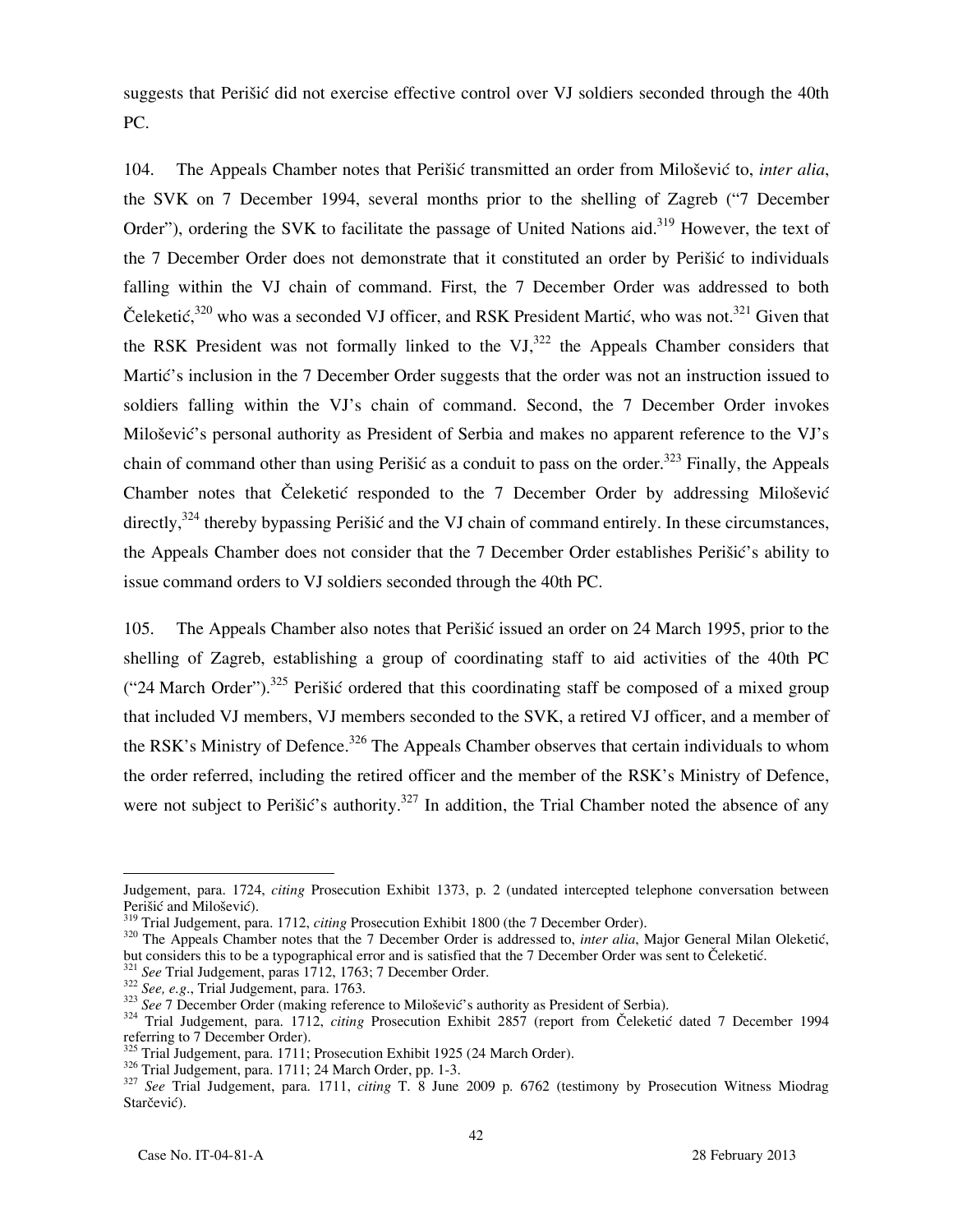evidence that the 24 March Order was actually obeyed.<sup>328</sup> In these circumstances, the Appeals Chamber does not consider that the 24 March Order is capable of supporting the inference that Perišić could issue command orders to soldiers seconded through the 40th PC.

106. Finally, the Appeals Chamber notes evidence on the record indicating that *after* the shelling of Zagreb, and after Čeleketić was replaced by Mrkšić in mid-May 1995, Perišić issued instructions to soldiers and officers seconded through the 40th PC.<sup>329</sup> Nevertheless, evidence on the record suggests that Perišić had a better relationship with Mrkšić than with Čeleketić, and that Mrkšić's compliance with Perišić's instructions marked a departure from the chain of command obeyed by Celeketi $\epsilon^{330}$  The personal relationship between Periši $\epsilon$  and Mrkši $\epsilon$  could plausibly account for Perišić's increased influence over the SVK after Čeleketić ceased serving as SVK commander. In any event, however, this evidence does not in any way demonstrate that Perišić exercised effective control over the Zagreb Perpetrators at the time of the shelling of Zagreb.

107. In sum, the Appeals Chamber is not convinced that Perišić could issue command orders to soldiers seconded through the 40th PC at the time of the shelling of Zagreb. While some evidence does suggest the existence of such power,  $331$  this interpretation of the record is not the only reasonable one, especially given credible direct evidence from Witnesses Rašeta and Orlic that VJ soldiers seconded through the 40th PC were not within Peri $\delta$ is chain of command.<sup>332</sup>

#### (c) Evidence Regarding Perišić's Ability to Discipline VJ Members Seconded to the SVK

108. The Appeals Chamber recalls that Witness Rašeta, a senior SVK officer, testified that Peri<sub>s</sub>ic did not possess immediate disciplinary powers over soldiers seconded through the 40th PC while they served in the SVK.<sup>333</sup> The Appeals Chamber considers that Witness Raseta's testimony is supported by the Trial Chamber's acknowledgement that evidence on the record did not demonstrate that Perišić initiated any disciplinary proceedings against soldiers seconded through the 40th PC before, during, or immediately after the Zagreb Crimes.<sup>334</sup>

<sup>&</sup>lt;sup>328</sup> Trial Judgement, para. 1711.

 $329$  See Trial Judgement, paras 1730-1734, 1764; Prosecution Exhibit 1340, p. 3 (undated telephone intercept in which Perišić confirms that Mrkšić is not taking orders from Martić). See also Prosecution Exhibit 2412, p. 1 (document dated 20 June 1995 responding to an order from Perišić).

<sup>&</sup>lt;sup>330</sup> See Trial Judgement, paras 1725-1730, 1764. See also Prosecution Exhibit 1340, p. 3 (undated telephone intercept in which Perišić confirms that Mrkšić is not taking orders from Martić).

 $331$  See supra, paras 104-106.

 $332$  See supra, paras 91, 93-94.

 $333$  See supra, para. 91.

<sup>&</sup>lt;sup>334</sup> See Trial Judgement, paras 1674-1689.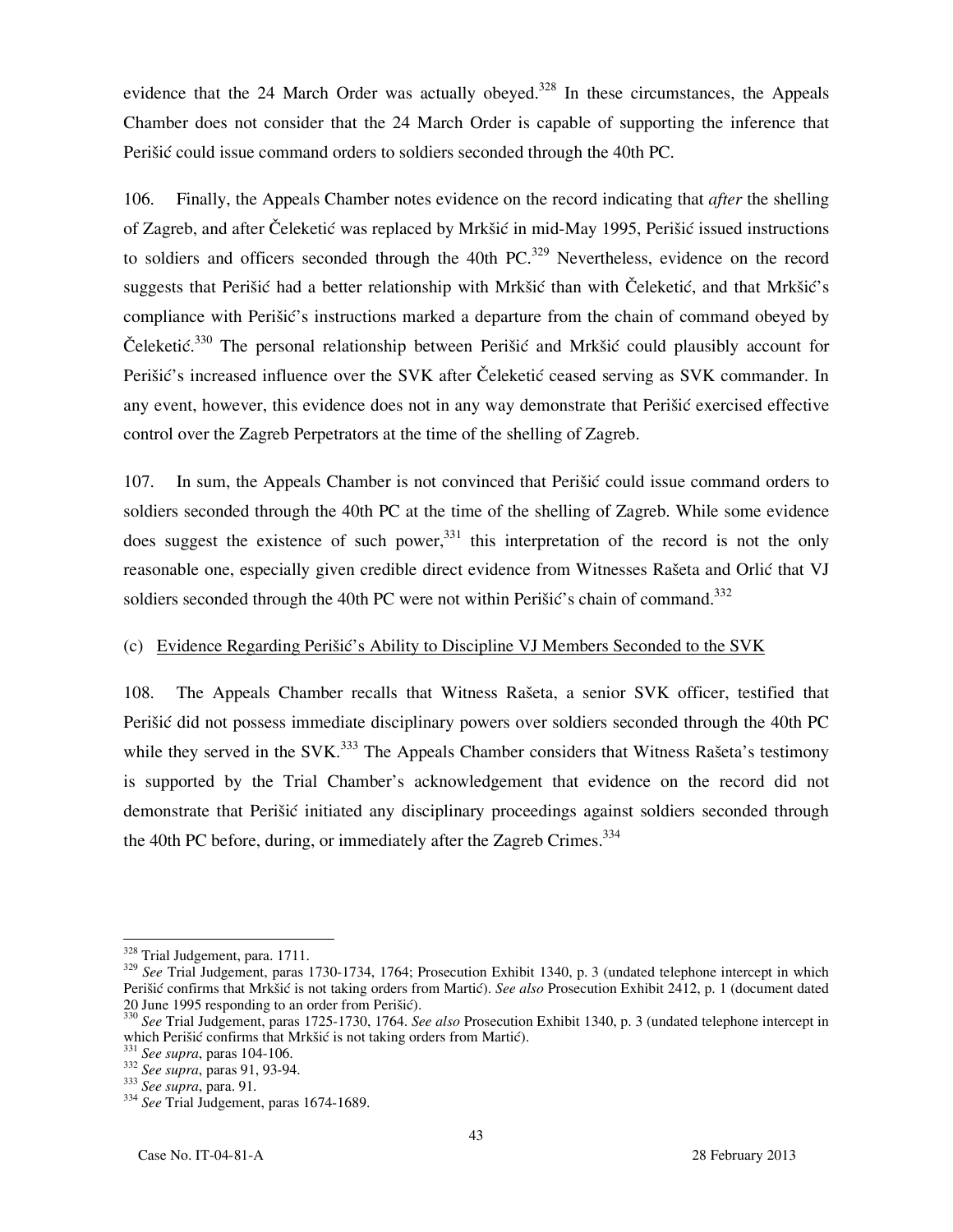109. The Trial Chamber considered evidence suggesting that in the months *after* the fall of the RSK in August 1995,  $335$  Perišić was involved in disciplinary proceedings against individuals seconded through the 40th PC, and that these proceedings involved actions taken during service with the SVK.<sup>336</sup> One reasonable interpretation of this evidence is that Peri<sub>s</sub>ic always possessed dormant disciplinary powers but only exercised them after the fall of the RSK. $337$  However, the Appeals Chamber notes evidence that SVK forces came under direct VJ control after the fall of the RSK.<sup>338</sup> In the Appeals Chamber's view, an equally reasonable interpretation is that Perišić acquired disciplinary powers over VJ members seconded to the SVK after the Zagreb Crimes were committed.

110. The Appeals Chamber notes the possibility that Perišić could have punished the Zagreb Perpetrators after they rejoined the VJ chain of command following the fall of the RSK. The Appeals Chamber recalls, however, that an accused may not be held liable under Article 7(3) of the Statute for failure to punish crimes committed by a subordinate before the accused assumed command over the subordinate.<sup>339</sup> Thus, the fact that, *after* the shelling of Zagreb, Perišić may eventually have acquired the power to punish the Zagreb Perpetrators does not expose him to liability for failure to punish the Zagreb Crimes.

111. In these circumstances the Appeals Chamber does not consider that evidence of Perišić's involvement in disciplinary activities proves that he exercised effective control over the Zagreb Perpetrators at the time of the Zagreb Crimes.

#### (d) Other Evidence

112. The Appeals Chamber notes the existence of evidence that Perišić had some control over promotions and terminations of service for VJ soldiers serving in the SVK.<sup>340</sup> In particular, Perišić had an extensive role in the "verification" of promotions granted by the SVK to VJ personnel seconded through the 40th PC.<sup>341</sup> In addition, even though Perišić's power to terminate the careers of VJ soldiers seconded through the 40th PC was circumscribed by law, he possessed a "certain amount of discretion" over this process.<sup>342</sup> The Appeals Chamber is thus satisfied that Perišić exercised influence over the professional development of VJ soldiers and officers seconded to the

<sup>&</sup>lt;sup>335</sup> Trial Judgement, para. 171.

<sup>&</sup>lt;sup>336</sup> See Trial Judgement, paras 1675-1689.

<sup>&</sup>lt;sup>337</sup> See Trial Judgement, para. 1759.

<sup>&</sup>lt;sup>338</sup> See Trial Judgement, para. 1734. See also Trial Judgement, para. 294.

<sup>&</sup>lt;sup>339</sup> See Halilović Appeal Judgement, para. 67; Hadžihasanović et al. Appeal Decision on Jurisdiction, para. 51.

<sup>340</sup> See Trial Judgement, paras 866, 933, 1768.

<sup>341</sup> See Trial Judgement, paras 841-866, 1743-1745. See also Trial Judgement, para. 1768.

<sup>&</sup>lt;sup>342</sup> Trial Judgement, para. 1749. See also Trial Judgement, para. 1768.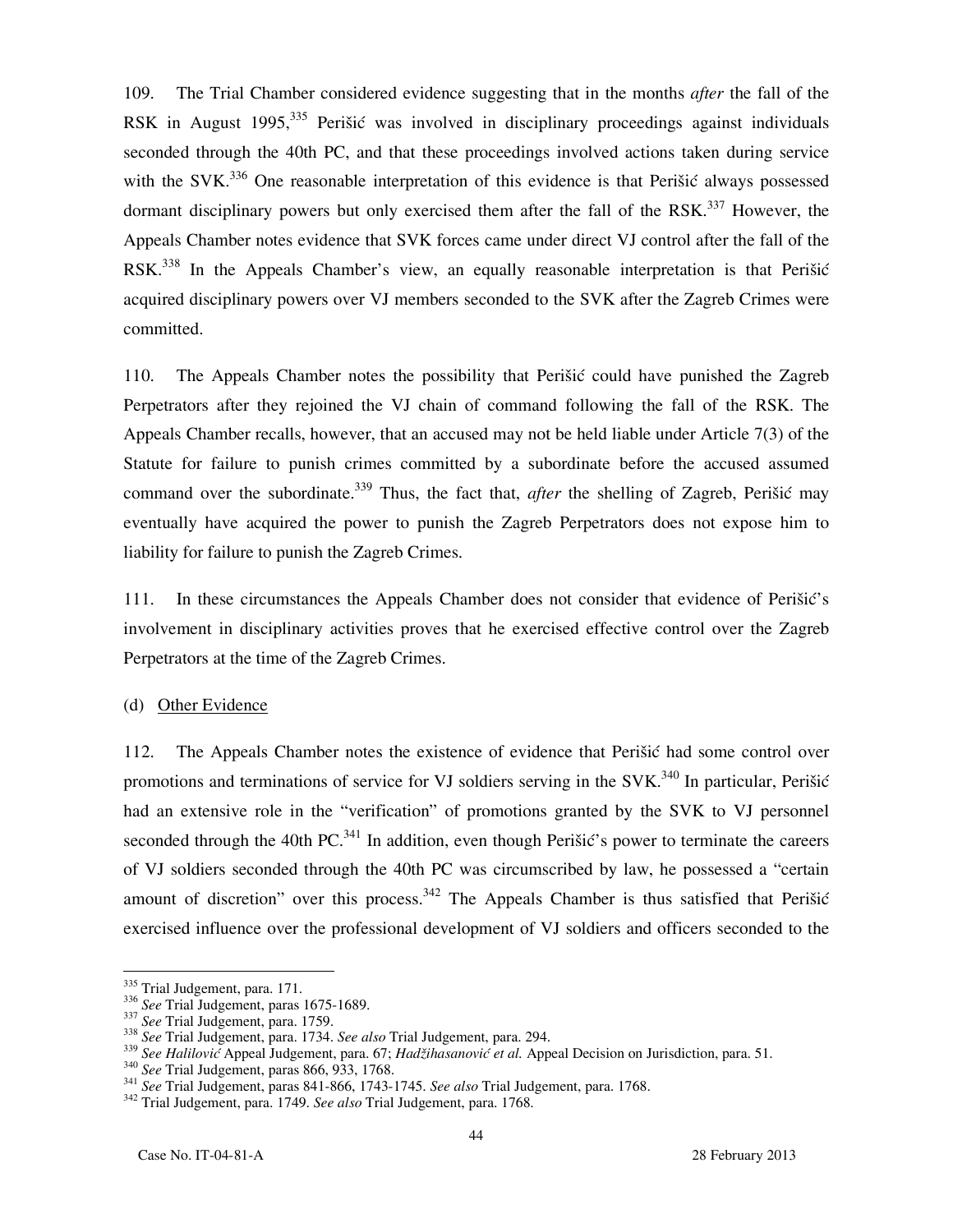SVK. The Appeals Chamber also notes that the Trial Chamber reviewed evidence indicating that Perišić was heavily involved in SVK operations through his influence over VJ aid.<sup>343</sup>

113. The Appeals Chamber is satisfied that evidence relating to Perišić's power over the careers of VJ members seconded to the SVK, as well as evidence regarding Perišic's involvement in broader SVK operations, demonstrates his influence over VJ soldiers serving in the SVK at the time of the Zagreb Crimes. The Appeals Chamber will consider this evidence in conjunction with the totality of evidence on the record to determine whether effective control is proved.

#### (e) The Totality of the Evidence

114. Having assessed different types of evidence relevant to Perišić's effective control, the Appeals Chamber will now consider whether this evidence, assessed in its totality, proves that Peri<sub>sic</sub> possessed effective control over the Zagreb Perpetrators at the time of the Zagreb Crimes. The Appeals Chamber again notes the circumstantial nature of the relevant evidence;  $344$  in these circumstances, a finding of effective control is possible only if that is the sole reasonable inference from this evidence. $345$ 

115. Some evidence is consistent with Peri<sub>st</sub> possessing effective control over soldiers seconded through the 40th PC, including the Zagreb Perpetrators, at the time of the Zagreb Crimes. At the time Zagreb was shelled, Perišić could influence promotions and terminations of seconded VJ soldiers, and, more broadly, the operations of the SVK.<sup>346</sup> In addition, there is evidence that Perišić was able to issue orders to soldiers seconded through the 40th PC after the Zagreb Crimes.<sup>347</sup> Finally, following the fall of the RSK, Perišić was involved in disciplinary proceedings related to actions by VJ soldiers seconded to the  $SVK.<sup>348</sup>$ 

116. Other evidence on the record, however, suggests that during the shelling of Zagreb, Perišić did not possess effective control over VJ soldiers serving in the SVK. Most importantly, the Appeals Chamber notes that Čeleketić, a VJ officer seconded through the 40th PC, ignored Perišić's instruction not to shell Zagreb and instead complied with the contrary orders of RSK President Martic.<sup>349</sup> Considered in isolation, this failure to obey Perišic's instruction might be dismissed as an exceptional instance of disobedience or rebellion. Yet no evidence proves beyond reasonable doubt

<sup>&</sup>lt;sup>343</sup> See Trial Judgement, paras 763-802, 1238-1263, 1750.

<sup>344</sup> See Trial Judgement, paras 1672-1689, 1701-1752, 1755-1769.

<sup>345</sup> See Krajišnik Appeal Judgement, para. 202; Stakić Appeal Judgement, para. 219.

<sup>346</sup> See supra, paras 112-113.

 $347$  See supra, para. 106; Trial Judgment, paras 1733-1734.

<sup>348</sup> See supra, para. 109.

<sup>349</sup> See supra, paras 98-101.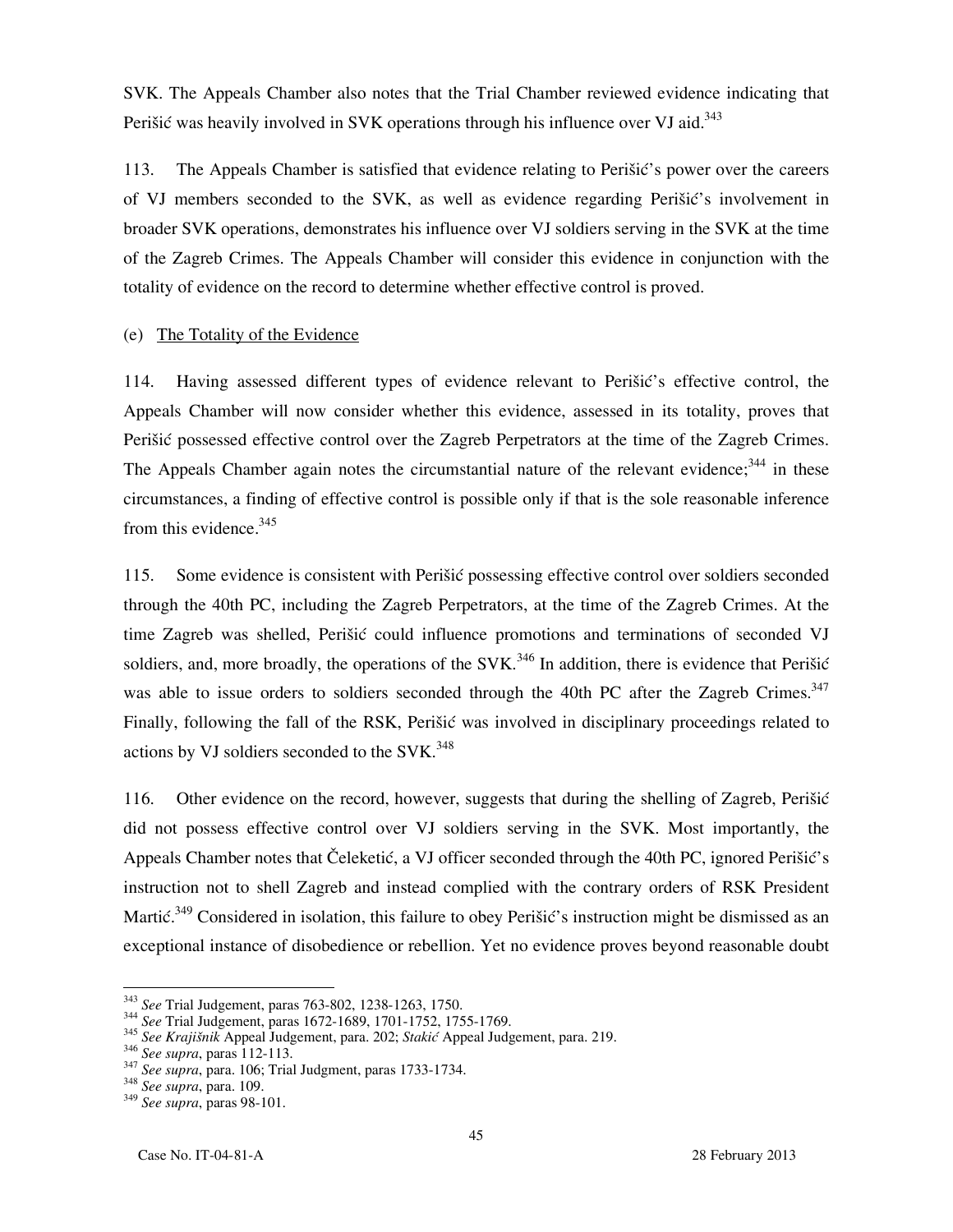that Perišić ever issued a command order to a VJ soldier serving in the SVK prior to the shelling of Zagreb. Similarly, there is no conclusive evidence that Perišić ever disciplined a VJ soldier seconded through the 40th PC prior to the fall of the RSK. $350$ 

117. In this context, the Appeals Chamber considers that a reasonable alternative interpretation of the record is that Perišić could influence, but did not possess effective control over, the Zagreb Perpetrators at the time of the shelling of Zagreb. Months after the Zagreb Crimes, Perišić may have acquired effective control over VJ soldiers seconded to the SVK. However, this is of no consequence for purposes of command responsibility under Article 7(3) of the Statute. An accused superior may not be held liable for failure to punish crimes committed by subordinates before he or she assumed command over them.<sup>351</sup>

118. Accordingly, a finding that Perišić exercised effective control over the Zagreb Perpetrators at the time of the Zagreb Crimes is not the sole reasonable inference from the totality of the circumstantial evidence in this case. Thus, Perišić's effective control has not been established beyond reasonable doubt.

#### 3. Conclusion

119. Absent a finding of effective control over subordinates, superior responsibility cannot be established.<sup>352</sup> Thus, the Appeals Chamber reverses the Trial Chamber's finding that Perišić was liable for failing to punish the Zagreb Perpetrators for their actions during the shelling of Zagreb. Peri<sub>st</sub>''s remaining submissions regarding superior responsibility are therefore moot and need not be addressed.

120. For the foregoing reasons, the Appeals Chamber finds that the Trial Chamber erred in convicting Perišić for failing to punish the Zagreb Perpetrators. Accordingly, the Appeals Chamber grants Perišić's Thirteenth Ground of Appeal and reverses his convictions under Counts 5, 6, 7, and 8 of the Indictment.

 $350$  *See supra*, paras 108-111.

<sup>&</sup>lt;sup>351</sup> See Halilović Appeal Judgement, para. 67; Hadžihasanović et al. Appeal Decision on Jurisdiction, para. 51.

 $352$  See supra, para.  $87$ .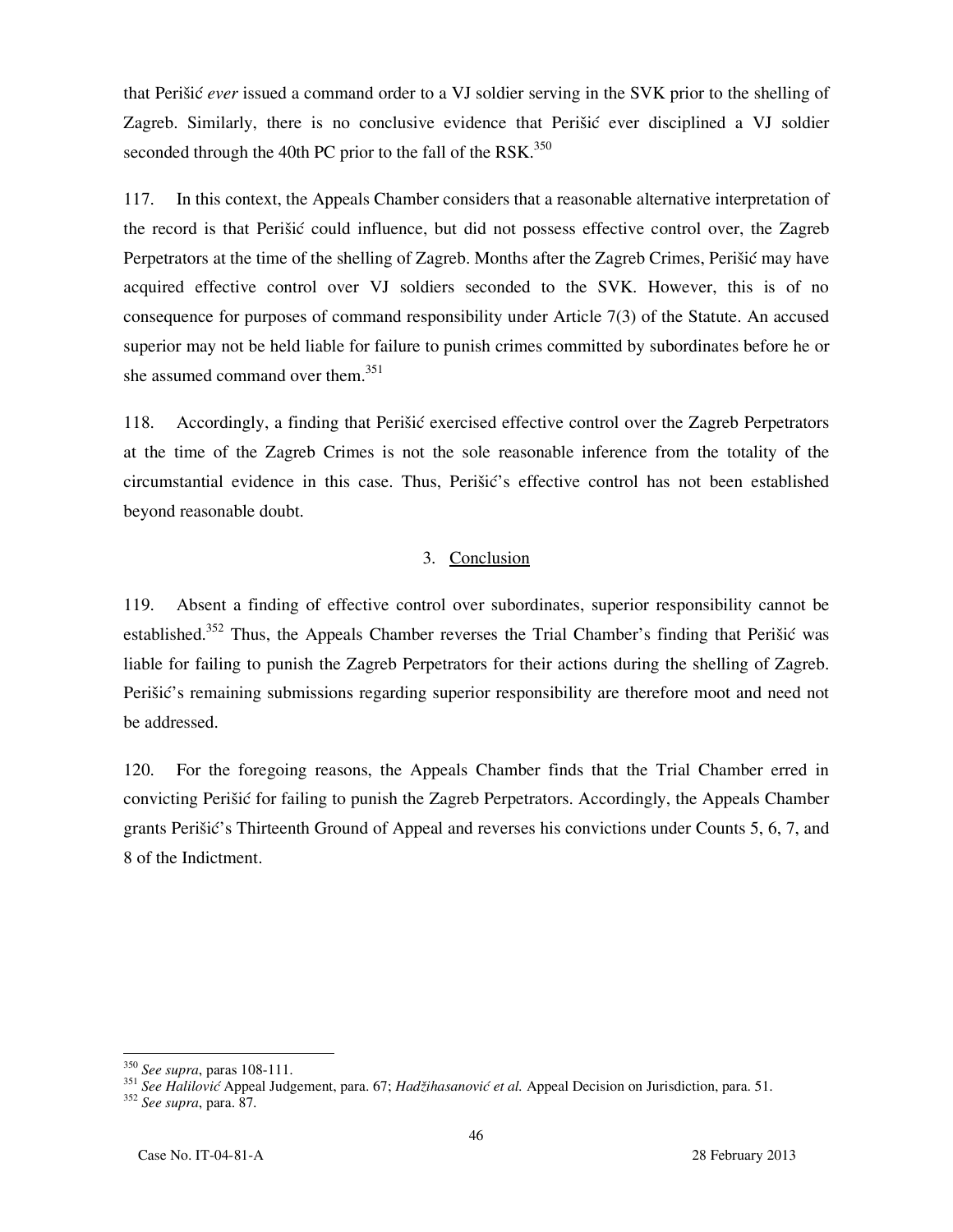## V. SENTENCING (GROUNDS 14-17)

121. The Trial Chamber, Judge Moloto dissenting, sentenced Perišić to 27 years of imprisonment.<sup>353</sup> Perišić appeals against his sentence.<sup>354</sup> The Appeals Chamber recalls, however, that it has reversed all of Perišić's convictions.<sup>355</sup> Accordingly, Perišić's contentions in his Fourteenth through Seventeenth Grounds of Appeal are dismissed as moot.

<sup>-</sup><sup>353</sup> Trial Judgement, para. 1840.

<sup>354</sup> Notice of Appeal, paras 58-69; Appeal, paras 385-492.

 $355$  See supra, paras 74, 120.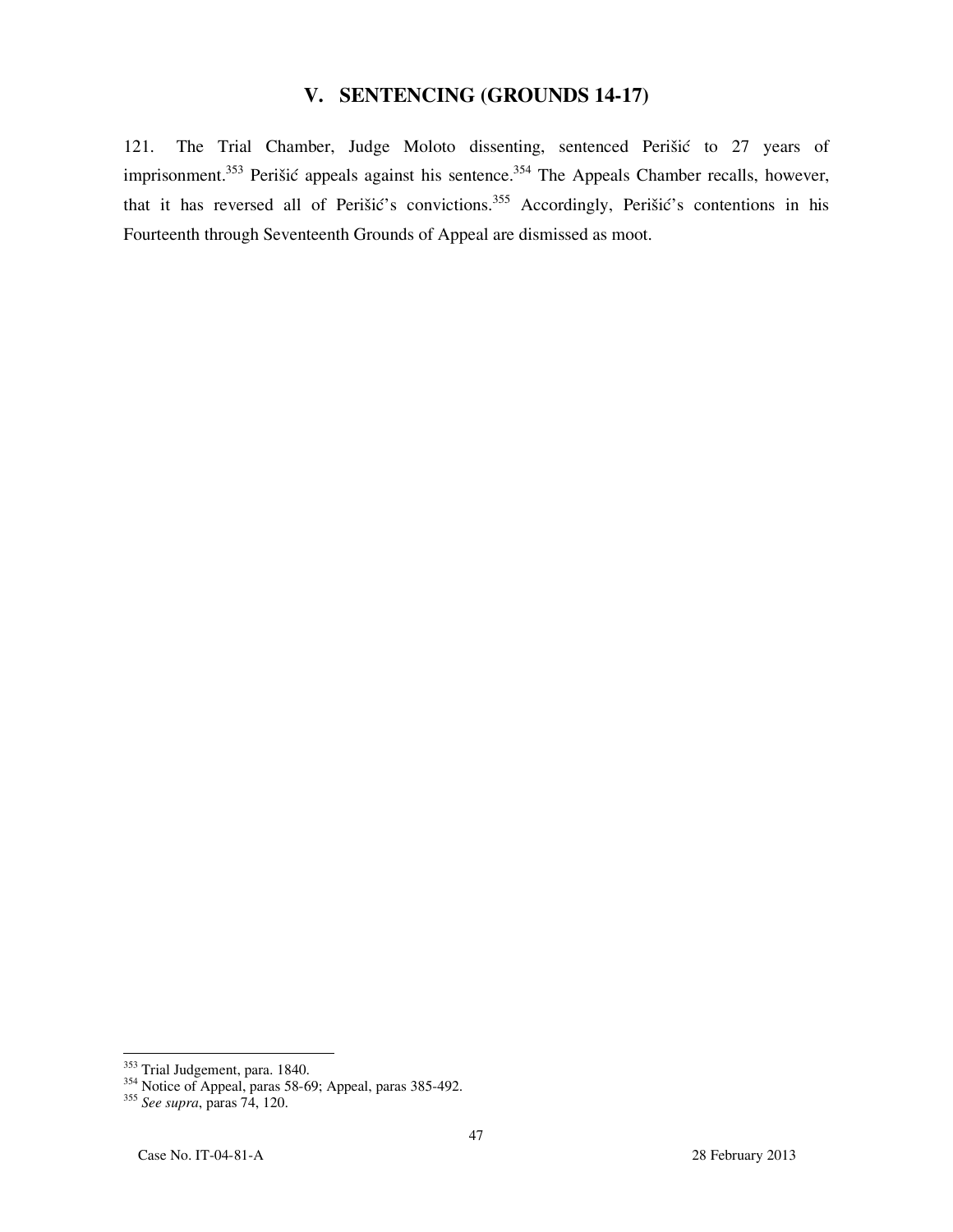## VI. DISPOSITION

#### 122. For the foregoing reasons, THE APPEALS CHAMBER,

PURSUANT TO Article 25 of the Statute and Rules 117 and 118 of the Rules;

NOTING the respective written submissions of the parties and the arguments they presented at the hearing of 30 October 2012;

SITTING in open session;

GRANTS, Judge Liu dissenting, Momčilo Perišić's Second and Third Grounds of Appeal, in part; **REVERSES**, Judge Liu dissenting, Momčilo Perišić's convictions for murder, inhumane acts, and persecutions as crimes against humanity, and for murder and attacks on civilians as violations of the laws or customs of war; and **ENTERS**, Judge Liu dissenting, a verdict of acquittal under Counts 1, 2, 3, 4, 9, 10, 11, and 12 of the Indictment;

GRANTS Momčilo Perišić's Thirteenth Ground of Appeal; REVERSES Momčilo Perišić's convictions for murder and inhumane acts as crimes against humanity, and for murder and attacks on civilians as violations of the laws or customs of war; and ENTERS a verdict of acquittal under Counts 5, 6, 7, and 8 of the Indictment;

**DISMISSES**, Judge Liu dissenting, as moot Momčilo Perišić's remaining grounds of appeal; and

ORDERS, in accordance with Rules 99(A) and 107 of the Rules, the immediate release of Momčilo Perišić, and **DIRECTS** the Registrar to make the necessary arrangements.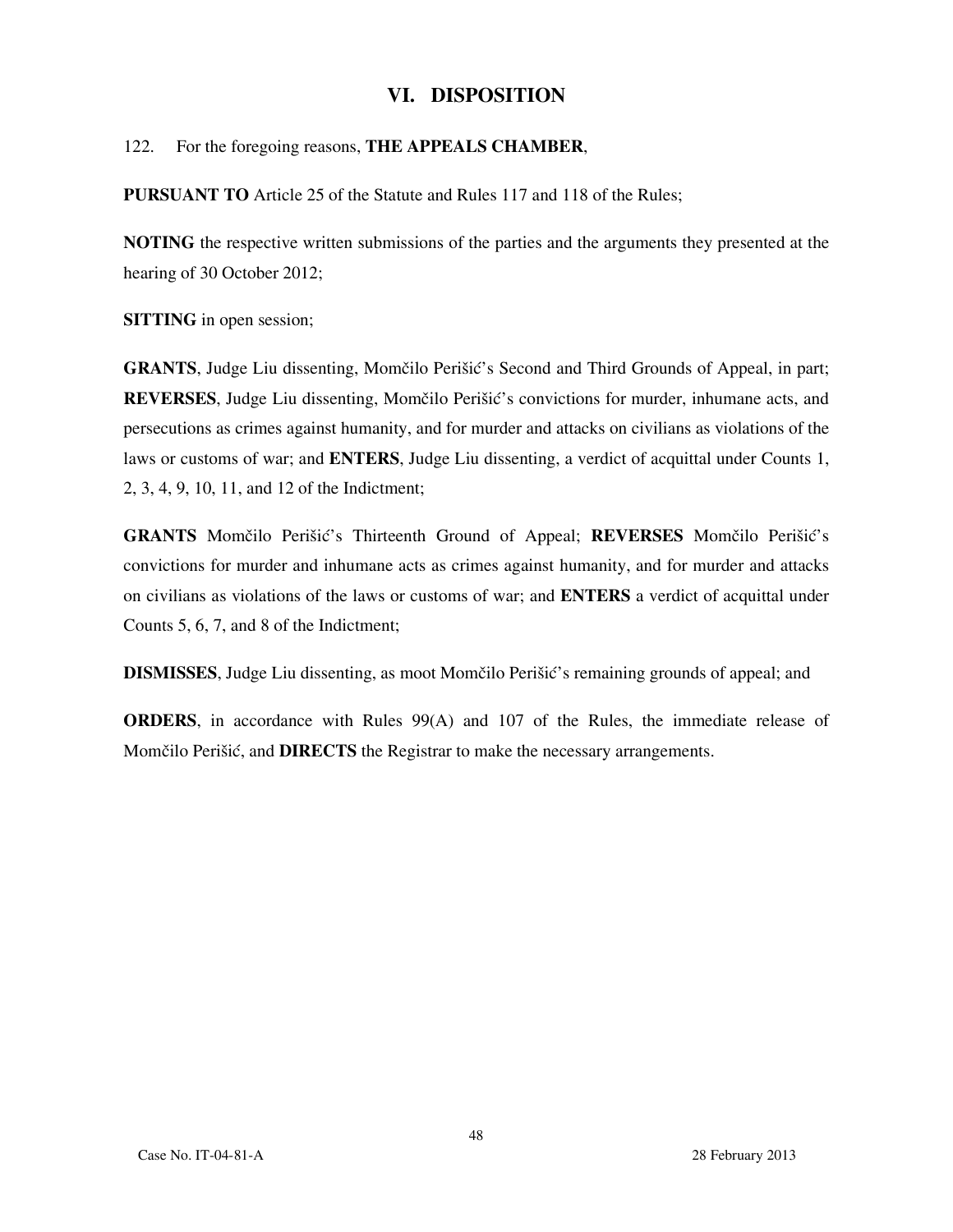Done in English and French, the English text being authoritative.

Judge Theodor Meron, Presiding Judge Carmel Agius

Judge Liu Daqun Judge Arlette Ramaroson Judge Andrésia Vaz

\_\_\_\_\_\_\_\_\_\_\_\_\_\_\_\_\_\_ \_\_\_\_\_\_\_\_\_\_\_\_\_\_\_\_\_\_ \_\_\_\_\_\_\_\_\_\_\_\_\_\_\_\_\_\_\_

\_\_\_\_\_\_\_\_\_\_\_\_\_\_\_\_\_\_\_\_\_\_\_\_ \_\_\_\_\_\_\_\_\_\_\_\_\_\_\_\_\_\_\_\_\_\_\_\_\_

Judges Theodor Meron and Carmel Agius append a joint separate opinion.

Judge Liu Daqun appends a partially dissenting opinion.

Judge Arlette Ramaroson appends a separate opinion.

Dated this 28th day of February 2013,

At The Hague, The Netherlands.

[Seal of the Tribunal]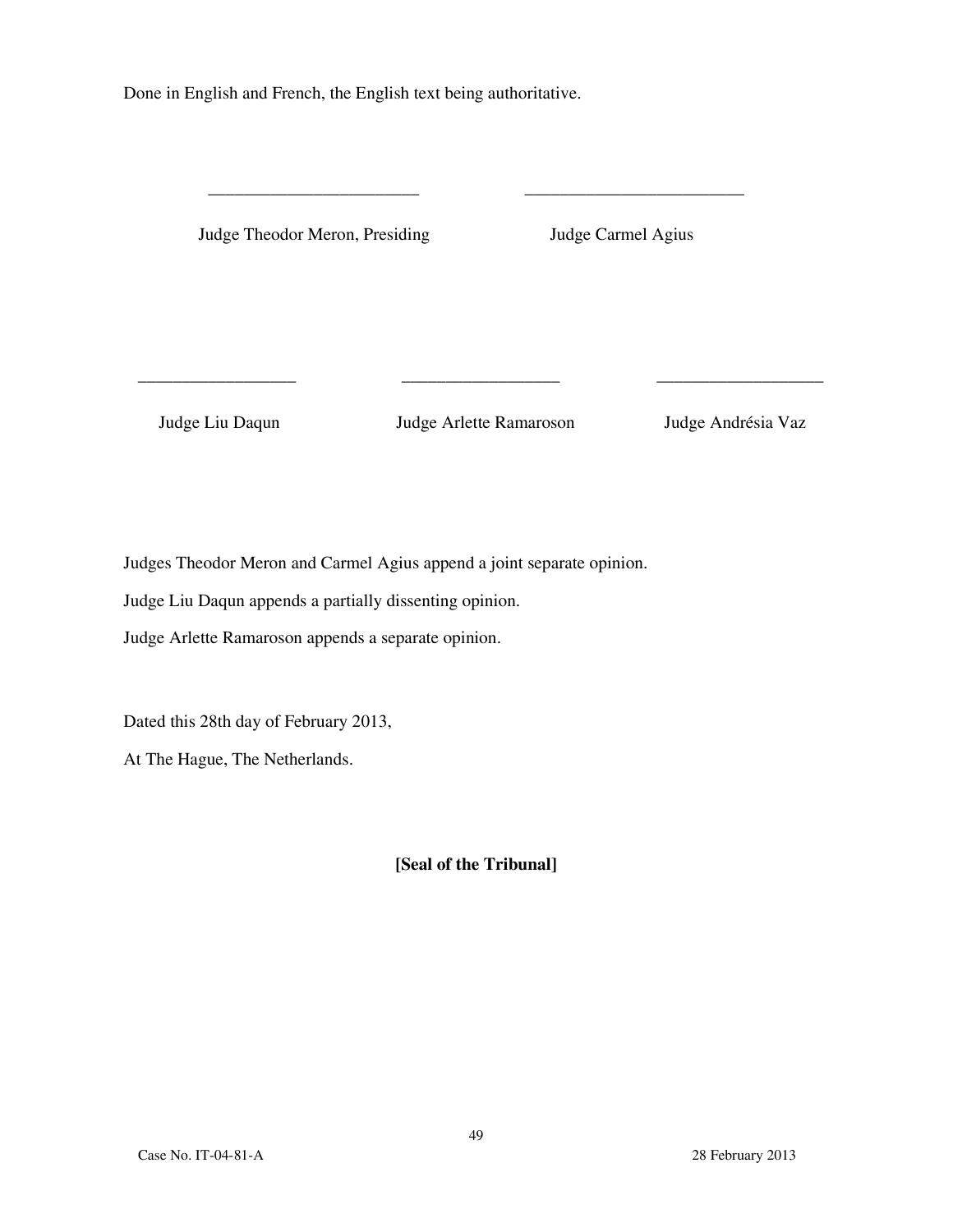## VII. JOINT SEPARATE OPINION OF JUDGES THEODOR MERON AND CARMEL AGIUS

1. While we agree with the analysis and conclusions of the Appeal Judgement, we write separately to address the issue of whether specific direction should be considered as part of the actus reus or mens rea of aiding and abetting.

2. Starting with the 1999 Tadić Appeal Judgement, the Appeals Chamber has always approached specific direction as an element of the *actus reus* of aiding and abetting.<sup>1</sup> We observe, however, that whether an individual commits acts directed at assisting the commission of a crime relates in certain ways to that individual's state of mind. In this regard, we note that, as set out in the Appeal Judgement, proof of specific direction will often be found in evidence that may also be illustrative of *mens rea*.<sup>2</sup> Thus, for example, Perišić's comments to the SDC, which directly relate to his mental state, are considered in the Appeal Judgement as circumstantial evidence relevant to whether his subsequent acts were specifically directed towards VRS crimes.<sup>3</sup>

3. We also note that the *mens rea* standard of aiding and abetting  $-$  knowledge that aid provided assists in the commission of the relevant crime and awareness of the essential elements of the crime<sup>4</sup> – would not preclude consideration of issues relevant to specific direction. Indeed, in our view, whether an individual specifically aimed to assist relevant crimes logically fits within our current mens rea requirement.

4. Accordingly, were we setting out the elements of aiding and abetting outside the context of the Tribunal's past jurisprudence, we would consider categorising specific direction as an element of mens rea. However, we are satisfied that specific direction can also, as the Appeal Judgement's analysis demonstrates, be reasonably assessed in the context of *actus reus*.<sup>5</sup> The critical issue raised by the requirement of specific direction, regardless of whether it is considered in the context of actus reus or mens rea, is whether the link between assistance of an accused individual and actions of principal perpetrators is sufficient to justify holding the accused aider and abettor criminally responsible for relevant crimes. In these circumstances, we do not believe that cogent reasons justify departure from the Tribunal's precedent of considering specific direction in the context of actus reus.<sup>6</sup> Such departures from established precedent should, in our view, generally be limited to

 $1$  See Appeal Judgement, paras 25-36.

<sup>&</sup>lt;sup>2</sup> See Appeal Judgement, para. 48.

<sup>&</sup>lt;sup>3</sup> See Appeal Judgement, paras 59-60.

 $4$  See Lukić and Lukić Appeal Judgement, para. 428.

<sup>5</sup> See Appeal Judgement, paras 45-74.

<sup>&</sup>lt;sup>6</sup> See Aleksovski Appeal Judgement, para. 109. See also Aleksovski Appeal Judgement, paras 107-108, 110-111.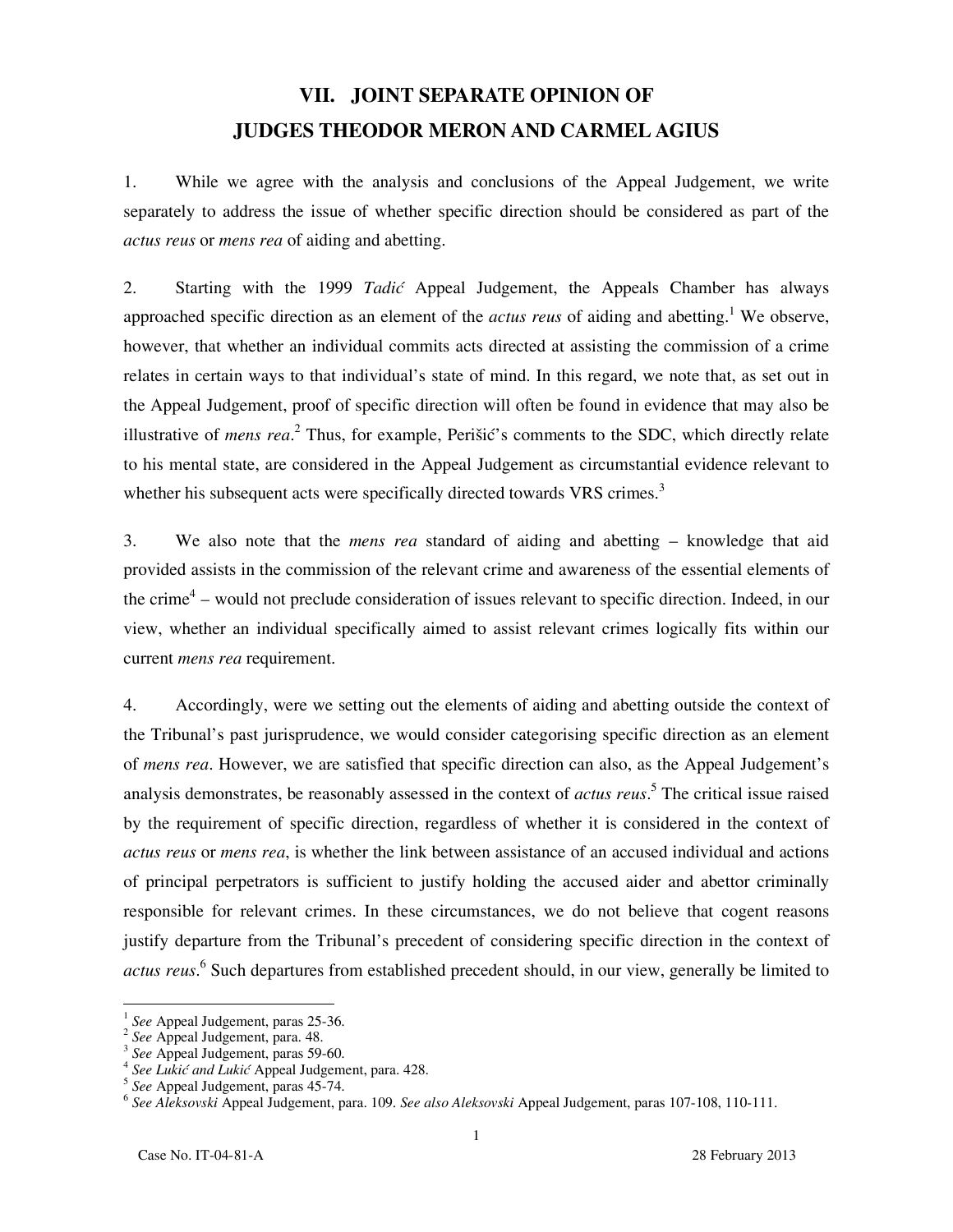untenable situations, such as a holding which is logically impossible or is demonstrated to be contrary to customary international law.

\_\_\_\_\_\_\_\_\_\_\_\_\_\_\_\_\_\_\_\_\_\_\_\_ \_\_\_\_\_\_\_\_\_\_\_\_\_\_\_\_\_\_\_\_\_\_\_\_\_

Done in English and French, the English text being authoritative.

Judge Theodor Meron Judge Carmel Agius

Dated this 28th day of February 2013,

At The Hague,

The Netherlands.

[Seal of the Tribunal]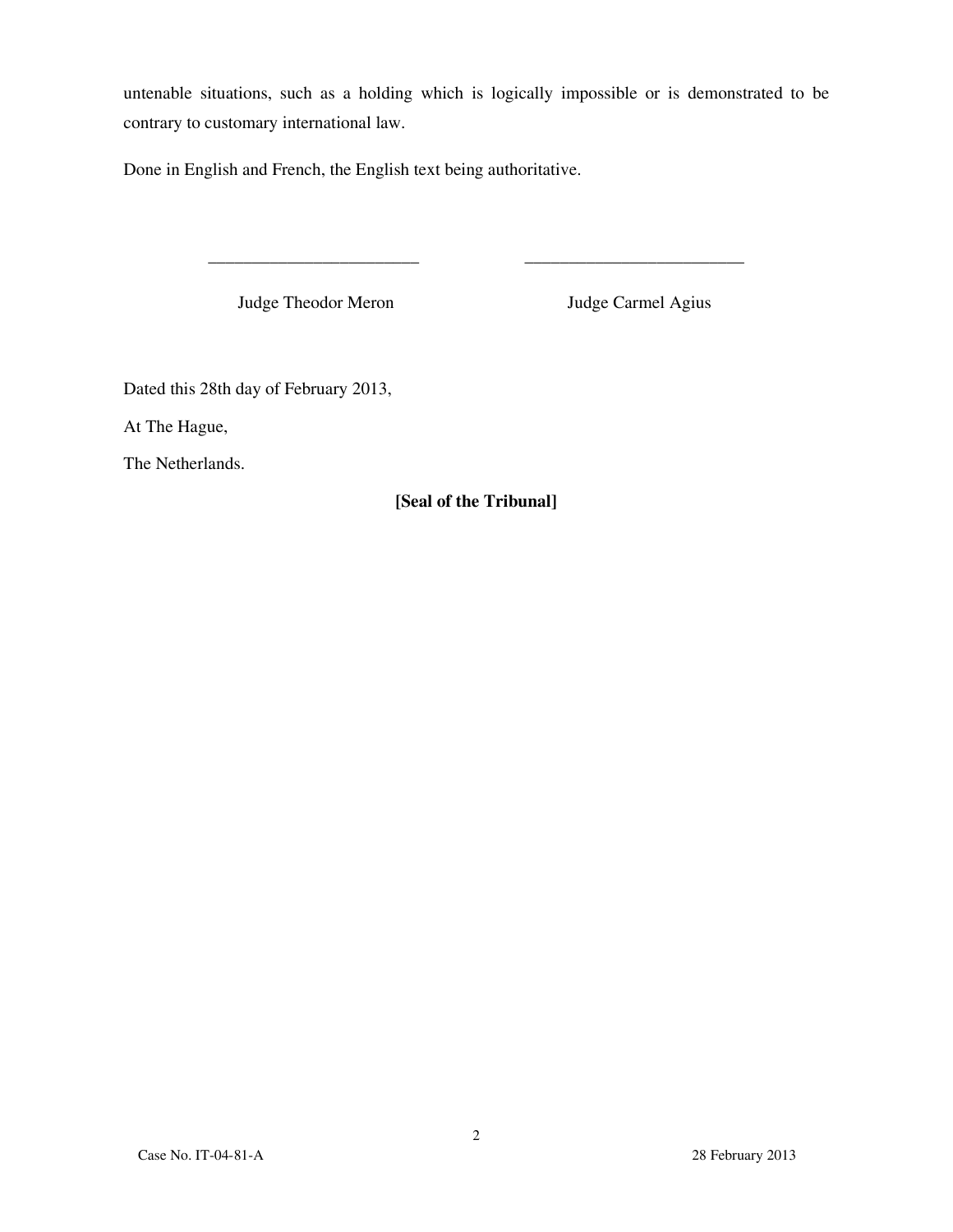#### VIII. PARTIALLY DISSENTING OPINION OF JUDGE LIU

1. In this Judgement, the Majority reverses Peri{i}'s convictions for aiding and abetting murder, inhumane acts, and persecution as crimes against humanity; and murder and attacks on civilians as violations of the laws or customs of war.<sup>1</sup> This reversal is predicated on the finding that the Trial Chamber erred in holding that specific direction is not a required element of the *actus reus* of aiding and abetting liability.<sup>2</sup> The Majority then conducts a *de novo* review of the evidence and concludes that it was insufficient to prove that the aid Perišić provided was specifically directed towards the criminal activities of the VRS in Sarajevo and Srebrenica.<sup>3</sup> I respectfully disagree with the Majority's reasoning and its conclusion in this regard.

2. While I recognise that the specific direction requirement has been *mentioned* in the relevant jurisprudence, I note that it has not been applied consistently. Indeed, the cases cited by the Majority as evidence of an established specific direction requirement merely make mention of "acts directed at specific crimes"<sup>4</sup> as an element of the *actus reus* of aiding and abetting liability. In the majority of these cases the Appeals Chamber simply restates language from the Tadić Appeal Judgement without expressly applying the specific direction requirement to the facts of the case before it.<sup>5</sup> Moreover, the jurisprudence of the Tribunal demonstrates that aiding and abetting liability may be established without requiring that the acts of the accused were specifically directed to a crime.<sup>6</sup> In these circumstances, I am not persuaded that specific direction is an essential

<sup>1</sup> Appeal Judgement, paras 73-74, 122.

<sup>&</sup>lt;sup>2</sup> Appeal Judgement, paras 25-36. See also Appeal Judgement, paras 37-74.

<sup>&</sup>lt;sup>3</sup> Appeal Judgement, paras 45-72.

<sup>&</sup>lt;sup>4</sup> As noted in the Appeal Judgement, this formulation varies slightly from case to case. For a list of cases using this or a similar formulation, see Appeal Judgement, nn. 70-74, citing Blagojević and Jokić Appeal Judgement, para. 127; Kvočka et al. Appeal Judgement, para. 89; Blaškić Appeal Judgement, para. 45; Vasiljević Appeal Judgement, para. 102; Krnojelac Appeal Judgement, para. 33; Kupreškić et al. Appeal Judgement, para. 254; Aleksovski Appeal Judgement, para. 163; Kalimanzira Appeal Judgement, para. 74; Muvunyi Appeal Judgement, para. 79; Seromba Appeal Judgement, para. 139; Nahimana et al. Appeal Judgement, para. 482; Muhimana Appeal Judgement, para. 189; Ntagerura et al. Appeal Judgement, para. 370; Ntakirutimana and Ntakirutimana Appeal Judgement, para. 530; Simić Appeal Judgement, para. 85; Orić Appeal Judgement, para. 43; Ntawukulilyayo Appeal Judgement, para. 214; Rukundo Appeal Judgement, para. 52; Karera Appeal Judgement, para. 321.

 $\frac{5}{3}$  The express application of the specific direction requirement appears to have been limited to the Vasiljević case (see Vasiljević Appeal Judgement, para. 135). In my view, this tends to demonstrate that the Appeals Chamber accorded extremely limited importance to specific direction in previous cases. Moreover, I note that the specific direction "requirement" was first mentioned in the Tadić Appeal Judgement, which focused on JCE liability and only considered aiding and abetting liability by way of contrast (see Tadić Appeal Judgement, para. 229). Thus, subsequent cases have relied on language that was not intended to be a definitive statement of aiding and abetting liability.

 $6$  See Mrkšić and Sljivančanin Appeal Judgement, para. 159; Lukić and Lukić Appeal Judgement, para. 424. See by contrast Lukić and Lukić Appeal Judgement, Separate and Partially Dissenting Opinions of Judge Mehmet Güney, paras 10-11 and Separate Opinion of Judge Agius.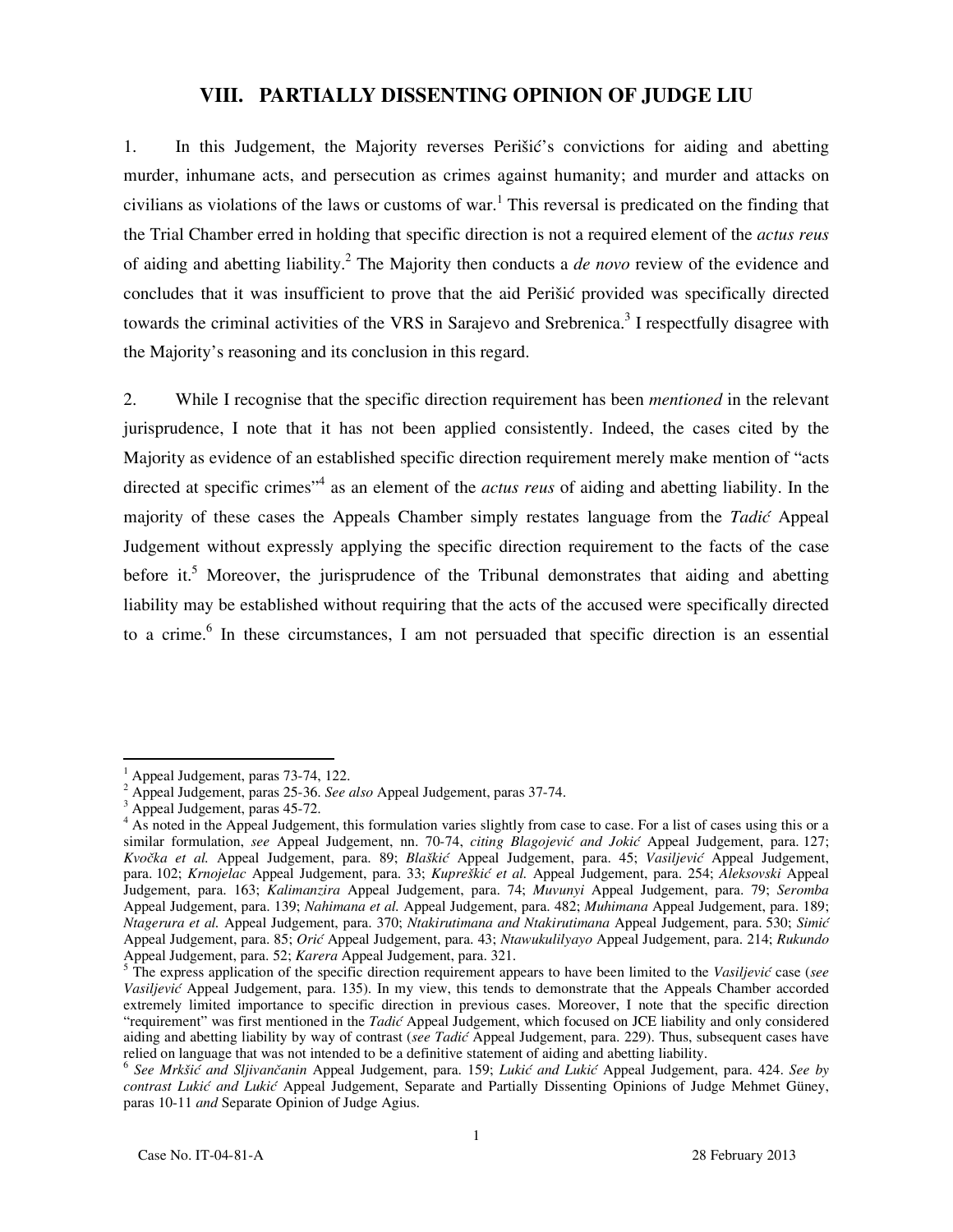element of the *actus reus* of aiding and abetting liability<sup>7</sup> – or that it is necessary to explicitly consider specific direction in cases where the aider and abettor is remote from the relevant crimes.<sup>8</sup>

3. Given that specific direction has not been applied in past cases with any rigor, to insist on such a requirement now effectively raises the threshold for aiding and abetting liability.<sup>9</sup> This shift risks undermining the very purpose of aiding and abetting liability by allowing those responsible for knowingly facilitating the most grievous crimes to evade responsibility for their acts. The present appeal is a case in point.

4. The Trial Chamber held Perišić responsible for facilitating the criminal acts of the VRS in Sarajevo and Srebrenica. Although the Trial Chamber did not characterise the VRS as a wholly criminal organisation,  $10$  it nonetheless found that the crimes committed by the VRS were "inextricably linked to the war strategy and objectives of the VRS leadership."<sup>11</sup> It further found that the VRS "wag[ed] a war that encompassed systematic criminal actions against Bosnian Muslim civilians as a military strategy and objective."<sup>12</sup> In this regard, the Trial Chamber found that the siege of Sarajevo was instrumental to the implementation of a VRS objective and that the "systematic and widespread sniping and shelling of civilians in Sarajevo by the VRS over a period of three years demonstrate[d] that the VRS's leading officers relied on criminal acts to further the siege."<sup>13</sup> With regard to Srebrenica, the Trial Chamber found that the VRS pursued a strategic objective "aimed at establishing a corridor in the Drina River valley and eliminating the Drina River as a border between the Serbian states."<sup>14</sup> It concluded that "this goal was implemented through the plan of 'plunging the Bosnian Muslim population into a humanitarian crisis and ultimately eliminating the enclave'."<sup>15</sup>

5. As the highest ranking officer of the VJ, Perišić oversaw a system which provided considerable practical assistance to the VRS.<sup>16</sup> In his capacity as Chief of the VJ General Staff,

 $<sup>7</sup>$  In my view, specific direction may be a pertinent factor in evaluating the *mens rea* of an aider and abettor. However, I</sup> believe that specific direction is a red herring when considered in the context of the *actus reus* of aiding and abetting liability.

 $8$  The remoteness of an accused from the crimes is not dispositive in assessing the *actus reus* of aiding and abetting liability. In this context, I believe that the crucial consideration is whether the acts of the aider and abettor had a substantial effect on the commission of the relevant crime. See Delalić et al. Appeal Judgement, para. 352.

<sup>&</sup>lt;sup>9</sup> If specific direction is indeed part of the *actus reus* of aiding and abetting liability, it could be argued that there is little difference between aiding and abetting and certain forms of commission. See Seromba Appeal Judgement, para. 171.  $10$  See Trial Judgement, paras 262-293, 1588.

<sup>&</sup>lt;sup>11</sup> Trial Judgement, para. 1588. See also Trial Judgement, para. 1602 ("the crimes charged in the Indictment were an integral part of the VRS's war strategy").

 $12$  Trial Judgement, para. 1621.

<sup>&</sup>lt;sup>13</sup> Trial Judgement, para. 1590. See also Trial Judgement, para. 1589.

<sup>&</sup>lt;sup>14</sup> Trial Judgement, para. 1591.

<sup>&</sup>lt;sup>15</sup> Trial Judgement, para. 1591.

<sup>&</sup>lt;sup>16</sup> Trial Judgement, para. 1594.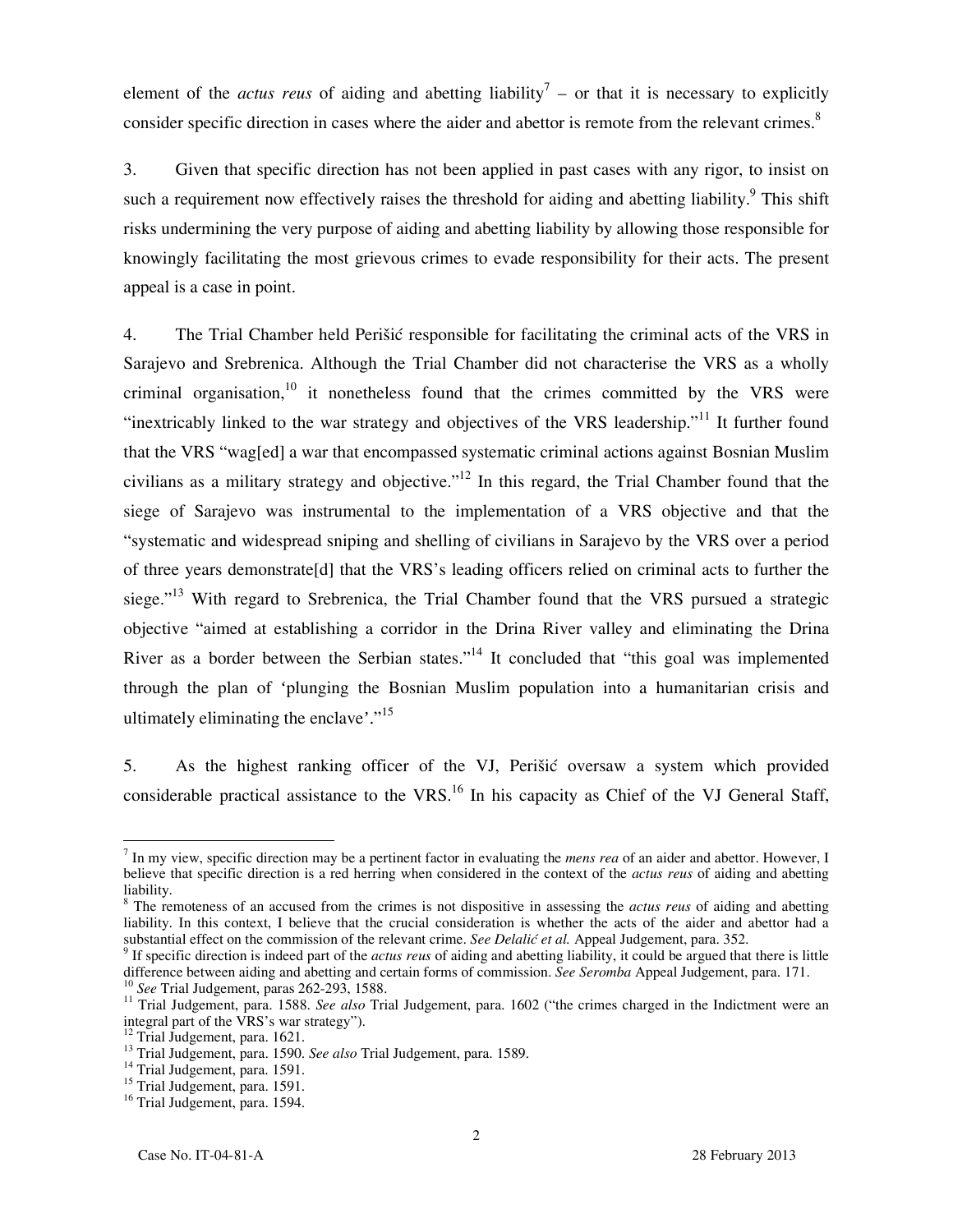Perišić institutionalised the provision of logistical assistance to the VRS $^{17}$  and had the power to approve or deny aid requests from the VRS.<sup>18</sup> The Trial Chamber noted that Peri $\delta$ ić refused aid requests that did not comply with his procurement procedure and that his decisions in this regard were final.<sup>19</sup> Moreover, the Trial Chamber considered that "Perišić's role went beyond administering the logistical assistance process" and noted that Perišić "recurrently encouraged the SDC to maintain this assistance, thereby helping craft the FRY's policy to aid these armies."<sup>20</sup>

6. The Trial Chamber found that Perišić presided over "a system providing *comprehensive* military assistance to the VRS".<sup>21</sup> It noted that this assistance included "considerable quantities of weaponry comprising a very large part of the VRS's munition requirements<sup>"22</sup> and the transfer of a number of VJ officers and key personnel to the VRS.<sup>23</sup> The Trial Chamber carefully assessed the magnitude of the logistical aid Perišić directed towards the VRS and found that "[w]ithout the regular supply of considerable quantities of ammunition and other weaponry, as well as fuel, technical expertise, repair services and personnel training, the VRS would have been hampered in

<sup>-</sup><sup>17</sup> Trial Judgement, para. 948.

<sup>&</sup>lt;sup>18</sup> Trial Judgement, paras 948-949, 956. See Trial Judgement, paras 943 (at a meeting on 27 September 1993, Perišić announced that "'[s]upply of material and technical equipment to the [VRS and SVK] should be realised in accordance with the real possibilities and only upon the authorization of the Chief of the General Staff of the Yugoslav Army'", i.e. only upon Perišić's own authorisation (internal reference omitted)), 967 ("the evidence conclusively establishes that the SDC granted Perišić authority over the logistical assistance process"). See also Trial Judgement, paras 965-966. Trial Judgement, paras 949-950, 956. See also Trial Judgement, paras 952-953.

<sup>&</sup>lt;sup>20</sup> Trial Judgement, para. 1008 (emphasis added). See also Trial Judgement, paras 964 (at the SDC meeting held on 10 January 1994 to discuss funding "Perišić stated that 522 million dollars and 307 million dollars were respectively required for the needs of the VRS and SVK. He subsequently pled: 'We cannot abandon Ratko and others – they are asking for extremely expensive ammunition they use to fire on land targets. Why? Because it is very effective [...]" (internal references omitted)), 968 ("[o]n 7 June 1994, Peri $\delta$ is personally advised the SDC that logistical assistance to the VRS and SVK was necessary and must continue [and] recommended that the SDC approve the grant of ammunition and spare parts to the VRS and SVK" (internal reference omitted)), 970 (on 21 July 1994, "Perišić did not propose discontinuing military assistance to the VRS and SVK, instead urging the SDC to increase the VJ's budget: '[I]t is not possible to send supplies across the Drina river out of these reserves. But that leads to the conclusion that a budget of additional funds for this purpose should be considered.' Slobodan Milošević and Zoran Lilić agreed with Perišić that the VJ's budget should be raised accordingly, and the SDC went on to reach that conclusion" (emphasis in Trial Judgement) (internal references omitted)), 972 ("[o]n 7 June 1995, Perišić again encouraged the SDC to keep on authorising the VJ's assistance to the VRS and SVK: 'Allow us, as has been the case so far, to offer certain help to the [Republika Srpska ("RS")] and the [RSK], primarily with spare parts and whatever we can give that will not have an impact on FRY's combat readiness'" (internal reference omitted)). See also Trial Judgement, para. 1622 ("Perišić urged the FRY SDC to continue its policy of assisting the VRS. He notably oversaw the provision of wide-ranging logistical and technical assistance to the VRS").

<sup>&</sup>lt;sup>21</sup> Trial Judgement, para. 1234 (emphasis added). See also Trial Judgement, paras 1594-1595. The Trial Chamber also noted "unequivocal" evidence that Perišić sought to provide assistance to the VRS and the SVK regardless of the United Nations Security Council's ("UNSC") resolutions. See Trial Judgement, para. 1005 (at a meeting with a delegation of leaders from the Serbian Orthodox Church, Perišić had said that "'despite the unfair sanctions imposed by the international community the FRY has been assisting RS and the RSK in every respect (humanitarian, military, etc.) in order for the Serbian people to successfully defend itself [sic] and survive on its [sic] territory'. 'Perišić promised to do everything within his power to continue helping the Serbian people'" (emphasis in Trial Judgement) (internal references omitted)).

 $22$  Trial Judgement, para. 1234.

<sup>&</sup>lt;sup>23</sup> Trial Judgement, paras 793, 795.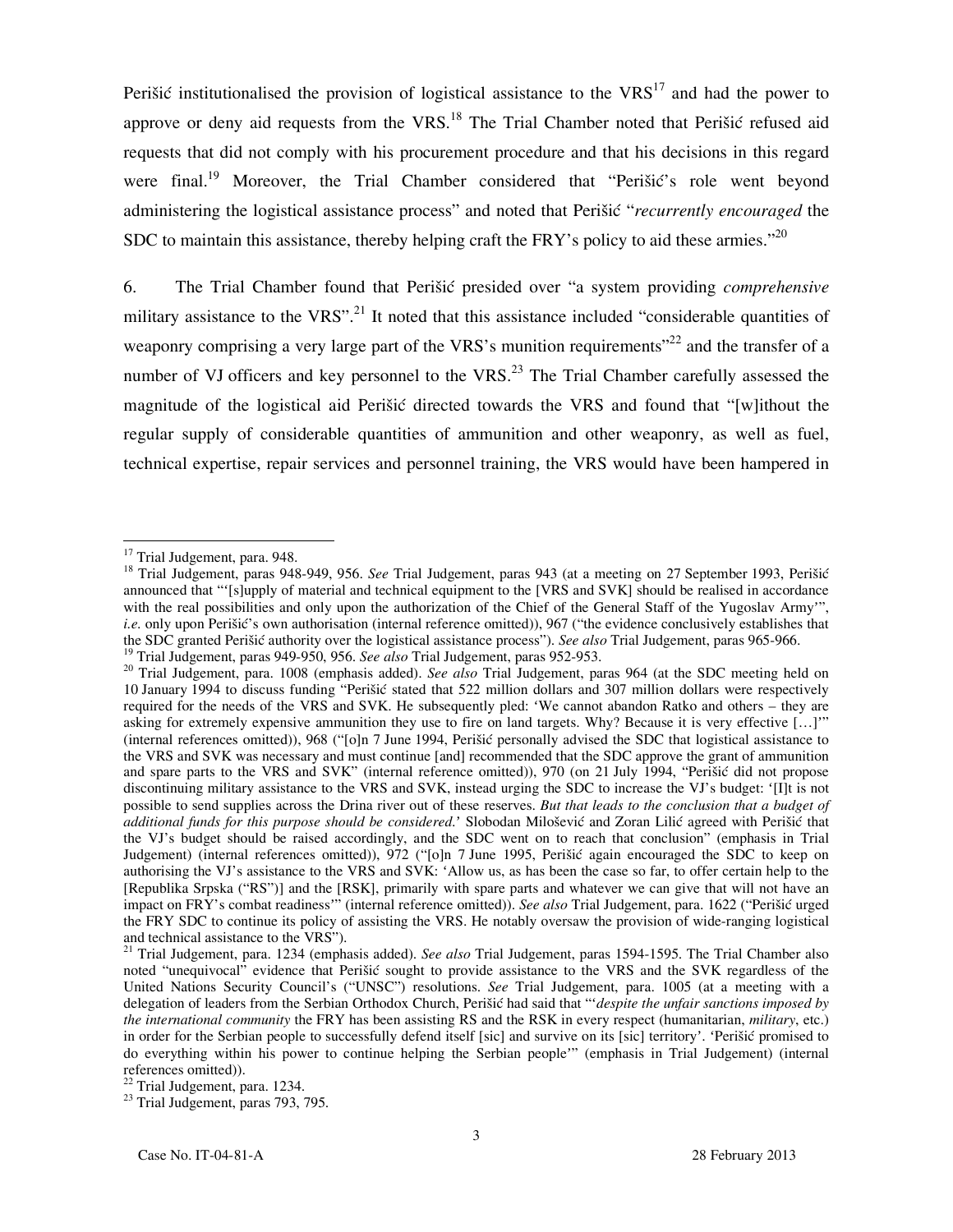conducting its operations in Sarajevo and Srebrenica."<sup>24</sup> Significantly, the Trial Chamber established that "important logistical and technical support was provided to the units involved in perpetrating the charged crimes" in Sarajevo and Srebrenica.<sup>25</sup>

7. This comprehensive assistance was crucial to the VRS's continued existence.<sup>26</sup> The Trial Chamber found that the assistance provided by Perišić "sustained the very life line of the VRS and created the conditions for it to implement a war strategy that encompassed the commission of crimes against civilians."<sup>27</sup> Without this aid, the Trial Chamber concluded, the VRS could not have operated effectively as an army.<sup>28</sup> It consequently found that "Perišić's logistical assistance and personnel assistance, individually and cumulatively, had a substantial effect on the crimes perpetrated by the VRS in Sarajevo and Srebrenica".<sup>29</sup>

8. The Trial Chamber also reviewed extensive evidence in finding that Perific was aware of the VRS's propensity to commit criminal acts. It found that, from the early stages of the war, "Perišić" was provided with information, from a variety of sources, of the VRS's criminal behaviour and discriminatory intent. This information related to acts of violence against Bosnian Muslims perpetrated in the BiH theatre of war and made Perišić aware of the VRS's propensity to commit crimes."<sup>30</sup> The Trial Chamber concluded that Perišić knew "of the VRS criminal intent in the implementation of its war strategy" and nonetheless provided assistance to the VRS war effort in the Sarajevo campaign.<sup>31</sup> It further found that Peri $\delta$ ić "knew that individual crimes committed by

<sup>&</sup>lt;sup>24</sup> Trial Judgement, para. 1622. See also Trial Judgement, para. 1613 (by seconding high-level officers to the VRS, Perišić "created the conditions" for them "to wage a war that encompassed systematic criminal actions without impediments"). In addition, the Trial Chamber noted that Perišić himself did not believe that the VRS had another significant source of assistance. See Trial Judgement, para. 1165 ("They rely solely on us and come to us with demands.' In an interview conducted after the war, Perišić said, while referring to the FRY, RS and RSK, that there was 'one single army' that 'was getting its logistics support mostly from the Federal Republic of Yugoslavia'" (emphasis in Trial Judgement) (internal references omitted)).

<sup>&</sup>lt;sup>25</sup> Trial Judgement, para. 1237. See Trial Judgement, para. 1594. See also Trial Judgement, 1595 ("although the VJ was providing logistical assistance to the VRS even before Perišić became Chief of the VJ General Staff, he helped to efficiently continue this policy. Perišić recurrently urged the SDC to continue providing the VRS with extensive logistical and technical assistance free of charge, and oversaw this process in practice" (internal reference omitted)).

<sup>&</sup>lt;sup>26</sup> See Trial Judgement, paras 1597-1602. The Trial Chamber noted that "Karadžić admitted that 'nothing would happen without Serbia. We do not have those resources and we would not be able to fight'. Mladić too reckoned that 'we would not be able to live' if the FRY suspended its assistance. At the end of the war, Mladić addressed a letter to Milošević, copying Perišić, to express his gratitude for the 'invaluable' assistance that the VRS had received from FRY authorities. Mladić acknowledged that:

It would be difficult to imagine the course of events if it had not been for that assistance. It was comprehensive and basically timely. We would like to emphasize that it had always come at the right moment and was precious when we needed it most. This is well known, especially among the [VRS] which will remain forever grateful."

See Trial Judgement, para. 1598 (internal references omitted).

 $27$  Trial Judgement, para. 1623 (emphasis added). <sup>28</sup> See Trial Judgement, para. 1622.

<sup>29</sup> Trial Judgement, para. 1627.

<sup>&</sup>lt;sup>30</sup> Trial Judgement, para. 1631 (internal references omitted).

 $31$  Trial Judgement, para. 1620. The Trial Chamber based its conclusions regarding Perišić's knowledge of the Sarajevo crimes on evidence which included, *inter alia*, diplomatic cables, some of which copied Perišić, discussing the international community's views of shelling and sniping incidents in Sarajevo; UNSC Resolutions and international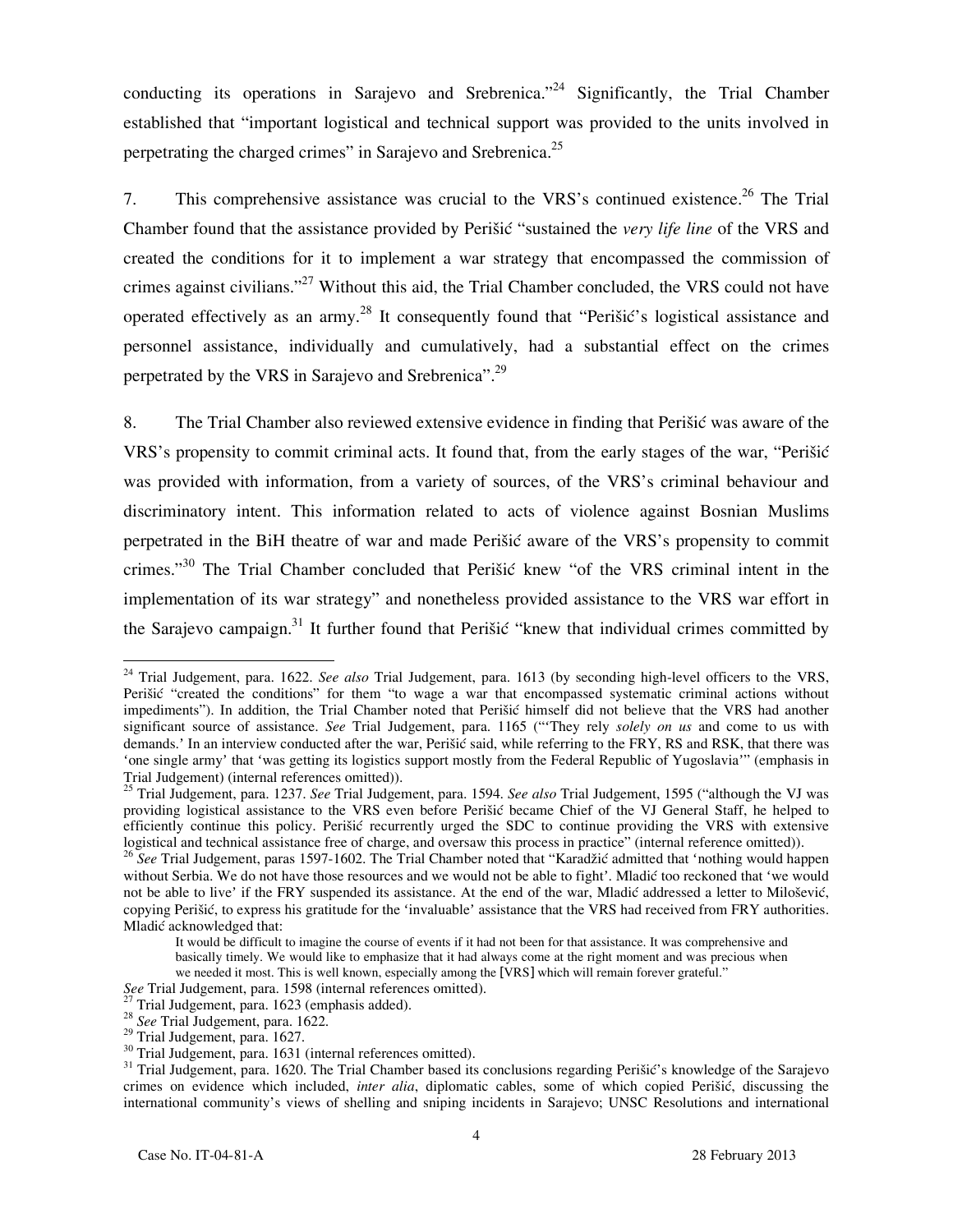the VRS before the attack on Srebrenica would probably be followed by more crimes committed by the VRS after the take-over of the enclave in July 1995" and that "Peristic had contemporaneous knowledge of allegations that the VRS was committing crimes in Srebrenica." $32$ 

9. Having carefully reviewed Perišić's submissions on appeal,  $3<sup>3</sup>$  I am satisfied that the Trial Chamber did not err in its assessment of the evidence on the record or in its analysis of aiding and abetting liability. Perišić's acts, which facilitated the large-scale crimes of the VRS through the provision of considerable and comprehensive aid, constitute a prime example of conduct to which aiding and abetting liability should attach. Moreover, even assuming specific direction were a required element of aiding and abetting liability, I am not convinced that an acquittal would be justified given the magnitude, critical importance, and continued nature of the assistance Perišić provided to the VRS.

10. In these circumstances, I would have upheld Peri{i}'s convictions for aiding and abetting the crimes committed by the VRS in Sarajevo and Srebrenica.

reports detailing VRS crimes, as well as related discussions by the FRY leadership; and detailed international media reports and intelligence information gathered by FRY intelligence and security organs which were presented to Perišić (see Trial Judgement, paras 1450-1456, 1461-1485, 1489-1494, 1496-1516, 1518-1521, 1633; see also Trial Judgement, paras 1390-1437).

<sup>&</sup>lt;sup>32</sup> Trial Judgement, para. 1579. With regard to Srebrenica, the Trial Chamber noted diplomatic cables to the FRY leadership detailing serious allegations of crimes by VRS forces in Srebrenica, some directly copying Perišić (see Trial Judgement, paras 1526, 1547-1553). In this context, the Trial Chamber also considered UNSC resolutions in April and June 1993, and April 1994, which noted that VRS forces were committing crimes against civilians in areas including Srebrenica; VRS and VJ intelligence reports; evidence of meetings between Perišić and VRS members; and media reports on crimes committed by VRS forces in Srebrenica (see Trial Judgement, paras 1526, 1529, 1532, 1534-1540, 1547-1556, 1567-1577). Significantly, the Trial Chamber noted that Perišić continued to provide the VRS with assistance after the crimes had been committed in Srebrenica. See, e.g., Trial Judgement, para. 973 ("[o]n 29 July 1995, pursuant to another briefing by Perišić, the SDC decided to '[c]ontinue to extend certain assistance to the Armies of [RS] and the [RSK] within limits that do not jeopardise the combat readiness of the [VJ]'. The SDC agreed that it was 'immediately' necessary to 'continue extending material and expert assistance to the VRS and SVK, to the extent of VJ abilities'" (internal references omitted)).

 $33$  Appeal, paras 16-314.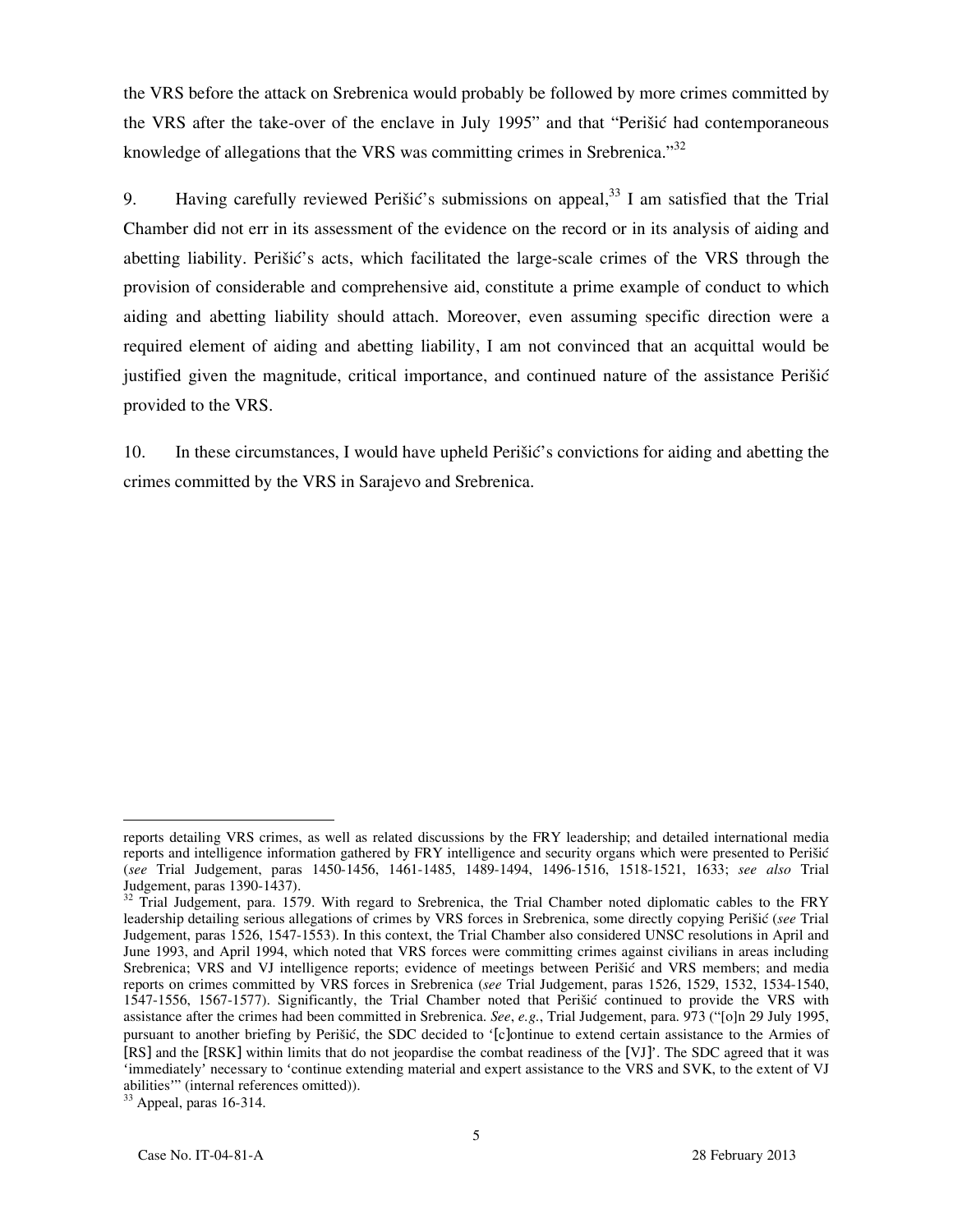Done in English and French, the English text being authoritative.

\_\_\_\_\_\_\_\_\_\_\_\_\_\_\_\_\_\_\_\_\_\_\_\_\_ Judge Liu Daqun

Dated this 28<sup>th</sup> day of February 2013 At The Hague, The Netherlands.

[Seal of the Tribunal]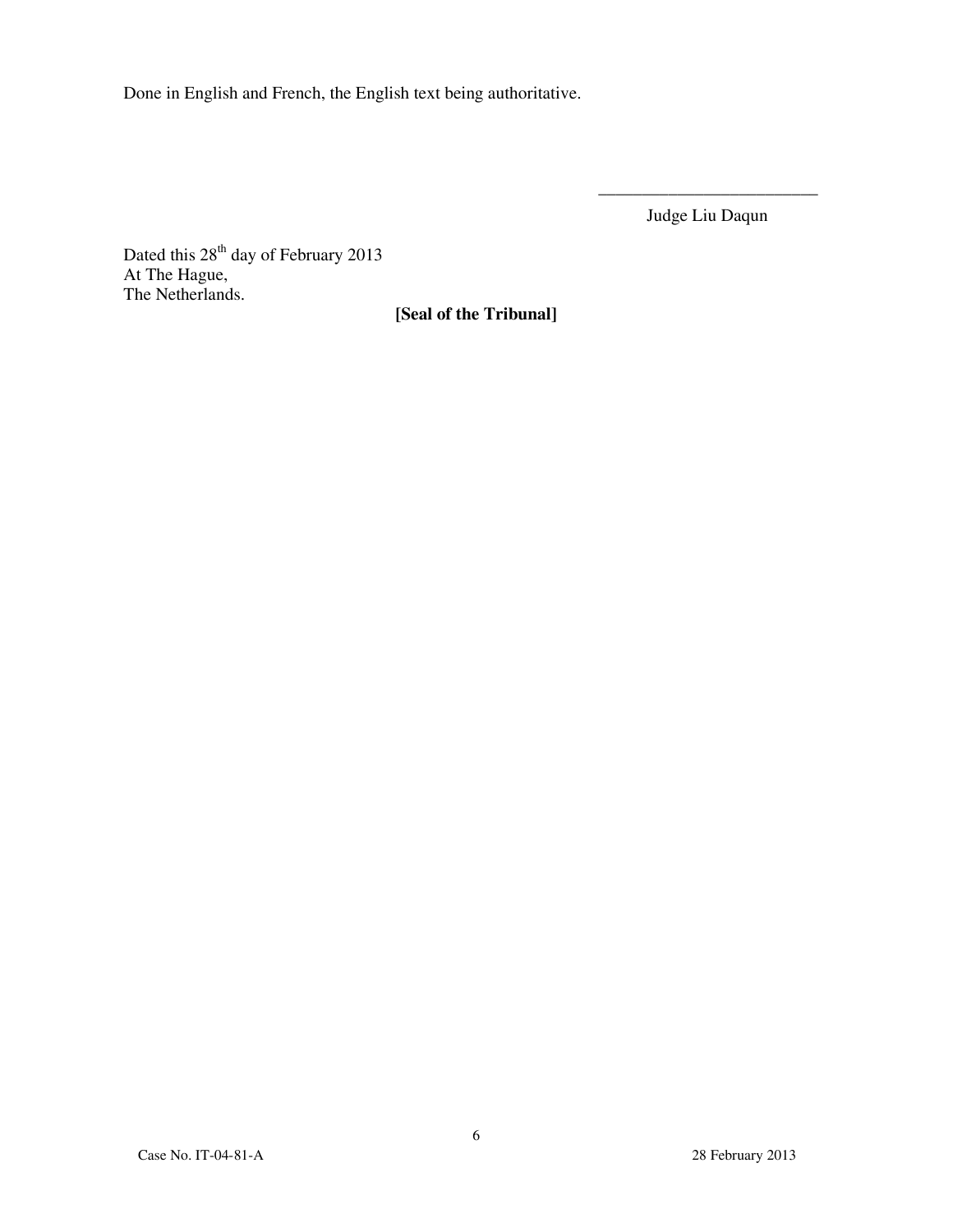# IX. OPINION SÉPARÉE DU JUGE RAMAROSON SUR LA QUESTION DE LA VISÉE SPÉCIFIQUE DANS LA COMPLICITÉ PAR AIDE ET ENCOURAGEMENT

#### A. Introduction

1. La Chambre d'appel acquitte ce jour Perišić et infirme sa condamnation notamment au titre de la complicité par aide et encouragement pour les crimes d'assassinat, actes inhumains et persécutions comme crimes contre l'humanité de même que pour les crimes d'assassinat et d'attaques contre des civils comme violation des lois et coutumes de la guerre<sup>1</sup>. Je souscris à la conclusion dégagée dans l'arrêt. Toutefois, je ne partage pas le point de vue exprimé par la majorité selon lequel la visée spécifique<sup>2</sup> constitue un élément essentiel de la complicité par aide et encouragement et devant être exclusivement analysé dans le cadre de l'actus reus.

## B. La *visée spécifique* n'est pas un critère explicite de la complicité par aide et encouragement

2. Le présent arrêt soutient que la visée spécifique constitue une composante requise de la complicité par aide et encouragement, ce qui, à mon humble avis, est une conclusion erronée se basant sur le postulat selon lequel l'arrêt Tadić considère la visée spécifique comme étant un élément de la complicité par aide et encouragement<sup>3</sup>. En effet, la Chambre d'appel prend comme point de départ l'affaire Tadić, laquelle a défini la complicité par aide et encouragement en opposition avec l'entreprise criminelle commune<sup>4</sup>. Le fait que cette définition inclut les termes « qui visent spécifiquement à » indiquerait selon la majorité que la visée spécifique constitue une composante de la complicité par aide et encouragement<sup>5</sup>. Or, cette définition est de nature purement

<sup>&</sup>lt;sup>1</sup> Ces crimes correspondent aux chefs 1, 2, 3, 4, 9, 10, 11 et 12 de l'acte d'accusation.

<sup>&</sup>lt;sup>2</sup> Visée spécifique est une traduction non officielle de specific direction, cette traduction se basant sur les termes qui visent spécifiquement utilisés dans l'Arrêt Tadić.

<sup>&</sup>lt;sup>3</sup> Voir Arrêt, par. 26-28 et par. 32 : « (...) the settled precedent established by the *Tadić* Appeal Judgement ».

<sup>&</sup>lt;sup>4</sup> Le paragraphe 229 de l'Arrêt Tadić indique : « Compte tenu de ce qui précède, il convient à présent de faire la distinction entre, d'une part, un acte visant à réaliser l'objectif ou dessein commun de commettre un crime et, d'autre part, le fait d'aider ou d'encourager la perpétration d'un crime. (…) Le complice commet des actes qui visent spécifiquement à aider, encourager ou fournir un soutien moral en vue de la perpétration d'un crime spécifique (meurtre, extermination, viol, torture, destruction arbitraire de biens civils, etc.), et ce soutien a un effet important sur la perpétration du crime. En revanche, dans le cas d'actes commis en vertu d'un objectif ou dessein commun, il suffit que la personne qui y participe commette des actes qui visent d'une *manière* ou d'une autre à contribuer au projet ou objectif commun. » [non soulignés dans l'original] Je note que les termes soulignés démontrent que les termes « qui visent spécifiquement à » servent à établir une comparaison. « Qui visent spécifiquement à » s'oppose à cet égard aux termes « qui visent d'une *manière* ou d'une autre » employés pour l'entreprise criminelle commune. Or, la visée d'une certaine *manière* n'est pas devenue un critère de l'entreprise criminelle commune. Sur la nature contextuelle de cette définition, voir les Arrêts Blagojević et Jokić, par. 185 et Aleksovski, par. 163.

<sup>5</sup> Arrêt, par. 25-36.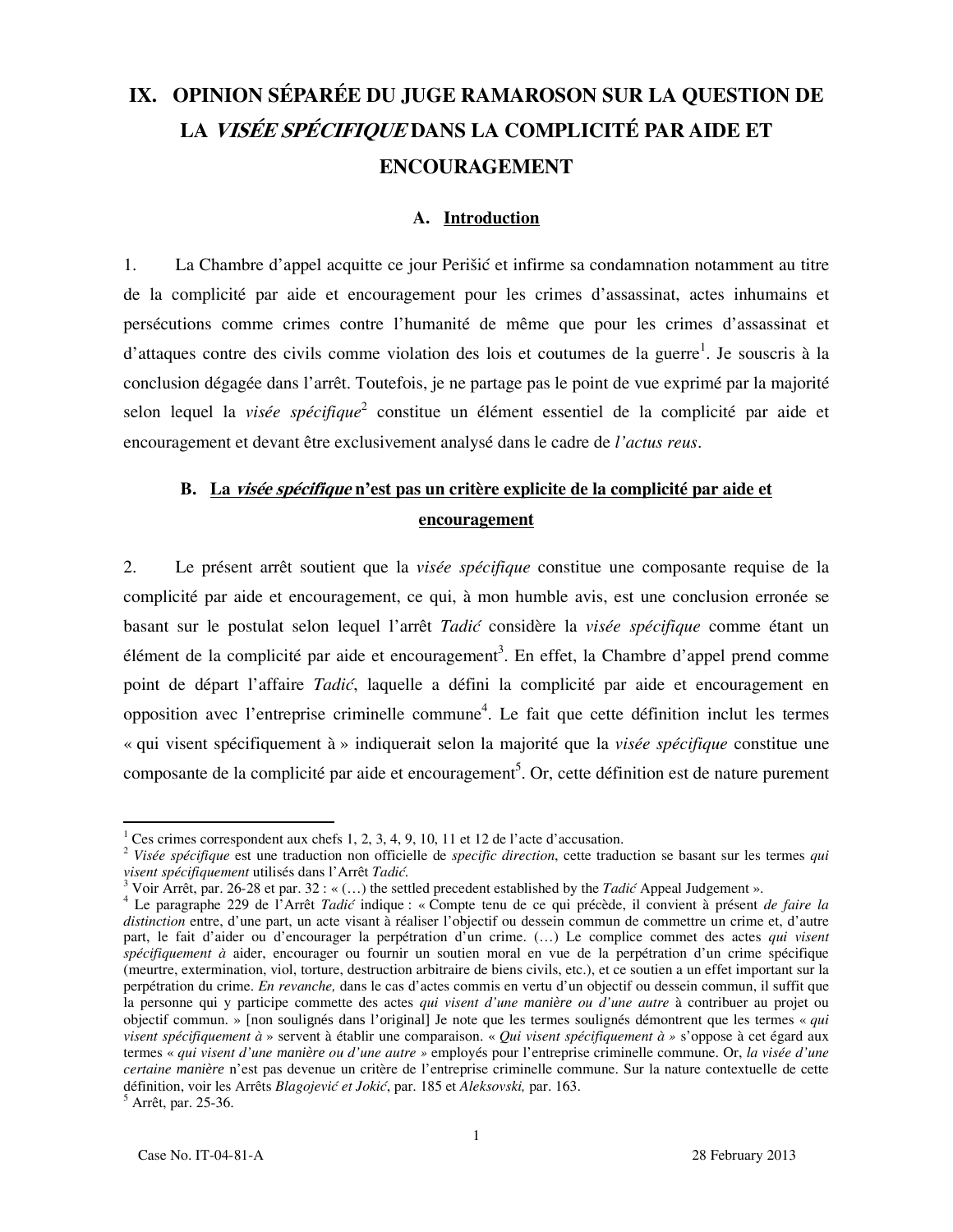contextuelle car elle était destinée à établir une comparaison entre la complicité par aide et encouragement et l'entreprise criminelle commune, sans établir une description complète de la responsabilité pénale du complice<sup>6</sup>.

3. La Chambre d'appel affirme ensuite que la jurisprudence postérieure ne s'est jamais écartée de la définition fournie dans l'arrêt  $Tadi\epsilon^7$ , l'amenant ainsi à conclure que la visée spécifique est une condition requise de l'actus reus pour établir la complicité par aide et encouragement, conclusion à laquelle je ne puis souscrire<sup>8</sup>. En effet, la visée spécifique n'a jamais été isolée en tant que telle, tant d'un point de vue légal que factuel.

4. D'un point de vue légal, les arrêts postérieurs n'ont fait que reprendre, pour la grande majorité de façon verbatim<sup>9</sup>, la définition énoncée dans l'affaire Tadić, certains d'entre eux ayant utilisé des synonymes<sup>10</sup>. Je note par ailleurs que la Chambre d'appel, en évoquant la visée spécifique sous une forme substantivée, dénote en ce sens qu'elle érige un nouveau critère. D'un point de vue factuel, je constate que la jurisprudence n'a jamais caractérisé ce critère en l'appliquant expressément aux faits de l'espèce<sup>11</sup>. La plupart des affaires n'en font pas mention tandis que certaines l'incluent de façon implicite à travers l'effet substantiel $1^2$ .

5. J'en conclus que la Chambre de première instance n'a pas commis d'erreur de droit<sup>13</sup> en indiquant que : « l'élément matériel de l'aide et l'encouragement *n'exige pas* que l'aide apportée par le complice "vise expressément à faciliter les crimes"  $v^{14}$ . Elle fonde à juste titre cette conclusion sur le paragraphe 159 de l'arrêt Mrkšić et Šljivančanin et les paragraphes 182, 185 à 189

<sup>&</sup>lt;sup>6</sup> Arrêt Aleksovski, par. 163.

<sup>&</sup>lt;sup>7</sup> Je note à titre additionnel que le paragraphe 229 de l'arrêt Tadić dont le but est de distinguer l'aide et l'encouragement de l'entreprise criminelle commune survient après un long développement consacré à l'entreprise criminelle commune et à son caractère coutumier (voir les par. 185 à 228). Ce développement est compris à cet égard dans une sous-section intitulée : « L'article 7.1) du Statut et la notion de but commun ». La complicité par aide et encouragement ne constitue donc pas le cœur du raisonnement.

<sup>8</sup> Arrêt, par. 36.

<sup>9</sup> Arrêt, note de bas de page 70.

<sup>&</sup>lt;sup>10</sup> Arrêt, par. 29 se référant aux Arrêts Simić, par. 85 et Orić, par. 43.

<sup>&</sup>lt;sup>11</sup> Voir par exemple les affaires Simić, Blaškić, Lukić et Lukić, Orić, Mrkšić et Šlijvanćanin, Kvočka et al., Krnojelac, Furundžija, Kordić et Čerkez, Delalić et al., Gotovina et Markač, Krajišnik, Brđanin, Krstić, Seromba, Nahimana et al., Kalimanzira, Rukundo, Muvunyi, Muhimana, Ntakirutimana et Ntakitutimana, Nchamihigo, Zigiranyirazo. Ndindabahizi, Gacumbitsi, et Semanza. Je note par ailleurs que la seule affaire qui tendrait à apprécier cet élément serait l'affaire Kupreškić (voir Arrêt Kupreškić et al., par. 283 : « Cependant, la simple présence de l'accusé devant l'hôtel Vitez ne saurait être assimilée à un acte visant précisément à aider, encourager ou soutenir moralement les auteurs de persécutions. »)

<sup>&</sup>lt;sup>12</sup> Voir par exemple l'Arrêt Ntagerurera et al., par. 375. Je note à cet égard la phrase suivante : « La Chambre d'appel considère que les constatations de la Chambre de première instance ne permettent pas d'établir que l'omission d'Imanishimwe visait spécifiquement à offrir à ses soldats la possibilité d'aller perpétrer le massacre, ni qu'il avait connaissance de l'assistance qu'il leur apportait. » Voir également les Arrêts Ntawukulilyayo, par. 215-216 ; Vasiljević, par. 134-135 ; Blagojević et Jokić, par. 194-199 ; Karera, par. 322 ; Renzaho, par. 337.

<sup>&</sup>lt;sup>13</sup> Arrêt, par. 41.

<sup>&</sup>lt;sup>14</sup> Jugement, par. 126.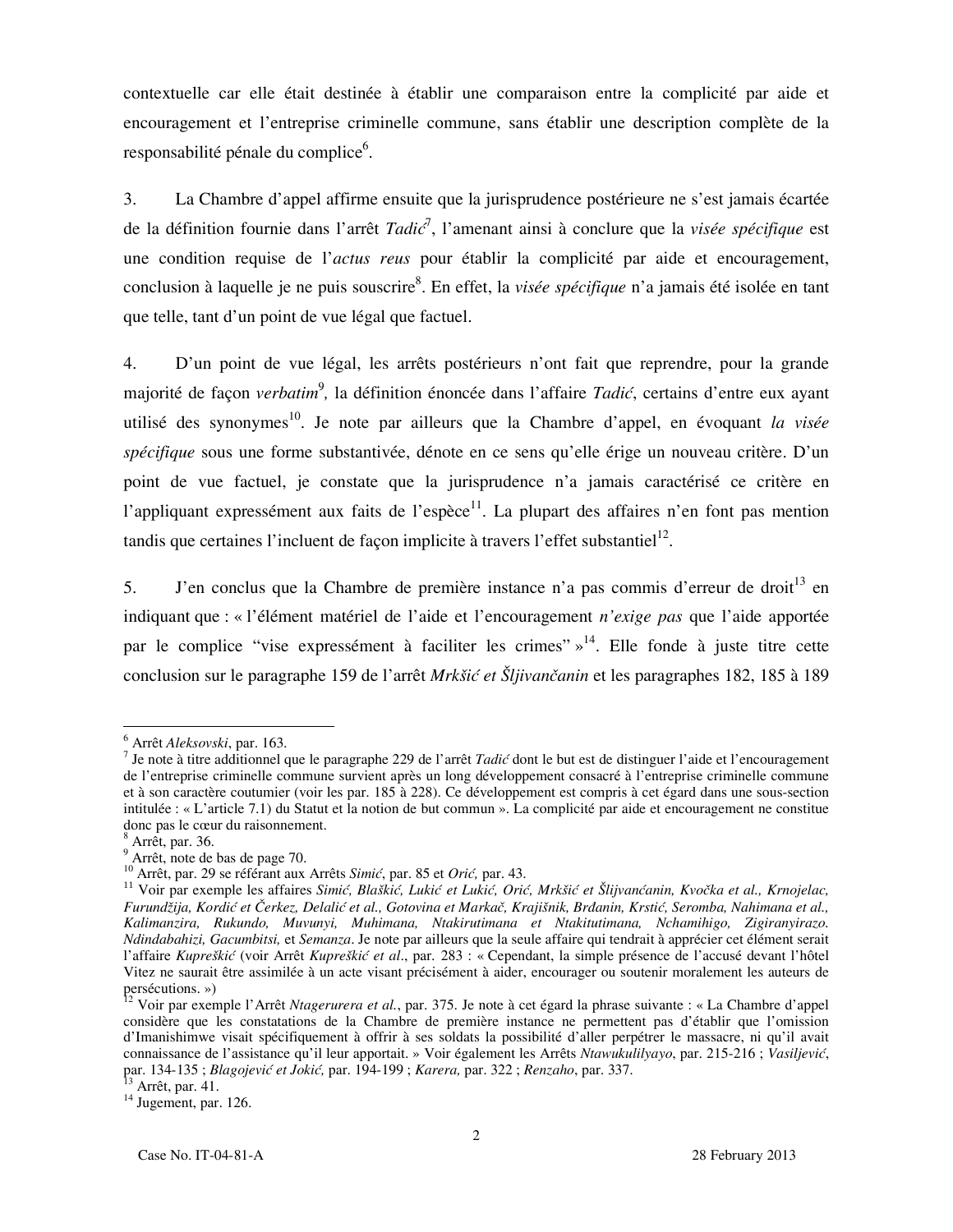de l'arrêt *Blagojević et Jokić*<sup>15</sup>. L'arrêt *Mrkšić et Šljivančanin* indique qu'il ne s'agit pas d'un « ingrédient essentiel » tandis que l'arrêt Blagojević et Jokić affirme que ce critère peut être pris en compte de façon implicite dans une analyse fondée sur l'effet substantiel. A mon avis, ces deux affirmations ne se contredisent pas. L'arrêt Lukić et Lukić rendu le 4 décembre 2012 a également statué de la sorte, tout en indiquant que l'arrêt Mrkšić et Šljivančanin « a clarifié "que la visée spécifique n'est pas un ingrédient essentiel de l'actus reus de la complicité par aide et encouragement" »<sup>16</sup>. Or, le présent arrêt juge que l'arrêt *Mrkšić et Šljivančanin* a employé une formulation pouvant induire en erreur<sup>17</sup>. Il s'agit là d'une nette contradiction avec la jurisprudence antérieure<sup>18</sup>. La conclusion de la Chambre de première instance me paraît à ce titre fondée en droit.

6. En conséquence, je ne partage pas la conclusion légale dégagée par la majorité en vertu de laquelle la visée spécifique, à défaut d'être implicite dans l'effet substantiel, a été l'immuable position jurisprudentielle et doit constituer une condition requise de l'actus reus pour établir la complicité par aide et encouragement<sup>19</sup>. Au regard de l'état des lieux de la jurisprudence, cette affirmation catégorique<sup>20</sup> de la Chambre d'appel me semble constituer un revirement de jurisprudence. Il s'agit également de la première fois que la *visée spécifique* est appliquée de façon explicite aux faits de l'espèce<sup>21</sup>.

#### C. Les implications de la visée spécifique

7. Je considère que l'idée d'une visée spécifique est implicitement prise en compte dans le cadre de la mens rea. Orienter un acte, le viser est à mon sens subjectif et implique nécessairement une analyse de la mens rea du complice. Cependant, la jurisprudence a traité la question de la visée spécifique à travers l'actus reus<sup>22</sup>. En effet, elle a considéré que la visée spécifique pouvait être

<sup>&</sup>lt;sup>15</sup> Jugement, note de bas de page 258. La Chambre de première instance, en se référant également à l'Arrêt Blagojević et Jokić, a donc bien noté que la visée spécifique pouvait s'analyser de façon implicite à travers l'effet substantiel même si elle en a conclu à juste titre que cet élément n'était pas exigé de façon explicite.

Arrêt Lukić et Lukić, par. 424 (traduction non officielle).

<sup>17</sup> Arrêt, par. 41 (« while the relevant phrasing of the *Mrkšić and Šljivančanin* Appeal Judgement is misleading »).

<sup>&</sup>lt;sup>18</sup> A titre additionnel, je note que l'Arrêt Gotovina et Markač, lequel est un arrêt récent, ne mentionne aucunement la visée spécifique alors qu'il indique les éléments pertinents (« as relevant ») de la complicité par aide et encouragement, à savoir l'effet substantiel et la mens rea requise (cf. par. 127 : « The Appeals Chamber first recalls, as relevant, that for an individual to be held liable for aiding and abetting, he must have substantially contributed to a crime and must have known that the acts he performed assisted the principal perpetrator's crime » [notes de bas de page omises]). De même, l'Arrêt Brdanin montre dans le cadre de son analyse que l'effet substantiel et la mens rea sont les deux éléments à considérer dans le cadre de la complicité par aide et encouragement (cf. par. 496). De même, l'Arrêt Delalic et al. ne mentionne aucunement la visée spécifique (par. 352).

 $19$  Arrêt, par. 36.

<sup>&</sup>lt;sup>20</sup> Arrêt, par. 32 et 35, « settled precedent ». voir également par. 36 « remains » et « reaffirms » et par. 48 « longstanding jurisprudence ».

<sup>&</sup>lt;sup>21</sup> Voir les paragraphes correspondant à l'examen de novo des éléments du dossier. Arrêt, par. 43, 45-69.

<sup>&</sup>lt;sup>22</sup> Voir les Arrêts Orić par.  $4\overline{3}$ ; Mrkšić et Šlijvanćanin, par. 159; Blagojević et Jokić par. 189. Je note cependant que l'affaire Blagojević et Jokić n'a pas entièrement exclu des considérations de mens rea. Voir par. 189 : « La Chambre d'appel considère également que, dans la mesure où cette finalité de l'aide fait implicitement partie intégrante de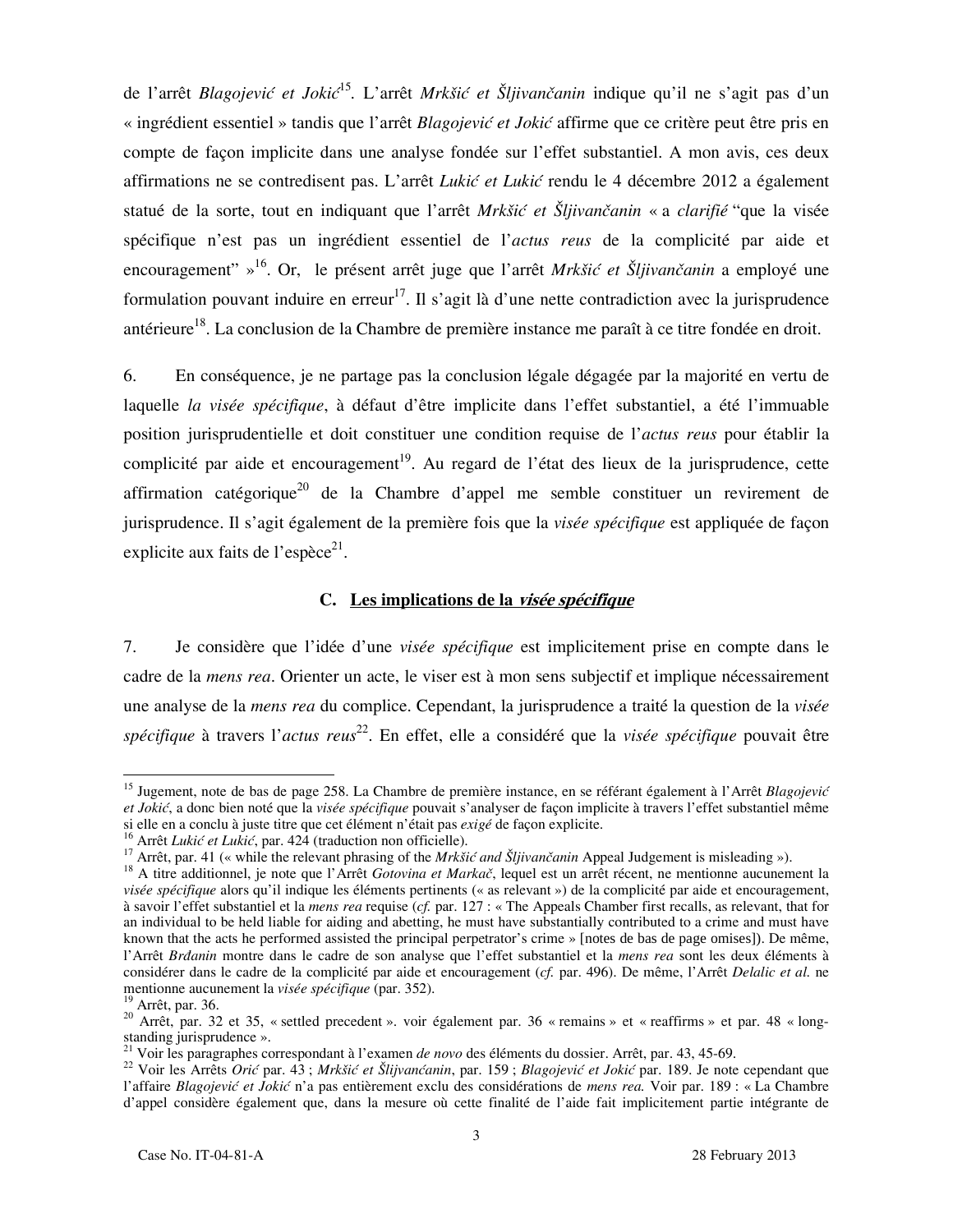implicite à travers l'effet substantiel<sup>23</sup>, lequel fait partie de l'*actus reus*. Toutefois, comme la frontière avec la *mens rea* me parait ténue<sup>24</sup>, je ne puis souscrire à l'affirmation selon laquelle la visée spécifique est un élément requis de l'actus reus, séparé de la mens rea<sup>25</sup>. Je note par ailleurs que la façon dont la Chambre d'appel applique ce critère comprend des éléments relatifs au lien de causalité<sup>26</sup>, lien qui n'est pourtant pas requis en tant que tel par notre jurisprudence<sup>27</sup>. A mon sens, le lien de causalité est pris en compte à travers l'effet substantiel<sup>28</sup>.

8. La Chambre d'appel précise les circonstances d'application de la visée spécifique et affirme la nécessité de la considérer de façon explicite lorsque l'accusé est loin de la scène de crime<sup>29</sup>, pour établir un lien entre les actes de l'accusé et les actions des auteurs principaux<sup>30</sup>. Or, la jurisprudence indique que les actes de complicité peuvent être commis en un endroit éloigné du lieu de sa commission sans pour autant exiger la *visée spécifique*<sup>31</sup>. En conséquence, la Chambre d'appel introduit à mon sens une distinction nouvelle dans le droit de l'aide et l'encouragement en affirmant que dans les cas où l'accusé se trouve loin de la scène de crime, la visée spécifique doit être analysée de façon explicite. En vertu du principe *ubi lex non distinguit*, je ne peux souscrire au raisonnement de la Chambre d'appel sur ce point.

9. Prenant acte de l'absence de développements factuels relatifs à la *visée spécifique* dans la jurisprudence antérieure, la Chambre d'appel justifie ce point au motif que l'accusé se trouvait à proximité de la scène de crime<sup>32</sup>. Cela démontre à mon sens que le cœur du problème n'est point la question d'une visée spécifique, conditionnée à l'éloignement ou non de l'accusé, mais celle de sa

l'élément matériel de la complicité par aide et encouragement, lorsque l'accusé a sciemment pris part à un crime et que sa participation a eu un effet important sur sa perpétration  $(...)$  » [non souligné dans l'original].

<sup>&</sup>lt;sup>23</sup> Arrêt *Blagojević et Jokić*, par. 189.

<sup>&</sup>lt;sup>24</sup> A titre d'exemple, il convient de noter que le présent arrêt fait état de la *manière* dans laquelle Perišić a distribué l'aide de la VJ à la VRS, ce qui implique nécessairement une analyse de la mens rea. Arrêt, par. 66 : « The manner in which Perišić distributed VJ aid to the VRS also does not demonstrate specific direction ». Voir également Arrêt, par. 59 et 61.

<sup>&</sup>lt;sup>25</sup> Arrêt, par. 68 : « However, the Appeals Chamber, Judge Liu dissenting, recalls that evidence regarding knowledge of crimes, alone, does not necessarily establish specific direction, which is a distinct element of *actus reus*, separate from mens rea ». Voir également Arrêt, par. 48 : « The Appeals Chamber also underscores that its analysis of specific direction will exclusively address *actus reus* » et « (...) the long-standing jurisprudence of the Tribunal affirms that specific direction is an analytically distinct element of *actus reus* ».

<sup>26</sup> Voir par exemple Arrêt, par. 63 : « However, the record contains no evidence suggesting that the benefits provided to seconded soldiers and officers – including VJ-level salaries, housing, and educational and medical benefits – were tailored to facilitate the commission of crimes. » Voir également Arrêt, par. 65 : « In addition, the Appeals Chamber notes that the Trial Chamber found that bullets and shells recovered from crime sites in Sarajevo and Srebrenica were not proved beyond reasonable doubt to have originated from the VJ (…) » [notes de bas de page omises].

<sup>&</sup>lt;sup>27</sup> Voir les Arrêts *Mrkšić et Šljivančanin*, par. 81 ; Simić, par. 85 ; Blaškič, par. 48 ; Blagojević et Jokić, par. 187 ; Rukundo, par. 52 ; Aleksovski, par. 164.

<sup>28</sup> Voir par exemple les Arrêts *Gacumbitsi,* par. 140 ; *Ndindabahizi,* par. 117 ; Blaškić, par. 48.

<sup>29</sup> Arrêt, par. 39 et 70.

 $30 \text{ Arrêt, par. } 42.$ 

 $31$  Arrêt Simić, par. 85, Arrêt Blaškić, par. 48.

 $32$  Arrêt, par. 38.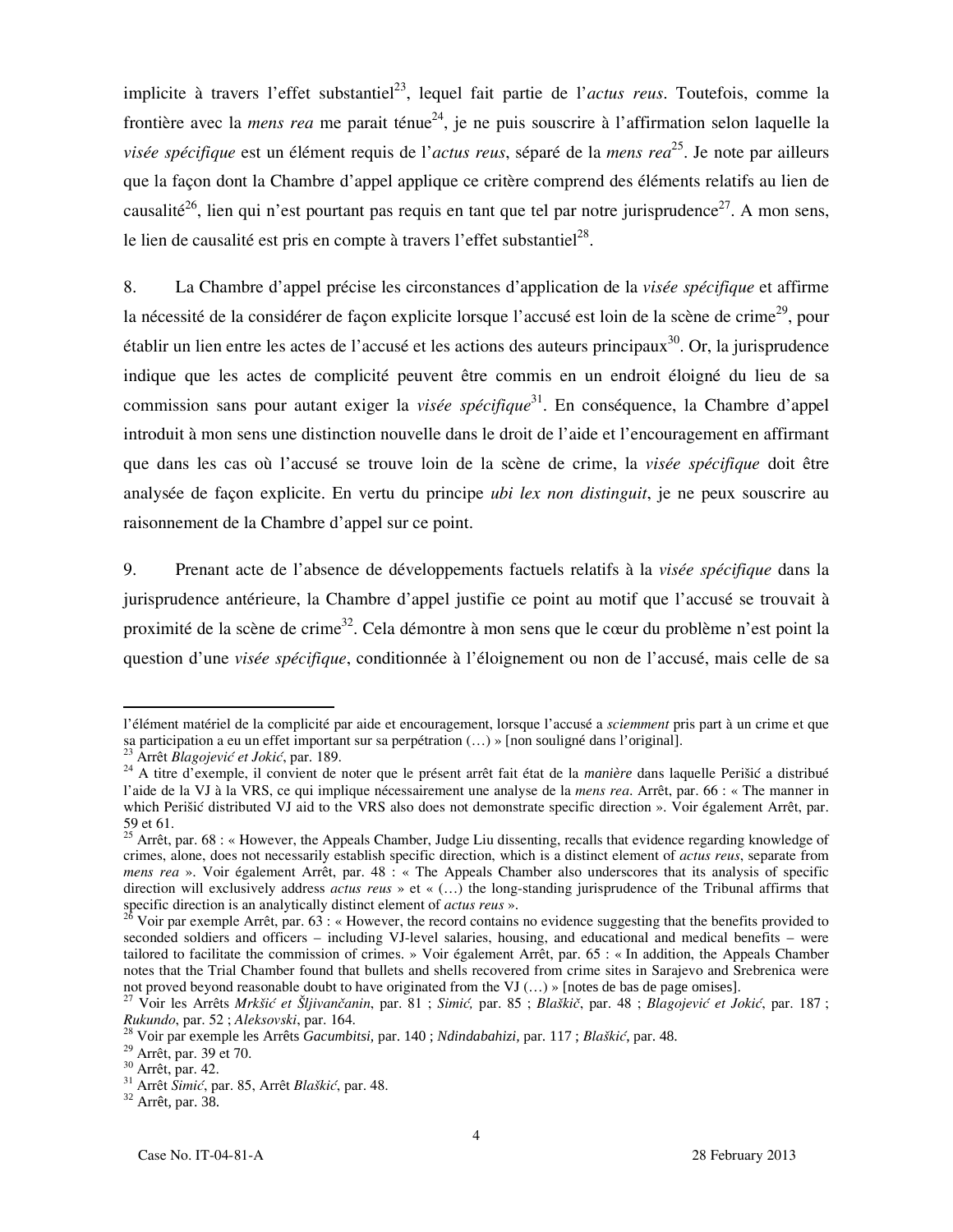mens rea. En effet, lorsque l'accusé se trouve à proximité de la scène de crime, la mens rea peut se déduire aisément des actes mêmes de l'accusé. Or, il est plus difficile de l'établir quand l'accusé est éloigné de la scène de crime, plus spécifiquement s'agissant du deuxième volet de la mens rea qui est la conscience que l'aide fournie assiste les crimes commis<sup>33</sup>.

#### D. La mens rea de Perišić

10. La Chambre d'appel indique qu'elle n'a pas trouvé de preuve démontrant que Perišié soutenait la fourniture d'une aide spécifiquement dirigée vers les activités criminelles de la VRS et qu'au contraire, de par ses actes, Perišić voulait soutenir<sup>34</sup> l'effort de guerre général de la VRS<sup>35</sup>. Cela suggère à mon sens que la Chambre d'appel a considéré que Perisić n'avait pas la mens rea requise, à savoir qu'il n'avait pas conscience que ses actes assistaient la commission des crimes commis à Sarajevo et Srebrenica<sup>36</sup>. A mon humble avis, si les actes de Perišić ne visaient pas spécifiquement à, cela signifie qu'il n'avait pas conscience que, par ses actes, il assistait à la commission des crimes commis à Sarajevo et Srebrenica. Pour cette raison, je me rallie à la majorité et souscris à l'acquittement de Perišić car je considère que la Chambre d'appel a inclus de façon implicite dans son analyse de la *visée spécifique*, celle de la *mens rea* de Perišić. Cependant, je l'aurais exprimée dans le cadre d'une analyse explicite relative à la mens rea car l'acquittement de Perišić prononcé sur la base d'un critère qui ne constitue pas un précédent établi dans notre jurisprudence, ne me paraît pas fondé en droit.

<sup>33</sup> La *mens rea* comprend deux volets, à savoir la connaissance par l'accusé des crimes commis par les auteurs principaux (ou de la probabilité qu'ils se commettent) et la connaissance que les actes de l'accusé assistent la commission des crimes. Voir Arrêt *Mrkši*ć *et Šlijvan*ć*anin*, par. 159 : « The aider and abettor must know that his omission assists in the commission of the crime of the principal perpetrator. »; Arrêt *Blaški*ć, par. 49 : « Le fait que le complice sache que ses actes contribuent à la perpétration d'un crime par l'auteur principal suffit à établir l'élément moral de la complicité. » Voir les Arrêts *Haradinaj*, par. 57 : « The aider and abettor must have knowledge that his or her acts assist in the commission of the crime of the principal perpetrator. » ; *Gotovina et Marka*ć*,* par. 127 : « The Appeals Chamber first recalls, as relevant, that for an individual to be held liable for aiding and abetting, he must have substantially contributed to a crime and must have known that the acts he performed assisted the principal perpetrator's crime. » ; *Blagojevi*ć *et Joki*ć*,* par. 127 : « L'élément moral de la complicité par aide et encouragement s'analyse comme le fait pour le complice de savoir que les actes qu'il accomplit contribuent à la perpétration d'un crime précis par l'auteur principal. Dans le cas de crimes supposant une intention spécifique comme la persécution ou le génocide, le complice doit connaître celle de l'auteur principal. »

 $34$  Traduction de « Perišić's relevant actions were intended. »

<sup>&</sup>lt;sup>35</sup> Arrêt, par. 60 : « Having reviewed the relevant evidence, the Appeals Chamber, Judge Liu dissenting, also finds no proof that Perišić supported the provision of assistance specifically directed towards the VRS's criminal activities. Instead, evidence on the record suggests that Perišić's relevant actions were intended to aid the VRS's overall war effort. » [non souligné dans l'original].

<sup>36</sup> Voir Arrêt, par. 60 et 61.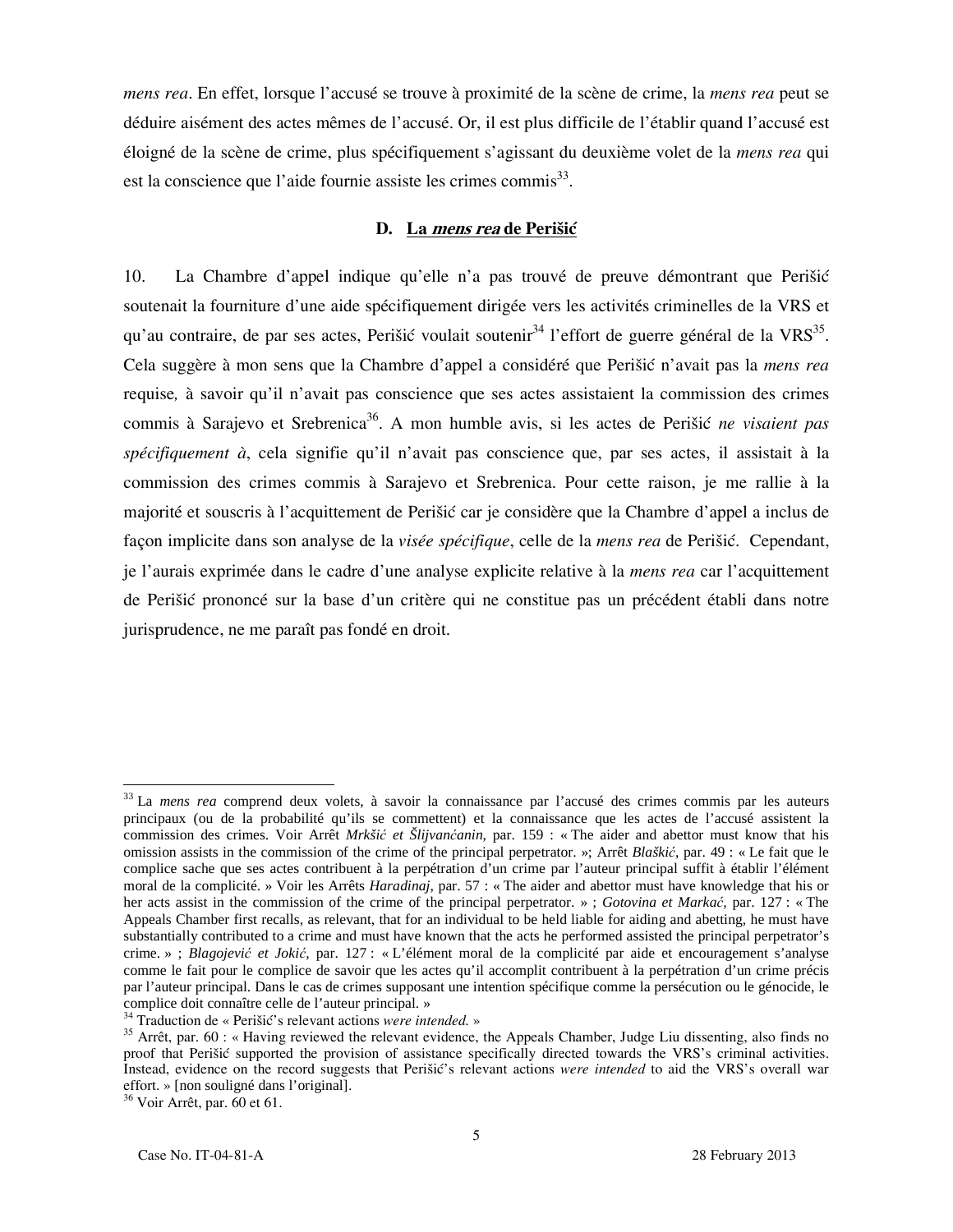Fait en français et en anglais, la version française faisant foi.

\_\_\_\_\_\_\_\_\_\_\_\_\_\_\_\_\_\_\_\_\_\_\_\_\_ Juge Arlette Ramaroson

Le 28 février 2013 La Haye (Pays-Bas)

[Sceau du Tribunal]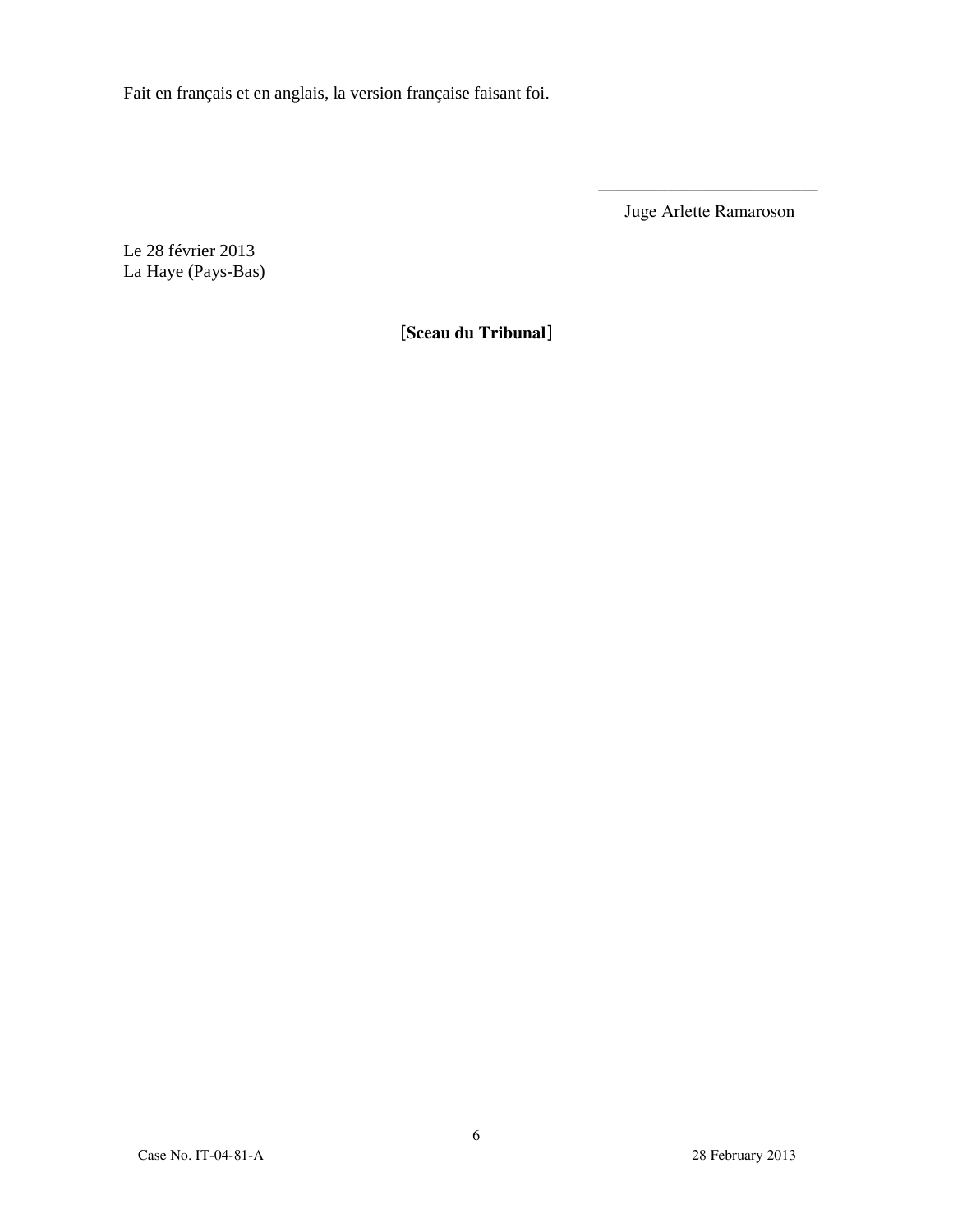## X. ANNEX A – PROCEDURAL HISTORY

1. The Trial Chamber rendered the Trial Judgement in this case on 6 September 2011. The main aspects of the appeal proceedings are summarised below.

#### A. Notice of Appeal and Briefs

2. On 13 September 2011, Perišić filed a motion requesting an extension of time to file his notice of appeal,<sup>1</sup> which the Prosecution did not oppose.<sup>2</sup> Perišić's motion was granted on 16 September 2011, providing him an extension of 30 days.<sup>3</sup> Perišić filed his notice of appeal on 8 November 2011.<sup>4</sup> On 21 November 2011, Perišić filed a motion requesting an extension of time to file his appellant's brief,<sup>5</sup> which the Prosecution did not oppose.<sup>6</sup> Perišić's motion was granted on 24 November 2011, providing him an extension of 14 days.<sup>7</sup> On 25 January 2012, Perišić filed a motion requesting an 8,000 word extension to the word limit of his appellant's brief,  $8$  which the Prosecution did not oppose.<sup>9</sup> Perišić's motion was granted on 30 January 2012, and both he and the Prosecution were granted an 8,000 word extension to the word limits applicable to, respectively, the appellant's brief and the Prosecution response.<sup>10</sup> Perišić filed his appellant's brief on 6 February 2012.<sup>11</sup> The Prosecution responded to Perišić's appeal on 19 March 2012.<sup>12</sup> Perišić filed his reply brief on 3 April 2012.<sup>13</sup>

#### B. Assignment of Judges

3. On 14 September 2011, the President of the Tribunal assigned the following Judges to hear the appeal: Judge Mehmet Güney; Judge Liu Daqun; Judge Andrésia Vaz; Judge Theodor Meron;

<sup>&</sup>lt;sup>1</sup> Motion for an Extension of Time to File a Notice of Appeal, 13 September 2011, para. 14.

<sup>&</sup>lt;sup>2</sup> Prosecution Response to Defence Motion for Extension of Time, 15 September 2011, para. 2.

<sup>&</sup>lt;sup>3</sup> Decision on Momčilo Perišić's Motion for an Extension of Time to File a Notice of Appeal, 16 September 2011, pp. 1-2.<br><sup>4</sup> Notice

Notice of Appeal of Momčilo Perišić, 8 November 2011. See also Corrigendum to Mr. Perišić's Notice of Appeal, 7 February 2012.

<sup>5</sup> Mr. Perišić's Request for an Extension of Time to File his Appeal Brief, 21 November 2011, para. 8.

<sup>&</sup>lt;sup>6</sup> Prosecution Response to Defence Motion for Extension of Time to File Appeal Brief, 22 November 2011, para. 2.

<sup>7</sup> Decision on Momčilo Perišić's Motion for an Extension of Time to File his Appeal Brief, 24 November 2011, pp. 1-2.

<sup>&</sup>lt;sup>8</sup> Mr. Perišić's Motion for Leave to Exceed the Word Limit for the Appeal Brief, 25 January 2012, paras 1, 6, 13.

<sup>&</sup>lt;sup>9</sup> Response to Defence Motion to Exceed Word Limit for Appeal Brief, 26 January 2012, para. 1.

 $^{10}$  Decision on Momčilo Perišić's Motion for Leave to Exceed the Word Limit for the Appeal Brief, 30 January 2012, pp. 2-3.

Appeal Brief of Momčilo Perišić, 6 February 2012 (confidential). A final public redacted version was filed on 10 April 2012. See also Book of Authorities for the Appeal Brief of Momčilo Perišić, 6 February 2012.

<sup>&</sup>lt;sup>12</sup> Prosecution Response to Momčilo Perišić's Appeal Brief, 19 March 2012 (confidential). A public redacted version was filed on 12 April 2012. See also Book of Authorities to Prosecution Response to Momčilo Perišić's Appeal Brief, 19 March 2012.

<sup>&</sup>lt;sup>13</sup> Reply of Momčilo Perišić to Prosecution's Response Brief, 3 April 2012 (confidential). A public redacted version was filed on 7 November 2012. See also Book of Authorities for the Reply Brief of Momčilo Perišić, 3 April 2012.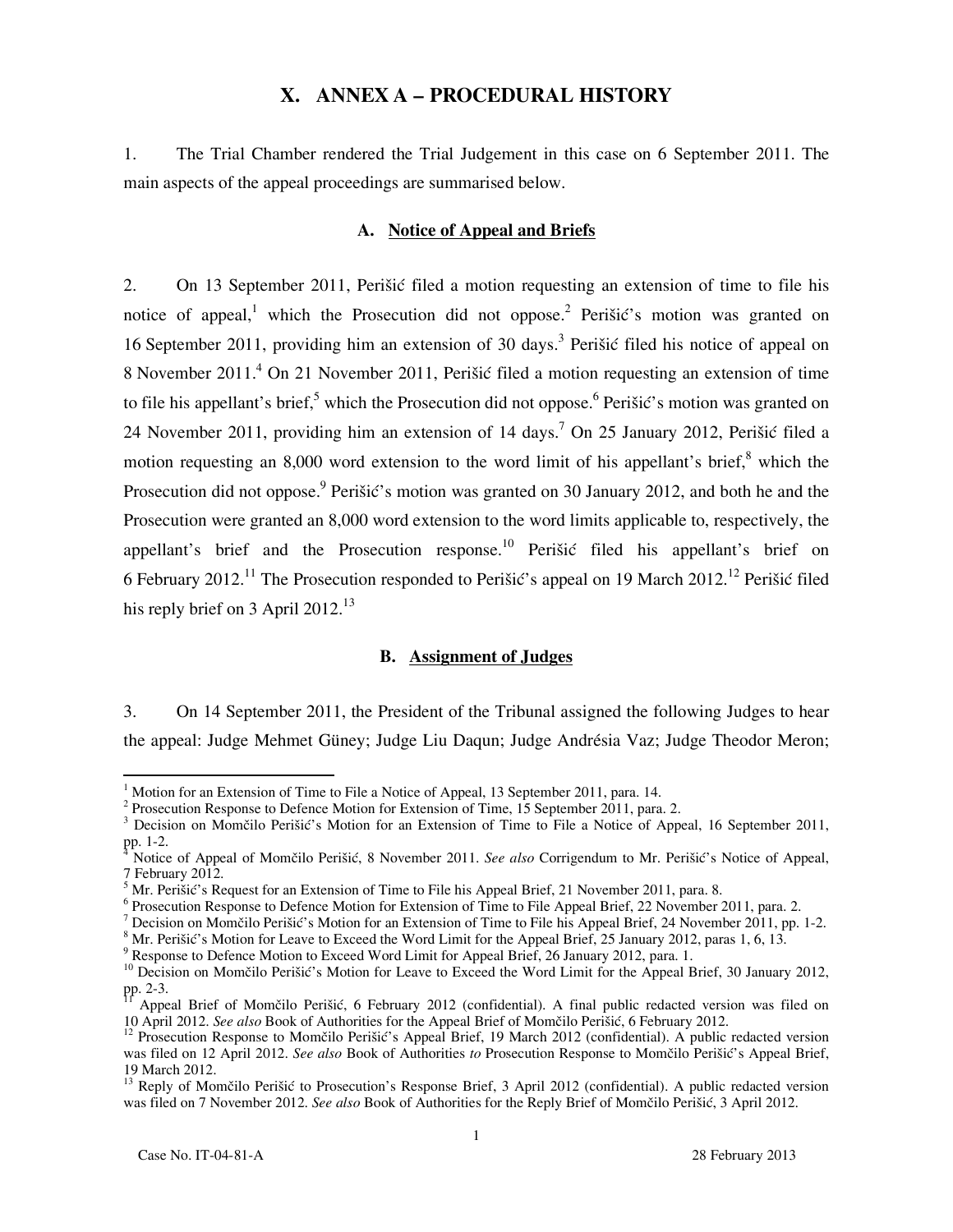and Judge Carmel Agius.<sup>14</sup> Pursuant to Rule  $22(B)$  of the Rules, Judge Meron was elected the Presiding Judge in the case.<sup>15</sup> On 16 September 2011, Judge Meron designated himself as Pre-Appeal Judge.<sup>16</sup> On 7 March 2012, the President of the Tribunal replaced Judge Mehmet Güney with Judge Khalida Rachid Khan.<sup>17</sup> On 23 May 2012, the President of the Tribunal replaced Judge Khalida Rachid Khan with Judge Arlette Ramaroson.<sup>18</sup>

#### C. Status Conferences

4. In accordance with Rule 65bis(B) of the Rules, status conferences were held on 7 March 2012 and 5 July 2012.<sup>19</sup>

#### D. Request to Allow Legal Consultant to Appear Before the Appeals Chamber

5. On 29 October 2012, Perišić sought leave for Mr. Stéphane Bourgon to appear before the Appeals Chamber during the Appeal Hearing.<sup>20</sup> The Appeals Chamber granted Peri $\delta$ is request in a decision delivered orally at the start of the Appeal Hearing.<sup>21</sup>

#### E. Appeal Hearing

6. On 24 September 2012, the Appeals Chamber issued a scheduling order for the Appeal Hearing in this case.<sup>22</sup> On 15 October 2012, the Appeals Chamber issued an addendum inviting the parties to address several specific issues at the Appeal Hearing.<sup>23</sup> The Appeal Hearing was held on 30 October 2012 in The Hague.

<sup>&</sup>lt;sup>14</sup> Order Assigning Judges to a Case Before the Appeals Chamber, 14 September 2011, p. 2.

<sup>&</sup>lt;sup>15</sup> See Order Designating a Pre-Appeal Judge, 16 September 2011, p. 1.

<sup>&</sup>lt;sup>16</sup> Order Designating a Pre-Appeal Judge, 16 September 2011, p. 1.

<sup>&</sup>lt;sup>17</sup> Order Replacing a Judge in a Case Before the Appeals Chamber, 7 March 2012, p. 1.

<sup>&</sup>lt;sup>18</sup> Order Replacing a Judge in a Case Before the Appeals Chamber, 23 May 2012, p. 1.

<sup>&</sup>lt;sup>19</sup> The parties agreed that certain status conferences need not be held.

<sup>&</sup>lt;sup>20</sup> Motion on Behalf of Momčilo Perišić Seeking Permission for a Legal Consultant to Appear Before the Appeals Chamber During the 30 October 2012 Appeal Oral Hearing, 29 October 2012 (public with confidential annexes), paras 1, 5.

 $^{21}$  AT. 30 October 2012 p. 11.

 $^{22}$  Scheduling Order for Appeal Hearing, 24 September 2012, p. 1.

<sup>&</sup>lt;sup>23</sup> Addendum to the Scheduling Order for Appeal Hearing, 15 October 2012, pp. 1-2.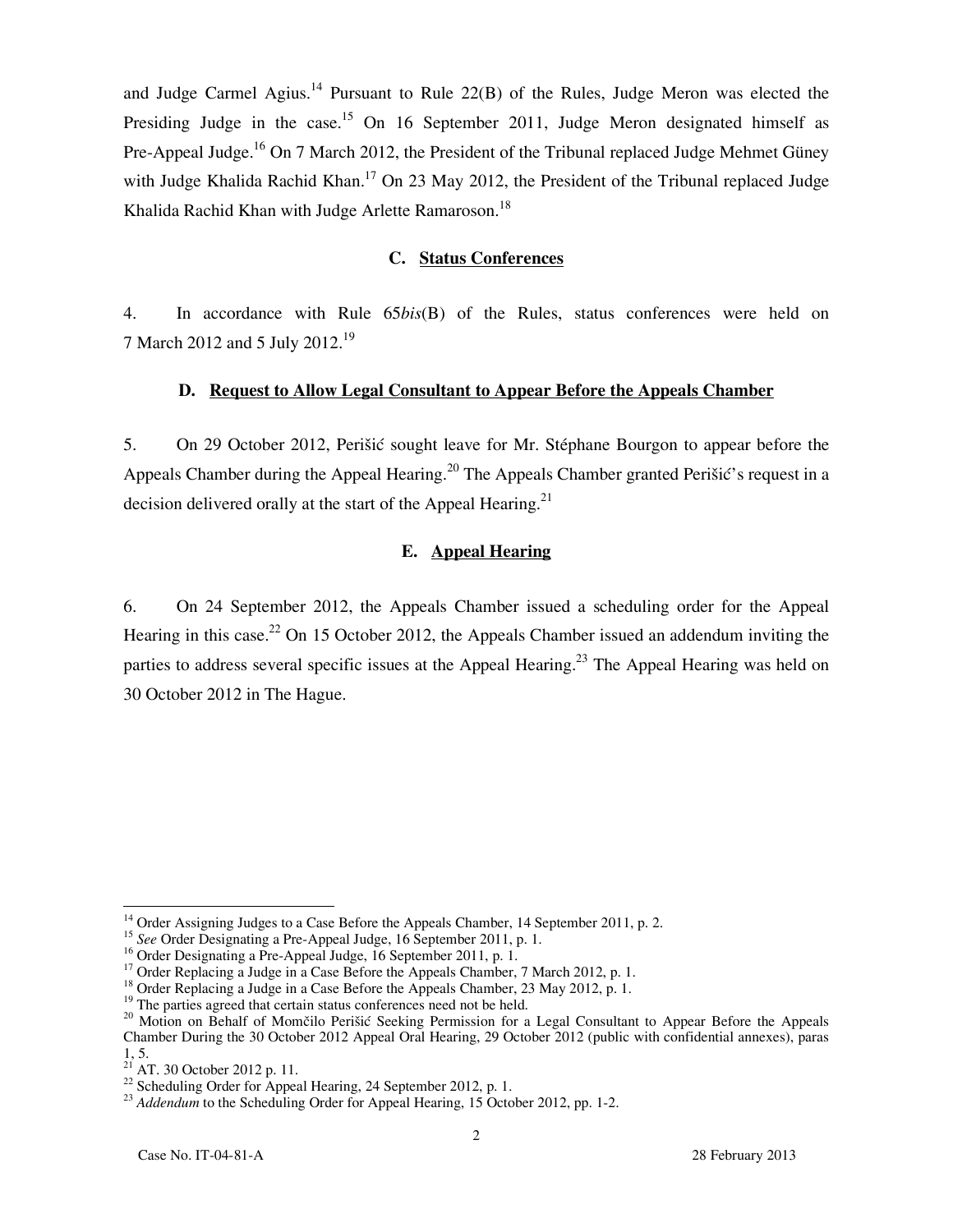## XI. ANNEX B – CITED MATERIALS AND DEFINED TERMS

#### A. Jurisprudence

#### 1. Tribunal

#### ALEKSOVSKI

Prosecutor v. Zlatko Aleksovski, Case No. IT-95-14/1-A, Judgement, 24 March 2000 ("Aleksovski Appeal Judgement").

## BLAGOJEVIĆ AND JOKIĆ

Prosecutor v. Vidoje Blagojević and Dragan Jokić, Case No. IT-02-60-A, Judgement, 9 May 2007 ("Blagojević and Jokić Appeal Judgement").

## BLAŠKIĆ

Prosecutor v. Tihomir Blaškić, Case No. IT-95-14-A, Judgement, 29 July 2004 ("Blaškić Appeal Judgement").

#### BOŠKOSKI AND TARČULOVSKI

Prosecutor v. Ljube Boškoski and Johan Tarčulovski, Case No. IT-04-82-A, Judgement, 19 May 2010 ("Boškoski and Tarčulovski Appeal Judgement").

#### **BRÐANIN**

Prosecutor v. Radoslav Brđanin, Case No. IT-99-36-A, Judgement, 3 April 2007 ("Brđanin Appeal Judgement").

## DELALIĆ ET AL.

Prosecutor v. Zejnil Delalić, Zdravko Mucić (aka "Pavo"), Hazim Delić, and Esad Landžo (aka "Zenga"), Case No. IT-96-21-A, Judgement, 20 February 2001 ("Delalić et al. Appeal Judgement").

#### **FURUNDŽIJA**

Prosecutor v. Anto Furundžija, Case No. IT-95-17/1-A, Judgement, 21 July 2000 ("Furundžija Appeal Judgement").

#### GOTOVINA AND MARKAČ

Prosecutor v. Ante Gotovina and Mladen Markač, Case No. IT-06-90-A, Decision on Motion to Intervene and Statement of Interest by the Republic of Croatia, 8 February 2012 ("Gotovina and Markač Croatia Decision").

Prosecutor v. Ante Gotovina and Mladen Markač, Case No. IT-06-90-A, Judgement, 16 November 2012 ("Gotovina and Markač Appeal Judgement").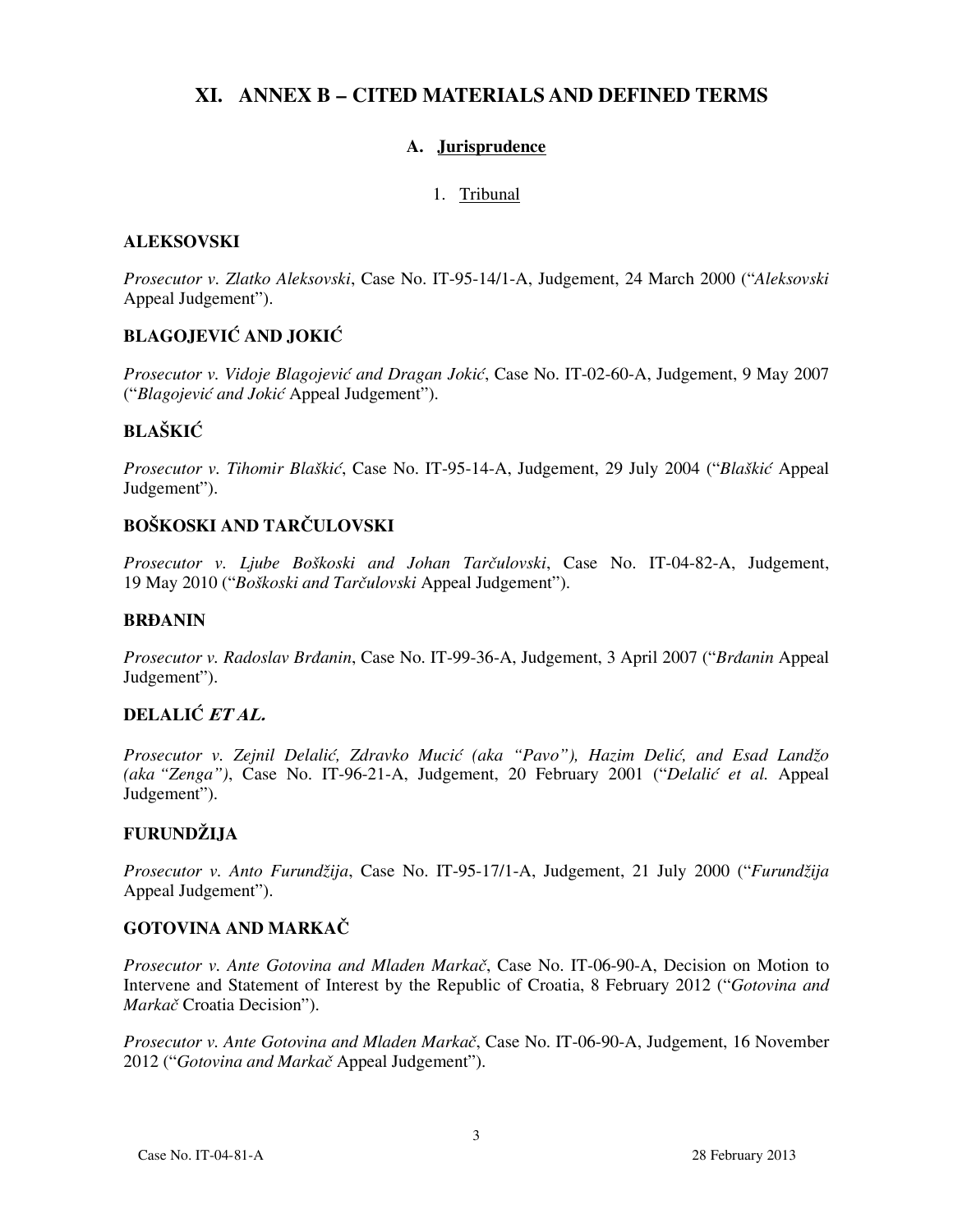## HADŽIHASANOVIĆ ET AL.

Prosecutor v. Enver Hadžihasanović, Mehmed Alagić, and Amir Kubura, Case No. IT-01-47-AR72, Decision on Interlocutory Appeal Challenging Jurisdiction in Relation to Command Responsibility, 16 July 2003 ("Hadžihasanović et al. Appeal Decision on Jurisdiction").

## HALILOVIĆ

Prosecutor v. Sefer Halilović, Case No. IT-01-48-A, Judgement, 16 October 2007 ("Halilović Appeal Judgement").

#### HARADINAJ ET AL.

Prosecutor v. Ramush Haradinaj, Idriz Balaj, and Lahi Brahimaj, Case No. IT-04-84-A, Judgement, 21 July 2010 ("Haradinaj et al. Appeal Judgement").

## KORDIĆ AND ČERKEZ

Prosecutor v. Dario Kordić and Mario Čerkez, Case No. IT-95-14/2-A, Judgement, 17 December 2004 ("Kordić and Čerkez Appeal Judgement").

#### KRAJIŠNIK

Prosecutor v. Momčilo Krajišnik, Case No. IT-00-39-A, Judgement, 17 March 2009 ("Krajišnik Appeal Judgement").

#### KRNOJELAC

Prosecutor v. Milorad Krnojelac, Case No. IT-97-25-A, Judgement, 17 September 2003 ("Krnojelac Appeal Judgement").

#### KRSTIĆ

Prosecutor v. Radislav Krstić, Case No. IT-98-33-A, Judgement, 19 April 2004 ("Krstić Appeal Judgement").

## KUPREŠKIĆ ET AL.

Prosecutor v. Zoran Kupreškić, Mirjan Kupreškić, Vlatko Kupreškić, Drago Josipović, and Vladimir Šantić, Case No. IT-95-16-A, Appeal Judgement, 23 October 2001 ("Kupreškić et al. Appeal Judgement").

#### KVOČKA *ET AL.*

Prosecutor v. Miroslav Kvočka, Mlaño Radić, Zoran Žigić, and Dragoljub Prcać, Case No. IT-98- 30/1-A, Judgement, 28 February 2005 ("Kvočka et al. Appeal Judgement").

#### LIMAJ ET AL.

*Prosecutor v. Fatmir Limaj, Haradin Bala, and Isak Musliu*, Case No. IT-03-66-T, Judgement, 30 November 2005 ("*Limaj et al.* Trial Judgement").

Prosecutor v. Fatmir Limaj, Haradin Bala, and Isak Musliu, Case No. IT-03-66-A, Judgement, 27 September 2007 ("Limaj et al. Appeal Judgement").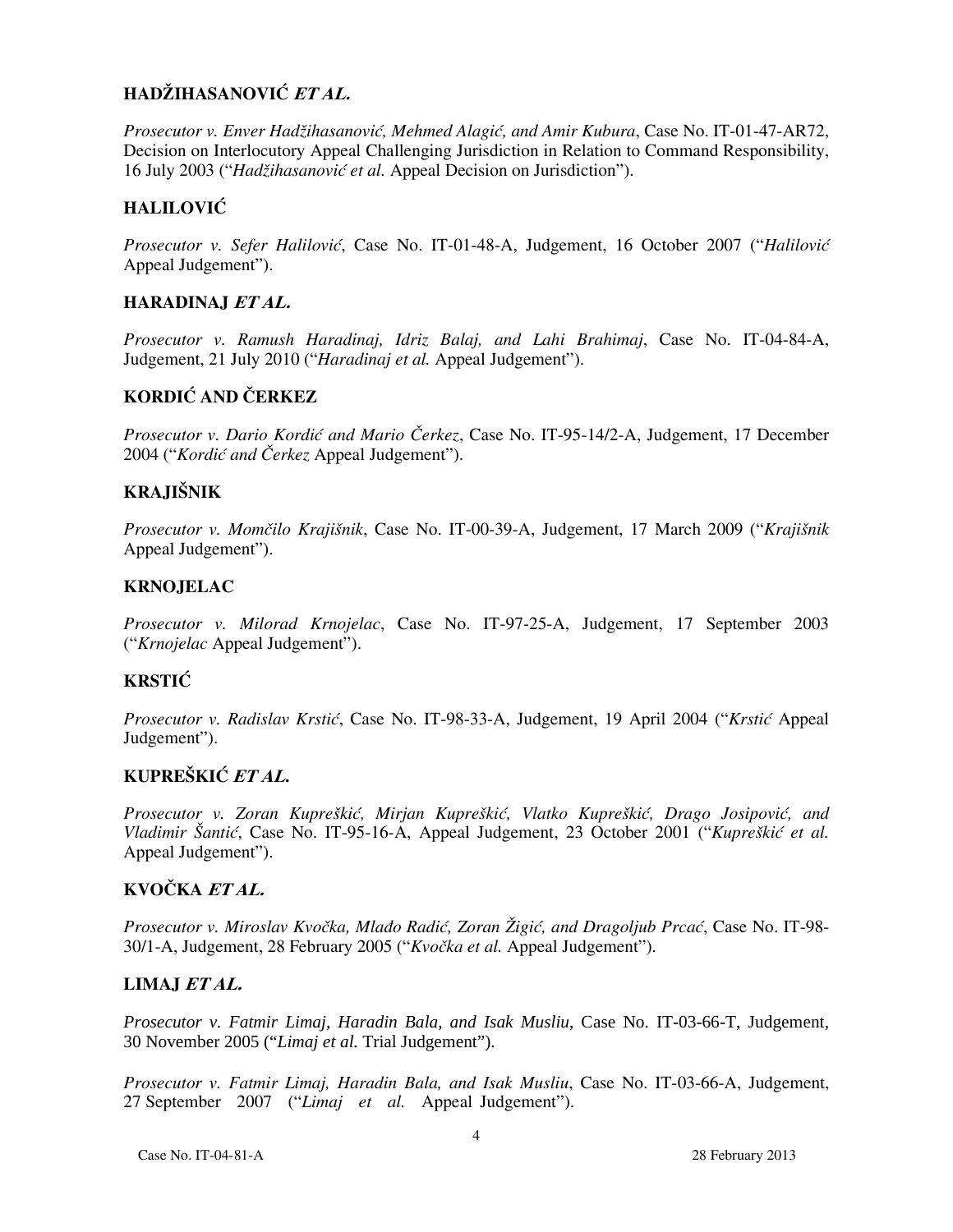## LUKIĆ AND LUKIĆ

Prosecutor v. Milan Lukić and Sredoje Lukić, Case No. IT-98-32/1-A, Judgement, 4 December 2012 ("Lukić and Lukić Appeal Judgement").

#### MRKŠIĆ AND ŠLJIVANČANIN

Prosecutor v. Mile Mrkšić and Veselin Šljivančanin, Case No. IT-95-13/1-A, Judgement, 5 May 2009 ("Mrkšić and Šljivančanin Appeal Judgement").

## NALETILIĆ AND MARTINOVIĆ

Prosecutor v. Mladen Naletilić, a.k.a. "Tuta", and Vinko Martinović, a.k.a. "Štela", Case No. IT-98-34-A, Judgement, 3 May 2006 ("Naletilić and Martinović Appeal Judgement").

#### ORIĆ

Prosecutor v. Naser Orić, Case No. IT-03-68-A, Judgement, 3 July 2008 ("Orić Appeal Judgement").

## PERIŠIĆ

Prosecutor v. Momčilo Perišić, Case No. IT-04-81-T, Second Defence Motion for Judicial Notice of Adjudicated Facts, with Public Annex A, 16 June 2010 ("Adjudicated Facts Motion").

Prosecutor v. Momčilo Perišić, Case No. IT-04-81-T, Decision on Second Defence Motion for Judicial Notice of Adjudicated Facts, 2 August 2010 ("Decision on Adjudicated Facts").

Prosecutor v. Momčilo Perišić, Case No. IT-04-81-T, Judgement, 6 September 2011 (public with confidential Annex C) ("Trial Judgement").

#### **SIMIĆ**

Prosecutor v. Blagoje Simić, Case No. IT-95-9-A, Judgement, 28 November 2006 ("Simić Appeal Judgement").

#### STAKIĆ

Prosecutor v. Milomir Stakić, Case No. IT-97-24-A, Judgement, 22 March 2006 ("Stakić Appeal Judgement").

#### STRUGAR

Prosecutor v. Pavle Strugar, Case No. IT-01-42-A, Judgement, 17 July 2008 ("Strugar Appeal Judgement").

## TADIĆ

Prosecutor v. Duško Tadić, Case No. IT-94-1-A, Judgement, 15 July 1999 ("Tadić Appeal Judgement").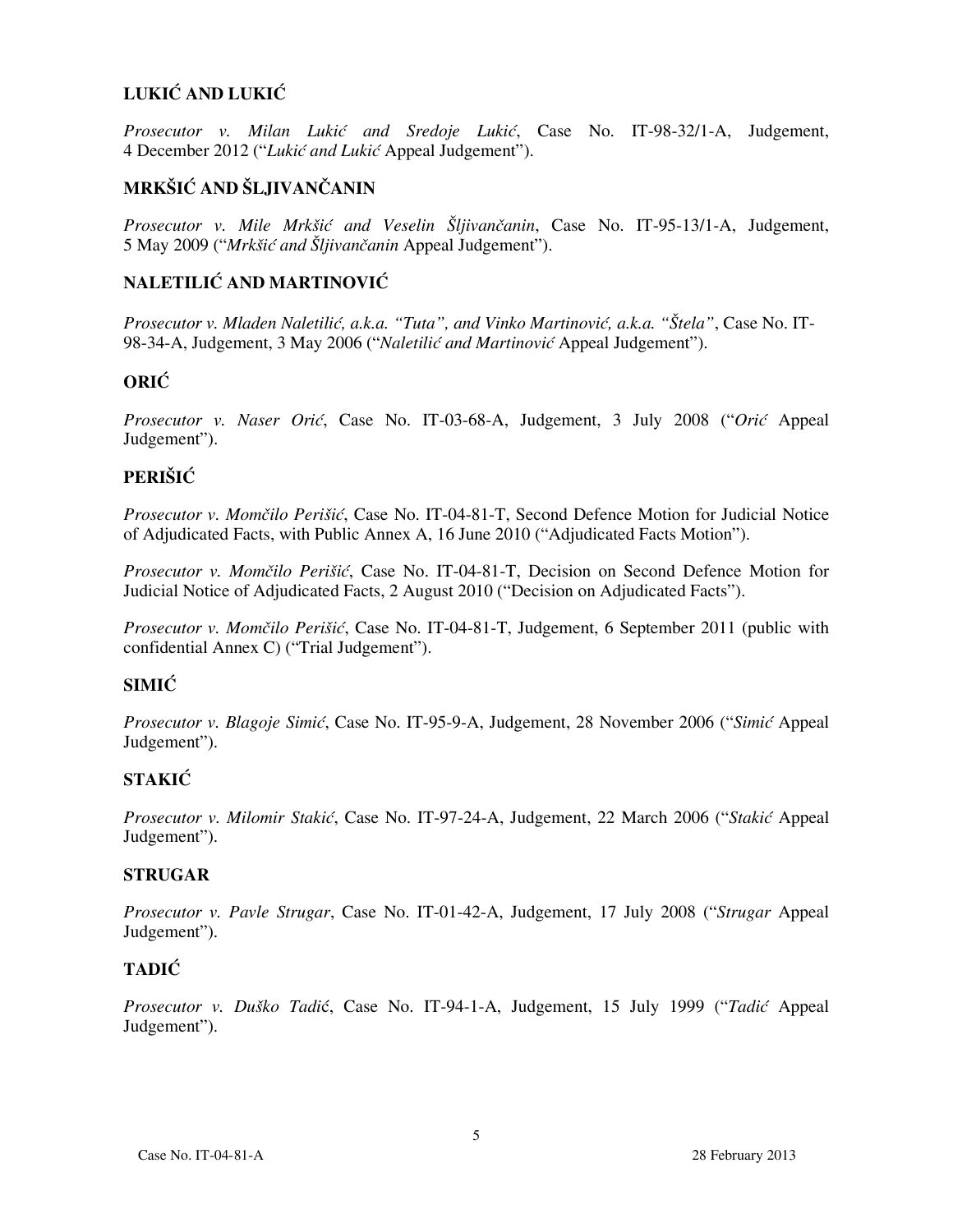## VASILJEVIĆ

Prosecutor v. Mitar Vasiljević, Case No. IT-98-32-A, Judgement, 25 Feburary 2004 ("Vasiljević Appeal Judgement").

#### 2. ICTR

#### **GACUMBITSI**

The Prosecutor v. Sylvestre Gacumbitsi, Case No. ICTR-2001-64-T, Judgment, 17 June 2004 (the English translation of the French original was filed on 24 January 2005) ("Gacumbitsi Trial Judgement").

Sylvestre Gacumbitsi v. The Prosecutor, Case No. ICTR-2001-64-A, Judgement, 7 July 2006 ("Gacumbitsi Appeal Judgement").

#### **GATETE**

Jean-Baptiste Gatete v. The Prosecutor, Case No. ICTR-00-61-A, Judgement, 9 October 2012 ("Gatete Appeal Judgement").

#### KALIMANZIRA

Callixte Kalimanzira v. The Prosecutor, Case No. ICTR-05-88-A, Judgement, 20 October 2010 ("Kalimanzira Appeal Judgement").

#### KARERA

François Karera v. The Prosecutor, Case No. ICTR-01-74-A, Judgement, 2 February 2009 ("Karera Appeal Judgement").

#### KAYISHEMA AND RUZINDANA

The Prosecutor v. Clément Kayishema and Obed Ruzindana, Case No. ICTR-95-1-A, Judgement (Reasons), 19 July 2001 (the English translation of the French original was filed on 4 December 2001) ("Kayishema and Ruzindana Appeal Judgement").

#### MUHIMANA

Mikaeli Muhimana v. The Prosecutor, Case No. ICTR-95-1B-A, Judgement, 21 May 2007 ("Muhimana Appeal Judgement").

#### MUVUNYI

Tharcisse Muvunyi v. The Prosecutor, Case No. ICTR-00-55A-A, Judgement, 29 August 2008 ("Muvunyi Appeal Judgement").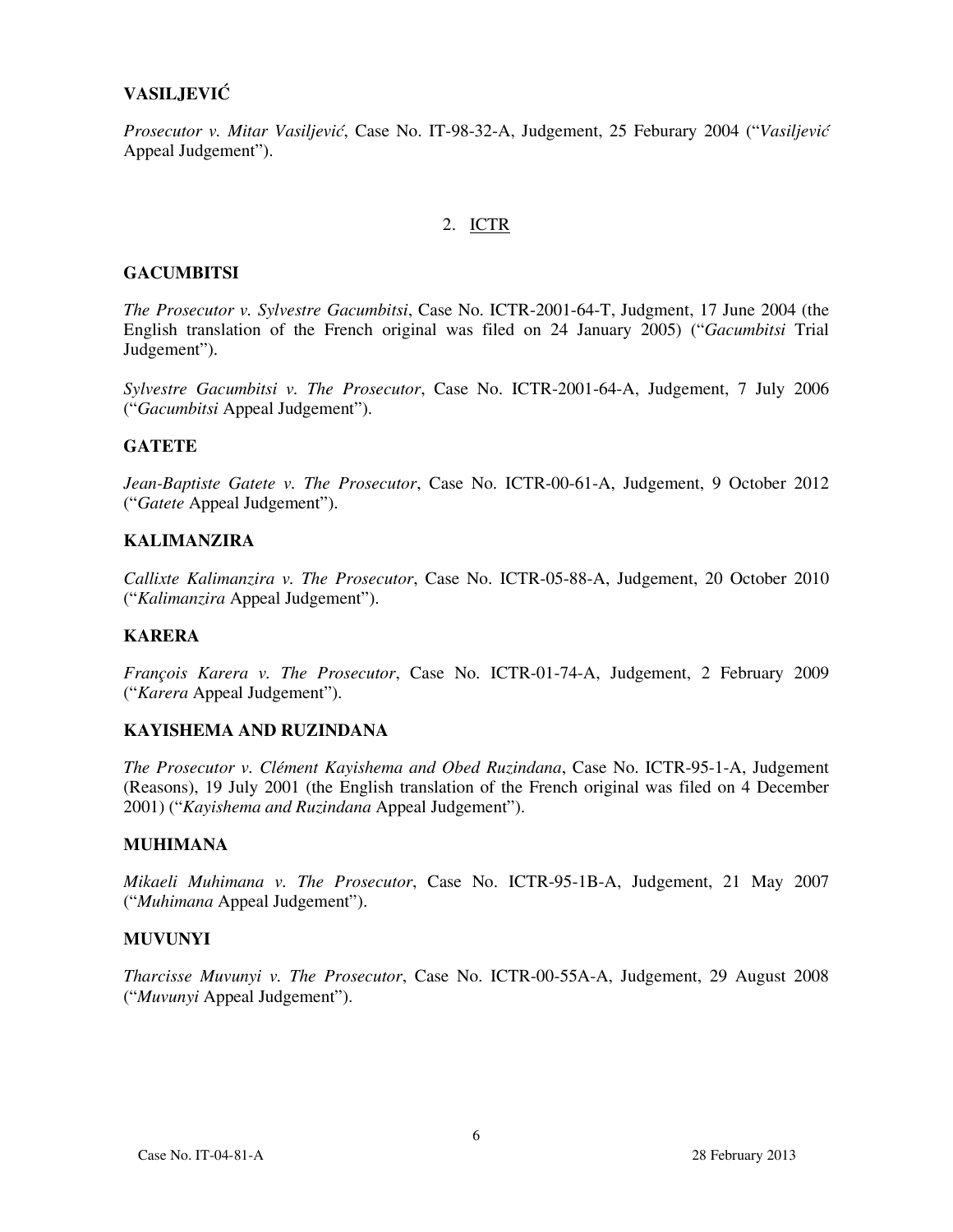# NAHIMANA ET AL.

Ferdinand Nahimana, Jean-Bosco Barayagwiza, and Hassan Ngeze v. The Prosecutor, Case No. ICTR-99-52-A, Judgement, 28 November 2007 (the English translation of the French original was filed on 16 May 2008) ("Nahimana et al. Appeal Judgement").

# NCHAMIHIGO

Siméon Nchamihigo v. The Prosecutor, Case No. ICTR-01-63-A, Judgement, 18 March 2010 ("Nchamihigo Appeal Judgement").

### NDINDABAHIZI

Emmanuel Ndindabahizi v. The Prosecutor, Case No. ICTR-01-71-A, Judgement, 16 January 2007 ("Ndindabahizi Appeal Judgement").

# NTAGERURA ET AL.

The Prosecutor v. André Ntagerura, Emmanuel Bagambiki, and Samuel Imanishimwe, Case No. ICTR-99-46-A, Judgement, 7 July 2006 (the English translation of the French original was filed on 29 March 2007) ("Ntagerura et al. Appeal Judgement").

# NTAKIRUTIMANA AND NTAKIRUTIMANA

The Prosecutor v. Elizaphan Ntakirutimana and Gérard Ntakirutimana, Case Nos. ICTR-96-10-A and ICTR-96-17-A, Judgement, 13 December 2004 ("Ntakirutimana and Ntakirutimana Appeal Judgement").

### NTAWUKULILYAYO

Dominique Ntawukulilyayo v. The Prosecutor, Case No. ICTR-05-82-A, Judgement, 14 December 2011 ("Ntawukulilyayo Appeal Judgement").

### RENZAHO

Tharcisse Renzaho v. The Prosecutor, Case No. ICTR-97-31-A, Judgement, 1 April 2011 ("Renzaho Appeal Judgement").

### RUKUNDO

Emmanuel Rukundo v. The Prosecutor, Case No. ICTR-2001-70-A, Judgement, 20 October 2010 ("Rukundo Appeal Judgement").

### RUTAGANDA

Georges Anderson Nderubumwe Rutaganda v. The Prosecutor, Case No. ICTR-96-3-A, Judgement, 26 May 2003 (the English translation of the French original was filed on 9 February 2004) ("Rutaganda Appeal Judgement").

#### **SEMANZA**

Laurent Semanza v. The Prosecutor, Case No. ICTR-97-20-A, Judgement, 20 May 2005 ("Semanza Appeal Judgement").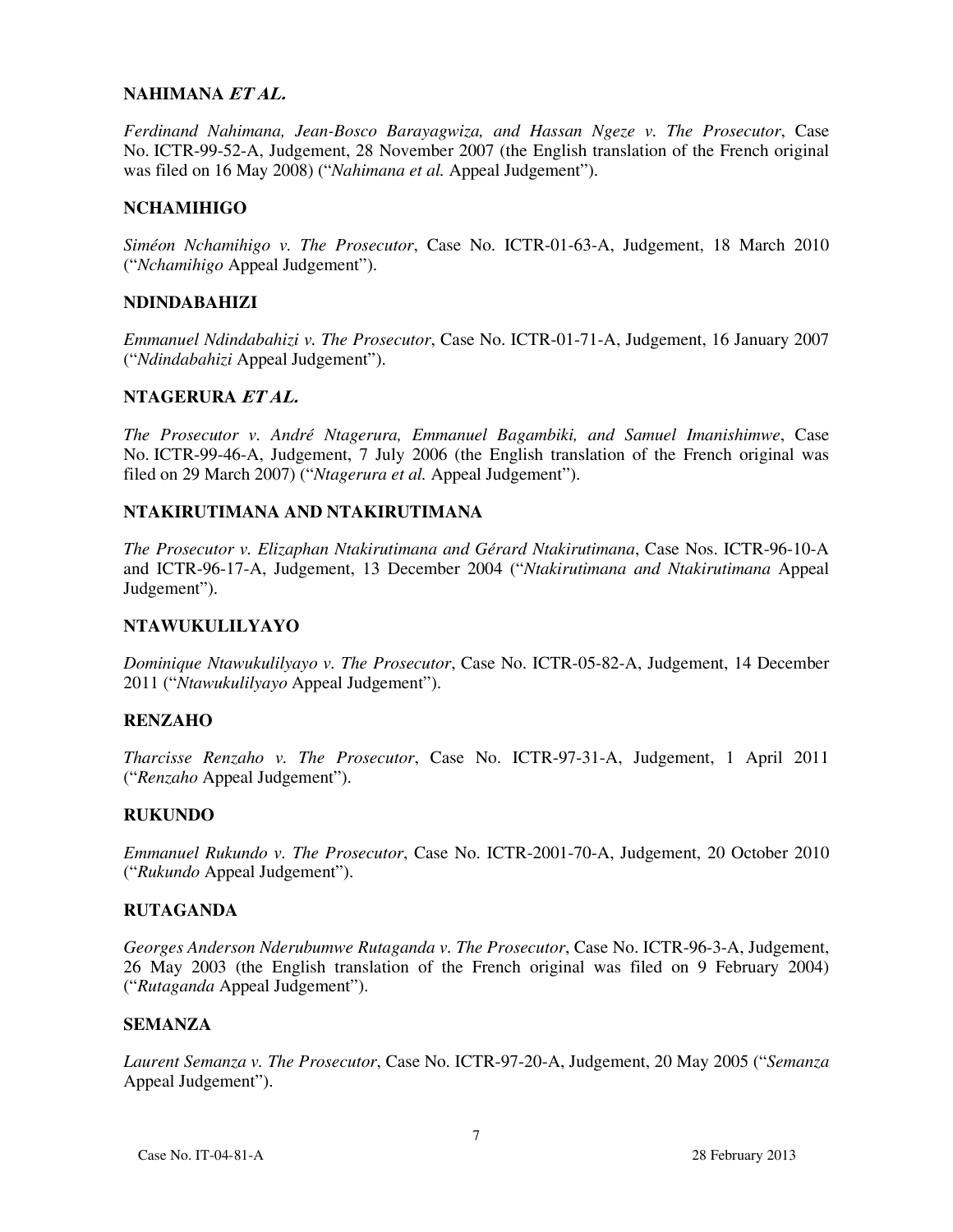### **SEROMBA**

The Prosecutor v. Athanase Seromba, Case No. ICTR-01-66-A, Judgement, 12 March 2008 ("Seromba Appeal Judgement").

### SIMBA

Aloys Simba v. The Prosecutor, Case No. ICTR-01-76-A, Judgement, 27 November 2007 ("Simba Appeal Judgement").

### ZIGIRANYIRAZO

Protais Zigiranyirazo v. The Prosecutor, Case No. ICTR-01-73-A, Judgement, 16 November 2009 ("Zigiranyirazo Appeal Judgement").

### 3. Other Jurisdictions

# **TESCH**

Trial of Bruno Tesch and Two Others (The Zyklon B Case), British Military Court Hamburg 1946, in United Nations War Crimes Commission, 1 Law Reports of Trials of War Criminals 93-1-2 (1947).

### B. Other Sources

Practice Direction on Formal Requirements for Appeals from Judgement, IT/201, 7 March 2002.

Report of the Secretary-General Pursuant to Paragraph 2 of Security Council Resolution 808 (1993), U.N. Doc. S/25704, 3 May 1993.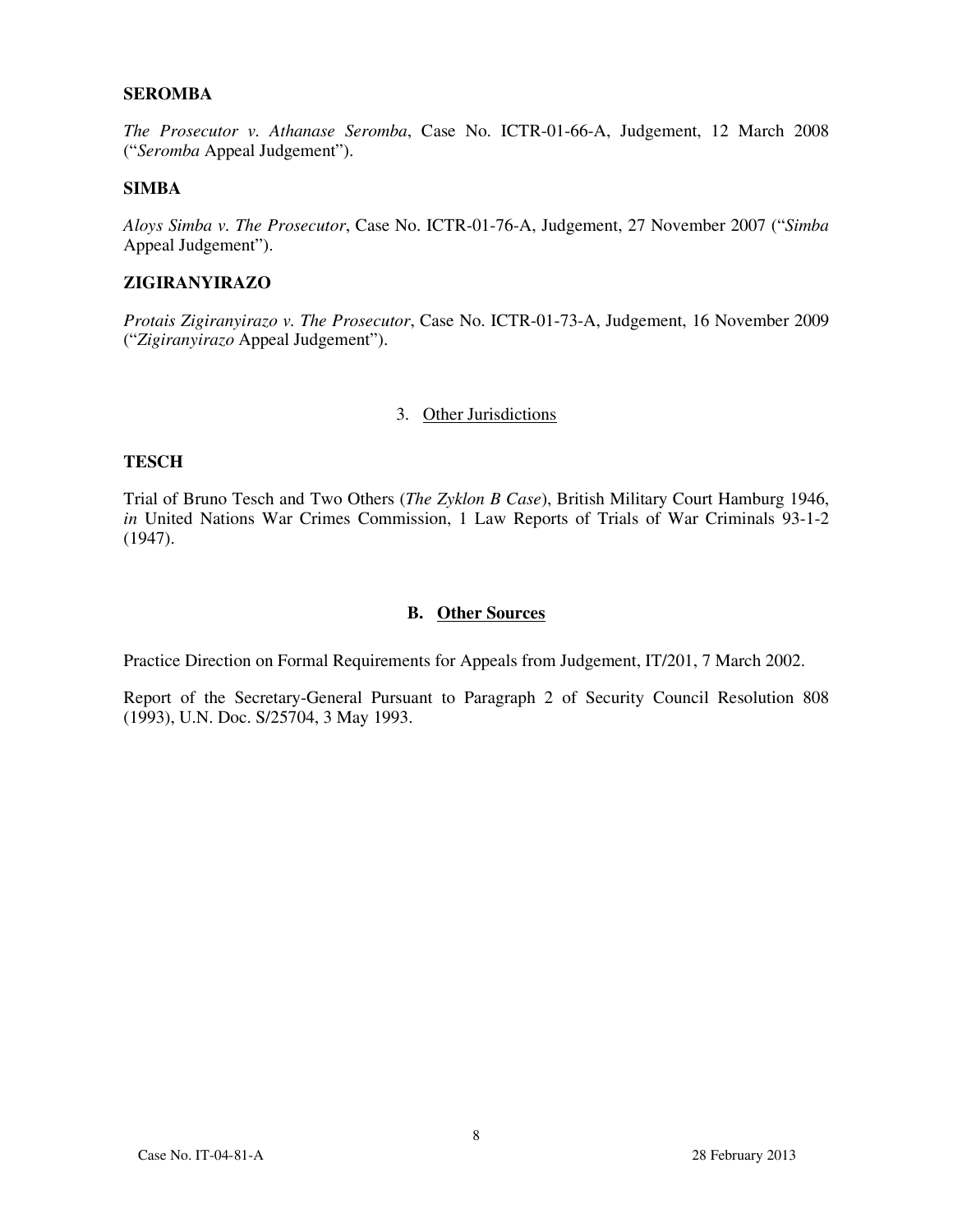# C. List of Defined Terms and Abbreviations

According to Rule 2(B) of the Rules, the masculine shall include the feminine and the singular the plural, and vice versa.

| 7 December Order     | Prosecution Exhibit 1800, Order from Milošević to, inter alia,<br>the SVK, transmitted by Perišić on 7 December 1994                                                    |
|----------------------|-------------------------------------------------------------------------------------------------------------------------------------------------------------------------|
| 24 March Order       | Prosecution Exhibit 1925, Order from Perišić to, <i>inter alia</i> ,<br>members of the SVK dated 24 March 1995                                                          |
| 30th PC              | 30th Personnel Centre which involved VJ staff seconded to the<br><b>VRS</b>                                                                                             |
| 40th PC              | 40th Personnel Centre which involved VJ staff seconded to the<br><b>SVK</b>                                                                                             |
| Appeal               | Public Redacted Version of the Appeal Brief of Momčilo<br>Perišić, 10 April 2012                                                                                        |
| Appeal Hearing       | Oral submissions in the present case, held in The Hague on<br>30 October 2012                                                                                           |
| Appeals Chamber      | Appeals Chamber of the Tribunal                                                                                                                                         |
| AT.                  | <b>Appeal Hearing Transcript</b>                                                                                                                                        |
| <b>BiH</b> or Bosnia | Bosna i Hercegovina - Bosnia and Herzegovina                                                                                                                            |
| Čeleketić            | Milan Čeleketić, VJ officer seconded through the 40th PC and<br>Chief of the SVK Main Staff from 22 February 1994 until mid-<br>May 1995                                |
| $Cf$ .               | Compare with                                                                                                                                                            |
| command orders       | Non-Administrative Orders                                                                                                                                               |
| Croatia              | Republic of Croatia                                                                                                                                                     |
| Defence Exhibit      | Defence Exhibits in the present case (where Defence exhibits<br>are originally in B/C/S, all citations herein refer to the English<br>translation as admitted at trial) |
| <b>FRY</b>           | Federal Republic of Yugoslavia                                                                                                                                          |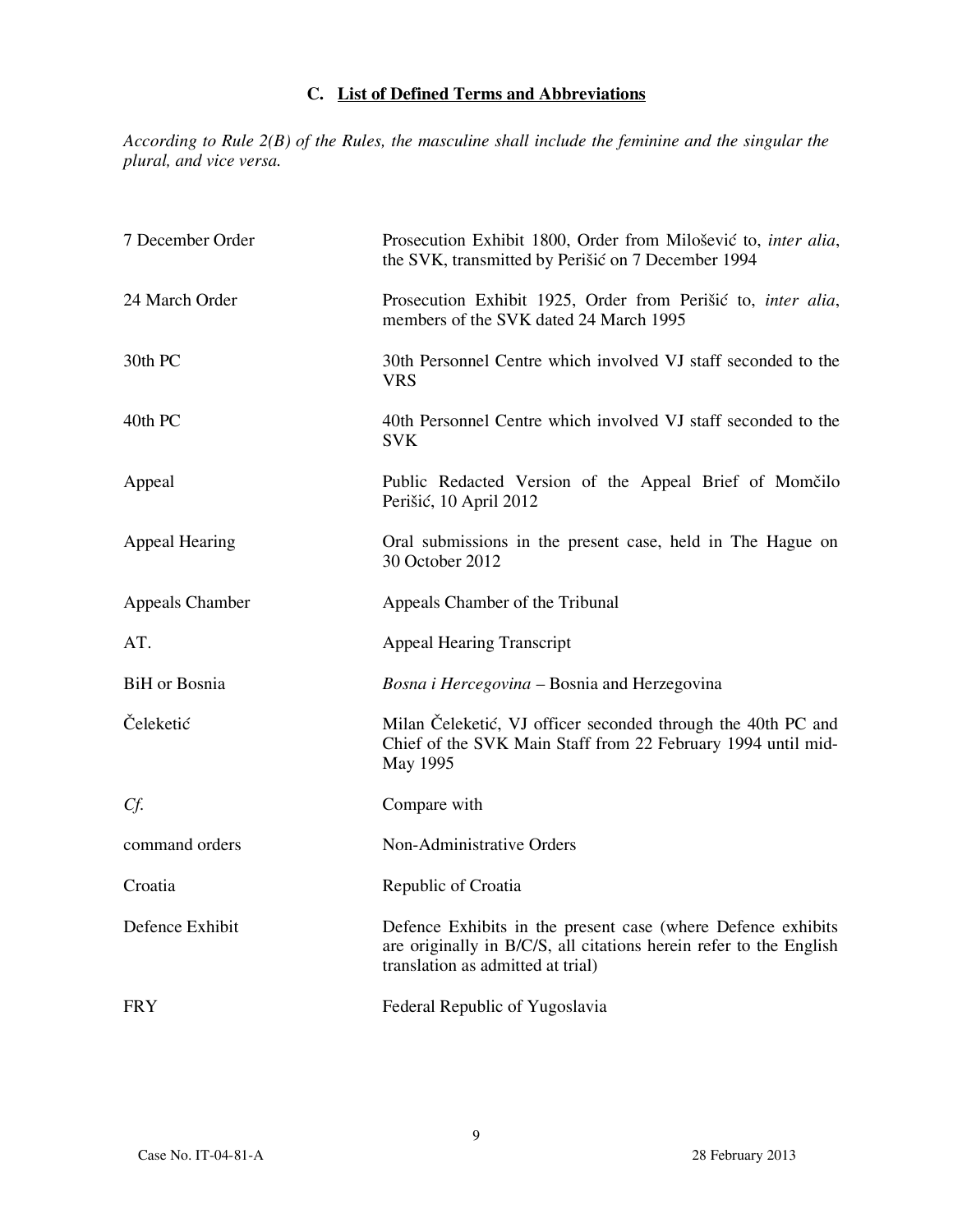| <b>ICTR</b>         | International Criminal Tribunal for the Prosecution of Persons<br>Responsible for Genocide and other Serious Violations of<br>International Humanitarian Law Committed in the Territory of<br>Rwanda and Rwandan Citizens Responsible for Genocide and<br>other Serious Violations of International Humanitarian Law<br>Committed in the Territory of Neighbouring States, between<br>1 January 1994 and 31 December 1994 |
|---------------------|---------------------------------------------------------------------------------------------------------------------------------------------------------------------------------------------------------------------------------------------------------------------------------------------------------------------------------------------------------------------------------------------------------------------------|
| Indictment          | The Prosecutor of the Tribunal v. Momčilo Perišić, Case<br>No. IT-04-81-PT, Second Amended Indictment, 5 February<br>2008                                                                                                                                                                                                                                                                                                 |
| <b>JCE</b>          | Joint Criminal Enterprise                                                                                                                                                                                                                                                                                                                                                                                                 |
| Martić              | Milan Martić, president of the RSK and Supreme Commander<br>of the SVK                                                                                                                                                                                                                                                                                                                                                    |
| Milošević           | Slobodan Milošević, President of Serbia                                                                                                                                                                                                                                                                                                                                                                                   |
| Mladić              | Ratko Mladić, Commander of the VRS Main Staff                                                                                                                                                                                                                                                                                                                                                                             |
| Mrkšić              | Mile Mrkšić, VJ officer seconded through the 40th PC who<br>became Chief of the SVK Main Staff in mid-May 1995                                                                                                                                                                                                                                                                                                            |
| $n.$ (nn.)          | Footnote(s)                                                                                                                                                                                                                                                                                                                                                                                                               |
| Notice of Appeal    | Notice of Appeal of Momčilo Perišić, 8 November 2011                                                                                                                                                                                                                                                                                                                                                                      |
| $p.$ (pp.)          | Page(s)                                                                                                                                                                                                                                                                                                                                                                                                                   |
| para. (paras)       | Paragraph(s)                                                                                                                                                                                                                                                                                                                                                                                                              |
| PC                  | <b>Personnel Centre</b>                                                                                                                                                                                                                                                                                                                                                                                                   |
| Prosecution         | Office of the Prosecutor of the Tribunal                                                                                                                                                                                                                                                                                                                                                                                  |
| Prosecution Exhibit | Prosecution Exhibits in the present case (where Prosecution<br>exhibits are originally in B/C/S, all citations herein refer to the<br>English translation as admitted at trial)                                                                                                                                                                                                                                           |
| Reply               | Reply of Momčilo Perišić to Prosecution's Response Brief,<br>7 November 2012 (public redacted version)                                                                                                                                                                                                                                                                                                                    |
| Response            | Prosecution Response to Momčilo Perišić's Appeal Brief,<br>12 April 2012 (public redacted version)                                                                                                                                                                                                                                                                                                                        |
| <b>RSK</b>          | Republika Srpska Krajina - Republic of Serbian Krajina                                                                                                                                                                                                                                                                                                                                                                    |
| Rules               | Rules of Procedure and Evidence of the Tribunal                                                                                                                                                                                                                                                                                                                                                                           |